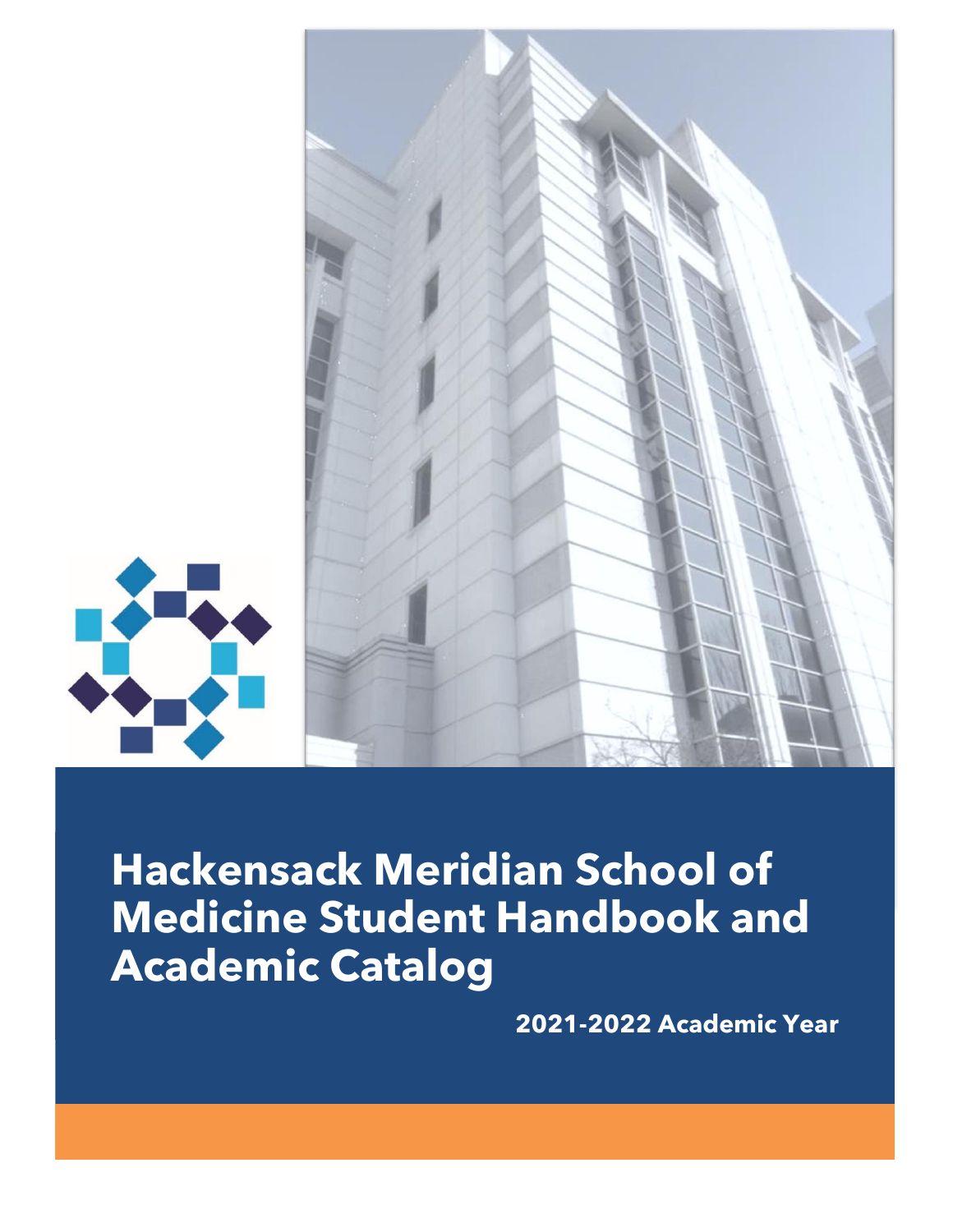2| Hackensack Meridian School of Medicine Student Handbook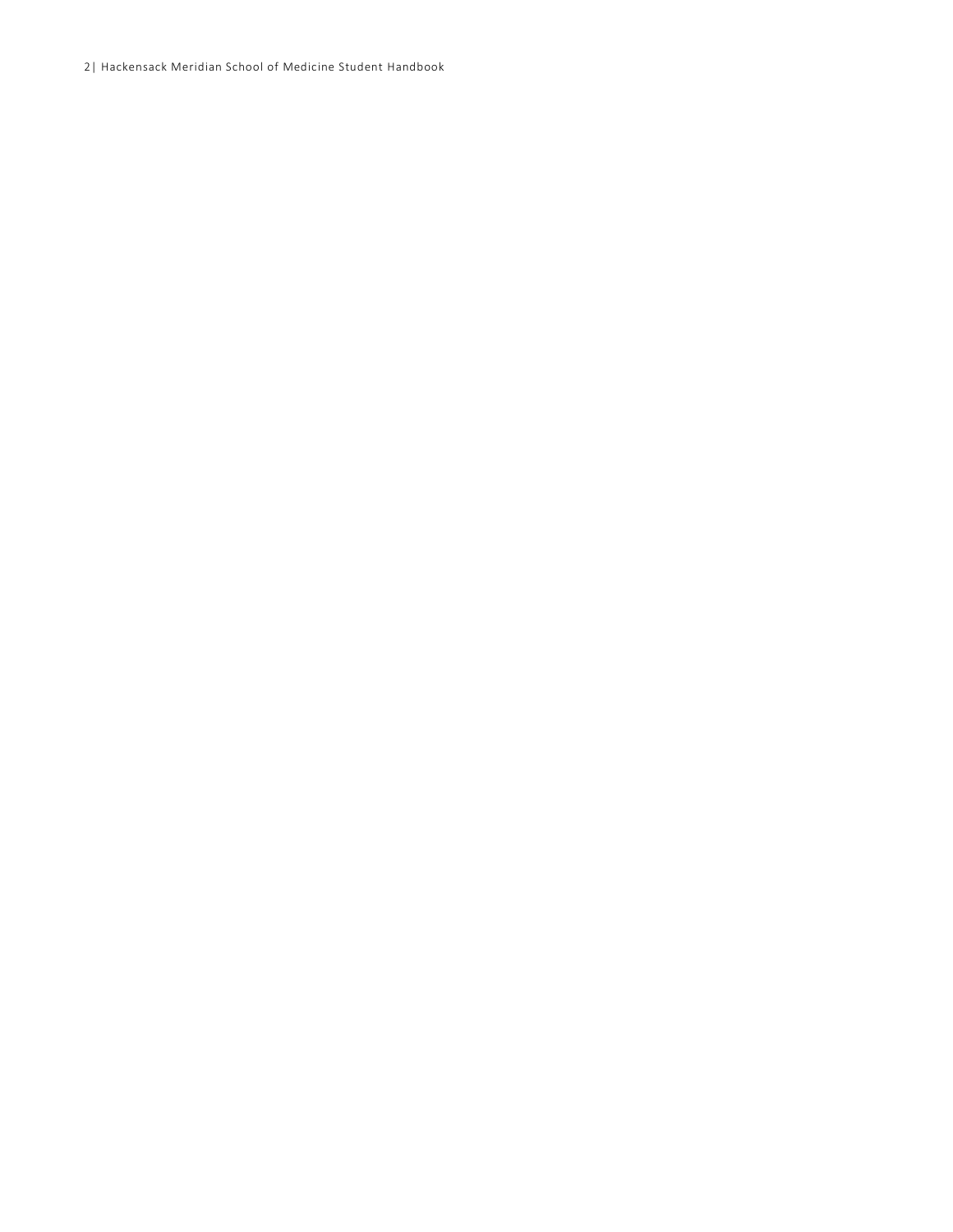# **Table of Contents**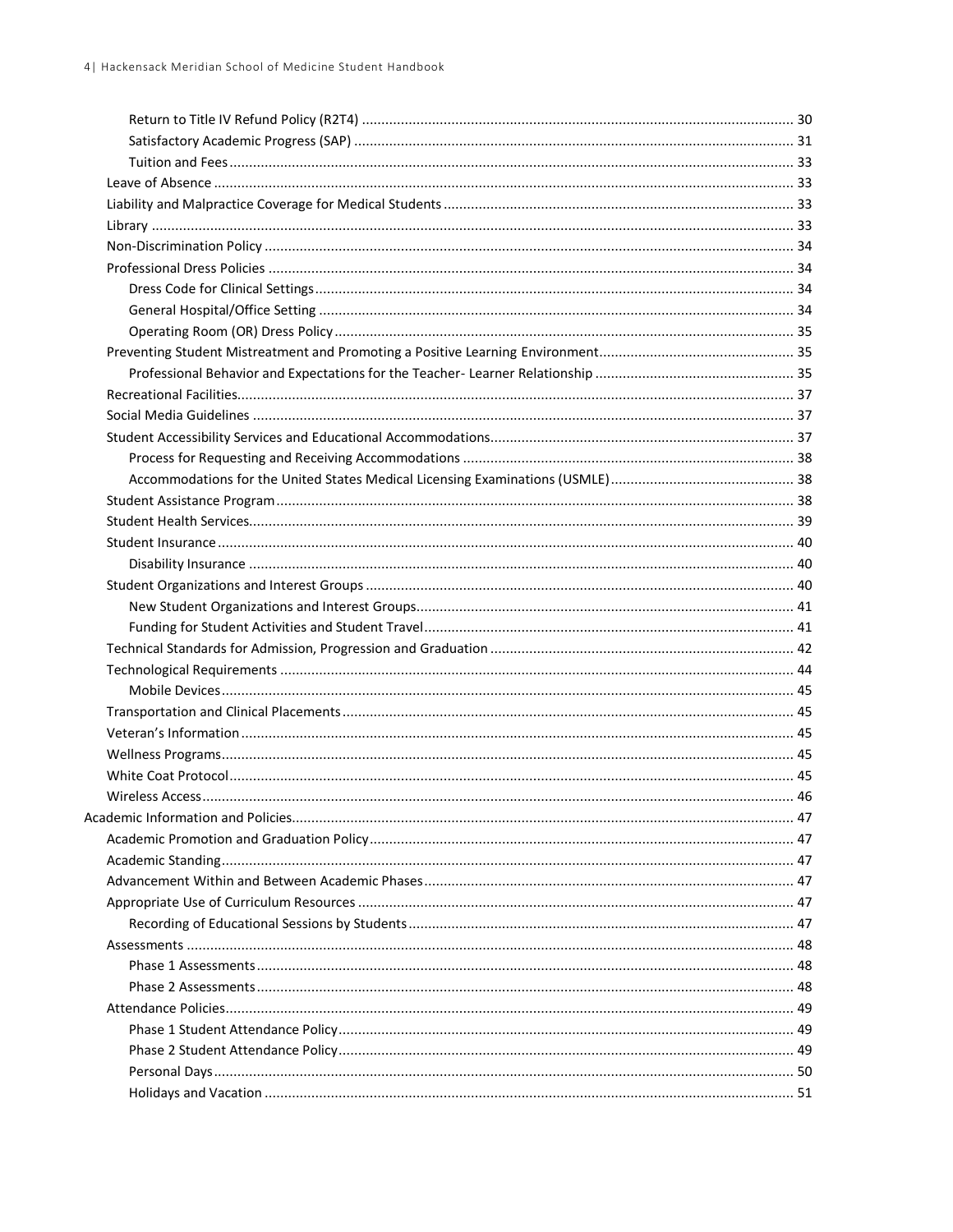| Student Professionalism Subcommittee of the Student Performance Review Committee 58 |  |
|-------------------------------------------------------------------------------------|--|
|                                                                                     |  |
|                                                                                     |  |
|                                                                                     |  |
|                                                                                     |  |
|                                                                                     |  |
|                                                                                     |  |
|                                                                                     |  |
|                                                                                     |  |
|                                                                                     |  |
|                                                                                     |  |
|                                                                                     |  |
|                                                                                     |  |
|                                                                                     |  |
|                                                                                     |  |
|                                                                                     |  |
|                                                                                     |  |
|                                                                                     |  |
|                                                                                     |  |
|                                                                                     |  |
|                                                                                     |  |
|                                                                                     |  |
|                                                                                     |  |
|                                                                                     |  |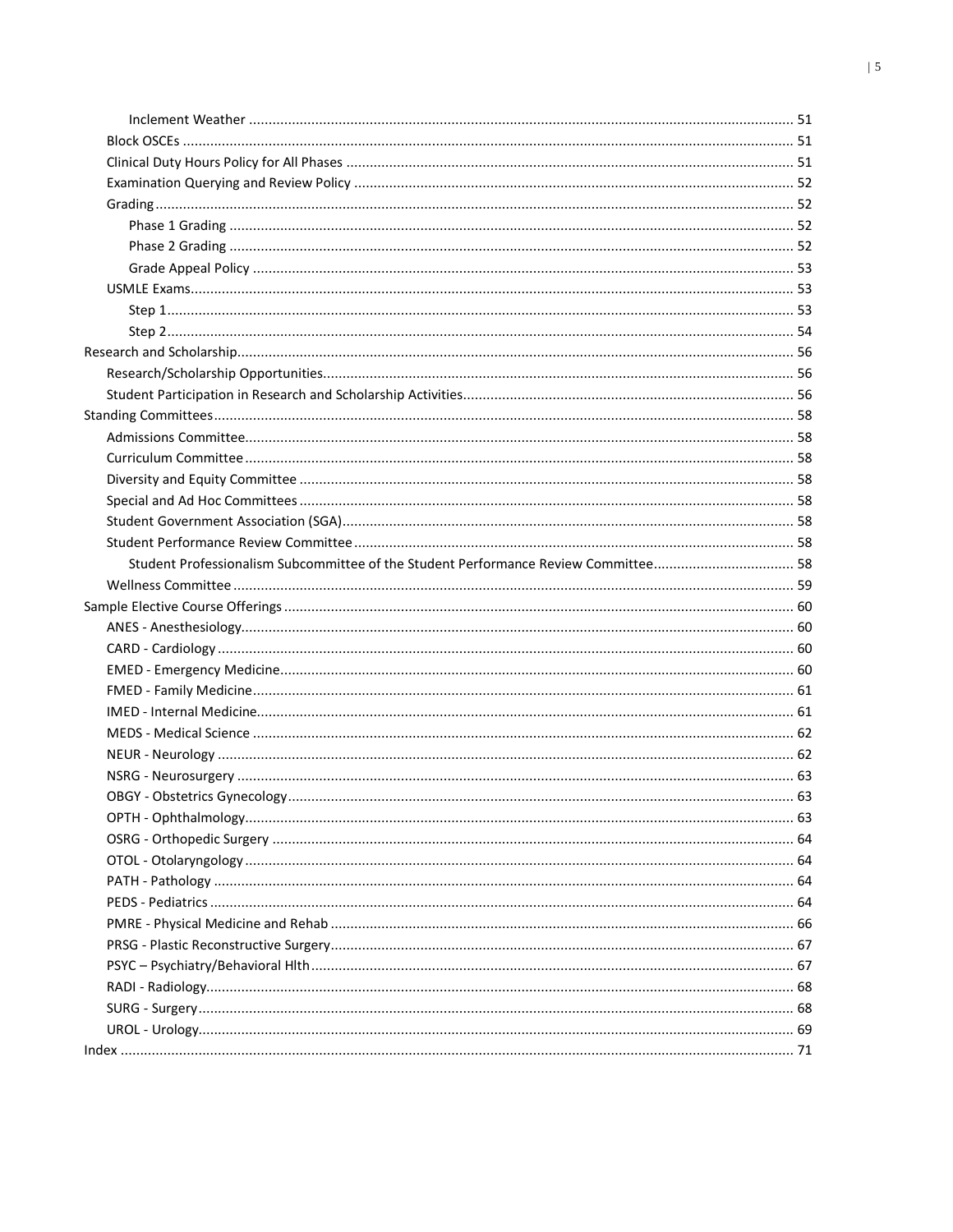#### The Hackensack Meridian School of Medicine *Student Handbook and Academic Catalog* is subject to change at any time.

An updated *Handbook* is published annually but there may be new policies and processes released during the academic year.

These new or updated processes and policies are usually effective immediately and apply to all enrolled students however there may be exceptions where a new policy may not apply to all currently enrolled students.

Students must regularly monitor their @hmhn.org email accounts and are expected to read/reply to messages in a timely manner. Unless specified in the message, questions regarding an official communication can be directed to an Advisor or the Registrar.

February 3, 2022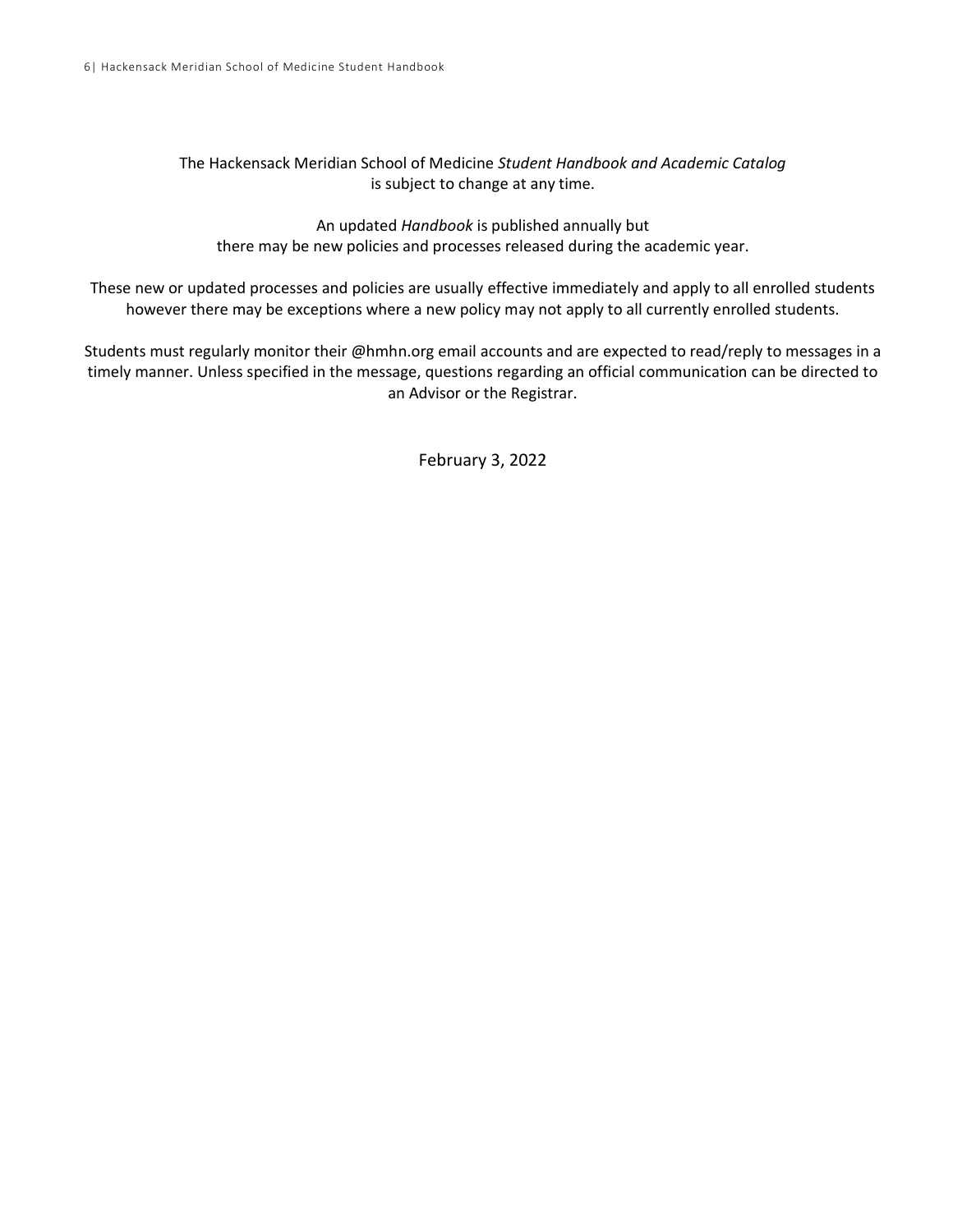Message from the Dean| 7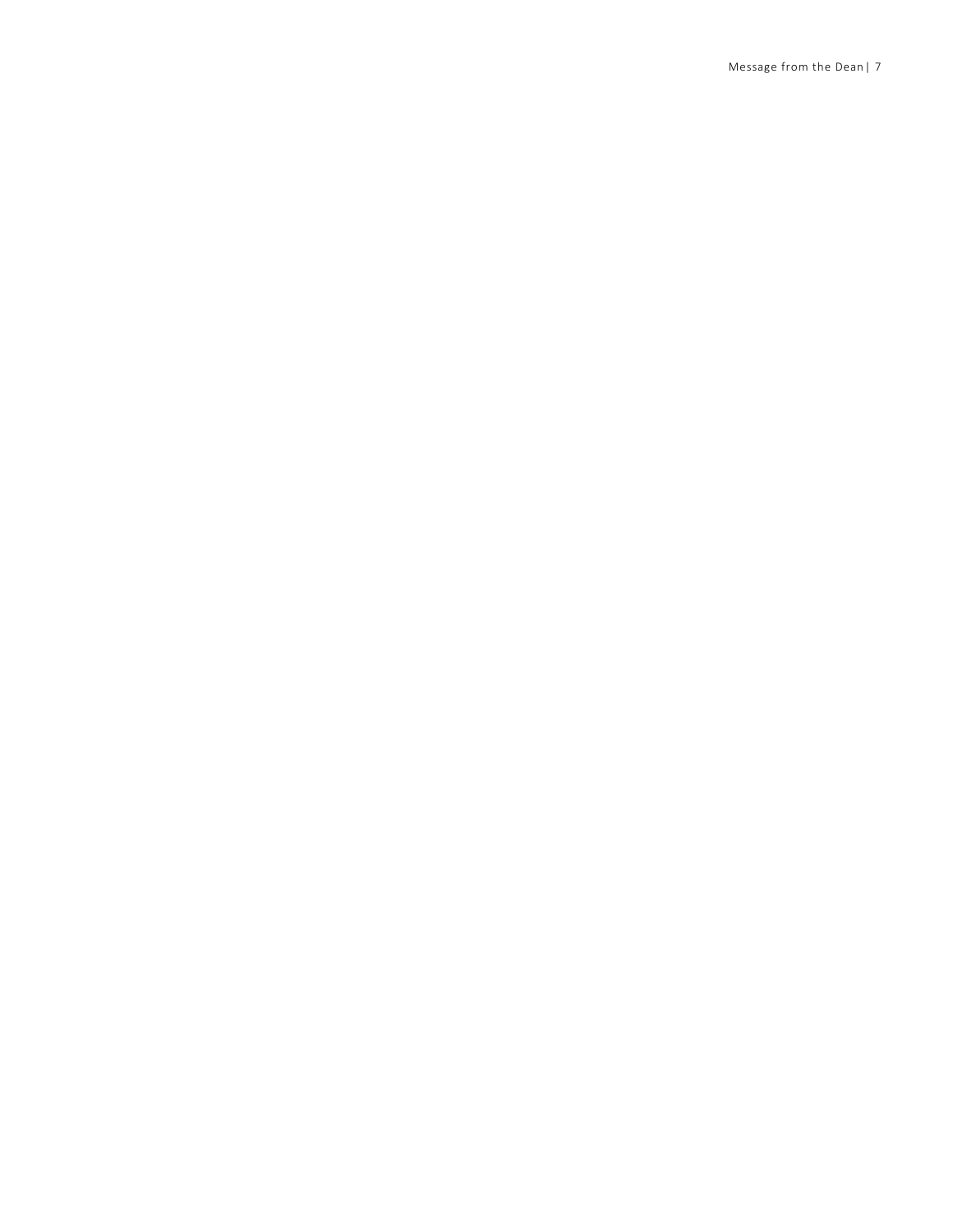# <span id="page-7-0"></span>**Message from the Dean**

It is my greatest pleasure to welcome students to the Hackensack Meridian School of Medicine. Students have joined an incredible profession, one that offers enormous opportunity to benefit your community, the nation, and indeed all of humankind, as well as provide incredible personal and professional satisfaction and accomplishment.

Our profession has been, and remains, uplifting and inspirational, defined by a powerful triad of aspirational outcomes: healing is an honor; curing is a relief; and preventing is a victory. For centuries, healing has defined the medical profession, but with advances in science and the advent of globalization, increasingly this focus has expanded to include curing and prevention.

Advances in technology allowing visualization, elimination, rearrangement and/or substitution at the molecular level have enabled therapies unimagined merely a few decades earlier. Increasingly, these substantial technological advances are enabling us to deliver therapeutic regimens ideally tailored to an individual's genetic and biologic profile.

As exciting as our extant capabilities are, students are entering the profession of medicine at a time when it can become so much more for all persons within a community, across a nation, and around the globe. Armed with our substantial biomedical and behavioral proficiency, physicians and medical professionals can meaningfully engage with any and all of these social units. The same global access that enables the spread of disease in a manner never before imagined makes it equally possible to deliver therapeutic approaches for virtually any disease to all places on the planet.

Despite the power of what is presently available to us, it is not sufficient; this potential is limited by its current reality and by its vision. Herein lies your greatest opportunity to better the lives of humankind. At local, national, and global levels, treatment and preventive resources are not uniformly accessible to all populations, and in general are less likely to be available to those individuals, communities, and countries with fewer resources and greater needs. These limitations could be overcome, at least in part, by more effectively working with our professional partners in health assessment and care, and policy and economics.

Our ability to tailor a treatment to individuals based on personal genetic and biologic markers is extraordinary and powerful; however, by including relevant environmental realities within this personalization, we will greatly increase the impact and reality of personalized care. Each patient is a person, and within

each community are many people. Each of these people has hopes and dreams. As physicians seeking to help our patients maximize their potential, we must understand their aspirations and anxieties, and the context of the environment in which they live.

Healing, curing, and preventing offer tremendous value to any society, but despite their power, these three actions fall far short of delivering to a society what it most needs: maximizing the potential of all people. This last responsibility  $-$  or honor  $-$  of physicians is the least discussed, as to date it has been the least developed. The time to focus on the intersection of the individual and his/her community and their health and wellbeing — thereby both encompassing and exceeding healing, curing, and prevention-- has arrived. It is the intention of our medical school to train tomorrow's physicians so that they can deliver on all aspects of health and wellbeing, thereby fulfilling the goal of our profession: maximizing the God-given potential for every person, wherever they may reside.

Accordingly, at Hackensack Meridian School of Medicine your training will occur not only in the clinics and hospitals, but also in large part in the community. Students will spend more time in the community than students will in lecture halls. Your learning partners — indeed your teachers — will not only be other medical students, but also other allied health students and students from a wide range of disciplines, including engineering, epidemiology, law, theology, and the behavioral sciences.

Healing is an honor, curing is a relief, preventing illness is a victory, maximizing the potential of all persons is a triumph for humankind. As graduates of Hackensack Meridian School of Medicine, each of students will make a difference in individual lives, in society today, and in the world going forward.

I look forward to accompanying students as students embark on this journey that will lead students and the lives students touch to wonderful places and heights.

#### **Bonita Stanton, MD**

Founding Dean Hackensack Meridian School of Medicine President, Academic Enterprise, Hackensack Meridian Health Professor of Pediatrics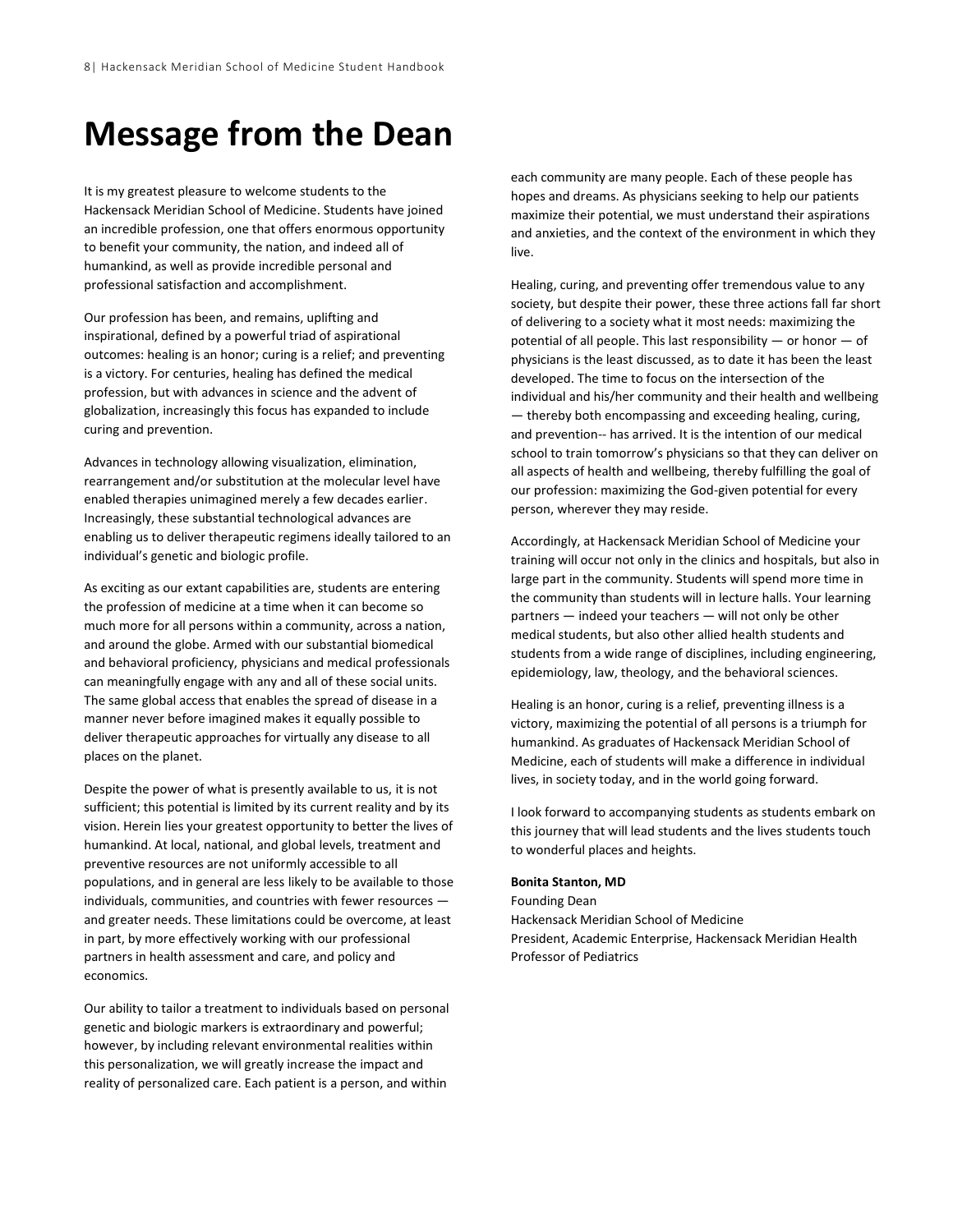# <span id="page-8-0"></span>Vision Statement

Each person in New Jersey, and in the United States, regardless of race or socioeconomic status, will enjoy the highest levels of wellness in an economically and behaviorally sustainable fashion.

# <span id="page-8-1"></span>Mission Statement

To develop our students, residents, faculty, and healthcare environment to deliver the highest quality care for all.

- Act on their understanding that context, community, and behavior drive wellbeing.
- Embrace and model our professional reverence for the human condition, empathy toward suffering, excellence in medical care, and humility in service.
- Continue to serve and learn from the engagement of underrepresented minority populations among students, faculty, staff, and community.
- Integrate lifelong learning and inquiry into their practice; and
- Work in communion with scholars and practitioners of other disciplines to integrate their perspectives, experiences, and tools.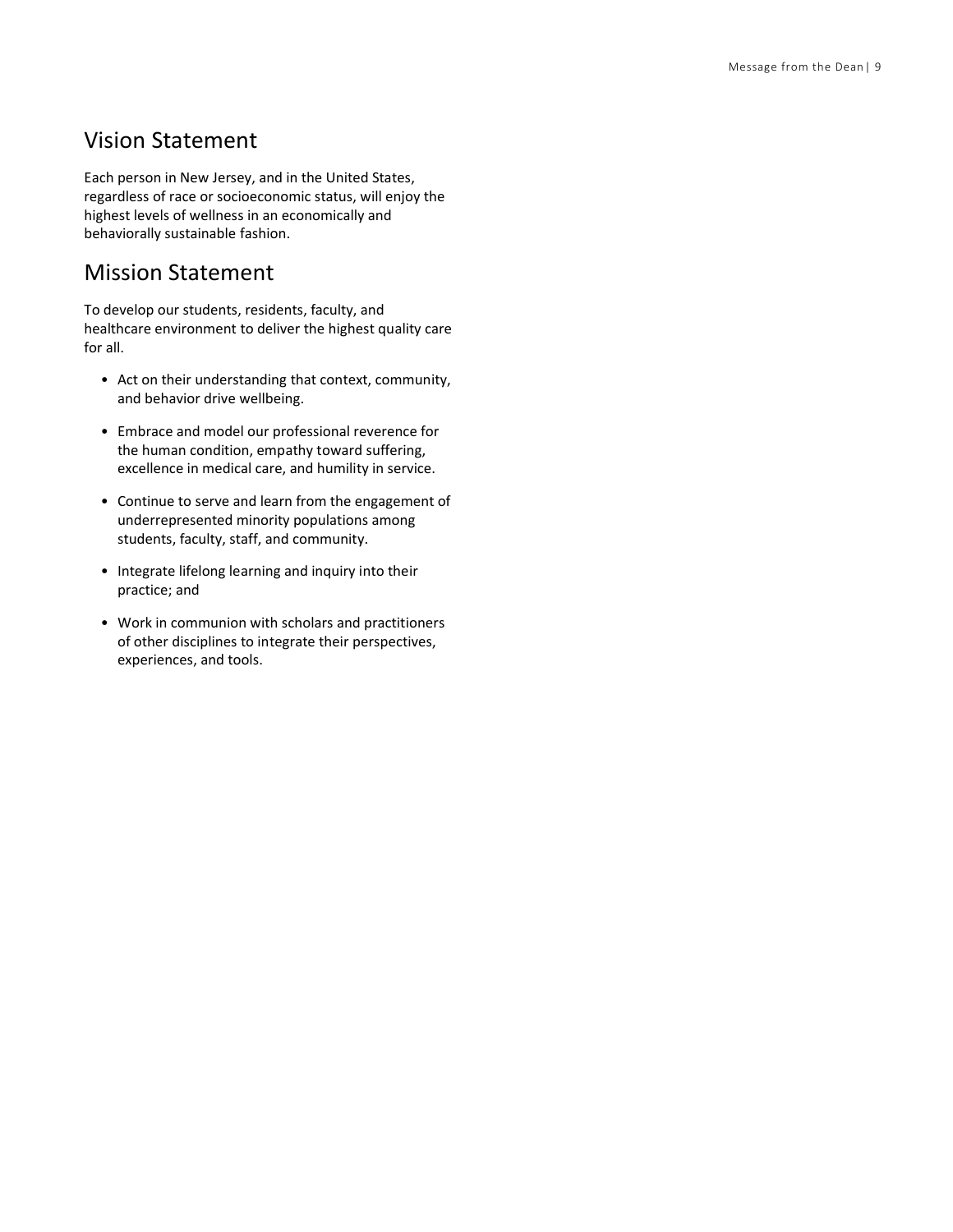# <span id="page-9-0"></span>**Curricular Approach**

The Hackensack Meridian School of Medicine (HMSOM) curriculum is driven by our *Educational Goals and Objectives* based on the school's Vision and Mission.

Basic science content is presented in its clinical context with clear medical relevance. Students will learn within an integrated curriculum in a team-oriented, collaborative environment that mirrors the clinical world in which they will practice. We utilize the best components of evidencebased teaching methods and structure our foundational curriculum explicitly to give students what they need to thrive in the modern, technically demanding, clinical setting. Our graduates will be physicians who are humanistic, socially responsible, collaborative members of the health care system, and who provide the highest quality patient-centered care to all people. Our graduates will be highly skilled in biomedical, behavioral, social, and health system sciences. This integrated approach will emphasize the critical role that all these fields play in human health and disease.

Our competency-based curriculum ensures that our students are productive members of the clinical team on day one of their first clinical clerkships, and that our graduates thrive as interns on day one of residency. These learning outcomes are assessed frequently to ensure all students are acquiring the scientific knowledge, clinical skills, and humanistic attitudes they need. In addition to robust clinical skills training early, our clerkship curriculum emphasizes ambulatory-based care, where most medical care is provided nationally.

*[Educational Program Objectives](#page-10-0) (*EPOs) are the outcome of the HMSOM curriculum – they are the specific competencies that our students will demonstrate upon graduation. The EPOs drive all elements of curricular development, implementation, evaluation, and enhancement and all course and clerkship objectives will be mapped to specific EPOs, as well as all assessments. A varied range of outcome assessments (student performance on OSCEs, examinations, clinical evaluations, 360 evaluations, licensing examinations, etc.) will be used to assess if students are meetings the EPOs.

The HMSOM has eighteen *Entrustable Professional Activities* (EPAs) that serve as the goalpost for our graduates. They are the professional activities students will be entrusted to do when they begin residency. They are comprised of the *AAMC Core EPA Pilot's 13 EPAs for Undergraduate Medical Education* and five additional

EPAs to fully represent our graduates' competencies and abilities.

All *Clerkship Learning Objectives* and experiences link to these EPAs. Clerkship assessment and feedback will be given using the EPAs, which are:

- History, Physical Exam
- Create a prioritized Differential Diagnosis
- Diagnostic tests
- Orders and Prescriptions
- Documentation
- Presentation
- Clinical Questions
- Handoffs
- Interprofessional Collaboration
- Acute Care
- Informed Consent
- Procedures
- Systems failure/Patient safety
- Communication skills
- Counseling and education
- Developing care plans
- Professionalism and growth
- Systems and solutions

The HMSOM's unique 3+1 curriculum places medicine and related scientific knowledge in the context of the patient and community. It standardizes learning outcomes through the core curriculum while providing each student with the opportunity to individualize their fourth year based on their own needs and interests.

All students will participate in a three-year core curriculum, meeting rigorous, standardized learning outcomes. This is complemented in the fourth year by an individualization of the medical school experience. Each student will work with an advisor to develop a uniquely customized curriculum based on their own professional and developmental goals and needs, designed to maximize professional development. Students will be able to choose from a variety of options, including dual degrees, research and scholarly projects, clinical immersion, global health electives, community-based projects, innovation programs, and entry into residency, among other possibilities. This fourth year provides a selfdirected, personalized medical school experience.

Core to the Mission and Vision of the HMSOM is the concept that all physicians need to understand the significant impact of community and context on health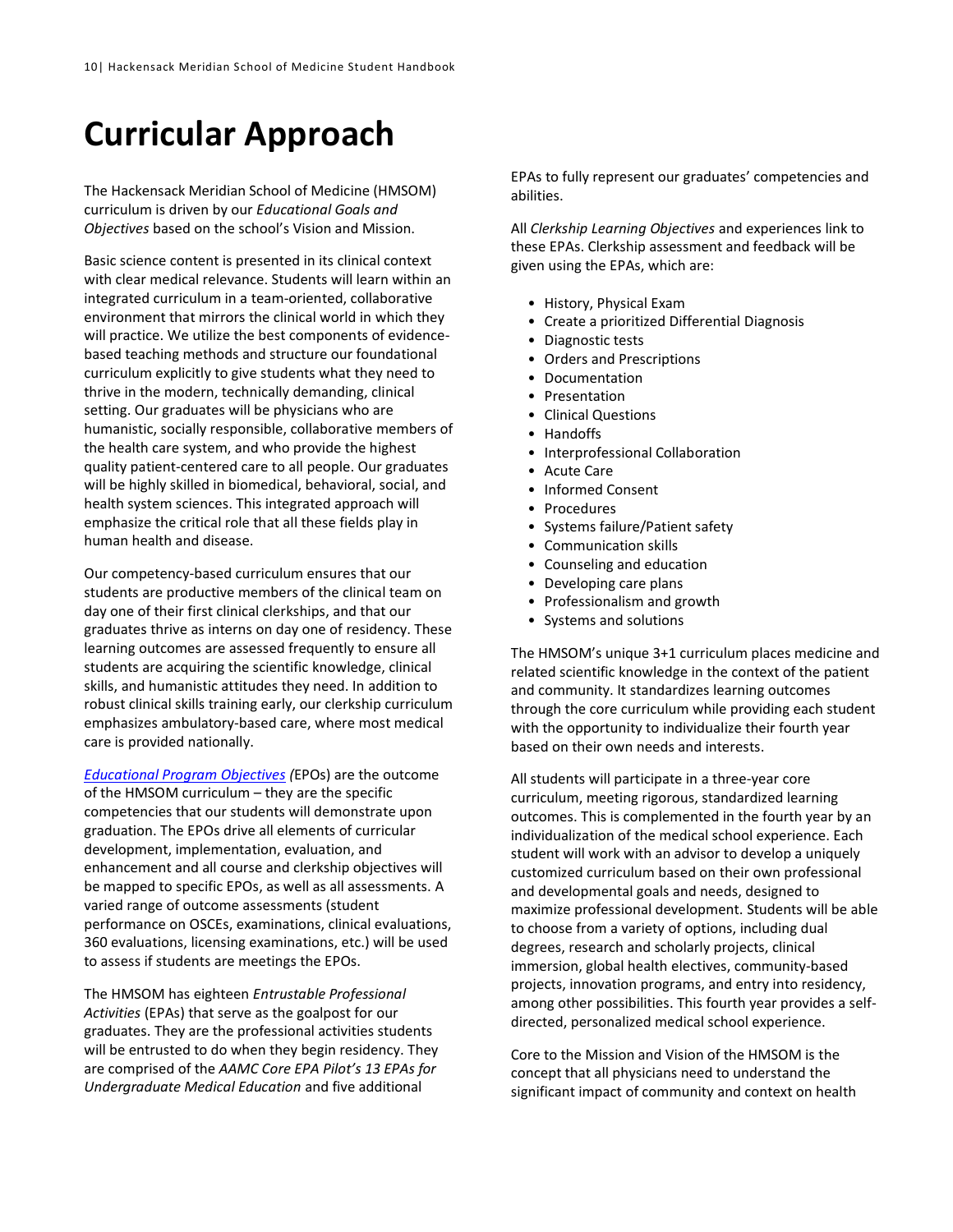outcomes, including societal problems and social determinants of health. While these concepts are emphasized throughout the curriculum, it is through *Human Dimension* (HD) that students will understand their roles in health and sickness, and disease prevention and treatment.

HD is a three-year longitudinal course at the heart of the curriculum. Through service-learning experiences and an integrated curriculum, students will come to understand the many determinants of health including the social determinants of health, as well as the personal, economic, and environmental determinants. Determinants fall under several broad categories: policy, social factors, health services, behavior, access, biology, and genetics.

Further, students will understand through this experience that their role exceeds treating and preventing illness, encompassing the responsibility of helping every individual under their care to achieve their full potential. Students will be linked with groups of families and communities from the very beginning of the HMSOM curriculum. They will meet with, learn, and begin to understand patients' and families' context and circumstances, including the location of support and risk elements in their families' communities. Students will participate in the patients' interactions with the medical world, and assist them in navigating their medical, legal, and social systems.

Students will be introduced to theories and practices in the large group setting and apply their knowledge in small group learning sessions. Case presentations, workshops, and processing students' experiences will also take place in this setting. The five components of HD are:

- Large group teaching sessions
- Small group teaching sessions
- HD Voices Program
- Community Assessment Project
- Community Health Project

Core focus areas include:

- Cultural Humility
- Determinants of Health
- Community Health
- Geriatrics
- Professionalism
- Health, Wellness, and Nutrition
- Community Based Education
- Health Literacy
- Addressing Unmet Social Needs
- Food Insecurity
- Environmental Health
- Trauma Care
- Interprofessional Teams
- Community Health Systems
- Translation Service

In the *HD Voices Program*, students will be paired and assigned two families to follow longitudinally over the entire core curriculum, paying specific attention to three domains of health: social, behavioral, and medical. The student will be expected to develop a close relationship with the families and will become involved in all aspects of family members' health, including the individual's life, family, and community. Activities include calls and meetings with individuals and families in their communities and in various health care and communitybased settings, meetings with peers and a faculty mentor, and participating in small and large group teaching sessions.

Students will talk with their families and screen them for social needs that are impacting their lives. Students will be given resources to aid families in accessing services that may be available to them. This experiential and servicelearning curriculum will be integrated with the content students learn in the other components of the core curriculum. The Phase 1 curriculum will be structured using patient presentations that will serve as the framework for the content taught in each week. This integrated approach will emphasize the critical role that all these fields play in human health and disease.

During the first half of Phase 1, students will complete a *Community Assessment Project* which includes completion of a series of activities in a specified community, all aimed to increase their appreciation for the unique aspects of that community, as well as to identify the community's major assets and barriers. Each team will present their findings to their peers. Activities include understanding the community's geography, attending local, county, and state community meetings to listen to the town's voices, interviewing key local leaders and stakeholders, and utilizing quantitative and qualitative data to formulate a community assessment. Building upon the knowledge they gained during the CAP, student teams will work together to develop a Community Health Project that will address a community's health needs.

# <span id="page-10-0"></span>Educational Program Objectives (EPOs)

1. Patient Care: Provide patient-centered care that is compassionate, appropriate, and effective for the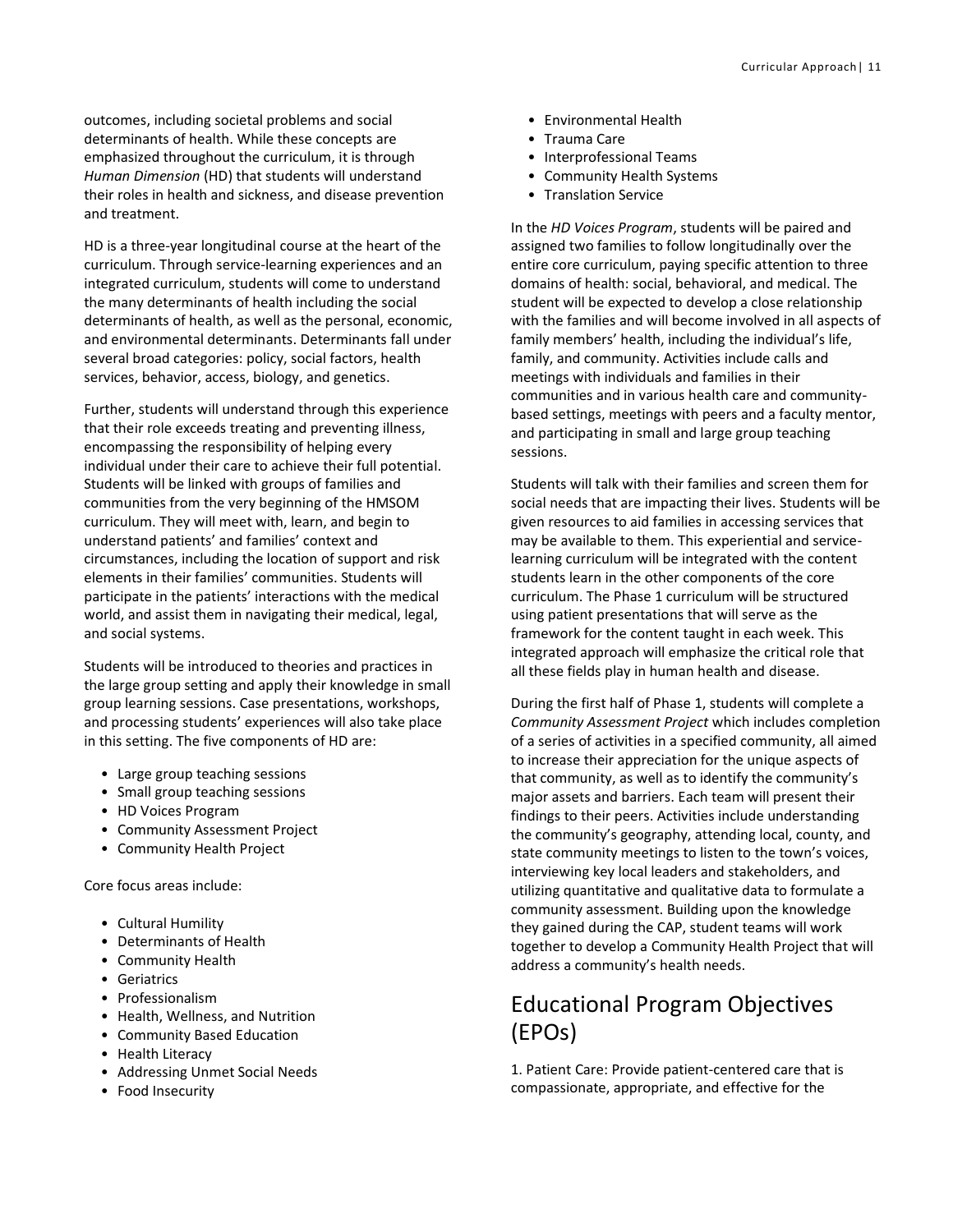treatment of health problems and the promotion of health.

1.1. Perform all medical, diagnostic, and surgical procedures considered essential for the area of practice.

1.2. Gather essential and accurate information about patients and their conditions through history-taking, physical examination, and the use of laboratory data, imaging, and other tests.

1.3. Organize and prioritize responsibilities to provide care that is safe, effective, efficient, and considerate of health care resources.

1.4. Interpret laboratory data, imaging studies, and other tests required for the area of practice.

1.5. Make informed decisions about diagnostic and therapeutic interventions based on patient characteristics and preferences, up-to-date scientific evidence, and sound clinical judgment.

1.6. Develop and carry out diagnostic and therapeutic patient management plans.

1.7. Build alliances with, counsel, and educate patients and their families to empower them to participate in their care and enable shared decision making.

1.8. Ensure continuity of care by providing appropriate referral of patients and follow up on patient progress and outcomes across the health care system.

1.9. Provide health care to patients, families, and communities aimed at preventing health problems or maintaining health.

2. Knowledge for Practice: Demonstrate knowledge of established and evolving biomedical, clinical, epidemiological, and social-behavioral sciences, as well as the application of this knowledge to patient care.

2.1. Demonstrate curiosity and an investigatory and analytic approach to clinical situations.

2.2. Apply established and emerging biophysical, clinical, and/or technologic scientific principles fundamental to health care for patients and populations.

2.3. Apply established and emerging principles of clinical sciences to diagnostic and therapeutic decision-making, clinical problem-solving, and other aspects of evidencebased health care.

2.4. Apply principles of epidemiological sciences to the

identification of health problems, risk factors, treatment strategies, resources, and disease prevention/health promotion efforts for patients and populations.

2.5. Apply principles of social-behavioral sciences to provision of patient care, including assessment of the impact of psychosocial and cultural influences on health, disease, lifespan progression, medication adherence, lifestyle change, care-seeking, care compliance, and barriers to and attitudes toward care.

2.6. Contribute to the creation, dissemination, application, and translation of new health care, scientific, and cultural knowledge and practices.

2.7. Demonstrate an awareness of the limitations of human cognition in clinical reasoning and the inherent errors hard-wired into the system.

2.8. Describe the impact of Social Determinants of Health (SDH) on health care outcomes, including disease prevention, diagnosis, treatment, and mortality.

2.9. Apply appropriate SDH screening and interventions in patient and population-based care.

3. Practice-Based Learning and Improvement: Demonstrate the ability to investigate and evaluate one's care of patients, to appraise and assimilate scientific evidence, and to continuously improve patient care based on constant self-evaluation and lifelong learning.

3.1. Actively identify strengths, deficiencies, and limits in one's knowledge and expertise, and incorporate this information into daily practice.

3.2. Set learning and improvement goals.

3.3. Identify and perform learning activities that address one's gaps in knowledge, skills, attitudes, and/or behaviors.

3.4. Systematically analyze practice using quality improvement methods and implement changes with the goal of practice improvement.

3.5. Actively seek out and incorporate feedback into daily practice.

3.6. Locate, appraise, and assimilate evidence-based knowledge to guide clinical decisions.

3.7. Use information technology to optimize learning.

3.8. Actively participate and engage in the education of patients, families, students, trainees, peers, and other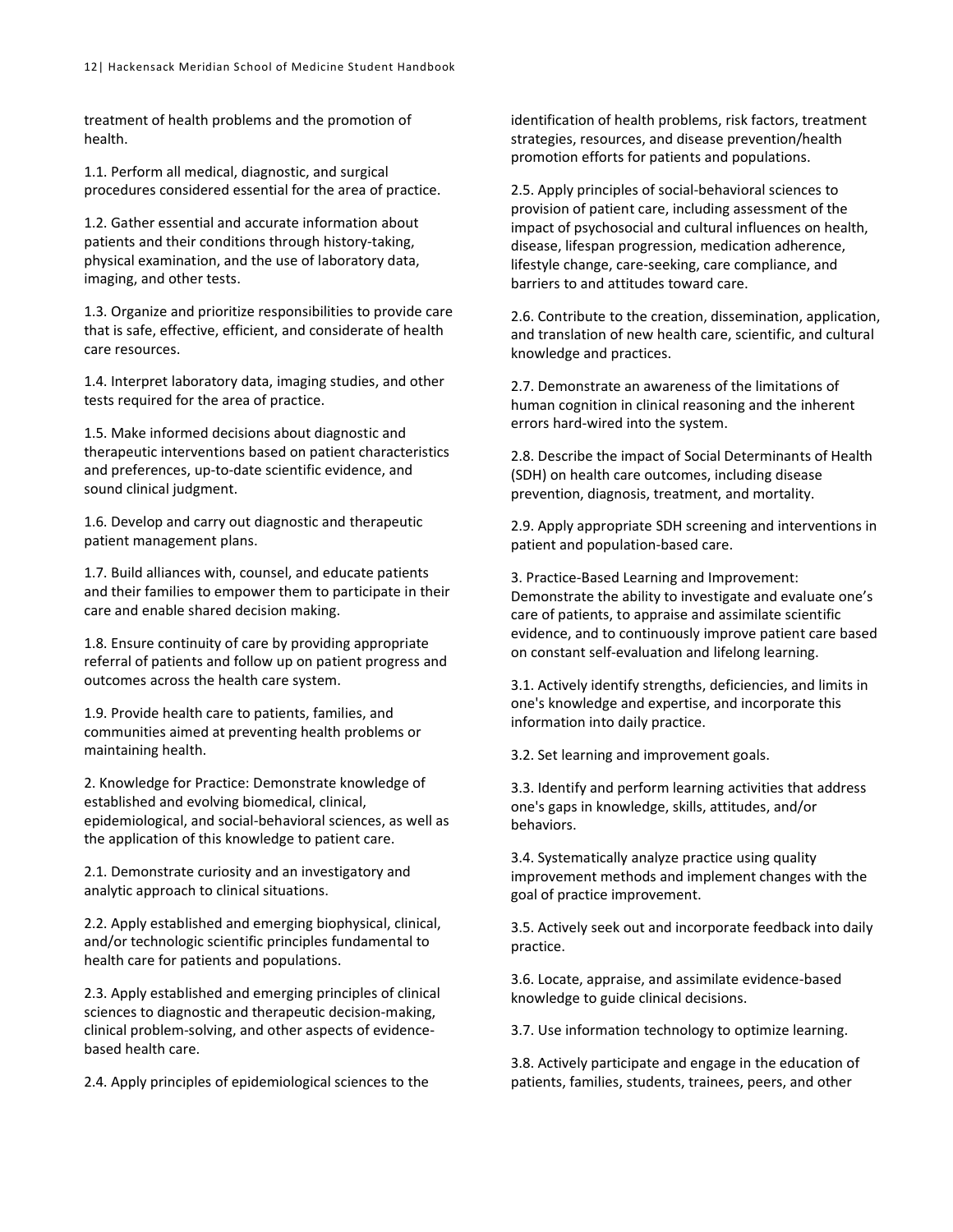health professionals.

3.9. Obtain and utilize information about individual patients, populations of patients, or communities from which patients are drawn to improve care.

3.10. Continually identify, analyze, and implement new knowledge, guidelines, standards, technologies, products, or services that have been demonstrated to improve outcomes.

4. Interpersonal and Communication Skills: Demonstrate interpersonal and communication skills that result in the effective exchange of information and collaboration with patients, their families, and health professionals.

4.1. Build relationships and alliances in order to communicate effectively with patients, families, and the public, as appropriate, across a broad range of socioeconomic and cultural backgrounds.

4.2. Build relationships and alliances in order to communicate effectively with colleagues within one's profession or specialty, other health professionals, and health-related and community-based agencies (see also 7.3 below).

4.3. Work effectively with others as a member or leader of a health care team or other professional group (see also 7.4 below).

4.4. Act in a consultative role to other health professionals.

4.5. Maintain appropriate, up-to-date and timely medical records that clearly delineate key points in a patient's care.

4.6. Demonstrate sensitivity, honesty, and compassion in difficult conversations, including those about death, end of life, adverse events, bad news, disclosure of errors, uncertainty, other sensitive topics.

4.7. Demonstrate insight and understanding about emotions and human responses to emotions that allow one to develop and manage interpersonal interactions and demonstrate self-awareness of responses.

5. Professionalism: Demonstrate a commitment to carrying out professional responsibilities and an adherence to ethical principles.

5.1. Demonstrate compassion, humility, integrity, and respect for others.

5.2. Demonstrate empathy and responsiveness to patient

needs that supersedes self-interest.

5.3. Demonstrate respect for patient privacy and autonomy.

5.4. Demonstrate accountability to patients, society, and the profession of medicine.

5.5. Demonstrate sensitivity and responsiveness to diverse patient populations, including but not limited to diversity in age, gender, sexual orientation, culture, race, ethnicity, religion, disability, and socioeconomic status.

5.6. Demonstrate a commitment to ethical principles pertaining to provision or withholding of care, confidentiality, informed consent, and business practices, including compliance with relevant laws, policies, and regulations.

5.7. Demonstrate an awareness of the diversity of ethical frameworks, such as religious philosophies (e.g. the ERDs [Ethical & Religious Directives for Catholic Health Care], individual conscience).

5.8. Provide appropriate role modeling to peers, individual patients, and society at large, including the utilization of reflective practice.

6. Systems-Based Practice: Demonstrate an awareness of and responsiveness to the larger context and system of health care, as well as the ability to call effectively on other resources in the system to provide optimal healthcare.

6.1. Work effectively in various health care delivery and community-based settings and systems.

6.2. Coordinate patient care within the health care system.

6.3. Incorporate considerations of cost awareness and risk-benefit analysis in patient and/or population-based health care delivery.

6.4. Advocate for equity in health care outcomes for all, including consideration of high-quality patient care, optimal health care systems, and social determinants of health.

6.5. Utilize Quality Improvement methodologies to identify system errors and implement potential systems solutions to advance patient care.

6.6. Perform administrative and practice management responsibilities commensurate with one's role, abilities, and qualifications.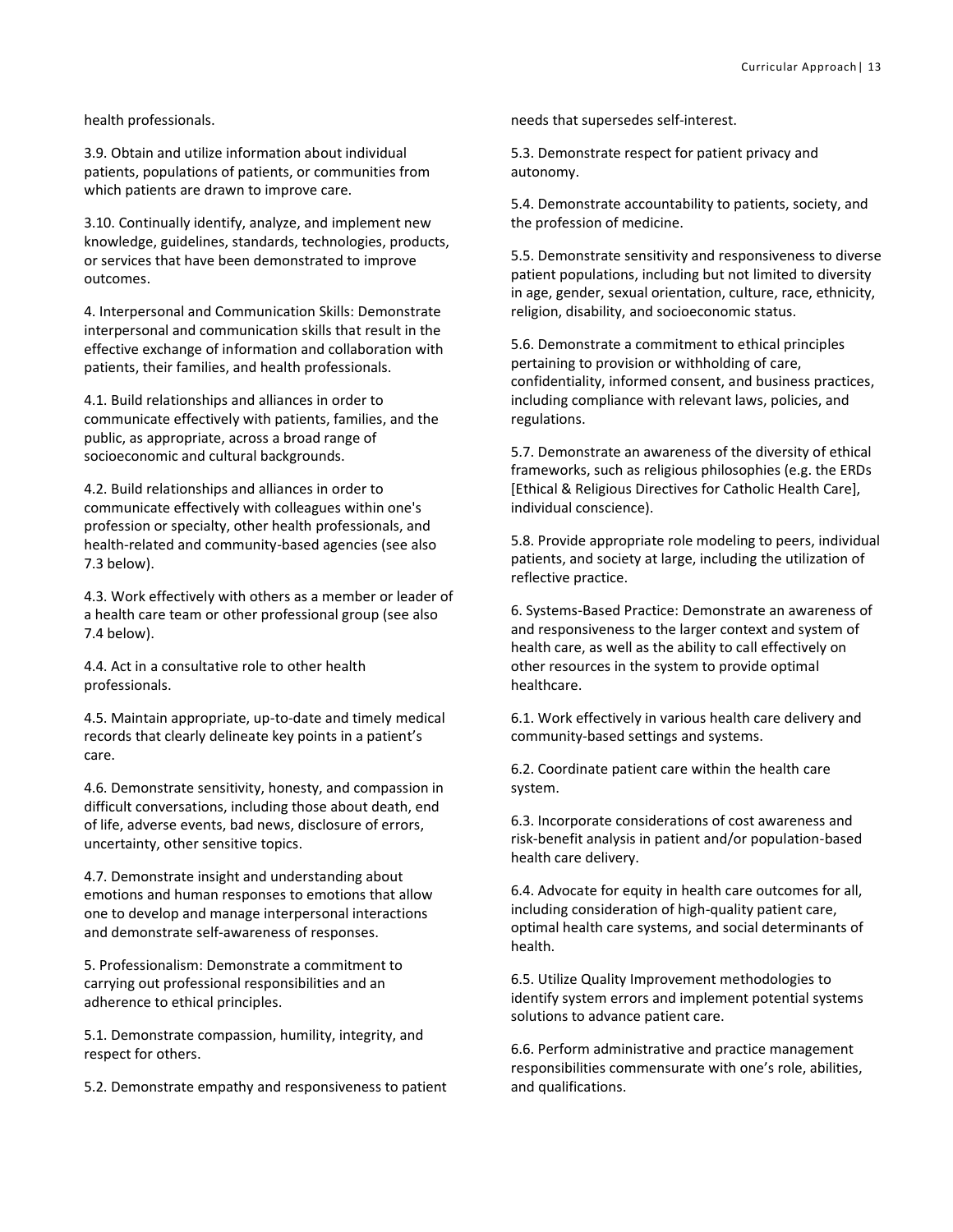6.7. Demonstrate attentiveness to team process and one's role in a health care team.

6.8. Apply knowledge of population health data and strategies to improve health outcomes of the community.

7. Interprofessional Collaboration: Demonstrate the ability to engage in an interprofessional team in a manner that optimizes safe, effective patient- and population-centered care.

7.1. Work collaboratively with other health professionals to establish and maintain a climate of mutual respect, dignity, humility, diversity, ethical integrity, and trust.

7.2. Use the knowledge of one's own role and the roles of other health professionals to appropriately assess and address the health care needs of the patients and populations served.

7.3. Communicate with other health professionals in a responsive and responsible manner that supports the promotion of health and the treatment of disease in individual patients and populations.

7.4. Participate in different roles on a team to establish, develop, and continuously enhance interprofessional teams to provide patient- and population-centered care that is safe, timely, efficient, effective, and equitable.

8. Personal and Professional Development: Demonstrate the qualities required to sustain lifelong personal and professional growth.

8.1. Develop the ability to use self-reflection and feedback to identify limitations in knowledge, skills, attitudes, and behaviors, and to engage in appropriate help-seeking behaviors.

8.2. Demonstrate healthy coping mechanisms to respond to stress.

8.3. Manage tension between personal and professional responsibilities.

8.4. Practice flexibility and maturity in managing and adjusting to change and uncertainty with the capacity to alter one's behavior.

8.5. Demonstrate the skills and professionalism that engender the trust of the patients, families, and the entire health care team.

8.6. Demonstrate leadership skills that enhance team functioning, the learning environment, and the health care delivery system.

8.7. Recognize that ambiguity is part of clinical health care and respond by utilizing appropriate resources in dealing with uncertainty.

8.8. Demonstrate behaviors that promote wellness, resiliency, and prevention of burnout.

# <span id="page-13-0"></span>Phase 1: Fundamentals

### <span id="page-13-1"></span>Foundational Courses

The *Sciences/Skills/Reasoning Courses* progress from foundational material to systems-based courses. The curriculum includes a focus on health, as well as disease, with application for disease treatment, prevention, and maintenance of wellness.

#### **Molecular and Cellular Principles (MCP):**

An eight-week course that introduces students to fundamental concepts in cell biology, biochemistry, molecular biology, genetics/epigenetics, immunology, pathology, and pharmacology.

#### **Structural Principles (SP):**

An eight-week course that introduces students to fundamental concepts in anatomy, histology, and medical imaging. Content from this course is elaborated upon in subsequent systems courses as appropriate.

### <span id="page-13-2"></span>System Courses

#### **Immunity, Infection, and Cancer (I2C):**

An 11-week course that builds upon the fundamental principles of the immune system that are presented in Molecular & Cellular Principles. The essential role of the immune system is addressed as it relates to maintaining health, as well as disease states resulting from its dysfunction. The focus on immunity provides a natural home for concepts in rheumatology and dermatology. Fundamental concepts in infectious disease and microbiology are also included in this course, whereas specific pathogens are addressed in other courses. The end of this course transitions into major concepts in neoplasia, spanning the implications of this suite of pathologies from the molecular to the social/systems levels. As is the case for pathogens, additional specific types of neoplasia are addressed in subsequent courses.

#### **The Developing Human (TDH):**

An eight-week course that addresses growth and development from the cellular to organismal level, focusing on the reproductive, endocrine, and hematologic systems. The continuum of human development and its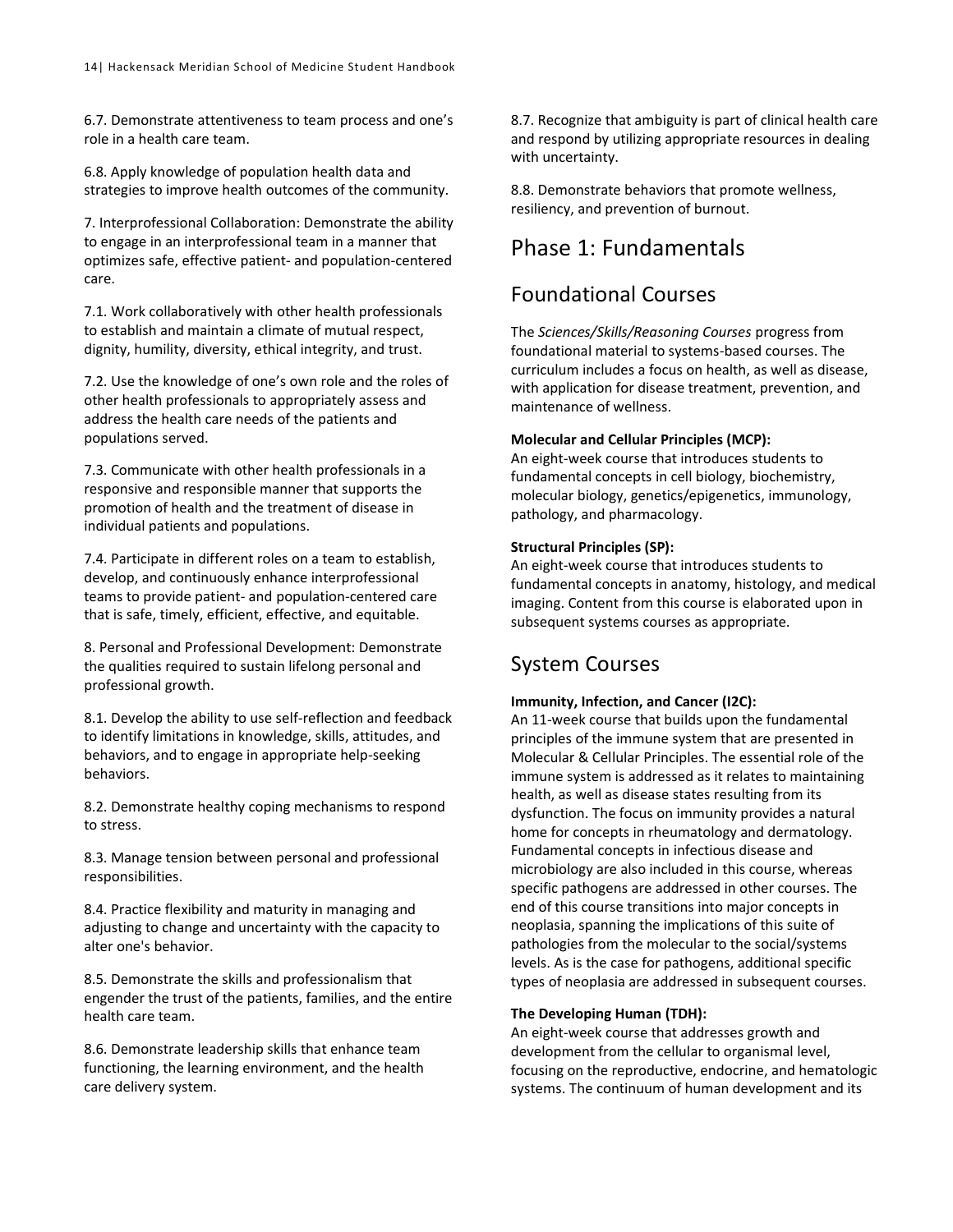various stages are included in this course.

#### **Homeostasis and Allostasis (H&A):**

An 11-week course that focuses on the structure and function of the cardiac, pulmonary, and renal systems in maintaining internal physiologic equilibrium in the body. The concept of allostasis, or the process of achieving homeostasis, is included in the course as recognition of the concept that internal physiological stability is only achieved through alterations of physiology in response to both predictable and unpredictable events ("stability through change.")

#### **Nutrition, Metabolism, and Digestion (NM&D):**

An eight-week course that focuses on the structures and processes required for metabolism as presented in the context of the digestive system. Biochemistry and normal and defective metabolic pathways (and the resulting disease states) are a major component of this course, building upon content from Molecular and Cellular Principles. Nutrition is a longitudinal curricular thread but has a concentration within this course.

#### **Neurosciences and Behavior (N&B):**

An eight-week course that addresses the structure and function of the central and peripheral nervous system, from the cellular to the societal level. In light of the emerging understanding of the biologic basis of psychiatric disease, including its interactions with external societal and environmental influences, neuroscience and psychiatry are presented in an integrated fashion.

### <span id="page-14-0"></span>Clinical Skills and Clinical Reasoning:

This training is integrated throughout the Phase 1 curriculum. It includes clinical skills workshops (physical examination, physical diagnosis, communication skills, etc.), standardized patient sessions, simulation (taskbased and high- fidelity), longitudinal clinical experiences, and other inpatient and outpatient clinical teaching. Additionally, training in clinical reasoning is a major component of the Patient Presentation PBL Curriculum (PPPC) that is embedded within all *Sciences/Skills/Reasoning* courses.

The content taught in Human Dimension and in the Sciences/Skills/Reasoning courses is integrated with training in clinical skills and clinical reasoning. For example, in Week 5 of the Homeostasis and Allostasis course, students learn pulmonary histology and the mechanics of lung function, pathophysiology, and clinical management of obstructive and restrictive pulmonary disease. Clinical skills training during this week focuses on motivational interviewing and counseling for smoking cessation, building on basic patient interviewing skills that were introduced in the foundational courses. HD experiential activities in the subsequent week may include analysis of environmental factors that relate to disease in the families that students are paired with.

All *Foundational* and *System Courses* include the following features:

- Formative assessments throughout the course with a summative assessment week at the end of each course.
- Integration of content in the biomedical, behavioral, social, and health system sciences.
- Inclusion of integrated and appropriately timed training in clinical skills and clinical reasoning.
- Student participation in longitudinal clinical placements (starting during systems courses) to reinforce classroom training in clinical skills and clinical reasoning.

This is an active learning curriculum. Students must come prepared to engage with all the content, material, and experiences that are part of the curriculum. In order to achieve our high educational goals, students will engage in an active learning approach and will have pre-work for most teaching sessions. Formal classes will end by midday most days per week. As an adult learner, it is up to the student to plan ahead, schedule time, and track the various pre-work and other responsibilities. If needed, there are resources through the Office of Student Affairs and Wellbeing to help develop these abilities.

All content will be integrated (biomedical, behavioral, social, and health system sciences).

- Clinical Skills and Clinical Reasoning training are integrated throughout.
- Instruction will include clinical skills workshops (physical exam, physical diagnosis, communication skills, etc.), Standardized Patient Sessions and Simulation (task-based and high fidelity).

Feedback is a critical element of the HMSOM curriculum. Students get a tremendous amount of feedback and data about performance in all areas of the curriculum. This will help students achieve educational goals and objectives. Specific curricular sessions will also provide training in the skills needed to provide and utilize feedback most effectively.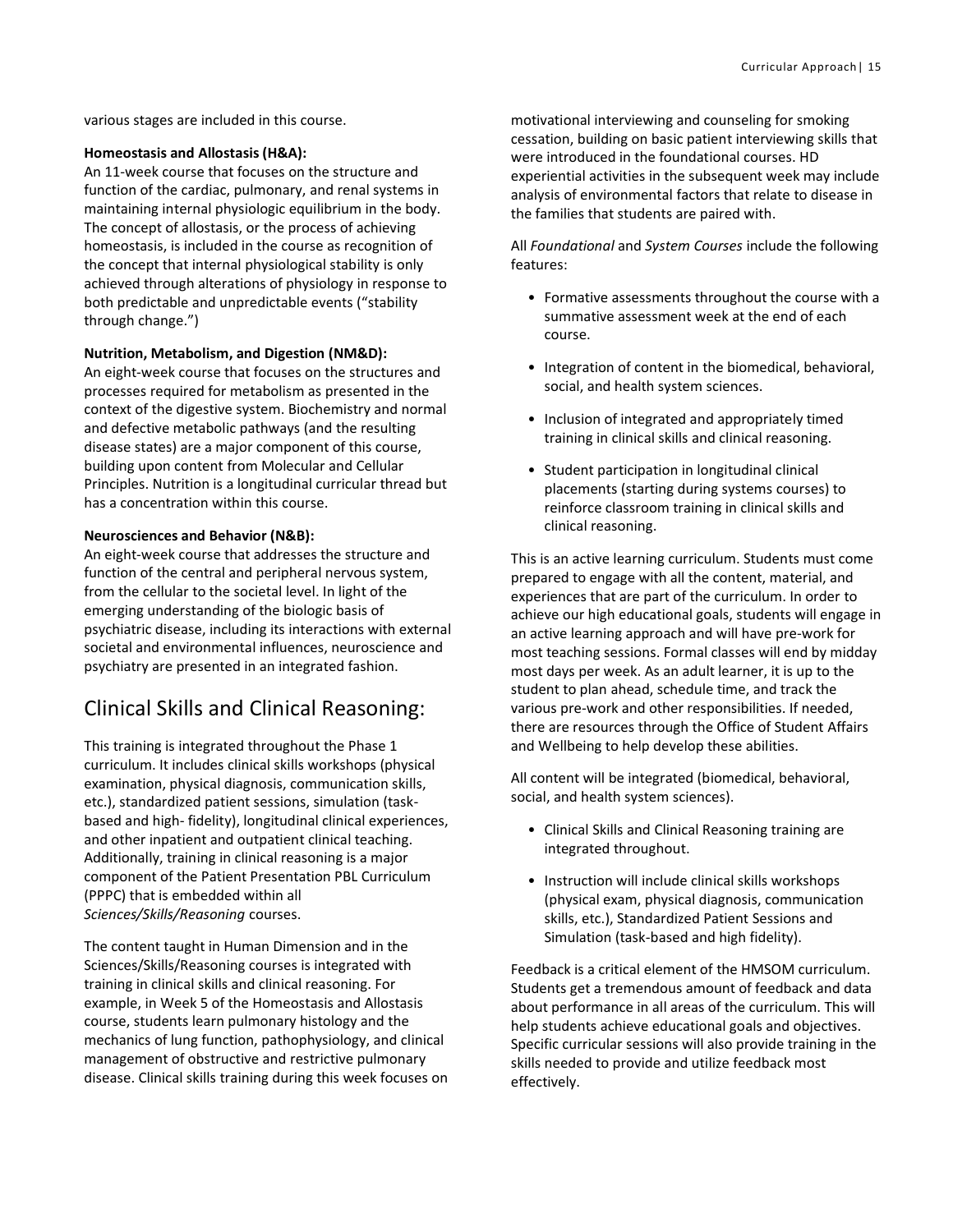During the Phase 1 curriculum, students are actively learning large amounts of material, and will spend the majority of class time applying and using that information. This requires that students prepare for class, so that they are ready to participate in in-class activities. Preparatory work will be assigned by the faculty leading the TBL and large-group sessions and will be generally self-directed in the case of PPPC sessions.

### <span id="page-15-0"></span>Phase 2: Immersion

### <span id="page-15-1"></span>Required Clinical Clerkships:

*Transitional Clerkship* (four weeks) *Internal Medicine* (eight weeks) *Surgery* (eight weeks) *Family Medicine* (eight weeks) *Pediatrics* (six weeks) *Obstetrics/Gynecology* (six weeks) *Psychiatry* (six weeks) *Neurology* (six weeks) *Emergency Medicine* (longitudinal and integrated)

Other requirements:

- 11 to 12 weeks for USMLE Step 1 and Step 2 preparation and vacation
- Required *Sub-Internship* (4 weeks)
- Required *Critical Care Selective* (2 weeks)
- Eight weeks of *Electives*
- *Human Dimension* Phase 2

In addition to formal mid-clerkship review feedback, students will receive robust real-time feedback in clinical settings. This will be promoted and prioritized through focused faculty, resident, and student development centered on the use of the *One Minute Learner* – a tool that promotes and structures a proactive conversation between a learner and teacher in the clinical setting discussing roles, expectations, and feedback. After every clerkship the student will complete an end-of-clerkship evaluation to rate the quantity and quality of the feedback they received on the rotation.

# <span id="page-15-2"></span>Real-time Feedback in the Clinical Setting

In addition to formal mid-clerkship review feedback, students will receive robust real-time feedback in clinical settings. This will be promoted and prioritized through focused faculty, resident, and student development centered on the use of the *One Minute Learner* – a tool that promotes and structures a proactive conversation

between a learner and teacher in the clinical setting discussing roles, expectations, and feedback. After every clerkship the student will complete an end-of-clerkship evaluation to rate the quantity and quality of the feedback they received on the rotation.

### <span id="page-15-3"></span>Phase 3: Individualization

Phase 3 is a customized phase that usually starts after the three-year *Core Curriculum.* Phase 3 goals are general, as it is by design an individualized program, the goals unique to each student. Overall, the goals for each student in Phase 3 are to maximize the individual's capacity to carry out the mission and goals of the HMSOM.

To achieve these goals, Phase 3 options include dual degrees/certificates, research/scholarship opportunities, clinical immersion, community-based projects, and entry into residency programs. Master's and certificate programs are housed in schools and colleges at Seton Hall University, as well as the Stevens Institute of Technology. Each is responsible for defining degree requirements, course content, learning objectives, and assessment methods. All programs are designed to be completed in one year.

### <span id="page-15-4"></span>Phase 3 Residency (P3R)

This program is for students who have a clear and thought-out career plan, and who have had strong academic performance.

We anticipate that the continuum of medical education is changing and additional opportunities for early entry into GME programs nationwide will occur in the future. At this time, students in the P3R program must apply to a *Hackensack Meridian Health* or HMSOM sponsored program.

Program directors and chairs will determine how many positions in a program will be available to the P3R students; a list of available programs with number of available positions will be available to the students shortly after the time of the *June Town Hall* class meeting.

Students will participate in the *[National Residency](https://www.nrmp.org/fellowships/medical-specialties-matching-program/)  [Matching Program](https://www.nrmp.org/fellowships/medical-specialties-matching-program/)* (NRMP) and would be guaranteed a match in the HMH or HMH program if they ranked this program first.

Students considering P3R will have the ability to submit a specialty preference in the clerkship lottery such that their P3R specialty would occur in the 1st half of their clerkship schedule, if possible. Intent to participate in the program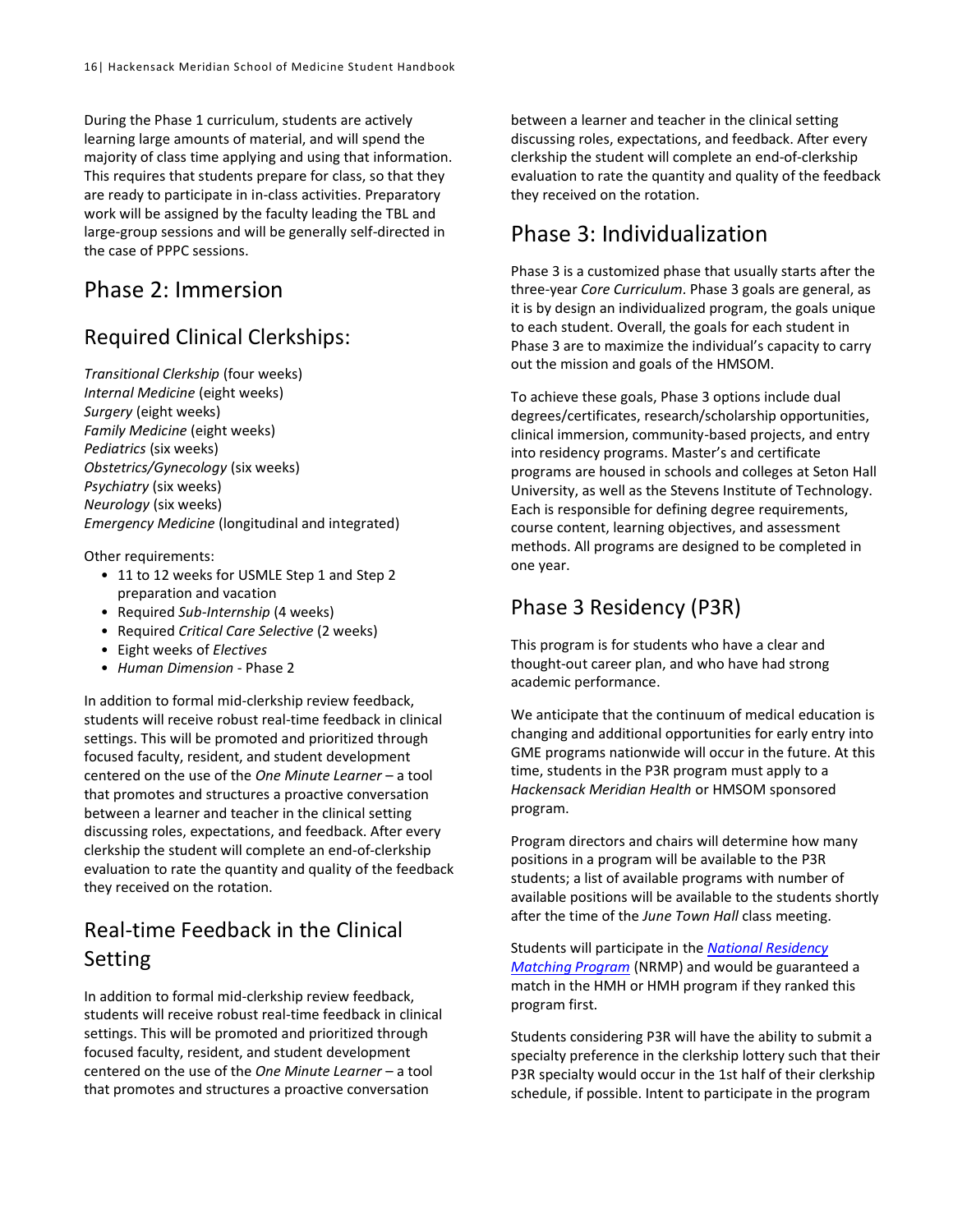would be declared in March to allow frontloading of desired clerkship, as possible within the clerkship sites available. Students will submit a form indicating their desire to participate in the P3R program, the desired specialty that they want to apply in, and a narrative explaining why they want to go into this specialty and participate in the P3R program. If a student would like to consider 2 specialties in P3R, they should explain why this is their desire. They should rank the two options. The first option will be prioritized in clerkship lottery.

Students would be allowed to voluntarily withdraw from the program or switch to another residency with open positions by December. If they switch, they would reapply and interview with the new specialty/department/location. There is no guarantee that

they would be accepted into an alternate residency position.

Students can apply to a maximum of 2 different residency specialties.

As described above, this program is for students who have had strong academic success. If a student has received a DNM in any course, unit, or clerkship they are not eligible for this program. If a student has received a pattern of MERs in courses or units they are strongly encouraged to evaluate the 3-year graduation choice with their advisors and faculty, as it may not be a wise choice for the student.

Exceptions to this policy will be rare and will be considered on a case-by-case basis.

To apply to P3R, students must:

- 1. Submit an application (April-May/timeline will be provided) which mirrors the ERAS application and specifies what specialty they are applying for; a current CV and a personal statement which details why they are choosing this specialty; why they think it is a good fit for them; and any credentials they have that have led them to this specialty (e.g., research, clinical experiences). Students will be asked to list the specific site(s)/program(s) within that specialty they want to apply to.
- 2. Interview with their student advisor (who will review with P3R director); the program director; and clinical chair of the department that they are applying to.
- 3. Obtain three letters of recommendation: one each from specialty mentor, advisor, and a faculty member.

Acceptance into the P3R program/specific residency program is conditional and subject to monitoring as they progress through the remainder of their education.

To remain in the P3R program, students must:

- Maintain the highest standards of professionalism.
- Demonstrate exemplary performance in all Phase 2 courses. Simply passing Phase 2 courses would not be considered "exemplary". All shelf exams must be passed on their first attempt.
- USMLE Step 1 must be taken prior to January and passed on first attempt, prior to the program's submission of the NRMP match list in mid- to late-February. Step 2 CK must have been taken and passed by the end of the 3rd year or the student must stay matriculated for the 4th year.
- Apply to Residency through the *Electronic Residency Application Service* (ERAS.) in the spring following acceptance, indicating the residency program to which they were admitted as their first choice.

A P3R Committee will make recommendations to the Dean about whether a P3R candidate's performance meets the criteria to enter and stay in the program. There will be a process for appealing these decisions.

### <span id="page-16-0"></span>Phase 3 Degree/Certificate Options

#### **Seton Hall University:**

*School of Health and Medical Sciences* Graduate Certificate in Healthcare Administration Graduate Certificate in Global Health Management Graduate Certificate in Population Health Graduate Certificate in Practice Management

*Immaculate Conception Seminary and School of Theology* Graduate Certificate in Christian Spirituality

#### *School of Diplomacy*

Executive Master's degree in International Affairs with focus on Global Health and Human Security Executive Master's degree in Post-Conflict State Reconstruction and Sustainability

*Stillman School of Business* Master's in Business Administration

*College of Arts and Sciences* Graduate Certificate in Jewish-Christian Studies Master's degree in Microbiology; Neurosciences; or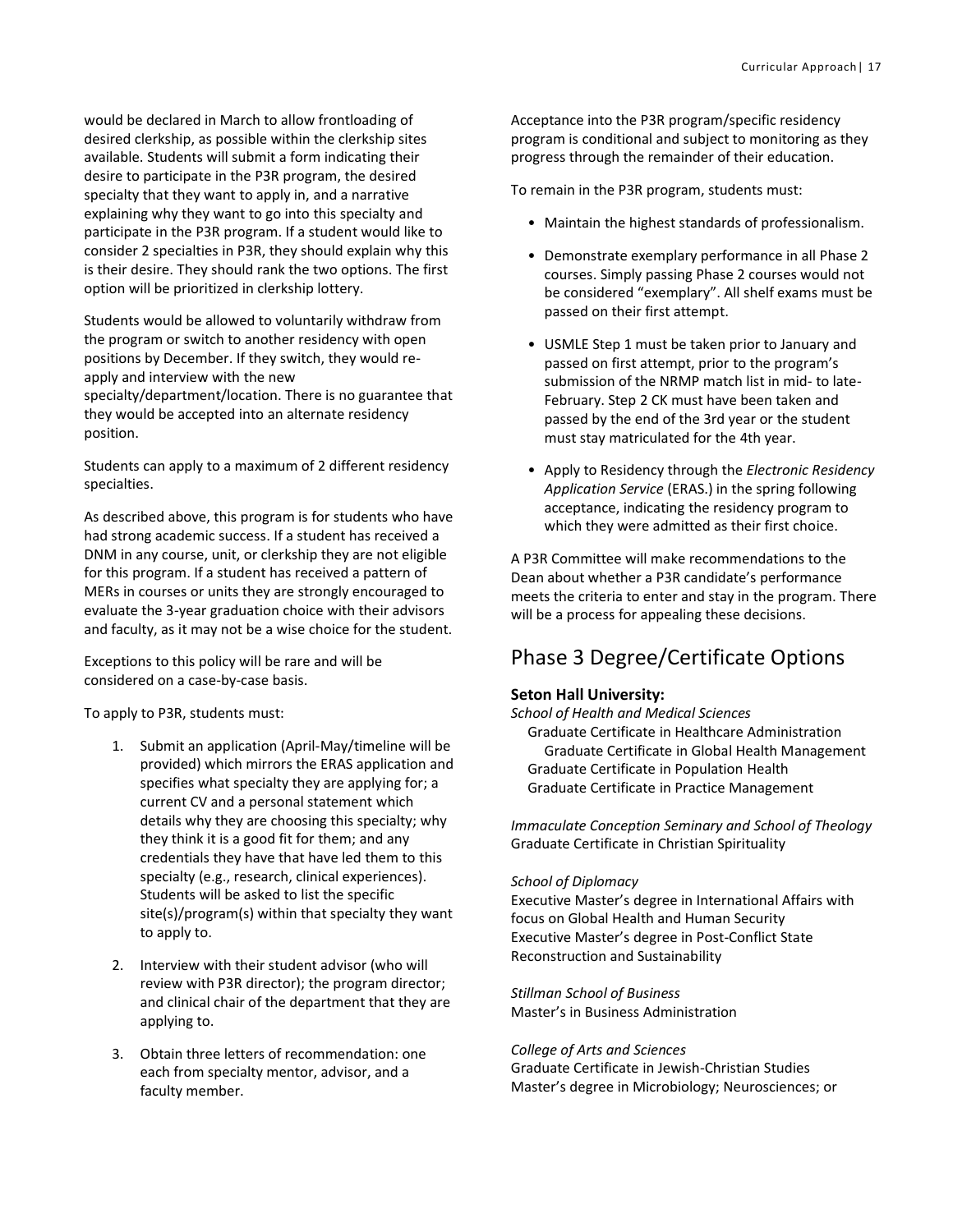Biochemistry Master of Social Work

*College of Education and Human Services* Master of Arts in Special Education

#### *School of Law*

Graduate Certificate in Health and Hospital Law Graduate Certificate in Pharmaceutical and Medical Device Law and Compliance Graduate Certificate in Intellectual Property Law

#### **Stevens Institute of Technology:**

<span id="page-17-0"></span>Master's in Bioengineering

### Residency

The *[National Resident Matching Program](https://www.nrmp.org/intro-to-main-residency-match/)*® (NRMP® ) is a private, non-profit organization established in 1952 at the request of medical students to provide an orderly and fair mechanism for matching the preferences of applicants for U.S. residency positions with the preferences of residency program directors. In addition to the annual *[Main](https://www.nrmp.org/intro-to-main-residency-match/)  [Residency Match](https://www.nrmp.org/intro-to-main-residency-match/)*® that encompasses more than 42,000 applicants and 30,000 positions, the NRMP conducts Fellowship Matches for more than 60 subspecialties through its *[Specialties Matching Service](https://www.nrmp.org/fellowships/medical-specialties-matching-program/)*® (SMS® ).

NRMP Matches use a computerized mathematical algorithm to align the preferences of applicants with the preferences of program directors to produce the best possible outcome for filling training positions available at U.S. teaching hospitals.

There are many HMH residency options available, and this list is subject to change:

- Hackensack University Medical Center
	- Emergency Medicine
	- Internal Medicine
	- Urology
	- Pediatrics
	- Anesthesiology
	- Obstetrics and Gynecology
	- Surgery
- Jersey Shore University Medical Center
	- Internal Medicine
	- Obstetrics and Gynecology
	- Pediatrics
	- Surgery
	- Psychiatry
- Mountainside Hospital
	- Internal Medicine
- Family Medicine
- Palisades Medical Center
- Internal Medicine
- Family Medicine
- Surgery
- Dermatology
- Ocean Medical Center
	- Family Medicine
	- Psychiatry
	- Internal Medicine Raritan Bay Medical Center
	- Internal Medicine
- JFK Medical Center
	- Family Medicine
	- Physical Medicine and Rehabilitation

Search for residencies and fellowships from more than 10,000 programs with *[FREIDA Online](https://www.ama-assn.org/amaone/freida-membership?matchtype=b&network=g&device=c&adposition=&keyword=%2Bfreida&utm_source=google&utm_medium=ppc&utm_campaign=pe-digital-ads-freida-residency-general&gclid=Cj0KCQjw4eaJBhDMARIsANhrQADy20e61hON0iObiO9V9JHWV2aOhQNyJn87oRjG4t-pkSN0aiX8fbcaAvMQEALw_wcB)*® , the *AMA Residency and Fellowship Database*™.

Any questions related to residency selection and the application process should be directed to th[e Office of](mailto:SAW@hmhn.org)  [Student Affairs and Wellbeing.](mailto:SAW@hmhn.org)

### <span id="page-17-1"></span>Residency Applications

Most specialties and the military use *th[e Electronic](https://students-residents.aamc.org/applying-residencies-eras/applying-residencies-eras)  [Residency Application Service](https://students-residents.aamc.org/applying-residencies-eras/applying-residencies-eras)* (ERAS.) Ophthalmology and Plastic Surgery use the *[San Francisco Match Central](https://sfmatch.org/)  [Application Service](https://sfmatch.org/)* (CAS), which distributes complete applications to programs electronically. The use of CAS is mandatory for both programs and applicants. In general, students will need to provide the following information and credentials as part of the residency application process:

#### *Curriculum Vitae (CV)*

Many students develop a CV or resume whether or not it is requested by the residency program. It is a good exercise for organizing basic information, educational background, and major accomplishments.

#### *Personal Statement*

This document conveys the student's passion and commitment for the discipline and may also identify what he/she seeks in a residency program.

*Faculty and Department Recommendation Letters* Students request these letters from faculty with whom they have worked; one letter must be from an attending in the specialty in which the student is applying. Not all departments complete department or chair letters. Letters from residents typically may not be substituted for a required faculty letter.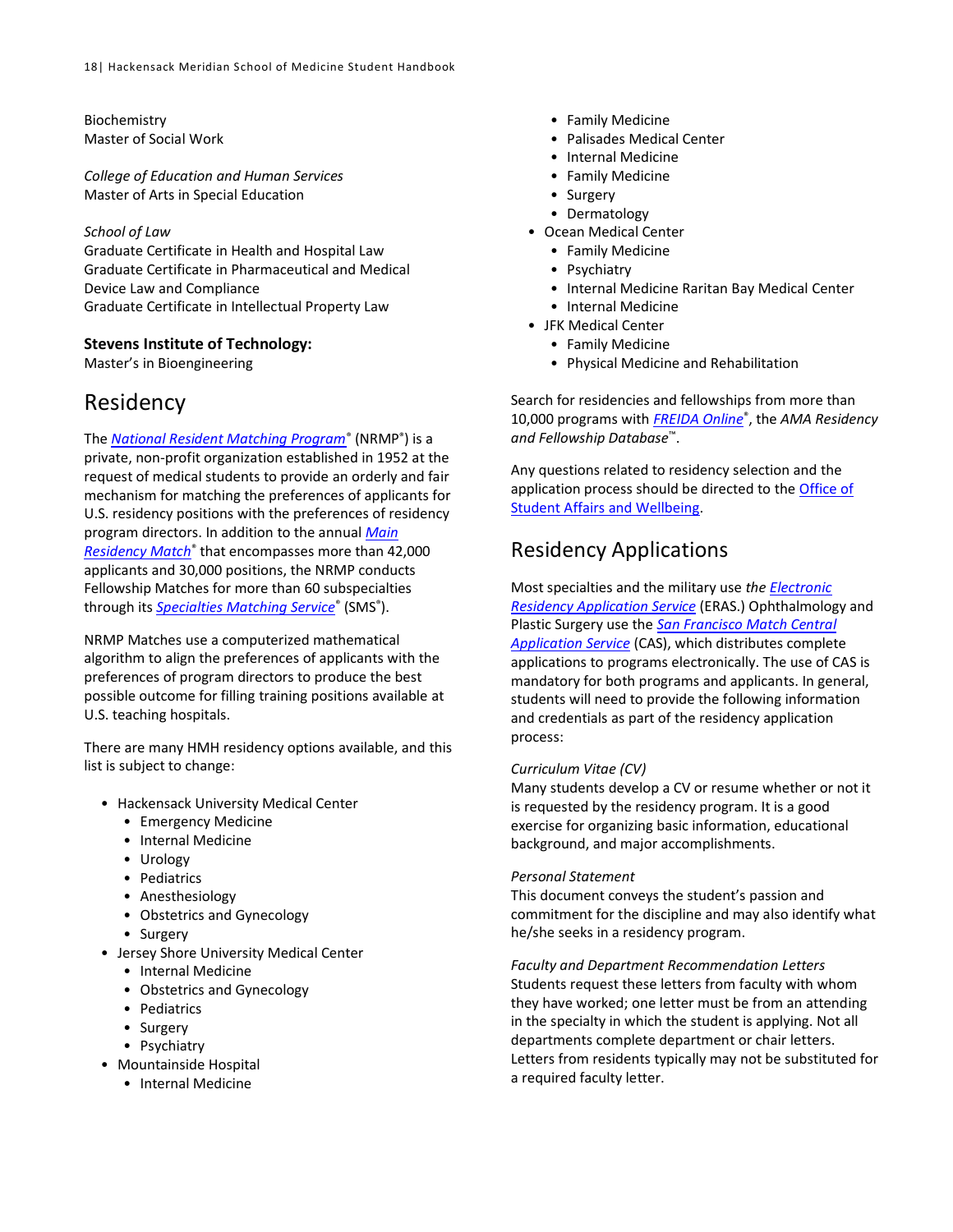*Medical Student Performance Evaluation (MSPE)* The preparation of this document is overseen by the Office of Medical Education. It provides an overall assessment of medical school performance, including quotations from evaluations, required clerkships, and clinical electives for which evaluations have been received before the Office of Student Affairs and Wellbeing MSPE completion deadline. It also includes information on the status of completion of the OSCE and USMLE graduation requirements, and highlights of activities and contributions to the school or community.

#### *Official HMSOM Transcript*

The transcripts for residency application will include all grades received through the end of June. Students do not need to complete a request form; the Registrar's Office will automatically upload transcripts to the ERAS and other sanctioned application systems. Individual copies of transcripts are available at no charge and students may request them [online.](https://redcap.link/transcriptreq)

#### *USMLE Transcript*

Residency programs require an official transcript of performance from the *National Board of Medical Examiners* (NBME) on USMLE Step 1 and Step 2-CK,. The request to the NBME is managed by the student through ERAS.

#### *Interview*

All programs require an interview. This is the student's opportunity to learn more about the residency program, the environment of the training site, and the city or town in which the program is located. It also provides an important opportunity for the residency program director, current residents, and staff to see if the student is a good fit for their program.

### <span id="page-18-0"></span>Overview of Residency Training

The various types of residencies are diagrammed in the table below. These are unofficial assignments derived from published materials and are offered only for information. Students should consult the current *[AMA](https://www.ama-assn.org/residents-students/career-planning-resource/applying-residency)*  **[Directory](https://www.ama-assn.org/residents-students/career-planning-resource/applying-residency)** for the official requirements.

#### **Specialty Length of Training**

Minimum number of years of postgraduate training for eligibility for board certification:

| Specialty                 | Length of Training -<br>Minimum number of years<br>of<br>postgraduate training for<br>eligibility for board<br>certification |
|---------------------------|------------------------------------------------------------------------------------------------------------------------------|
| <b>Emergency Medicine</b> | 3 to 4 years                                                                                                                 |
| <b>Family Medicine</b>    | 3 years                                                                                                                      |
| <b>Internal Medicine</b>  | 3 years                                                                                                                      |
| Pediatrics                | 3 years                                                                                                                      |
| Obstetrics-Gynecology     | 4 years                                                                                                                      |
| Pathology                 | 4 years                                                                                                                      |
| Psychiatry                | 4 years                                                                                                                      |
| <b>General Surgery</b>    | 5 years                                                                                                                      |
| Neurosurgery              | 7 years                                                                                                                      |
| Orthopedic Surgery        | 5 years (includes 1 year of<br>general surgery)                                                                              |
| Otolaryngology            | 5 years                                                                                                                      |
| Urology                   | 5 years (includes 1 year of<br>general surgery)                                                                              |
| <b>Plastic Surgery</b>    | 6 years                                                                                                                      |
| Anesthesiology            | 3 years plus PGY-1<br>Transitional/Preliminary                                                                               |
| Dermatology               | 3 years plus PGY-1<br>Transitional/Preliminary                                                                               |
| Neurology                 | 3 years plus PGY-1<br>Transitional/Preliminary                                                                               |
| Ophthalmology             | 3 years plus PGY-1<br>Transitional/Preliminary                                                                               |
| <b>Physical Medicine</b>  | 3 to 4 years                                                                                                                 |
| Diagnostic Radiology      | 4 years plus PGY-1<br>Transitional/Preliminary                                                                               |
| <b>Radiation Oncology</b> | 4 years plus PGY-1<br>Transitional/Preliminary                                                                               |
| Transitional/Preliminary  | 1 year                                                                                                                       |

In addition to the above, there are a number of combined specialty programs that begin in the first year. Examples of these are medicine/pediatrics, medicine/psychiatry, pediatrics/psychiatry/child psychiatry, psychiatry/family medicine among others.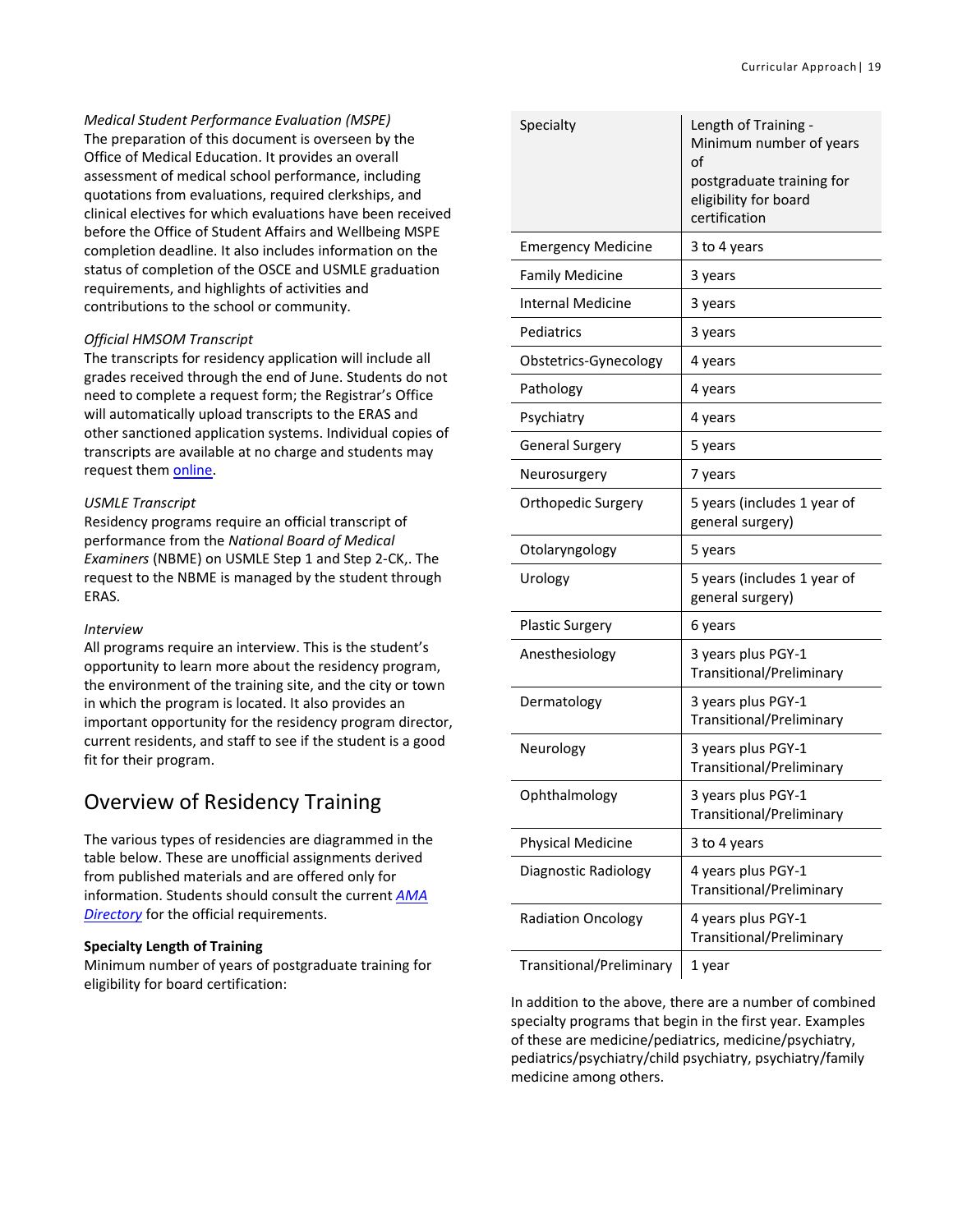# <span id="page-19-0"></span>Licensure and Specialty Board Certification

To practice medicine, physicians must be licensed by the state(s) in which they see patients. While most states require very similar information, some have more stringent requirements regarding curricular credits in certain areas, acceptable levels of scores on licensing examinations, and reports on personal and professional conduct. All states require successful completion of all parts of the licensure examination and at least one year of postgraduate (residency) training.

The HMSOM's academic program is structured to provide an education that meets faculty's expected standards for the attainment of the Doctor of Medicine degree from this institution. The HMSOM is a *Liaison Committee on Medical Education*-accredited institution. Graduates do not have difficulty meeting state licensure curricular requirements. Questions about state licensing requirements or procedures should be directed to the licensing board of the state in which there is an interest in practicing.

Each of the major specialties has certification requirements for physicians who wish to achieve board certification in their specialty area. General information on board certification requirements is available in the AMA *Graduate Medical Education Directory*; more specific information can be obtained from the individual specialty boards.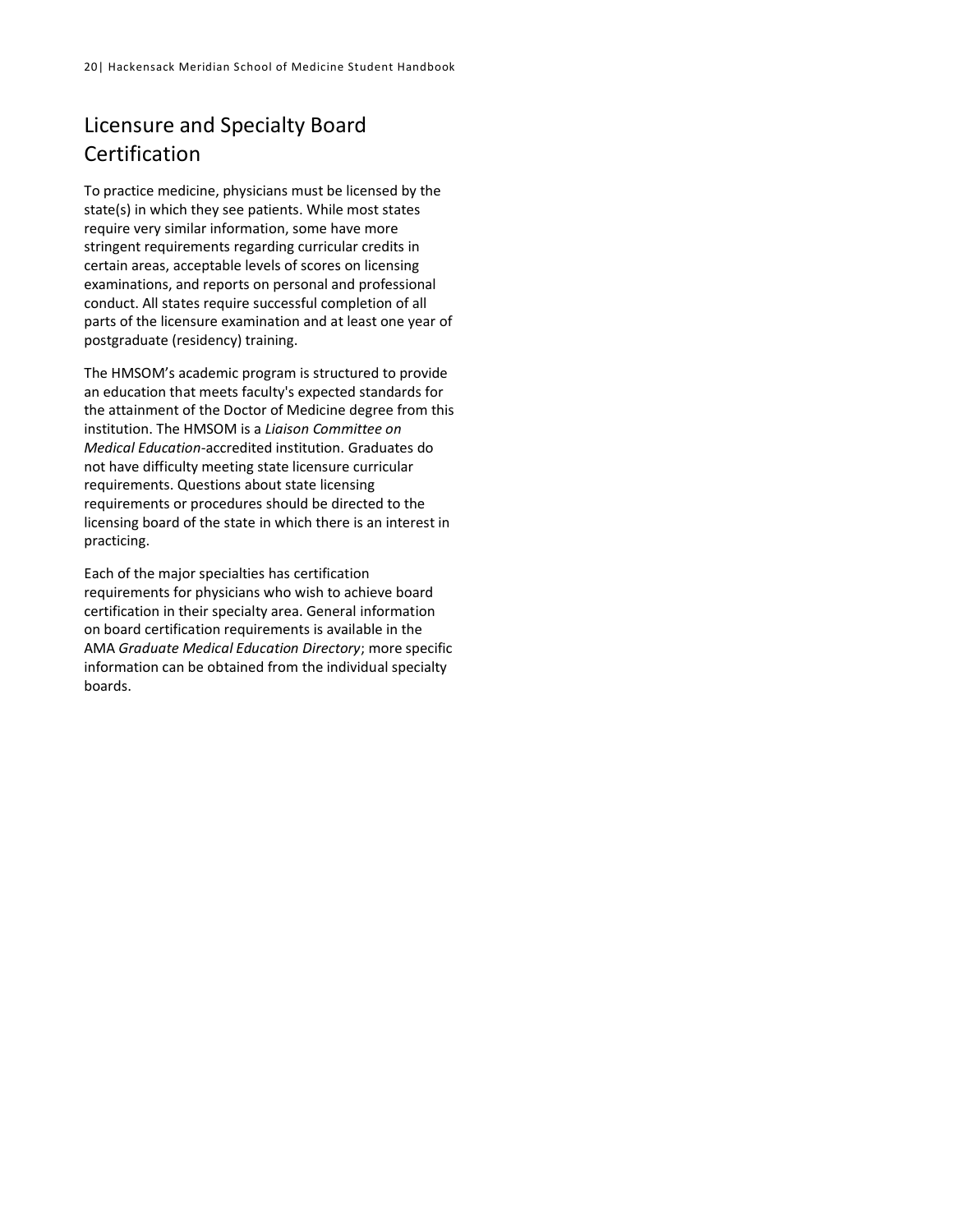# <span id="page-20-0"></span>**Student Services and Policies**

# <span id="page-20-1"></span>Academic Support

The Academic Support program is focused on easing the transition from undergraduate-to-undergraduate medical education and to helping students develop strategies for efficient and effective study for courses, clerkships, and for lifelong learning. Academic Support provides individual guidance and teaches group seminars regarding study strategies, test-taking, and time management. Individual appointment to discuss strategies and to review an exam are encouraged. All students are welcome to avail themselves of the services of this office.

There are weekly peer-taught small group reviews for the first two courses of the Phase 1 curriculum*: Molecular and Cellular Principles* and *Structural Principles* as well as additional small groups as needed throughout Phase 1 Courses. More information can be obtained by emailing [HMSOMacademicsupport@hmhn.org.](mailto:HMSOMacademicsupport@hmhn.org)

# <span id="page-20-2"></span>Access and Identification Card

Student identification and access cards for the Interprofessional Health Sciences Campus are issued at orientation. These cards are required to enter exterior doors and pass through the hallway security doors between the Health Sciences complex and allow access after-hours. "After-hours" is between 6 p.m. and 7 a.m., Monday through Friday, all day on Saturday and Sunday, and on HMSOM observed holidays. They also enable students to print from Seton Hall University printers throughout the building. It is very important that students do not lose the identification/access cards. If it is lost or stolen, please contact the Office of Public Safety in IHSC for a replacement. There is a fee for a replacement ID.

### <span id="page-20-3"></span>Acronyms

| Acronym      | Meaning                                                |
|--------------|--------------------------------------------------------|
| AAMC         | <b>Association of American Medical Colleges</b>        |
| <b>ACGME</b> | Accreditation Council of Graduate Medical<br>Education |
| <b>ACR</b>   | <b>Advanced Clinical Rotation</b>                      |
| AMA          | <b>American Medical Association</b>                    |
| AMCAS        | American Medical College Application Service           |

| Acronym     | Meaning                                         |
|-------------|-------------------------------------------------|
| <b>AMWA</b> | American Medical Women's<br>Association         |
| AOA         | American Osteopathic Association                |
| CAP         | <b>Community Assessment Project</b>             |
| CBSE        | Comprehensive Basic Science Examination         |
| CHP         | <b>Community Health Project</b>                 |
| ск          | Clinical Knowledge                              |
| <b>CLO</b>  | Course Learning Objective                       |
| CO          | Course Objective                                |
| CQI         | Continuous Quality Improvement                  |
| CS          | <b>Clinical Skills</b>                          |
| CV          | Curriculum Vitae                                |
| DNM         | Does Not Meet Expectations (grade)              |
| EPA         | <b>Entrustable Professional Activities</b>      |
| EPO         | <b>Educational Program Objectives</b>           |
| EPS         | <b>Entrustable Professional Activities</b>      |
| <b>ERAS</b> | <b>Electronic Residency Application Service</b> |
| F           | Fail (grade)                                    |
| GRAT        | Group Readiness Assurance Test                  |
| H&A         | <b>Homeostasis and Allostasis</b>               |
| н           | Honors (grade)                                  |
| HD          | Human Dimension                                 |
| <b>HDIO</b> | Human Dimension Immersion & Orientation         |
| ΗP          | High Pass (grade)                               |
| HSS         | <b>Health System Science</b>                    |
| <b>HUMC</b> | Hackensack University Medical Center            |
| 12C         | Immunity, Infection, and Cancer                 |
| IHS         | Interprofessional Health Sciences               |
| ILP         | Individualized Learning Plan                    |
| IMG         | <b>International Medical Graduate</b>           |
| <b>IRAT</b> | Readiness Assurance Test Jersey Shore           |
|             |                                                 |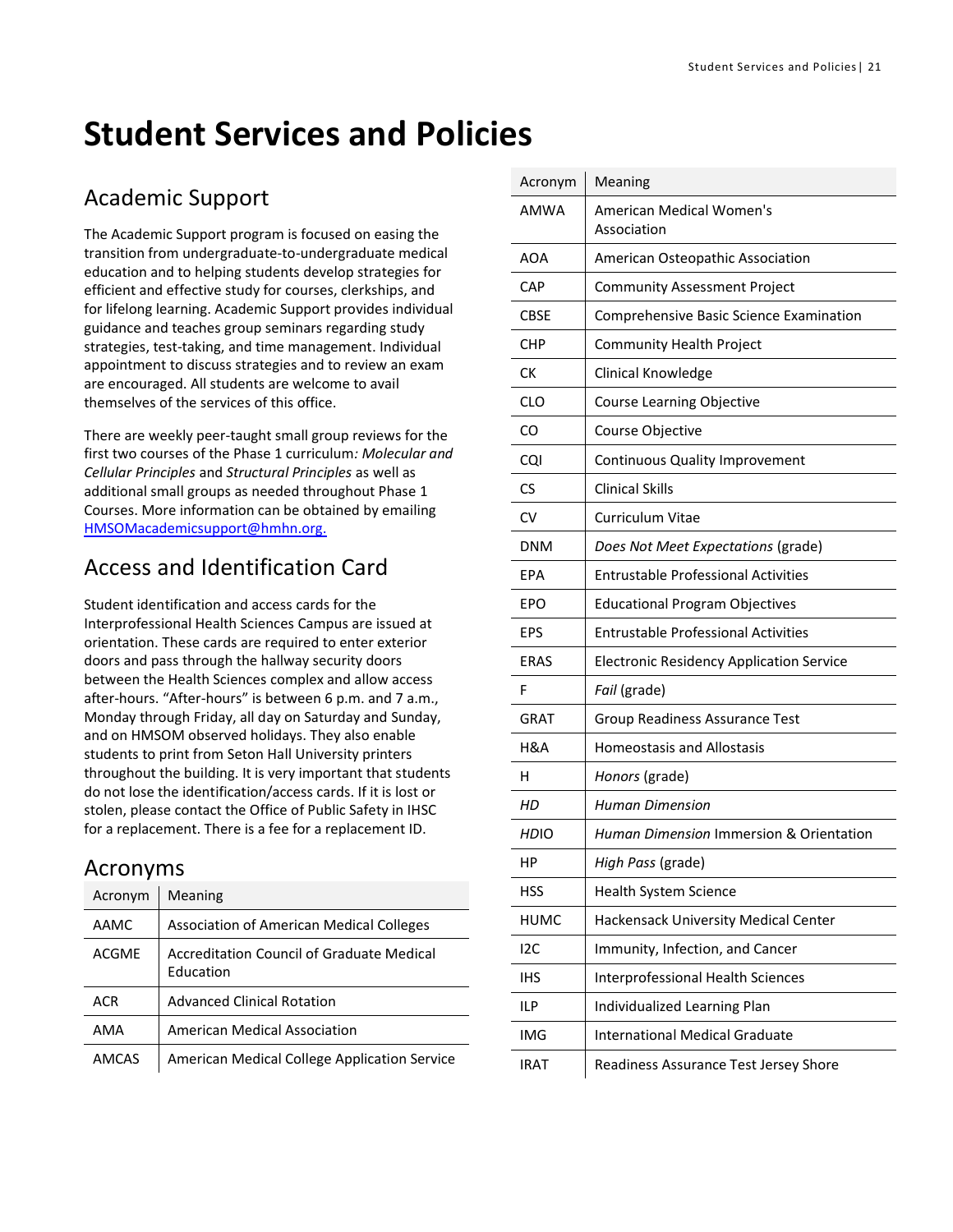| Acronym      | Meaning                                            |  |
|--------------|----------------------------------------------------|--|
| JSUMC        | Jersey Shore University Medical Center             |  |
| LCME         | Liaison Committee on Medical Education             |  |
| LGAL         | Large Group Active Learning                        |  |
| LO           | Learning Objective                                 |  |
| <b>MCP</b>   | Molecular and Cellular Principles                  |  |
| <b>MCQ</b>   | <b>Multiple Choice Questions</b>                   |  |
| ME           | Meets Expectations (grade)                         |  |
| MEC          | <b>Medical Education Committee</b>                 |  |
| MER          | Meets Expectations with Recommendations<br>(grade) |  |
| <b>MSCHE</b> | Middle States Commission on Higher<br>Education    |  |
| MSNJ         | Medical Society of New Jersey                      |  |
| <b>MSPE</b>  | <b>Medical Student Performance</b><br>Evaluation   |  |
| N&B          | Neurosciences and Behavior                         |  |
| <b>NBME</b>  | National Board of Medical Examiner                 |  |
| NM&D         | Nutrition, Metabolism, and Digestion               |  |
| <b>NRMP</b>  | National Residency Matching Program                |  |
| OME          | Office of Medical Education                        |  |
| OSCE         | <b>Objective Structured Clinical Examination</b>   |  |
| P            | Pass (grade)                                       |  |
| P3R          | <i>Phase 3</i> Residency program                   |  |
| PBL          | <b>Problem Based Learning</b>                      |  |
| PPPC         | Patient Presentation PBL Curriculum                |  |
| SAW          | <b>Student Affairs and Wellbeing</b>               |  |
| <b>SGA</b>   | <b>Student Government Association</b>              |  |
| <b>SHMS</b>  | School of Health & Medical Sciences                |  |
| <b>SLO</b>   | Session Learning Objectives                        |  |
| SMS          | <b>Specialties Matching Service</b>                |  |
| SOM          | School of Medicine                                 |  |
| SOMA         | School of Medicine Access (student portal)         |  |
| <b>SP</b>    | <b>Standardized Patient</b>                        |  |
| SP           | <b>Structural Principles</b>                       |  |

| Acronym    | Meaning                                     |
|------------|---------------------------------------------|
| SPRC.      | Student Performance Review<br>Committee     |
| <b>SPS</b> | <b>Student Professionalism Subcommittee</b> |
| <b>SSR</b> | Sciences/Skills/Reasoning courses           |
| TBI        | <b>Team Based Learning</b>                  |
| TDH        | The Developing Human                        |
| TRAT       | Team Readiness Assurance Test               |
| USMI F     | United States Medical Licensure Examination |

### <span id="page-21-0"></span>Address or Name Changes

Address changes can be made on th[e SOMA](https://campus.hmhn.org/) portal. Students should contact th[e Registrar](mailto:deborah.ebbert@hmhn.org?subject=Name%20Change) for information on official name changes.

# <span id="page-21-1"></span>Advising, Career Development and the *Individualized Learning Plan*

The HMSOM has an intensive Academic and Career Advising system designed to support students' career development and wellbeing. Students meet an advisor during orientation and begin a series of required sessions to:

- Customize curricular and career exploration experiences. Draft and refine the *Individualized Learning Plan* (ILP).
- Assist with goal setting and tracking around the core competencies. Connect students to physician mentors to explore specialties of interest and career options. Connect with resources for professional development and personal wellbeing.
- Assist with scheduling, the residency application and Match process.

The Academic and Career Advising system consists of 12 – 15 required ILP meetings with an assigned advisor, and numerous optional activities, workshops, speakers, and additional advising meetings as desired.

The required meetings take place 4 times a year for the first 3 years of the curriculum, with additional meetings during Phase 3. The advisor will reach out when it is time to schedule each meeting and it is the student's responsibility to schedule, prepare for and engage in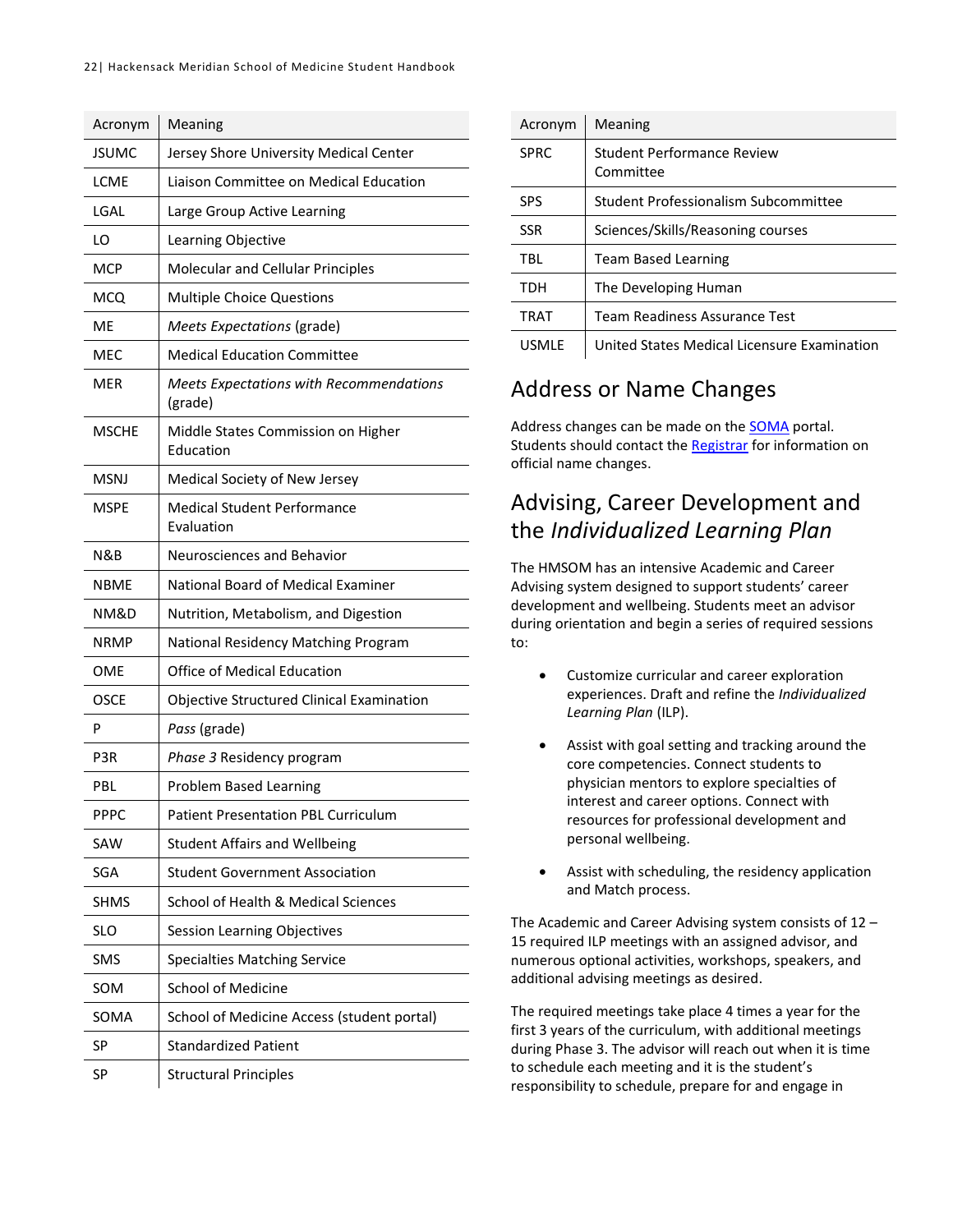those meetings, and follow through with any recommendations. In Phase 2 and Phase 3, meetings may take place by videoconferencing or phone as necessary and convenient.

The ILP will be created by the student, with support and feedback from the advisor, before/during the 2nd advising meeting. The ILP is a required part of the curriculum and accreditation requirements. It will be revised and updated for each subsequent meeting, with information taken from evaluations, assessments, and feedback from all aspects of the curriculum. Each advising meeting will include an academic review, career exploration, overall wellbeing discussions, topics specific to the stage of the curriculum, and connection to resources for academic success, wellbeing, and other support services.

The ILP is a private document intended for use in advising sessions, for the student's individual academic success and career development. Specific information in the ILP (except for the Phase 3 Plan) will not be shared beyond the advising team and the Associate Dean of Student Affairs and Wellbeing. The advising team may share with academic program staff general attendance information, and whether a certain activity (research, specialty idea, Phase 3 activity) is a part of the ILP, as necessary for graduation and accreditation requirements. For example:

- attendance at required advising sessions
- selection and completion of Phase 3 activities
- implementation of career development activities
- pursuit of a specific residency specialty

The advisor consults with the P3R committee and collaborates on the MSPE letter for residency. These communications will not include specifics from the ILP form but may include details about the student's professionalism and engagement with the ILP and career development process. Information from the ILP and advising meetings may also be used to recommend students for scholarships, leadership programs and other professional development activities.

Additionally, advisors are mandated reporters of sex/gender discrimination or harassment, sexual assault and misconduct and child abuse.

### <span id="page-22-0"></span>Mentoring Programs

One of the strengths of our school is our tremendous clinical and academic network with over 6500 physicians in 160 locations throughout New Jersey. While unofficial mentoring may be received from various members of the SOM faculty or staff, all students will work with at least

one official physician Specialty Mentor to help guide their professional development and professional identity formation. The physician mentor will also assist students in identifying, exploring and achieving their desired career goals/path. The Office of Advising and Career Development will have a directory of physicians wishing to be mentors and students will be matched with their official mentors by their advisors. An overview of the types and assignment of physician mentors is described below.

#### **Affinity Mentoring Program**

Students who are interested in guidance, professional identity formation and/or support based on skills, interests, or personal characteristics (such as firstgeneration medical students, ethnic, racial, socioeconomic, gender, sexuality, advocacy, future practice setting, hobbies, alumni) may request to be paired with an affinity mentor. The mentoring directory includes information on these characteristics. Affinity mentors may help a student arrange for additional services and experiences that are helpful for the student's development (attend a clinic, observe a procedure, try an activity, attend an event).

#### **Specialty Mentoring Program**

Specialty mentors are practicing physicians with firsthand, in-depth/current, knowledge of a specific field of medicine. Their primary responsibility is to help students make the most informed career decisions. Each student will be paired with one or more Specialty Mentor(s) to assist in making the best specialty choice for their career goals and interests. Students may opt to be paired with Specialty Mentor(s) at any point in Phase 1 and will be assigned one if they have not selected one by the first quarter of Phase 2. Students electing to enter residency for their Phase 3 option will be connected with a Specialty Mentor no later than the second half of Phase 1. Students may select Specialty Mentors from their clinical experiences or be connected to physicians by their Advisors. The recommended frequency of meetings or other informal contact is on a monthly basis and mentors and students must complete the Mentor Update form/documentation at least every 6 months.

Specialty Mentors can assist with exploring careers or offer guidance in the following areas: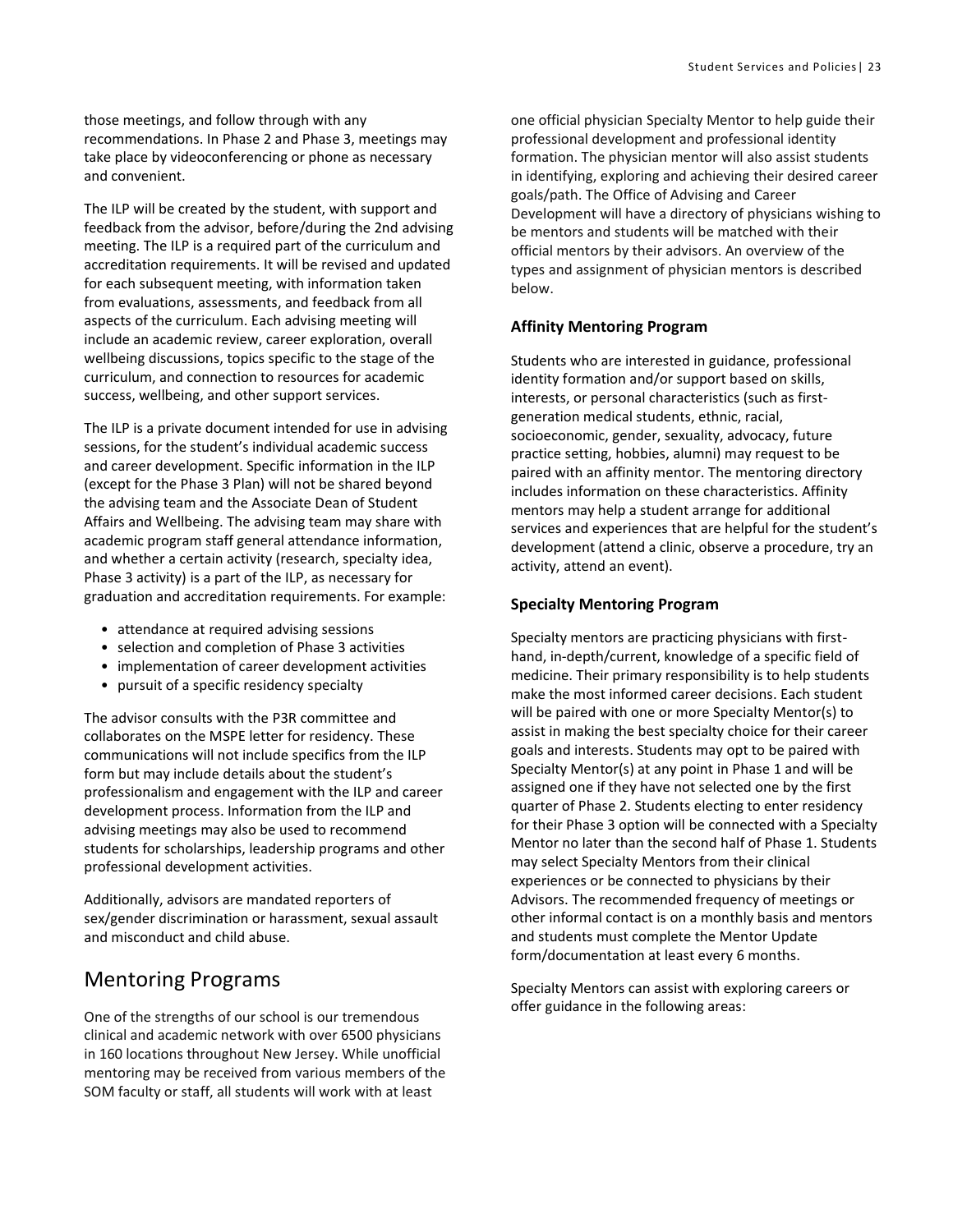- lifestyle and practice settings
- competitiveness, compensation and "goodness" of fit
- choosing rotations and clinical experiences to best explore areas of interest
- how to best plan and prepare for the interview process and *the National Residency Matching Program*
- considerations for early entry into residency training, specialty and subspecialty training options, combined training programs, away rotations and other topics related to planning for a career in a specific field of medicine and may also assist with academic or life challenges as needed.
- approval of the Phase 3 Plan.

#### **Research and Scholarly Activity Mentoring Program**

Research and scholarly activity mentors are physicians or other professionals with specific skill sets who will provide expert mentoring for students interested in pursuing research, scholarly activity, or careers in academic medicine. Once a mentee is assigned, a research scholarly activity plan will be developed and incorporated into the student's individualized learning plan. This research/scholarly activity plan will detail the student's project, frequency of meetings and other timeframes and goals for completion such as submitting an abstract by a certain date, presenting at a local, regional or national meeting, selecting and scheduling advanced clinical rotations or elective experiences, Phase 3 planning, etc. Plans that significantly alter a student's overall ILP will require approval of the Associate Dean of Research and the *Student Performance Review Committee* (SPRC).

### <span id="page-23-0"></span>Shadowing Program

Shadowing is considered a short-term, brief extracurricular activity which will allow students additional exposure to clinical medicine. Shadowing experiences consist of observation of doctor-patient interactions and medical procedures and are used to inform and support career planning activities. A student may shadow for a few hours to observe a procedure or return to shadow the same physician over a brief period of time. It is an excellent initial opportunity to learn more about the practice of medicine to help choose whether or not to pursue more in-depth experiences in a specialty. HMSOM students do not need to work with the Volunteer Services office at HUMC; all of our students are already processed as a volunteer.

Currently, students may shadow at HUMC JFK and Mountainside locations. Additional HMH locations are being arranged, students should speak with an advisor to shadow at another HMH location. Students may request to shadow any HMH physicians who teach or facilitate groups in the HMSOM. If a student does not have a physician in mind, the advisor can connect them with other HMH physicians on faculty. Before students begin shadowing activities for the first time, they must meet with their advisor to review academic standing and the shadowing policies and procedures and receive approval.

Shadowing experiences may turn into mentoring relationships, which are broader and consist of meetings and conversations outside of clinical practice. Students should notify their advisor if this becomes desirable so that they can initiate the mentoring procedure. Shadowing does not include any hands-on activities with patients. Activities that may be observed while shadowing include:

- Seeing patients in office-administrative activities and all aspects of office practice.
- Hospital rounds.
- Emergency Room (ER) activities/procedures.
- Operating Room (OR) procedures.

To observe in the OR students will first need to complete a certified OR training in sterile techniques/scrub procedures at Hackensack University Medical Center (HUMC). Please ask an advisor about scheduling this.

Shadowing can begin AFTER the following events have occurred:

- Results from MCP exam are posted and student has strong performance (no DNMs)
- All compliance requirements (i.e. immunizations) are up to date.
- Meeting with advisor to review academic standing and shadowing procedures.
- Inpatient shadowing at hospital locations may have additional requirements such as location-specific IDs, that need to be completed before shadowing can take place onsite.
- Once students have information for a physician to shadow, they should contact the physician to arrange a potential day/time to shadow at least a week in the future. After making this tentative arrangement, students must fill out the Shadowing Experience Request Form online at least one week prior to the date of the shadow if it is the first time the student has requested to shadow a particular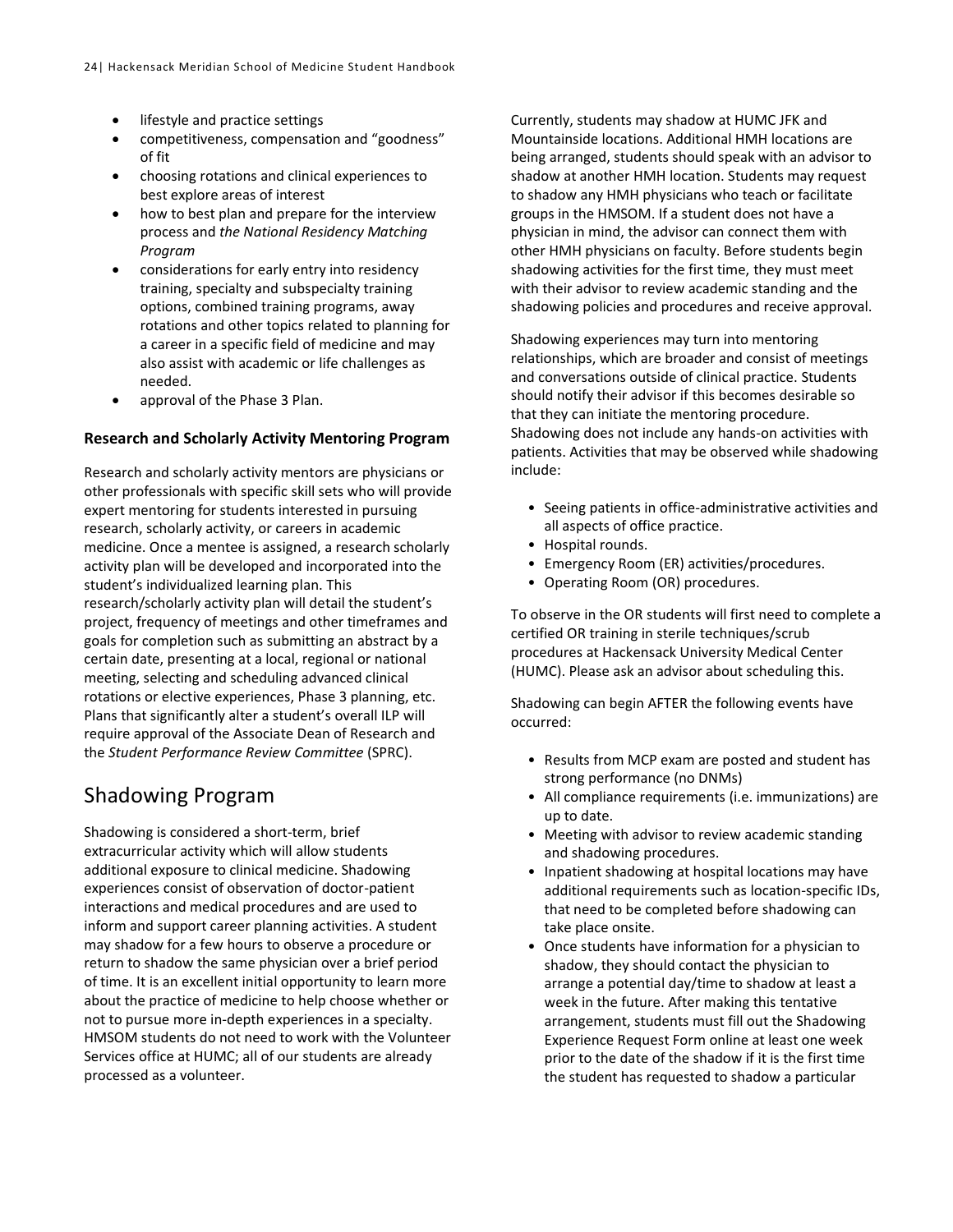physician (subsequent requests can be submitted with only 2 days' notice). This form allows us to be aware of student shadowing activities; to check compliance status; and to communicate with Hackensack Meridian network hospitals to make sure they are aware/prepared and can fully support the student and their patients while on site. Please remember to display ID badges at all times and, with the exception of the OR, wear white coats. For OR shadowing, please ask the physician about attire.

Students will receive final verification from the Office of Student Affairs and Wellbeing if/when the shadowing request is approved.

### <span id="page-24-0"></span>Transitions Curriculum

The Office of Student Affairs and Wellbeing offers a series of group and one-on-one sessions to help students prepare for transitions in their medical training. These sessions focus on areas such as:

- Adjusting to Medical School and Managing Time Effectively
- Exploring Specialty Choices: Getting to Know Practicing Physicians
- The Clerkship Scheduling Process
- Identifying and Working with a Specialty Mentor
- Planning for Phase 3
- Preparing Students' CV
- Interviewing Techniques
- Budgeting and Planning for the Interview Season
- Preparing for and Applying Through the Electronic Residency Application System
- The National Ranking and Match Program
- Wellness Information for Residents and Practicing Physicians
- Entry to Residency and Pre-Residency Boot Camps
- Specific training and support will be provided to students whose Phase 3 selection is entry into residency after Phase 2

For more information, contact the Office of Student [Affairs and Wellbeing.](mailto:SAW@hmhn.org)

# <span id="page-24-1"></span>Basic Life Support (BLS) or CPR Certification

Students must be certified in CPR at the level of *Basic Life Support (BLS) for Healthcare Providers* [\(American Heart](https://www.rapidcpr.com/?gclid=Cj0KCQjw4eaJBhDMARIsANhrQAAKRIOMdnakBC1b0A7bC3TR7sKvSyUxr0VeZW7hbUF8i3_GFMFI2HwaAoAFEALw_wcB)  [Association\)](https://www.rapidcpr.com/?gclid=Cj0KCQjw4eaJBhDMARIsANhrQAAKRIOMdnakBC1b0A7bC3TR7sKvSyUxr0VeZW7hbUF8i3_GFMFI2HwaAoAFEALw_wcB). Students are responsible for keeping the original certification card(s). Students are also responsible

for maintaining certification in CPR at the level of BLS for HCP (AHA) throughout their time as a matriculated student in the HMSOM. Initial and recertification opportunities for students, as part of the curriculum, are offered at no cost. While the Office of Student Affairs and Wellbeing maintains records of those students participating in HMSOM offered training, it is imperative that students also maintain their certification cards for their records.

# <span id="page-24-2"></span>Bookstore

The bookstore is located on the Lower Level of the IHSC. Hours vary.

# <span id="page-24-3"></span>Student Code of Academic and Professional Integrity

Academic integrity and the dignity of the individual are essential in any educational and clinical activity. Honesty, compassion and respect in all interactions with colleagues, peers, faculty and staff, as well as with patients and their families, are essential professional attributes. A commitment to life-long learning, the continuous development of knowledge and clinical skills and the capacity to work effectively within a system are cornerstones of professionalism.

As an institution committed to educating aspiring physicians and scientists to serve society using a community-based, patient-centered, interprofessional and evidence-based model of education that is committed to inclusion, promotes discovery and utilizes innovative techniques, professionalism is one of the core competencies of the HMSOM.

Professionalism is a lifelong endeavor and involves a constant process of improvement. At some point our actions may not coincide with all interpretations of professionalism. Therefore, if a potential violation occurs and it is within reason as determined by HMSOM, we will as a first step provide constructive feedback to the student to promote a culture of learning from our mistakes, so that we can ultimately better serve our patients in the future.

Successful progression through the curriculum and graduation with the MD degree are contingent upon the student's adherence with this Code of Academic and Professional Integrity (the "Code").

Specifically, the HMSOM requires students to adhere to the tenets, standards, and expectations of the Code as set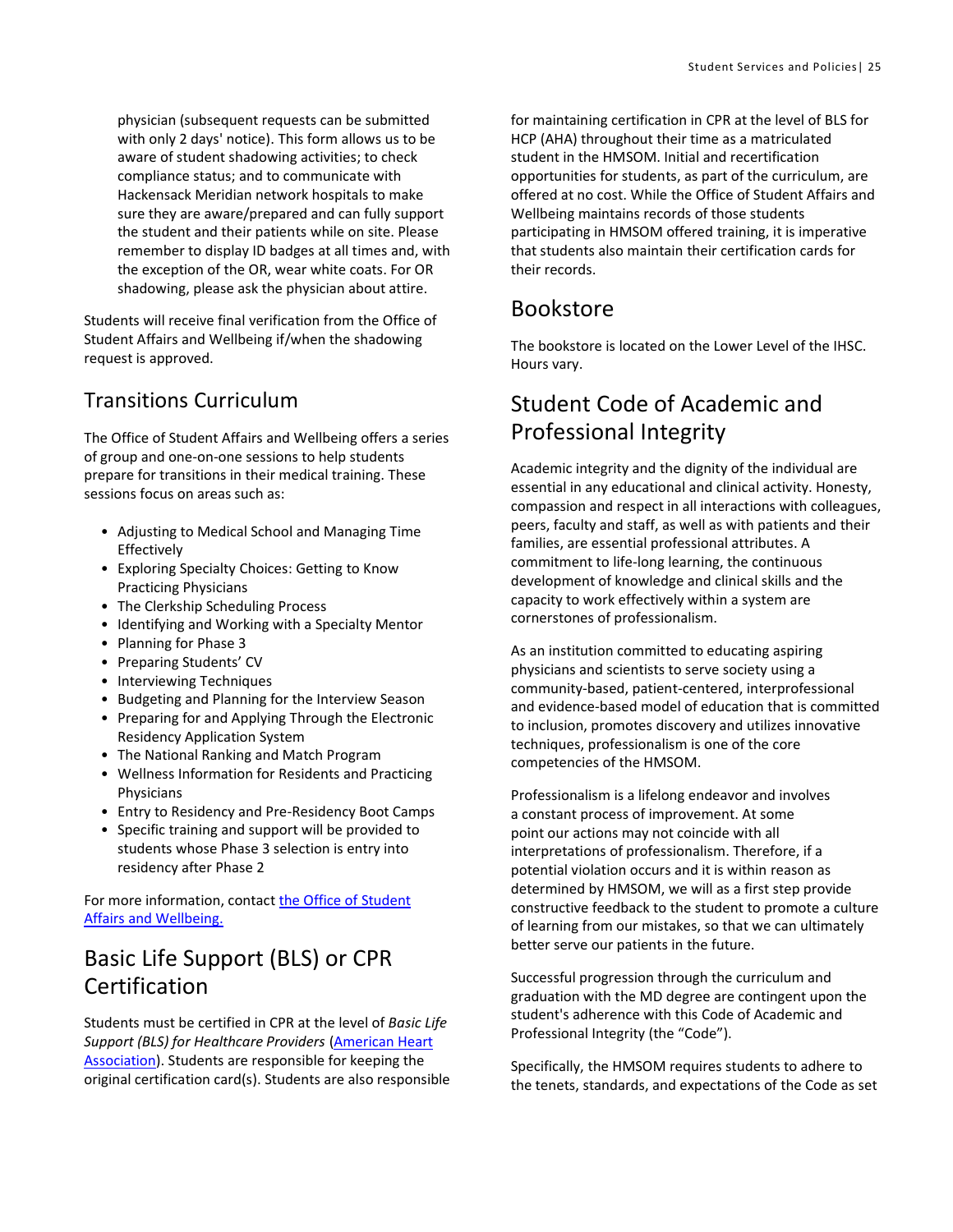#### in th[e Student Code of Academic and Professional](https://hmh-som.policystat.com/policy/10277029/latest/)  [Integrity.](https://hmh-som.policystat.com/policy/10277029/latest/)

Students are required to sign the Code annually as part of the receipt of the HMSOM Student Handbook. This Code will be reviewed annually with a committee of HMSOM students, faculty and administrators and is subject to change at any time at the discretion of the HMSOM Cabinet.

### <span id="page-25-0"></span>Compliance Requirements

The Office of Student Affairs and Wellbeing administers and tracks several areas of Compliance that are required for all HMSOM students to ensure they can move freely in both the IHSC and clinical environment. These include:

- 1. A Background Check and a Drug Screen upon admission to the HMSOM.
- 2. Ongoing compliance with medical immunizations throughout matriculation including a pre-entrance physical examination performed within three months of enrollment.
- 3. Annual, in-service training requirements, including
- 4. In-person, skill-based training for all clinical site access (BLS, FIT testing).

All questions regarding compliance may be directed to [HMSOMCompliance@hmhn.org.](mailto:HMSOMCompliance@hmhn.org) The HMSOM uses a third-party verification and compliance vendor, *Certiphi*, to support the tracking come compliance requirements. The use of this vendor is at a minimal annual cost to the student.

# <span id="page-25-1"></span>Annual In-Service Training Requirements

All students will annually receive email notification from *MySuccess,* the HMH Network Learning Management System, to complete brief, interactive, online training modules on a variety of subjects. Deadlines for completion of all modules is provided and students are sent reminders to their HMHN.org email. All modules must be complete as directed for the student to participate in any clinical activities. Some, but not all, of the modules are:

- Cultural Competency and Diversity Awareness
- HIPAA and HITECH Compliance
- HMH Medical Aid-in-Dying Policy
- How Hackensack Meridian Health Fights the Flu
- Infection Prevention Review (Clinical)

HMSOM will also provide a variety of in-person trainings as required for full participation in clinical environments. These include BLS/CPR and FIT Testing among others.

### <span id="page-25-2"></span>Background Check and Drug Screen

Students are required to complete a criminal background check as a part of the admissions process and periodically thereafter. There are two portions to the background check. The first portion is the national criminal background check that is completed online through Certiphi. A fee is charged for this service. The second portion is the *Request for Criminal History Information, Consent, and Release of Information* form. Each portion of the background check is only valid for a limited time. All students, including students on a leave of absence, are responsible for periodically completing both portions of this requirement, as requested.

Students will be required to meet with the Assistant Dean for Admissions (pre-matriculation) or the Associate Dean for Student Affairs and Wellbeing (post-matriculation) to discuss any discrepancies found in the background check. Depending on the severity of the crime, the student may not be allowed to continue at the HMSOM.

The Criminal Background Clearance that is completed through the application to the Hackensack Meridian School of Medicine includes the following clearances:

- Sex Offender Registry
- County Criminal and Other Offenses
- Federal Criminal and Other Offenses
- State Criminal and Other Offenses
- National Criminal Database
- OIG and GSA Excluded Parties

Students are required to complete a *Drug Screen* upon admissions. Information will be forwarded to student once their Certiphi account is activated. The Drug Screen Panel includes:

- Amphetamines
- Barbiturates
- Benzodiazepines
- Cannabinoids
- Cocaine
- Methadone
- Methaqualone
- Opiates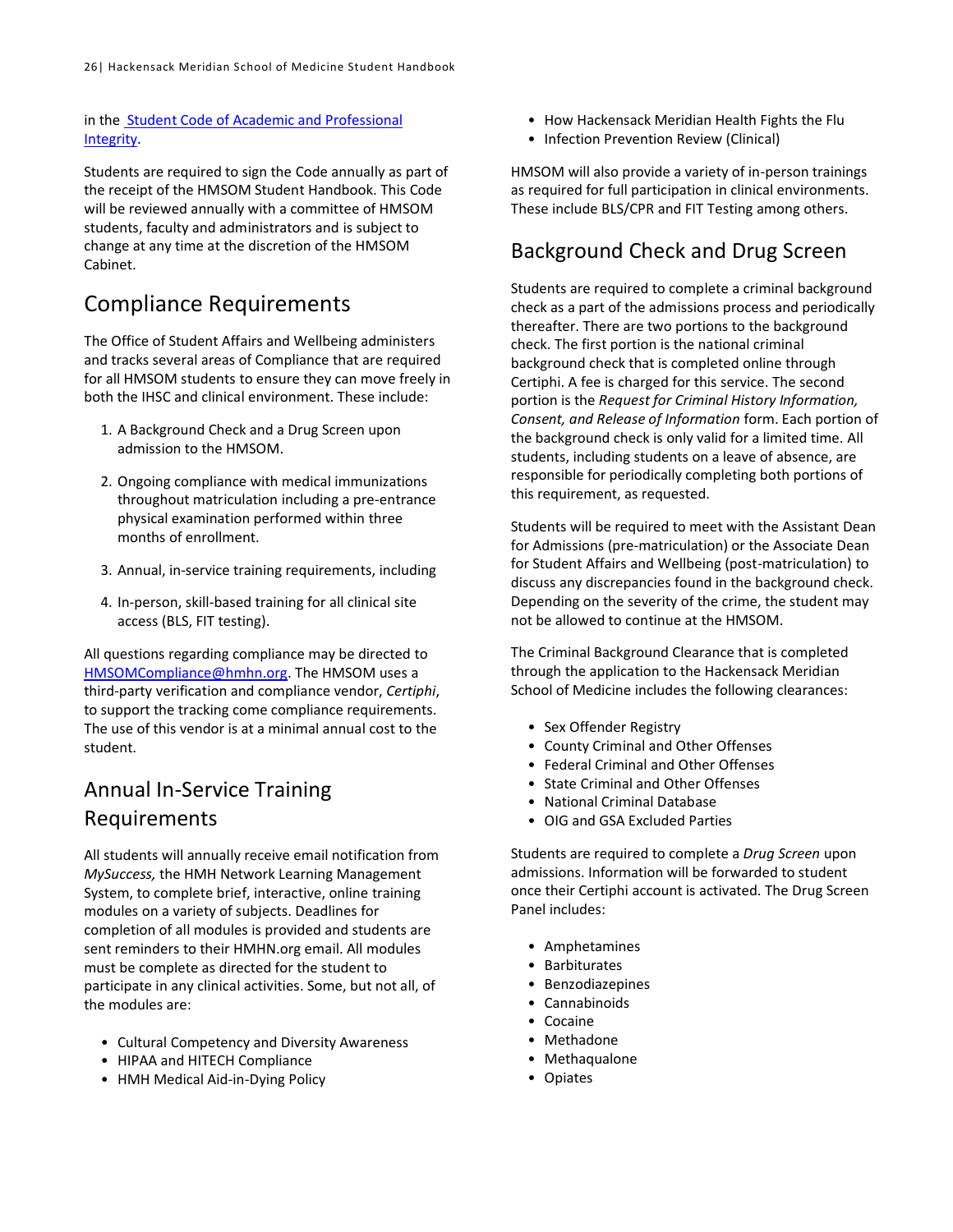- Phencyclidine
- Propoxyphene

### <span id="page-26-0"></span>Medical Immunizations

Students are expected to track their own medical compliance due dates and update items requiring renewal before the six-weeks in which they expire. Certiphi sends frequent email reminders to students to ensure timely compliance. To ensure that all students are compliant and able to participate in clinical educational activities and related volunteer activities, the Office of Student Affairs and Wellbeing monitors compliance also and notifies students when they need to update their status. Students who do not respond to notification of non-compliance are removed from enrolled clinical coursework until they have updated their status appropriately. Non-compliance may impact the release of financial aid and may result in an extended enrollment if clinical coursework needs to be dropped and rescheduled. Any student who engages in patient encounters at a health care facility is required to be fully compliant with the immunization requirements not only of the HMSOM but also of the affiliate hospital or site where the patient interaction takes place. If the affiliate site requires additional immunizations for patient safety above and beyond the immunization requirements of the HMSOM, the policy of the affiliate shall override the HMSOM policy.

Medical immunization compliance requirements are updated annually and are subject to change and can be found in [Student Immunization and Health Screening](https://hmh-som.policystat.com/policy/10112279/latest/)  [Requirements Policy.](https://hmh-som.policystat.com/policy/10112279/latest/) While the requirements are subject to change, they minimally include:

- *Health and History Physical Form* dated, signed and stamped by the health care provider on our forms
- *Tuberculosis* An IGRA blood test taken after 1/1/2021 is required. PPD skin tests are not accepted and will be rejected. Please provide the primary document. If you have a history of a positive Tuberculin skin test >10mm or positive IGRA, please supply information regarding any evaluation and/or treatment from your healthcare provider.
- *Tdap* Adult Tdap (tetanus/diphtheria/acellular pertussis) (Adacel/Boostrix) within the past 10 years.
- *MMR* 2 doses of Measles, Mumps, and Rubella vaccine OR MMR IgG titers showing immunity – attach lab report
- *Hepatitis B*  Please provide documentation of the 2

dose, Heplisav-B, or 3 dose Hepatitis B vaccines series and a positive Antibody titer showing immunity. If the titer provided is negative, students will be required to repeat the vaccination series.

- *Varicella* 2 doses of Varicella vaccine, at least 1 month apart OR Varicella IgG titer showing immunity- attach lab report
- *Meningitis* Meningococcal vaccine with at least one (1) dose since age 16 – Please determine with your healthcare provider which Meningococcal vaccine is best. This vaccination will not be accepted if you were younger than 16 years old when administered.
- *Influenza* Influenza vaccine provided after September 1, 2021 (Deadline: October 31, 2021). Please provide the primary document stating the Lot #, injection site (left arm, right arm, etc.), location, the date, and a signature from your health care provider Flu vaccinations administered before September 1, 2021, will not be accepted. Measles, Mumps, and Rubella (MMR)
- *COVID-19 Vaccine* is required effective September 15, 2021.

# <span id="page-26-1"></span>Consumer and Information **Disclosures**

HMSOM is required to provide the following information to all students.

- [Annual Security Report](https://www.hmsom.org/wp-content/uploads/2021/01/2019_Annual-Security-Report-Interprofessional-Health-Sciences-Campus.pdf) (2020)
- [Constitution Day](https://www.hmsom.org/admissions/financial-aid-and-costs/consumer-information/constitution-day/)
- [Copyright Infringement Penalties](https://www.hmsom.org/wp-content/uploads/2021/02/Copyright_Infringement_Penalties.pdf)
- [Drug and Alcohol Prevention](https://www.hmsom.org/wp-content/uploads/2021/04/Drug-and-Alcohol-Free-Workplace.pdf) [Student Assistance](https://www.guidanceresources.com/groWeb/login/login.xhtml)  [Program](https://www.guidanceresources.com/groWeb/login/login.xhtml) Call: 833-515-0774/TTY: 800.697.0353
- Employment Data for Graduates (First graduating class 2021)
- [Family Educational Rights and Privacy Act \(FERPA\)](https://hmh-som.policystat.com/policy/10112258/latest/)
- [Loan Repayment](https://www.hmsom.org/wp-content/uploads/2021/02/AAMC2020-debt-costs-loan-repayment-fact-card.pdf) and Facts Card
- [Impact of Drug Conviction on Federal Aid \(Title IV\)](https://www.hmsom.org/wp-content/uploads/2021/01/DrugDisclosure.pdf)  **[Eligibility](https://www.hmsom.org/wp-content/uploads/2021/01/DrugDisclosure.pdf)**
- **[State of the Art Facility](https://www.hmsom.org/graduate-medical-education/state-of-the-art-facility/)**
- [Student Diversity](https://www.hmsom.org/admissions/financial-aid-and-costs/consumer-information/student-diversity/)
- [Student Loan Code of Conduct](https://www.hmsom.org/wp-content/uploads/2021/03/SFS_StudentLoan_CodeofConduct.pdf)
- [Title IV Information on Tuition Refunds, Withdrawals](https://www.hmsom.org/wp-content/uploads/2020/10/Office-of-Student-Financial-Services.pdf)  [and Satisfactory Academic Performance \(SAP\)](https://www.hmsom.org/wp-content/uploads/2020/10/Office-of-Student-Financial-Services.pdf)
- [Title IX and Nondiscrimination](https://hmh-som.policystat.com/policy/9451679/latest/)
- [Voter Registration](https://www.hmsom.org/wp-content/uploads/2021/02/VoterRegistrationInformation.pdf)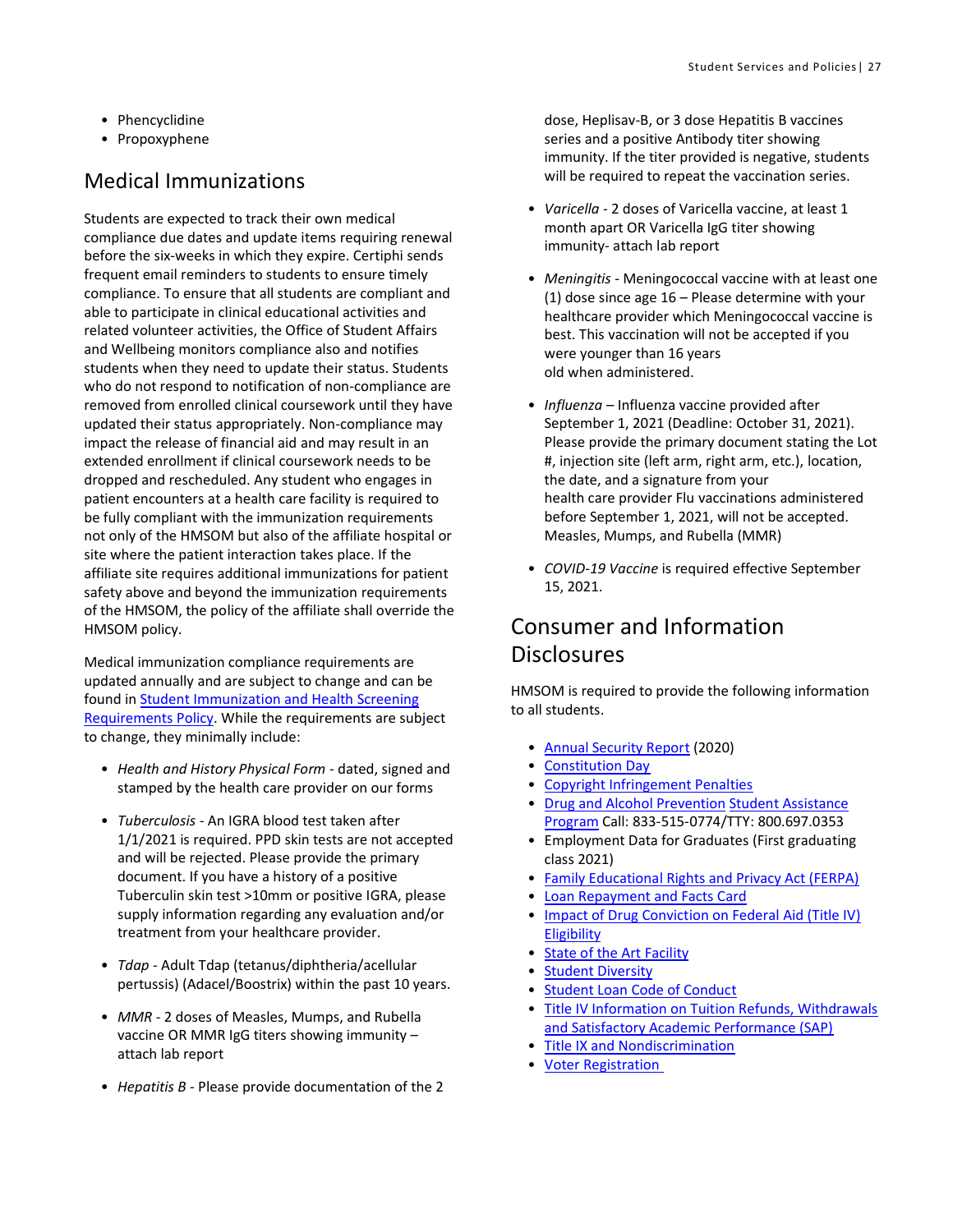# <span id="page-27-0"></span>Data Stewardship and Protected Health Information Training

The HMSOM requires training for all medical students to learn how to properly safeguard confidential information and comply with standards for personal accountability for data stewardship. Students are required to watch a webbased training video and review, sign, and return (upload into their individual [Certiphi](https://www.certiphi.com/) account) a *Privacy, Confidentiality, and Information Security* (PSICA) form. Students will be provided additional information about this mandatory training.

As representatives of the HMSOM, students are personally, professionally, ethically, and legally responsible for their actions. It is essential to safeguard data (electronic or paper) that is used or accessed that is confidential (protection of data required by law) and that is restricted (considered protected by either contract or best practice, including research data). Students will be provided additional information about this mandatory training.

# <span id="page-27-1"></span>Drug and Alcohol Use

The HMSOM prohibits the unlawful possession, use, or distribution of illicit drugs and alcohol on its property or as part of any of its activities. Violating these policies or failing to successfully comply with the Drug Screening Compliance requirement may lead to sanctions, including dismissal from the HMSOM under the applicable general code of conduct, even if the use occurred outside of work hours and otherwise in accordance with state law. Please see the [Drug and Alcohol-Free](https://hmh.policystat.com/policy/8272080/latest/) Workplace policy for additional information.

The unlawful or unauthorized manufacture, distribution, dispensation, solicitation, sale, purchase, transfer, diversion, possession or use of drugs or alcohol while on HMH or HMSOM property/premises, in vehicles, on paid time or while otherwise engaged in activities for or on behalf of HMH or HMSOM or reporting to work or classes under the influence of same, is strictly prohibited. This policy does not prohibit the moderate use of alcoholic beverages at authorized HMH or HMSOM-sponsored functions or events. Team Members who violate this policy will be subject to disciplinary action up to and including termination of employment, or dismissal from enrollment in the HMSOM.

Nothing in this policy is meant to prohibit the appropriate use of over-the-counter medication or other medication that can legally be prescribed under both federal and

state law, to the extent that it does not impair a team member's job performance or safety or the safety of others. Team members who take over-the-counter medication or other medication that can legally be prescribed under both federal and state law to treat a disability should inform the Human Resources Department if they believe the medication will impair their job performance, safety, or the safety of others or if they believe they need a reasonable accommodation before reporting to work while under the influence of that medication. Students enrolled in the HMSOM should inform the Office of Student Affairs and Wellbeing.

# <span id="page-27-2"></span>Student Assistance Program

HMSOM encourages any student with a drug or alcohol problem to contact the Student Assistance Program (SAP), the Office of Student Affairs and Wellbeing, or any recognized external evaluation, referral or treatment agency for assistance. HMH and the HMSOM subscribe to the premise that addictive diseases are entitled to the same consideration and offer of treatment which is extended to any other disease. All communications will be maintained on a confidential basis and maintained separately from the student's academic file. Students will not be subject to discipline for voluntarily acknowledging their drug/alcohol problems, nor will enrollment status be jeopardized as a consequence only of having an addictive disease, except to the extent that the manifestations of the disease interfere with the student's performance. For further information, please contact **SAW@hmhn.org** or *the Student Assistance Program* directly at [ComPsych](https://www.guidanceresources.com/groWeb/login/login.xhtml)  [Guidance Resources Worldwide;](https://www.guidanceresources.com/groWeb/login/login.xhtml) 833-515-0774.

# <span id="page-27-3"></span>Exposures/Precautions

Exposures and Precautions refers to the risk during clinical encounters of:

- exposure to bloodborne pathogens,
- exposure to environmental hazards,
- exposure to radiation.
- knowledge of universal precautions; and
- student fitness for clinical contact.

Students are introduced to the concept of infection control and work-related exposure during their first year of training and are updated annually. Students must immediately in the event of an exposure or possible exposure to blood and/or bodily fluid or environmental hazard notify the [Office of Student Affairs and Wellbeing.](mailto:SAW@hmhn.org)  Standardized protocols for exposures adhere to those currently followed at each of the clinical sites. Students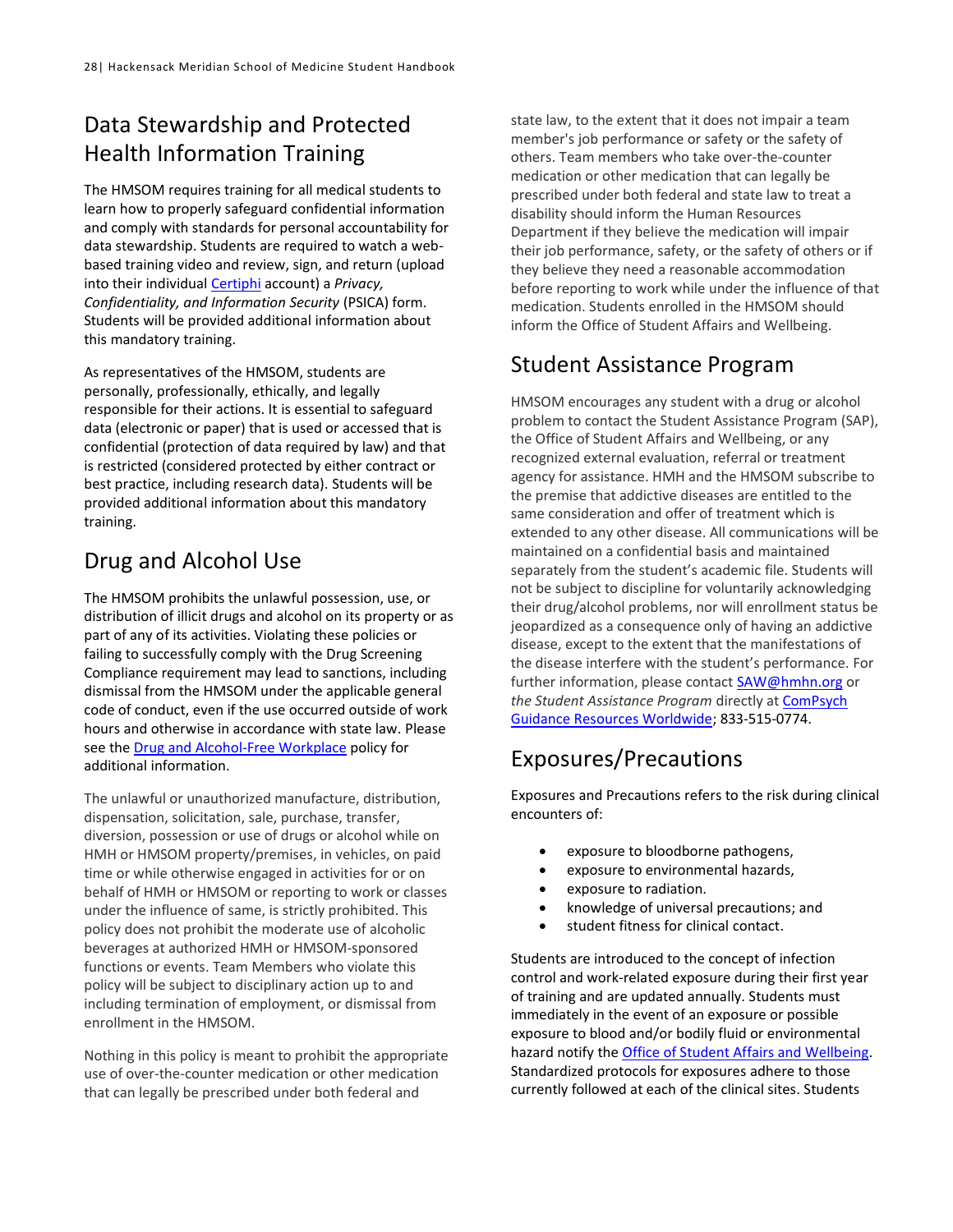who are infected or at risk of having been infected with a potentially transmissible disease will not be excluded from participating in patient-care activities, or restricted in their access to patient-care services or facilities because of their health status, unless medically-based judgments in individual cases establish that exclusion or restriction is appropriate for the welfare of patients, the welfare of other members of the patient-care community, or the welfare of the individual. Exposure procedures are included in a mandatory policy attestation process for students. See the complete policy on [Medical Student](https://hmh-som.policystat.com/policy/10112268/latest/)  [Exposure to Bloodborne Pathogens and Environmental](https://hmh-som.policystat.com/policy/10112268/latest/)  [Hazards.](https://hmh-som.policystat.com/policy/10112268/latest/)

### <span id="page-28-0"></span>Student Financial Services

General advice on financial aid, scholarships, questions about awards, and assistance with understanding financial planning, scholarships, the impact of loan debt and loan repayment programs are among some of the important issues covered by **Student Financial Services (SFS).** 

The SFS team meets with students several times, beginning during the admissions process and throughout the year to review medical school financial management including expenses, financial aid, scholarships, grants, loans, repayment and refunds. Individual counseling sessions are encouraged throughout a student's matriculation.

The SFS team provides outreach to students at various points during the student's educational journey. On interview day, a student financial services representative meets with prospective students in small groups to introduce general information regarding medical school financial management, e.g. anticipated expenses, cost of attendance, financial aid, scholarships, grants, loans, repayment and refunds. Prospective students are also encouraged to reach out with specific questions that may arise.

During orientation, a student financial services representative presents to all new students. Students are guided on how to navigate the university's student information system, cost of attendance, financial management, financial aid process, scholarship options, grants, loan types. An overview of repayment is provided as well. The students are given information about the refund process and fulfilling financial aid related requirements. This information is also delivered to students via email. Students are encouraged to meet individually with a financial aid representative if they have specific questions.

Early in the Fall semester during the first year of the curriculum, a student financial services representative has individual face-to-face counseling sessions with students who have borrowed federal student loans. This session provides detailed information about the student's rights and responsibilities as borrowers. Loans and repayment options are discussed in detail. Students who choose to meet one-on-one after this group session for additional counseling are accommodated as needed throughout the academic year.

Prior to the start of Phase 2 a student financial services representative will meet with students to assist with the next phase of their educational journey. Student Financial Services encourages students to schedule individual meetings and welcomes "walk in" appointments as well.

During Phase 3, and prior to graduation, a student financial services representative will conduct an in-person group exit counseling sessions with all students to discuss loans and repayment. Individual counseling sessions with graduating students will be encouraged.

Email messages are the primary method of communication to remind students of deadlines or to request information that needs immediate action. The HMSOM's website lists resources on budgets, planning, important deadlines, loan and debt management, etc. Counseling is available Monday through Friday, 8:45-4:45 pm. Please call or email for an appointment or stop by during business hours. For more information, contact [SFS@hmhn.org.](mailto:SFS@hmhn.org)

# <span id="page-28-1"></span>Appeal for Reinstatement of Financial Aid Eligibility

Eligibility for continued financial aid will only be reestablished if the student subsequently meets Satisfactory Academic Progress requirements and submits a successful appeal, or if the student successfully appeals the decision in writing to the Office of Student Financial Services. Exceptional circumstances warranting an appeal and possible exceptions include pregnancy, injury or illness of the student, death of a family member, other special circumstances.

- A signed appeal letter request that must include a detailed statement of the facts and circumstances supporting the appeal and why the student believes the determination should be changed.
- All information supporting the appeal.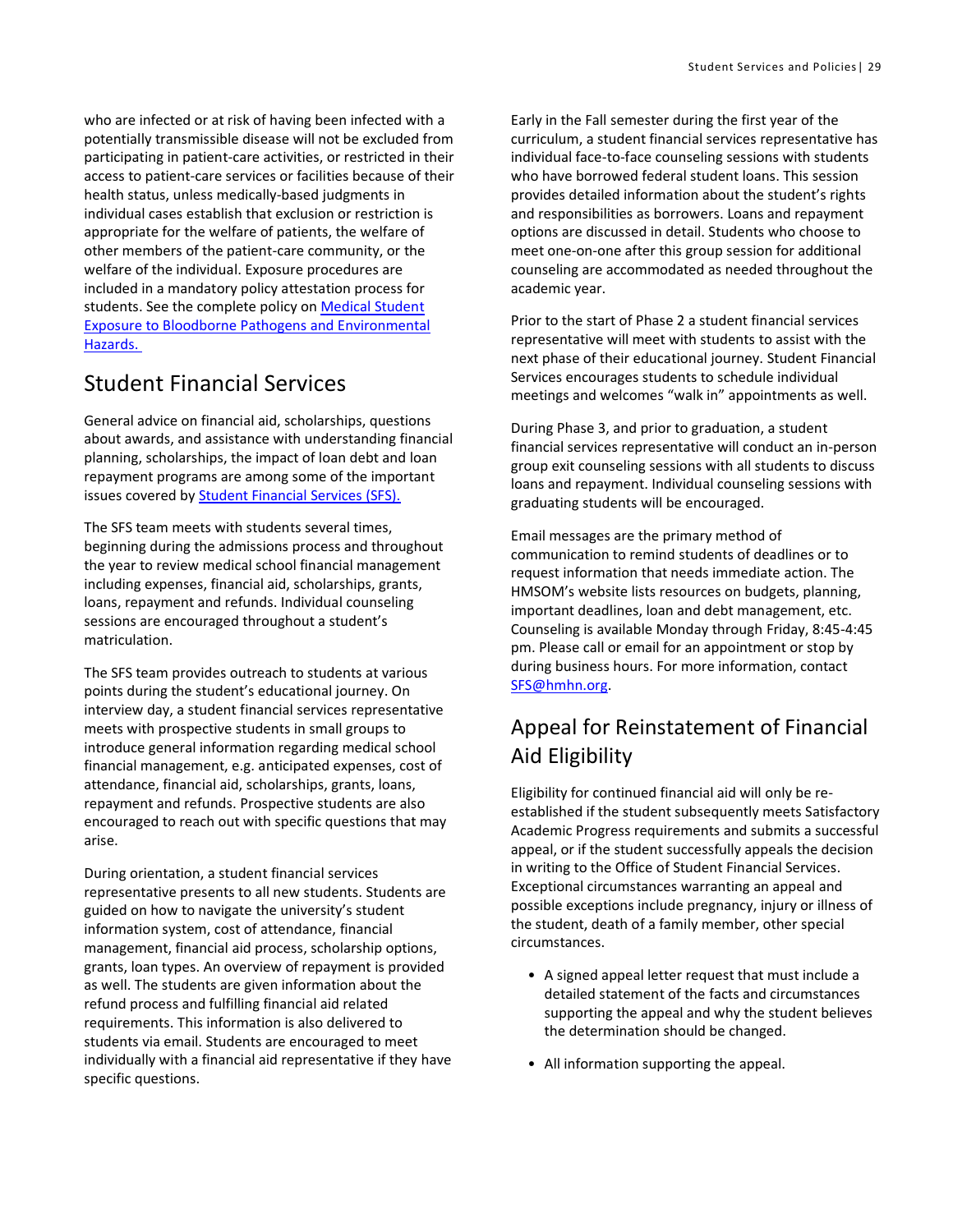• The student should also provide information on what had led to the unsatisfactory performance and what has changed situationally that will allow the student to progress academically at the next evaluation.

### <span id="page-29-0"></span>**Withdrawal**

Occasionally a student may decide to withdraw from the HMSOM without an approved leave of absence. All withdrawals will be made in accordance with HMSOM policies if the student is to receive a tuition refund and have the proper grades recorded on the transcript. The HMSOM uses the [Tuition Refund Policy](https://hmh-som.policystat.com/policy/10112288/latest/) schedule for refunds for any student who withdraws.

Students who withdraw for any reason, including medical, personal emergencies or dismissal are still responsible for meeting their prorated tuition obligations as indicated. Financial aid will also be impacted by withdrawal or medical withdrawal. Often, full financial aid has been applied to the account at the beginning of the semester, so aid will also be prorated. This means the aid will be reduced from the full amount and this will often result in an additional balance. In the case of loan funds that have already been disbursed, this may require a repayment of funds to the lender and/or a balance owed on the account. Tuition and financial aid adjustments are determined by the last academically related event. It is important to note that the last academically related event is verified with faculty and is not taken directly from the withdrawal forms completed by the student. Any student that leaves or withdraws from school that has outstanding federal loans must complete federal exit counseling online a[t https://studentaid.gov.](https://studentaid.gov/)

# <span id="page-29-1"></span>Tuition Refund Policy for Withdrawals

If a student chooses to withdraw from the medical school, the tuition will be prorated in the semester in which the student withdraws, according to the schedule below.

| Prior to the first day of classes | 100% refund |
|-----------------------------------|-------------|
| During the 1st week of classes    | 80% refund  |
| During the 2nd week of classes    | 60% refund  |
| During the 3rd week of classes    | 40% refund  |
| During the 4th weeks of classes   | 20% refund  |
| After the 4th week of classes     | 0% refund   |

The first day of classes commences the beginning of the semester and tuition will be prorated accordingly. Please

note: Student fees are not prorated and cannot be refunded after the first day of classes.

### <span id="page-29-2"></span>Medical or Emergency Withdrawal Refund Policy

If a student withdraws because of prolonged illness or a catastrophic event, or a death or catastrophic event of an immediate family member (parents/siblings), the student's tuition (not fees) will be prorated according to the following schedule.

| Prior to the first day of classes               | 100% refund |
|-------------------------------------------------|-------------|
| During the 1st through 5th week<br>of classes   | 80% refund  |
| During the 6th through 10th<br>week of classes  | 60% refund  |
| During the 11th through 15th<br>week of classes | 40% refund  |
| After the 15th week of classes                  | 0% refund   |

A "prolonged illness" is one that must be attested to by a doctor's certificate to the effect that the illness is or was of such a nature as to require the student's absence for a period of three consecutive weeks. If a student has made only partial payment of tuition and fees and the prorated charges exceed the partial payment, the additional amount is due and payable at the time of withdrawal. Proof of any illness or catastrophic event will also require documentation for the review committee for approval of the tuition reduction.

If documentation is not submitted or is not sufficient, regular refund rules for withdrawals will apply. Please note that sensitive medical information can be redacted prior to submission to the committee in accordance with HIPAA regulations. Students will not receive clearance from the HMSOM until all financial obligations have been met.

### <span id="page-29-3"></span>Return to Title IV Refund Policy (R2T4)

Students receiving Title IV federal financial aid who terminate enrollment or stop attending all classes during a semester, may have their financial aid recalculated depending on when they withdraw.

Students that withdraw any time up through the 60% point of the semester may be subject to having a portion of their federal financial aid returned by the school or the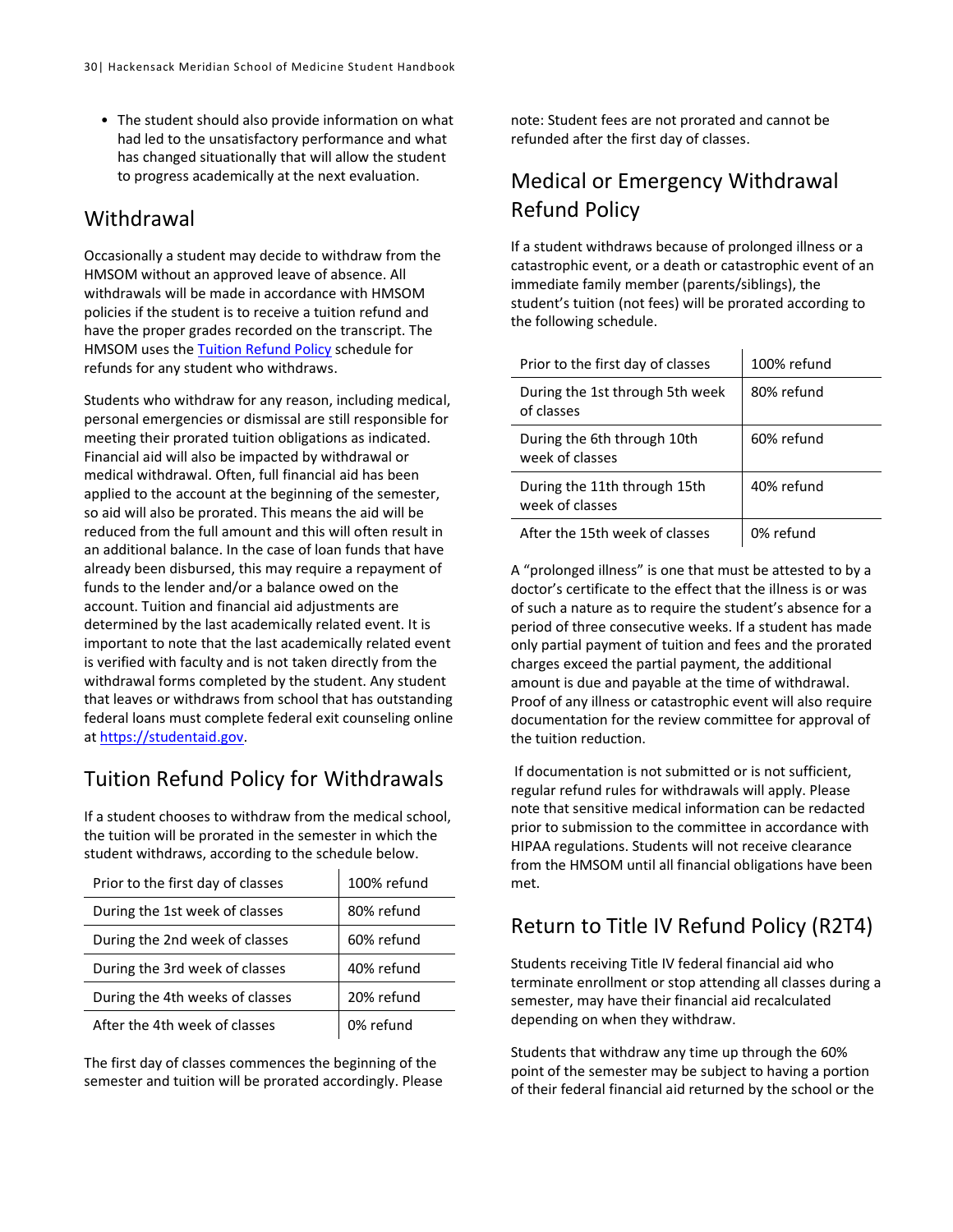student. Students withdrawing after 60% of the semester are considered to have earned 100% of their federal financial aid.

If the student received more aid than the amount earned, the excess funds must be returned by the institution or the student. The amount of Title IV aid that an institution must return, or a student must repay is determined via the Federal Formula for Return of Title IV funds as specified i[n Section 484B of the Higher Education Act,](https://www2.ed.gov/policy/highered/leg/hea98/sec485.html)  which is a pro rata calculation. For example, if a student completes 30% of the semester, the student generally earns 30% of the Title IV federal financial aid. If the student receives excess federal student aid funds, the institution must return a portion of the excess equal to the lesser of:

- The institutional charges multiplied by the unearned percentage of the student's funds; or
- The entire amount of excess funds.

If the student receives less assistance than the amount that was earned, the student may be eligible to receive additional funds through a post-withdrawal disbursement. If the post-withdrawal disbursement includes loan funds, the institution must obtain the student's permission before it disburses any loan funds. A student may choose to decline some or all of the loan funds.

If the student is eligible for a post-withdrawal disbursement, HMSOM will offer the loan funds in writing to the student within 14 days. The student must notify the school of their interest in the loan funds in response to the written notice from HMSOM. If a return of loan funds is required, the school must return the funds to the Department of Education within 45 days of the calculation.

HMSOM may automatically use a portion or all postwithdrawal disbursement, including loan funds, if the student accepts them for outstanding charges. If a student's federal aid exceeds the tuition and fees, creating a credit balance, a refund will be issued to the student. After the R2T4 calculation is completed, HMSOM will return the unearned portion of Title IV Funds that are requested from the school. If there is a portion of unearned aid that the student is responsible for returning according to the federal calculation it is the student's responsibility to return the Direct Loan funds in accordance with the terms and conditions of the Master Promissory Note (MPN). This will be communicated to the student via letter mailed to the student. In addition, a copy of the R2T4 calculation worksheet will be sent to the

student along with a final statement of their student account so that they may understand all adjustments to his or her account.

The law and the implementing regulations[, 34 C.F.R. §](https://www.govinfo.gov/app/details/CFR-2000-title34-vol3/CFR-2000-title34-vol3-sec668-22/summary)  [668.22,](https://www.govinfo.gov/app/details/CFR-2000-title34-vol3/CFR-2000-title34-vol3-sec668-22/summary) also specify the order of return of the Title IV funds to the programs from which they were awarded (i.e., *Unsubsidized Federal Direct Stafford Loans, Federal Direct PLUS Loans*). HMSOM will return any unearned Direct Loans within 45 days of the date of determination. If a student is responsible for returning any of his/her Direct Loans, the funds must be returned according to the terms and conditions of the *Master Promissory Note* (MPN).

To request an official withdrawal from the HMSOM, students must contact the [Office of the Registrar](mailto:deborah.ebbert@hmhn.org?subject=Withdrawal) or submit an official withdrawal form to the Office of the Registrar. Once processed, students will receive a written notification once their Return to Title IV calculation is completed. If a student withdraws without providing official notice, the student will be withdrawn no later than 30 days from the last day of the semester and the date of withdrawal will be the midpoint of the semester.

HMSOM will monitor uncompleted classes and final grades at the end at the semester. Any students determined to have been an unofficial withdrawal, the R2T4 will be calculated using the midpoint of the semester after the unofficial withdrawal has been determined.

### <span id="page-30-0"></span>Satisfactory Academic Progress (SAP)

Federal regulations [\(34 C.F.R. § 668.34\)](https://www.govinfo.gov/app/details/CFR-2012-title34-vol3/CFR-2012-title34-vol3-sec668-34) mandate that institutions define Satisfactory Academic Progress (SAP) for enrolled students who are Title IV recipients. SAP requires the successful completion of degree requirements according to established increments that lead to awarding the degree within known completion limits. The SAP evaluation measures the student's progress qualitatively and quantitatively. The student will have up to 140% of the published program to successfully complete the program. The following policy outlines the standards for SAP as defined by the HMSOM. The policy applies to all matriculated students, whether or not they are recipients of financial aid.

SAP is assessed on an annual basis at the end of the academic year which ends approximately June 30th each year. Students who fail to achieve SAP during any established increment may be placed on financial aid probation and/or an academic plan following a successful appeal, suspended and/or dismissed. Students who are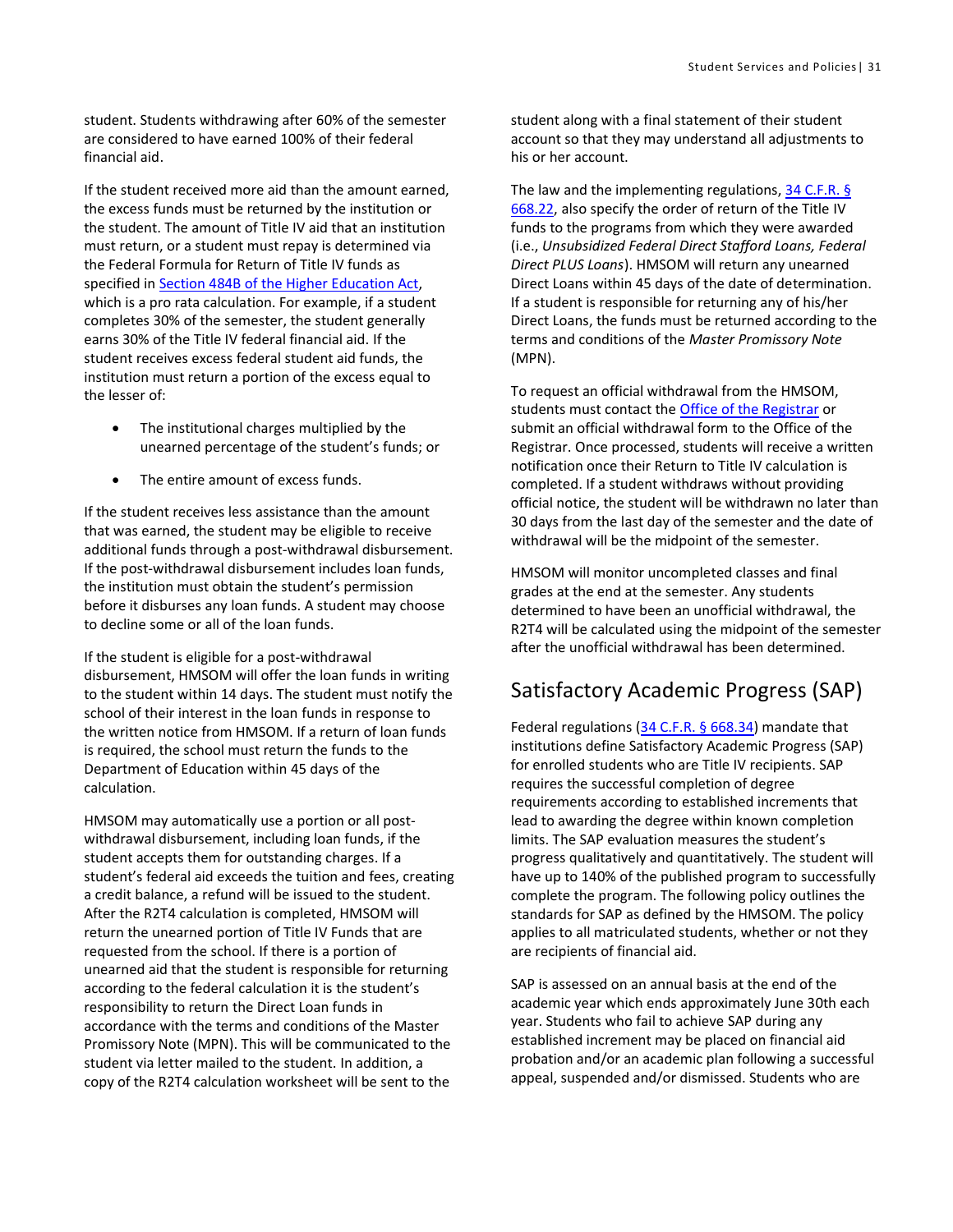placed on any of these statuses will be informed of their status in writing.

Each student at the HMSOM is required to successfully complete all the HMSOM's required courses, clerkships, examinations, and advanced clinical rotations in order to graduate with the MD degree.

Following the annual Satisfactory Academic Progress evaluations, the Associate Dean of Student Affairs will send a notification in writing to all students via email who have not met the standards of SAP with copies to the Office of Student Financial Services. The notification shall indicate the nature of the deficiency, any methods that may be available for correcting the deficiency and any consequences that have resulted or may result, such as financial aid probation and/or academic plan following a successful appeal, suspension, or dismissal.

A student who fails to meet one or both of the standards for SAP (qualitative and/or quantitative) is ineligible for financial aid beginning with the term immediately following the term in which the SAP requirements were not met, pending results of the appeal process, outlined below.

#### **Qualitative Measures Phase 1**

The HMSOM measures progress with Phase 1 courses with grades of Pass or Fail. Each of the summative components of the final grades are evaluated using a specific rubric. Any course from which the students has received a withdrawn, incomplete or a failed grade at the time of annual review will be counted as an unsatisfactory grade when measuring SAP. At this time, HMSOM does not allow transfer of credits from another institution and therefore not counted in SAP.

In order to be successfully meeting SAP requirements, a student cannot have more than one unsatisfactorily completed course at the time SAP is measured. Students who are withdrawn from HMSOM are not making SAP.

#### **Phases 2 and 3**

The HMSOM measures progress with Phase 2 Clerkships and Sub-Internships with the following grade assignments. Each of the summative components of the final grades are evaluated using a specific rubric. Grades of "Honors (H)", "High Pass (HP)", "Pass (P), or "Fail (F)" are assigned for the final grade. Electives, Selectives, Human Dimension and Phase 3 ILP completion will be graded as Pass/Fail. Any clerkship, rotation. or activity from which the students has received a withdrawn, incomplete or a failed grade at the time of annual review will be counted as an

unsatisfactory grade.

In order to be successfully meeting SAP requirements, a student cannot have more than one unsatisfactorily completed, non-remediated clerkship/rotation at the time SAP is measured.

Students are expected to take and successfully pass USMLE Step 1 and Step 2 CK. Students must pass USMLE Step 1 in order to progress into Advanced Clinical Rotations. Students must pass USMLE Step 2 in order to move on to Phase 3 of the curriculum, including before graduating. If each of these Step exams is not passed, the student is considered to not be making SAP. A student who has not passed Step 2 CK by the expected graduation date but has completed all other graduation requirements will not be enrolled as full-time and will not be eligible for financial aid.

#### **Quantitative Measures**

Students who complete the required coursework within established cohort timeframes are considered to be meeting the quantitative measurement at the end of each academic year even though the phase is not complete at that time. In those cases where students are taking more than the initial allotted time, the following timeframes are considered as meeting the quantitative component. Each student's progress will be measured at the end of the academic year regardless of their position in the phase. Students are expected to be on track to meet the following expectations of progression during their enrollment. Those not on track to complete within the below timeframes are not meeting the quantitative component for SAP.

**Phase 1:** All Phase 1 courses and units are on track to be completed within 20 months.

**Phase 2:** All Phase 2 Courses and Clerkships are on track to be completed within 20 months. Required courses and rotations during Advanced Clinical Rotations are on track to be completed within 9 months.

**Phase 3:** Activities conclude no later than 6 months past the end of the 4th year.

Approved leaves of absence for pregnancy, illness, or death of a family member may be excluded from this calculation.

#### **Financial Aid Probation and Academic Plans**

Students have the right to appeal an unsatisfactory determination of their Satisfactory Academic Progress. If approved, a student may be placed on financial aid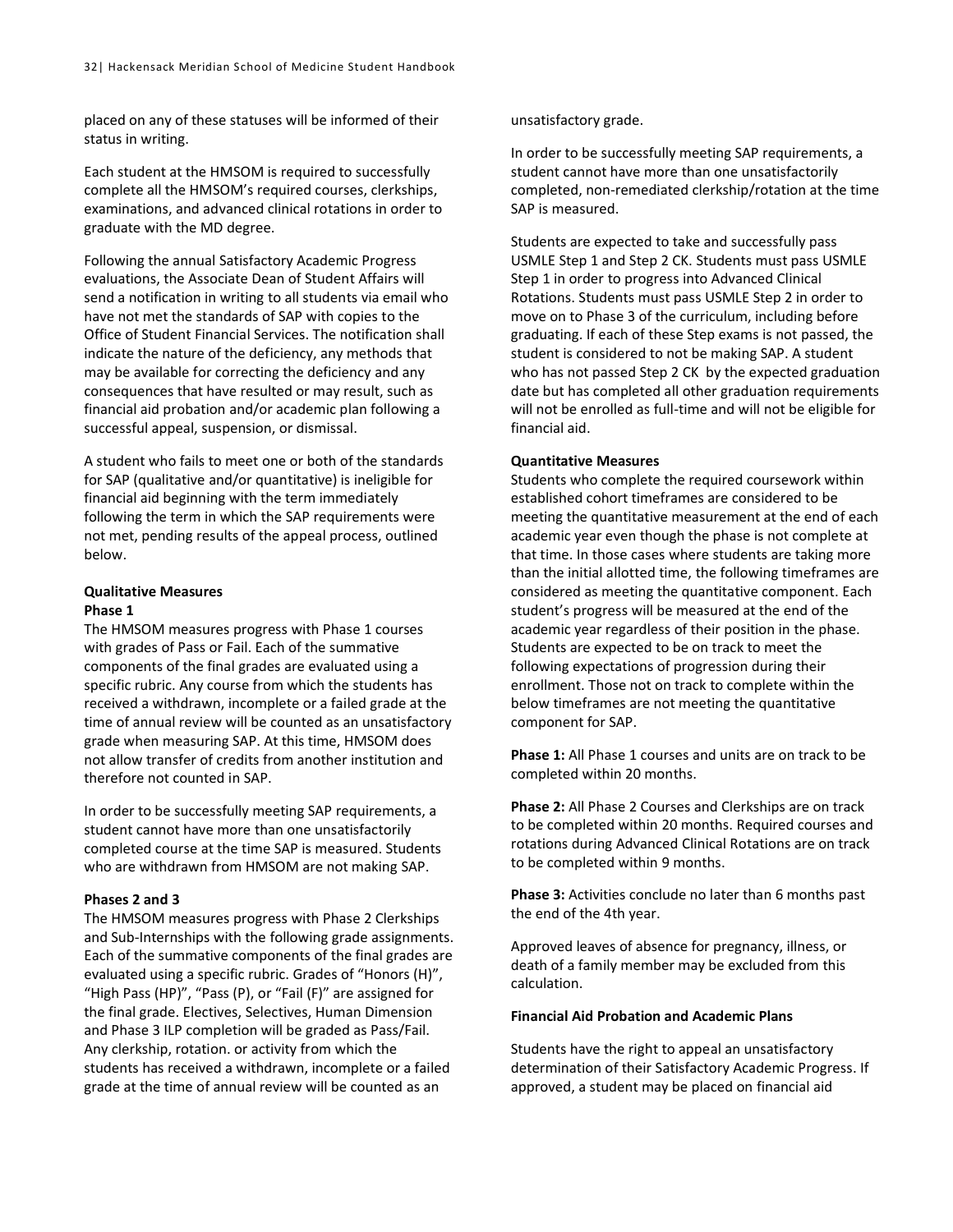probation for the subsequent term if it is determined that he/she can regain SAP eligibility after one term. Financial aid probation means a status assigned by an institution to a student who fails to make satisfactory academic progress and who has appealed and has had eligibility for aid reinstated. During the financial aid probation period, the student must meet all SAP requirements. If the student fails to meet SAP during their one semester financial aid probation period, the student's aid will be suspended without the ability to appeal. (This will usually only occur if a student needs to make up an exam, not repeat an entire course).

If it is mathematically impossible for a student to resolve all deficiencies during one semester of attendance on financial aid probation, and the student's reason for appeal is appropriate according to federal regulations, the student may be placed on an academic plan with the end goal being to resolve all deficiencies. If the student fails to meet the requirements of financial aid probation and the academic plan, the student will have to submit another appeal to be placed on financial aid probation again and/or an academic plan or be suspended. It cannot automatically be extended.

The *Student Performance Review Committee* (SPRC),in conjunction with the Associate Dean of Medical Education and the Associate Dean of Student Affairs, the student, and the Registrar, will develop a comprehensive academic plan for the student that will ensure, if followed, that the student is able to meet the HMSOM's SAP standards by a specific point of time and continue to receive financial aid during that period as long as the conditions are met without exception.

The student is eligible for financial aid for a financial aid probation period of one term and, if applicable, the time frame stated in the academic plan. The student will be monitored on a semester basis to ensure that the conditions of the academic plan continue to be met. A student who does not comply with each SAP standard by the end of the financial aid probation period and, if applicable, the time frame stated in the academic plan, will be suspended from financial aid eligibility.

A student who has lost eligibility for federal aid due to not meeting Satisfactory Academic Progress cannot automatically regain eligibility by taking a leave, sitting out for a term or paying their tuition out of pocket. Eligibility can only be reinstated by eliminating all SAP deficiencies and filing a successful appeal or filing a successful appeal demonstrating mitigating circumstances.

The SPRC, the Associate Dean of Medical Education, the

Associate Dean of Student Affairs, the offices of Registrar and Student Financial Services collaboratively shall have the responsibility for monitoring and enforcing Satisfactory Academic Progress. The HMSOM Registrar will notify the SPRC annually of any students who are not making SAP. The SPRC will determine whether academic sanctions are warranted and will inform the student accordingly. The Office of Student Financial Services will inform any student whose financial aid has been impacted.

### <span id="page-32-0"></span>Tuition and Fees

On April 3, 2021, Dean Stanton informed all students of the [2021-2022 academic year tuition and fees.](https://www.hmsom.org/admissions/financial-aid-and-costs/)

### <span id="page-32-1"></span>Leave of Absence

The health, safety, and well-being of our students and community members are of paramount importance to the Hackensack Meridian School of Medicine. On occasion, a student may want or need to interrupt her/his enrollment for his/her own health, safety, and well-being or for other reasons. In that event, a Leave of Absence may be permitted. The Student Leave of Absence Policy and Procedures will be published shortly. Please contact the [Associate Dean of Student Affairs and](mailto:laurie.sullivan@hmhn.org?subject=LOA%20Information) Wellbeing to discuss options.

### <span id="page-32-2"></span>Liability and Malpractice Coverage for Medical Students

HMSOM students are provided with liability coverage from the beginning of *Orientation* (HDIO) until graduation as long as the student is matriculated. Once the student receives the MD degree, HMSOM liability coverage ends.

# <span id="page-32-3"></span>Library

The *[Interprofessional Health Sciences Library](https://library.shu.edu/ihs)* is located on the first floor of the Interprofessional Health Sciences (IHS) campus. The IHS Library is open to students, faculty administrators and staff 24 hours a day, 7 days a week. The Library is home to a small print reference collection of health sciences resources and books, and includes tables and study carrels, a quiet study room, twenty individual and group study rooms, a conference room for library instruction, and computers for database searches.

The library is staffed by a team of Health Sciences Librarians who are available to assist students with research and class study. The IHS Library's collection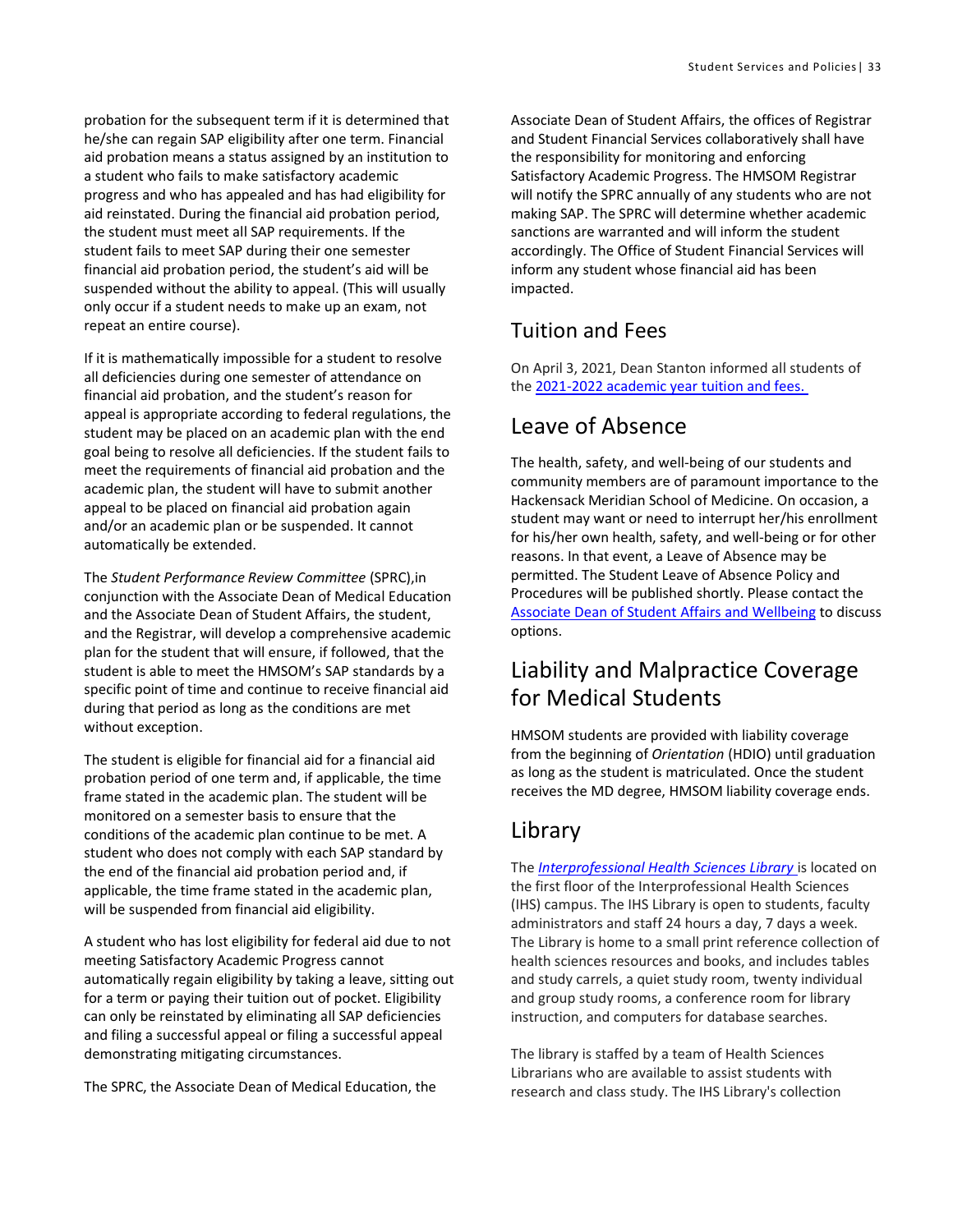includes hundreds of databases, thousands of journals, and over 2 million electronic books. Access to our digital collection is available online twenty-four hours per day, seven days per week, and any materials not in our collection can be delivered through interlibrary loan. Access to the library's collection, information on how to book study rooms, contact information for the library staff, and much more can be found at the [library's](https://library.shu.edu/ihs)  [website.](https://library.shu.edu/ihs)

# <span id="page-33-0"></span>Non-Discrimination Policy

Hackensack Meridian Health does not discriminate against persons in its admission, services, or employment on the basis of age, race, color, ethnicity, national origin (including immigration status and English language proficiency), religion, culture, language, physical or mental disability, socioeconomic status, sex, pregnancy, childbirth and related medical conditions, sex stereotyping, sexual orientation, and gender identity or expression (including with respect to access to facilities).

Hackensack Meridian Health operates its program in compliance with Title VI of the Civil Rights Act of 1964, Section 504 of the Rehabilitation Act of 1973 and the Age of Discrimination Act of 1975, and the Regulations of the Department of Health and Human Services implementing these laws.

If you have any questions about the accessibility of our programs or facility, you may contact the Office of Patient Experience at telephone number (848) 888-4407 and/or via the New Jersey State Relay Service at (800) 852-7899 (TDD) or (800) 852-7897 (voice).

For more information about this policy, or if you believe that you have been discriminated against on the basis of disability, please contact Thomas Flynn, Senior Vice President, Chief Compliance Officer, 504 Coordinator or contact:

Department of Health and Human Services Office of Civil Rights – Region II Jacob Javits Federal Building 26 Federal Plaza, Room 3312 New York, New York 10278

(212) 264-3313 (800) 368-1019 (Toll Free) (212) 264-2355 (TDD/TTY) (212) 264-3039 (Fax)

The law and regulation may be examined by contacting the Office of Patient Experience, Hackensack Meridian Health Network Office at 343 Thornall Street Edison, NJ 08837, (848) 888-4407, which has been designated to coordinate the efforts of Hackensack Meridian Health to comply with the regulations.

For more information, please refer to the [Non-](https://hmh.policystat.com/policy/token_access/0ad12b9e-1671-4648-b1d8-bea0a4d2a611/)[Discrimination Policy of Hackensack Meridian Health.](https://hmh.policystat.com/policy/token_access/0ad12b9e-1671-4648-b1d8-bea0a4d2a611/)

# <span id="page-33-1"></span>Professional Dress Policies

### <span id="page-33-2"></span>Dress Code for Clinical Settings

The presentation of medical professionals has important impact on the doctor-patient relationship, interactions with other professionals, and infection control. As medical professionals, medical students must present themselves in a manner that demonstrates respect and professionalism and is cognizant of their role. Students must also be in compliance with workplace-based procedures that are designed to promote patient safety. More information may be found in the Clinical [Dress Code Policy.](https://hmh-som.policystat.com/policy/9065428/latest/)

# <span id="page-33-3"></span>General Hospital/Office Setting

Clinical and pre-clerkship students involved in clinical education experiences are always expected to present themselves in a respectful and professional way. For this reason, the Hackensack Meridian School of Medicine has guidelines in place for all medical students whenever they may engage with patients whether classroom or healthcare setting. Please note additional dress codes may be in effect at clinical sites. If students become aware of additional dress code requirements at clinical sites, they are expected to comply with them. The following attire guidelines are in place for all medical students at the Hackensack Meridian Health School of Medicine:

- White coats must be clean, pressed and worn at all times, per instruction of clinical site and clinical setting.
- Student ID badges must be visible at all times.
- Conservative business casual attire is recommended and includes collared shirts, slacks, skirts, blouses, sweaters, and dresses. All clothing should be professional and be free of rips, tears or frayed edges. Jeans, cargo pants, yoga pants/leggings or shorts are not permitted. T-shirts, sweatshirts, sheer garments, halter tops and bare midriff tops are not permitted. Skirts must be an appropriate professional length for clinical care (not short).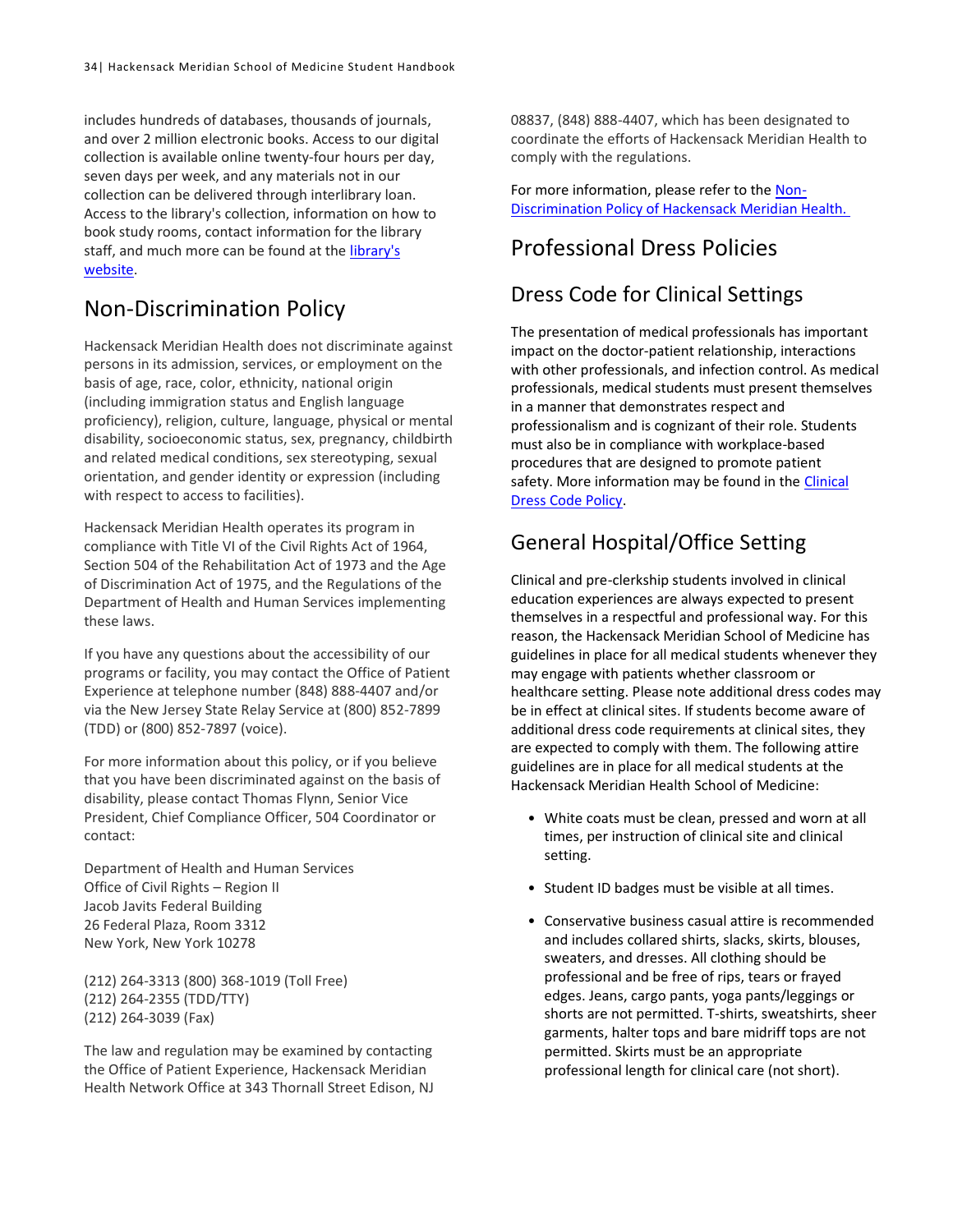- Hats are not permitted (with the exception of religious or cultural head coverings).
- Perfume and cologne are to be kept to a minimum.
- Shoes must be closed-toe to comply with OSHA requirements.
- Fingernails are to be kept short and clean.
- An optimal level of personal hygiene should always be maintained. This includes neat and trimmed hair and facial hair.
- Cuts and abrasions should be covered with a water impervious material.
- Universal precautions should be followed with protective glasses and masks in any situation where exposure to body fluids is possible, per relevant policies.

More information may be found in the [Clinical Dress Code](https://hmh-som.policystat.com/policy/9065428/latest/)  [Policy.](https://hmh-som.policystat.com/policy/9065428/latest/)

# <span id="page-34-0"></span>Operating Room (OR) Dress Policy

Students must follow all specific *OR/Dress Code/Scrub Suit* policies at each Medical Center. These policies are usually related to Department of Public Health (DPH) or other regulatory agencies and apply to all staff as well as to students.

The following OR guidelines are in place for all medical students at the HMSOM:

- All personnel entering restricted and semi-restricted areas of the OR or procedure rooms are to wear hospital-approved, hospital-issued, clean, hospitallaundered surgical scrub tops and pants.
- All jewelry must be removed before scrubbing. Earrings are not permitted in the OR.
- Soiled surgical scrubs should be changed as soon as feasible and in appropriate changing locations.
- Surgical scrubs should not be worn outside of the OR area without a clean lab coat or appropriate coverup over them.
- Surgical scrubs should not be worn outside of the hospital building at any time.
- Surgical scrubs are permitted only in select patient care areas.

Specific instruction for clinical settings and clinical sites will be provided and must be follow for example, ICU will be provided and must be followed. Please see the Clinical [Dress Code Policy.](https://hmh-som.policystat.com/policy/9065428/latest/)

# <span id="page-34-1"></span>Preventing Student Mistreatment and Promoting a Positive Learning Environment

The School of Medicine believes in and promotes a positive learning environment for all learners, faculty, staff, and community. We do not tolerate any form of student mistreatment. As outlined in the Preventing Student Mistreatment and Promoting a Positive Learning Environment policy, there are many ways and places that a student can report mistreatment. Individuals may use whichever method they are most comfortable with to report concerns.

- Direct reporting to th[e Associate Dean of Student](mailto:laurie.sullivan@hmhn.org?subject=Student%20Mistreatment)  [Affairs and](mailto:laurie.sullivan@hmhn.org?subject=Student%20Mistreatment) Wellbeing.
- Report to any course, clerkship, chair, or supervising faculty member.
- Report in the evaluations described above (course, clerkship, faculty).
- Report in related items on the annual program improvement survey; and
- All reporting may also be directed to HMH ComplyLine is 877-888-8030 or <https://hackensackmeridian.alertline.com/>

<span id="page-34-2"></span>Anonymous reporting is available by phone or web.

# Professional Behavior and Expectations for the Teacher- Learner Relationship

#### *Responsibilities of the Faculty*

- Ensuring excellence in the achievement of learning of knowledge, skills, attitudes, and critical thinking necessary for the practice of medicine to the next generation of physicians.
- We strive for excellence and to provide the best possible educational experiences.
- We will prepare thoroughly for teaching by providing current information and concepts from our discipline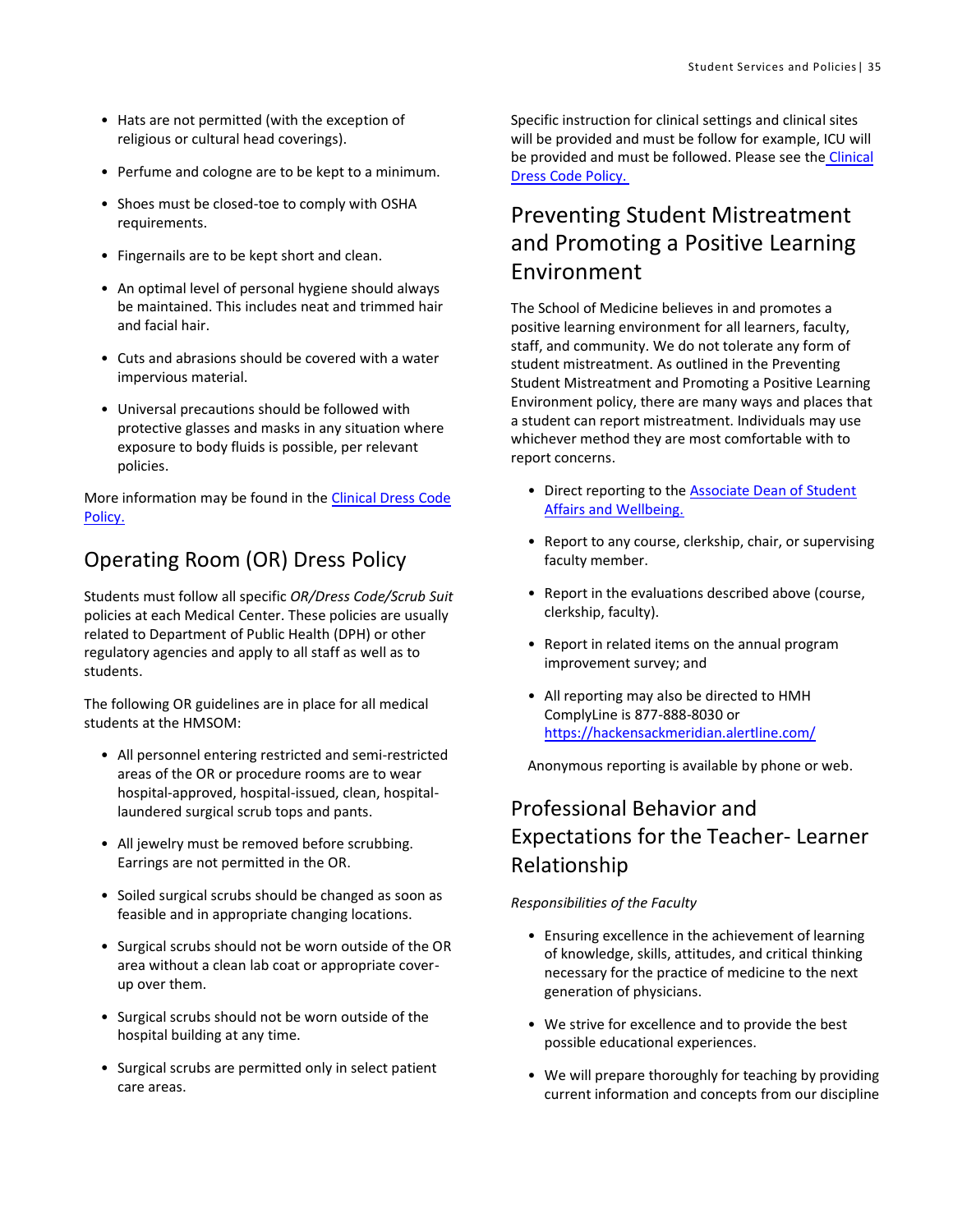and by identifying gaps in current knowledge.

- We will continuously ensure and improve the quality of our teaching through the ongoing development of our skills as educators and by responding to feedback from both peer and students' evaluations.
- We know and comply with national and institutional policies and ensure that our expectations of students and ourselves are consistent with those policies.
- We will provide timely and constructive feedback to our learners and exhibit the highest standards of professional behavior.
- We will model honesty and integrity in all efforts, including teaching, research, and patient care. We respect and value the intellectual property of others and use resources fairly.
- We will clearly state the learning and behavioral expectations, assessments, and opportunities for each course or experience and understand how these lead to the competency requirements of the educational program.
- We will seek learning opportunities in any and every interaction with our students.
- Ensuring a respectful and exemplary learning environment for students, faculty, residents, colleagues, and patients.
- We respect everyone as a unique individual. We embrace our differences in race, religion, age, gender, sexual orientation, disability, or national origin. As members of a collegial community, we are responsible for sharing knowledge and assisting peers in their quest to achieve professional and personal goals.
- We will make every effort to know our students as unique individuals, listen to their concerns, respond to them promptly, exercise concern for their wellbeing, and treat them with compassion.
- We will personally ensure a culture of patient and learner safety. We will take personal responsibility for our actions, including errors and near-errors, by full disclosure and analysis of need for change to prevent future similar events.
- We will foster our students' practice and discernment of professional ethics by assigning tasks that are appropriate for their phase of learning, level

of clinical responsibility, and status as students. If an assignment conflicts with the personal ethics of a student, we will attempt to resolve the conflict in a manner that respects the student while placing priority on the wellbeing of the patient.

• We will display the highest standards of professional conduct when interacting with patients, colleagues, faculty, and staff.

#### *Responsibilities of the Students*

- Participating in ongoing, lifelong learning in the continuously evolving field of medicine.
- I am responsible for gaining the skills and knowledge needed to fulfill my current and future professional responsibilities as a physician.
- I will respect and appreciate the teaching role of the faculty and understand that the curriculum is designed to ensure my future competence as a physician. With continuous quality improvement in mind, I accept the responsibility to provide constructive evaluation of my courses and teachers.
- I will work effectively in teams, respecting the contributions of all members, assuming my fair share of responsibility, and performing leadership tasks with a sense of service to others.
- I will acknowledge and seek help when an assigned task is beyond my level of skill. If an assigned task conflicts with personal ethics, I will discuss this with the supervising physician/course director and seek a resolution that places priority on the interests of the patient.
- I will practice the habit of critical reflection, acknowledging gaps in my understanding, recognizing my limitations, and striving for continuous self-improvement.
- I will provide and create a culture of patient safety. I will take personal responsibility for my actions, including errors and near-errors, by full disclosure and analysis of need for change to prevent future similar events.
- Attaining and displaying the highest levels of professional conduct and attitudes, as well as the skills and knowledge of the discipline of medicine.
- I will dedicate the time and energy needed to accomplish our professional responsibilities.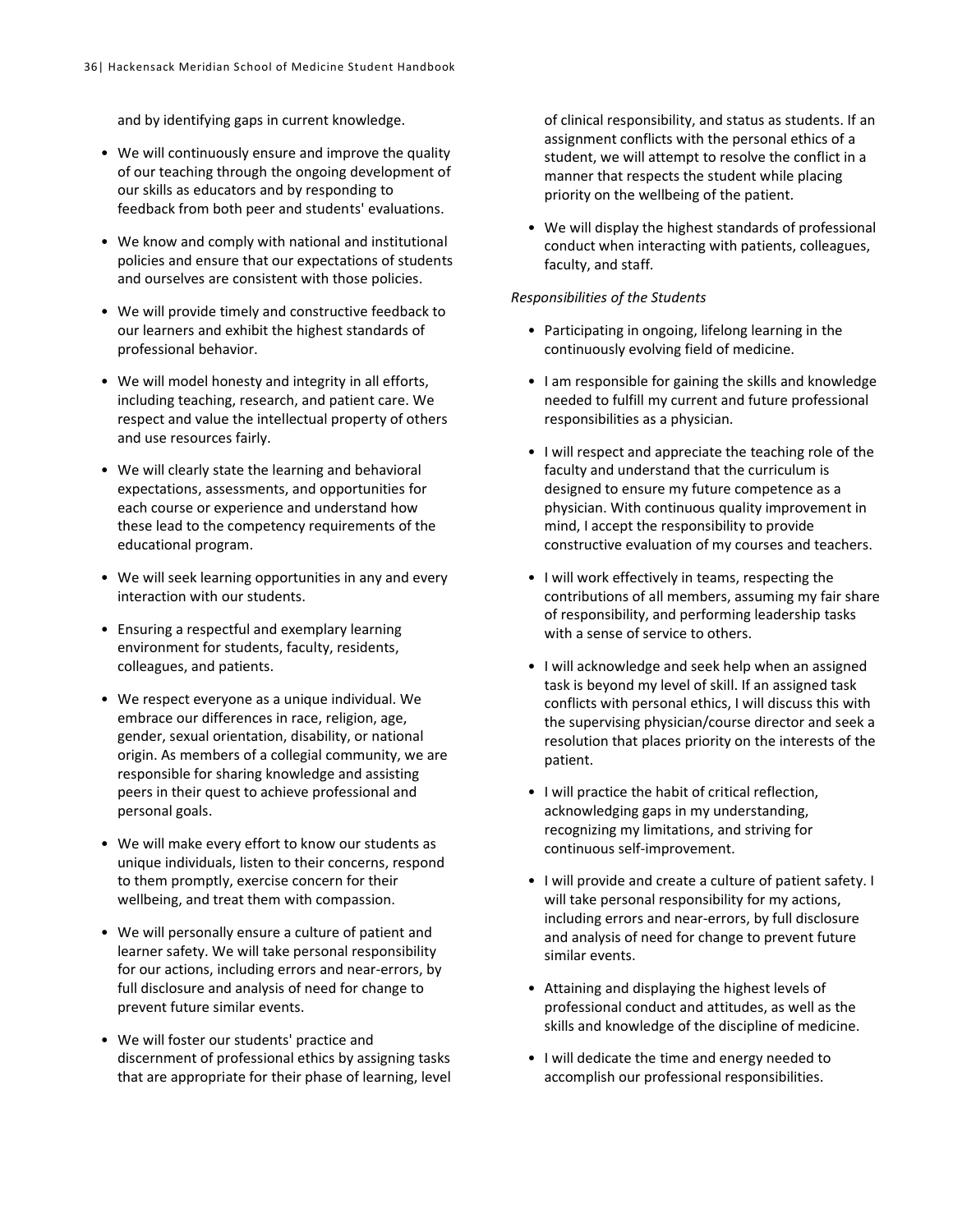- I will display the highest standards of professional conduct when interacting with patients, colleagues, faculty, and staff.
- I will respect our peers, patients, and faculty as unique individuals, without regard to race, religion, age, gender, sexual orientation, disability, or national origin. We acknowledge that we have responsibilities as members of a collegial community, sharing knowledge and assisting peers in their quest to achieve professional and personal goals.
- I will attend all required learning sessions and demonstrate respect for faculty and peers by arriving on time and complying with all specific expectations defined by the faculty, including wearing attire that is appropriate for the setting.
- I will practice honesty and integrity in all academic endeavors, including assessments, research efforts, and patient care entries. I also respect the intellectual property of others and use resources in a way that demonstrates that respect.

### *Responsibilities of the Medical School:*

- Supporting exemplary learning and performance in our students' academic, clinical, and professional training.
- We strive for excellence in medical education in the areas of curriculum management, admissions, financial aid, student services, and educational resources including facilities and technology support.
- We strive to promote the highest quality learning by providing the resources needed to enhance the educational experiences of faculty and learners.
- We strive to keep faculty and students current on national and institutional policies and procedures.
- We strive to involve students and faculty in the development of educational programs, policies, and procedures.
- We strive for continuous improvement in the educational program based on data received from students, faculty, and current research in medical education.
- We strive to facilitate the development of medical educators and learners by providing opportunities that advance competencies in teaching and learning.
- We strive to recognize the efforts and

accomplishments of our faculty and students.

- Respecting all students, residents, colleagues, patients, and faculty as individuals and in the roles they serve.
- Respecting all students, residents, colleagues, patients, and faculty as individuals and in the roles they serve.
- We will encourage an atmosphere that is respectful and supportive of every individual regardless of gender, race, religion, age, sexual orientation, disability, or national origin.
- We strive to promote a learning environment that responds to the needs and recognizes the contributions of all individuals.

### Recreational Facilities

The student lounge on the Lower Level (LL) includes lockers, games, study, and open lounge spaces for all students on the IHSC.

### Social Media Guidelines

The scope and implications of an internet presence is broad and can affect students personally (residency interviews, employment, promotion, legal exposure) and professionally (social contract, institutional and professional integrity). The concept of intended audience no longer pertains: Once something is posted on the internet, the audience is anyone and everyone, its presence is permanent, that information (photograph, comment, posting, personal information) is no longer in the student's control. Please make informed choices with regard to an online presence and encourage colleagues to do the same. All students, faculty and staff are responsible for knowing and abiding by the HMSO[M Social Media](https://hmh.policystat.com/policy/8270519/latest/)  [Guidelines.](https://hmh.policystat.com/policy/8270519/latest/)

Any questions regarding this policy may be referred to the [Associate Dean for Student Affairs and Wellbeing.](mailto:laurie.sullivan@hmhn.org?subject=Social%20Media%20Policy)

# Student Accessibility Services and Educational Accommodations

The HMSOM is committed to ensuring that students have equal access to educational programs and facilities through reasonable accommodations for their documented disability. To achieve this goal, a Director of Student Accessibility Services and staff assist students in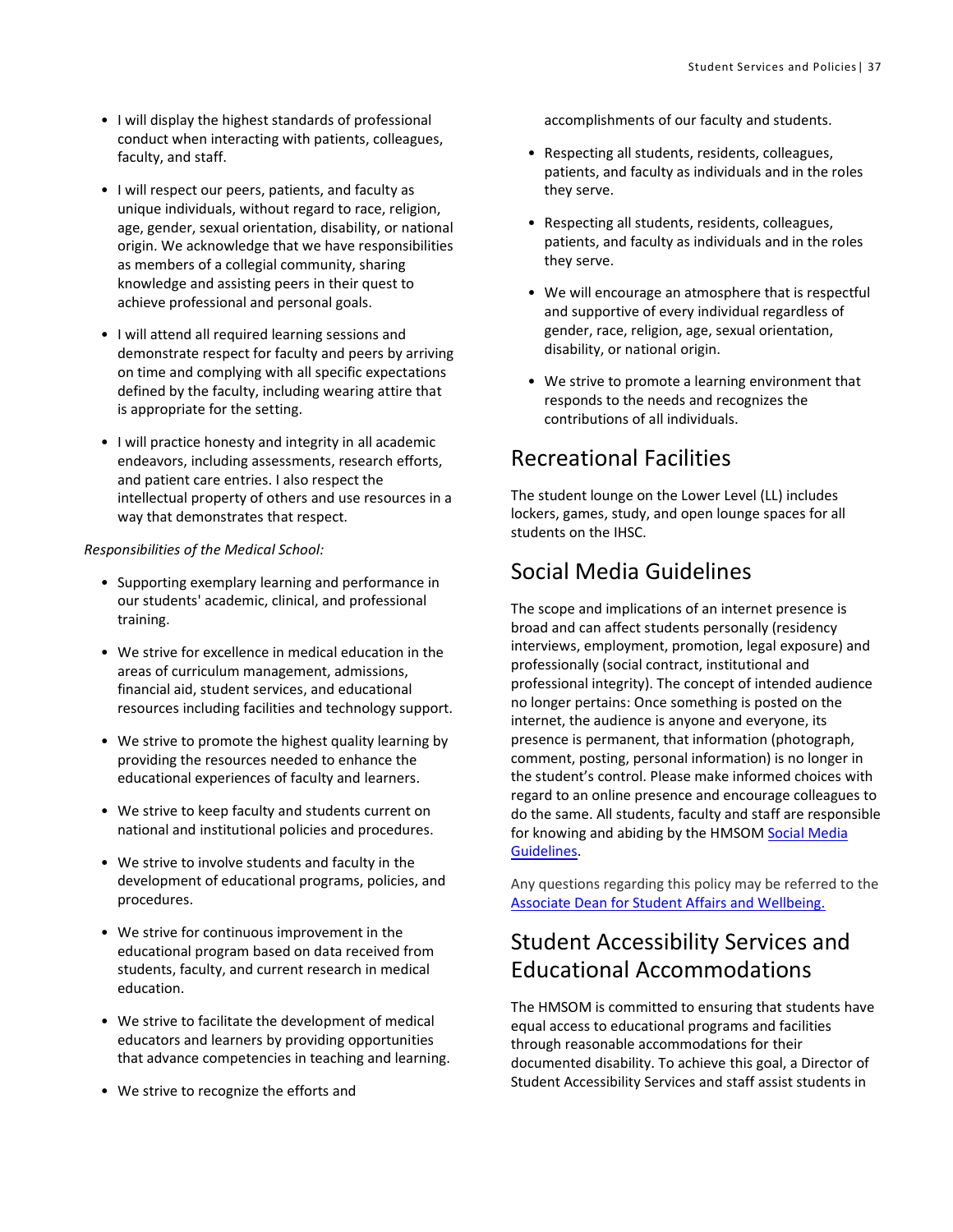making the transition to medical school and in identifying accommodations that will support their full participation in the program.

[Student Accessibility Services](mailto:HMSOMstudentaccessibility@hmhn.org) is the entry point for both students with previously documented disabilities to request accommodations and for students to request assistance related to difficulty in current coursework. The office is also available to assist students with temporary disabilities, such as those stemming from accident or illness. While Student Accessibility Services does not provide evaluation for students, staff can provide resources for students who are considering being evaluated.

The *Student Accessibility Policy* will be released shortly. For information, please contact [Student Accessibility](mailto:HMSOMstudentaccessibility@hmhn.org)  [Services.](mailto:HMSOMstudentaccessibility@hmhn.org)

### Process for Requesting and Receiving Accommodations

HMSOM coordinates reasonable accommodations and services for our students with documented disabilities in compliance with Section 504 of the *Rehabilitation Act of 1973, the Americans with Disabilities Act of 1990*, the *Americans with Disabilities Act Amendments of 2008*, and the *New Jersey Law Against Discrimination* (NJLAD).

HMSOM students who wish to request accommodations should contact [Student Accessibility Services](mailto:HMSOMstudentaccessibility@hmhn.org) as early as possible to start the process for documenting the disability and determining eligibility for services. It is the student's right, as well as responsibility, to disclose a disability and to request accommodations in a timely manner. The HMSOM encourages students with disabilities to work with Student Accessibility Services as soon as possible after the decision to attend HMSOM is made to allow ample time to put accommodations into place. Students needing accommodations should submit a request to Student Accessibility Services as a student with a disability, with reports from physicians, psychologists and other professionals to establish eligibility for accommodations. Students are encouraged to complete this process as soon as possible to ensure time for review of documentation before an exam period. Accommodations cannot be put into place until students have participated in the interactive process for review with the Student Accessibility Services to evaluate the requests.

All accommodation requests are considered on an individual basis. Students may apply for accommodations

at any time during the curriculum, but accommodations must be discussed and renewed for each Phase. Students who may sustain temporary or sudden injuries or new diagnoses are encouraged t[o contact Student Accessibility](mailto:HMSOMstudentaccessibility@hmhn.org)  [Services](mailto:HMSOMstudentaccessibility@hmhn.org) as soon as the condition is known to discuss their needs.

# Accommodations for the United States Medical Licensing Examinations (USMLE)

Students seeking accommodations for examinations prepared by the *National Board of Medical Examiners* (NBME) must request accommodations directly from the NBME. Subject examinations are used as final exams in Phase 2 and students will also be taking Step 1 and Step 2CK of the *United States Medical Licensing Examinations*, required for graduation. Students should work closely with Student Accessibility Services. The process includes an application from the student, submission of complete documentation, and certification of the disability that includes documentation of any accommodations given in medical school. Please be certain to leave enough time to compile this information. This is a separate process and a student accommodated at HMSOM will not necessarily receive accommodations from the NBME. For more information please contact [Student Accessibility Services.](mailto:HMSOMstudentaccessibility@hmhn.org)

Students who experience acute conditions or injuries that require accommodation should contact the [Associate](mailto:laurie.sullivan@hmhn.org?subject=Acute%20Condition)  [Dean of Student Affairs and Wellbeing.](mailto:laurie.sullivan@hmhn.org?subject=Acute%20Condition) Decisions on accommodations will be made, in consultation with the Office of Student Accessibility Services, who will grant reasonable accommodations. A request for accommodations due to temporary impairment must be supported by physician documentation.

# Student Assistance Program

Hackensack Meridian School of Medicine provides students and their dependents with a range of services free of charge as part of a comprehensive Student Assistance Program. Services are offered by ComPsych Corporation and include 24/7 telephone crisis counseling, short-term telephone counseling, and referral for continuing counseling through the student's medical insurance. All clinical services are provided by licensed, masters and/or doctoral level individuals. In addition, students may receive up to five sessions of telephone consultation on various services described below. If a traumatic event occurs, on-site grief counselors will be available within 24 hours.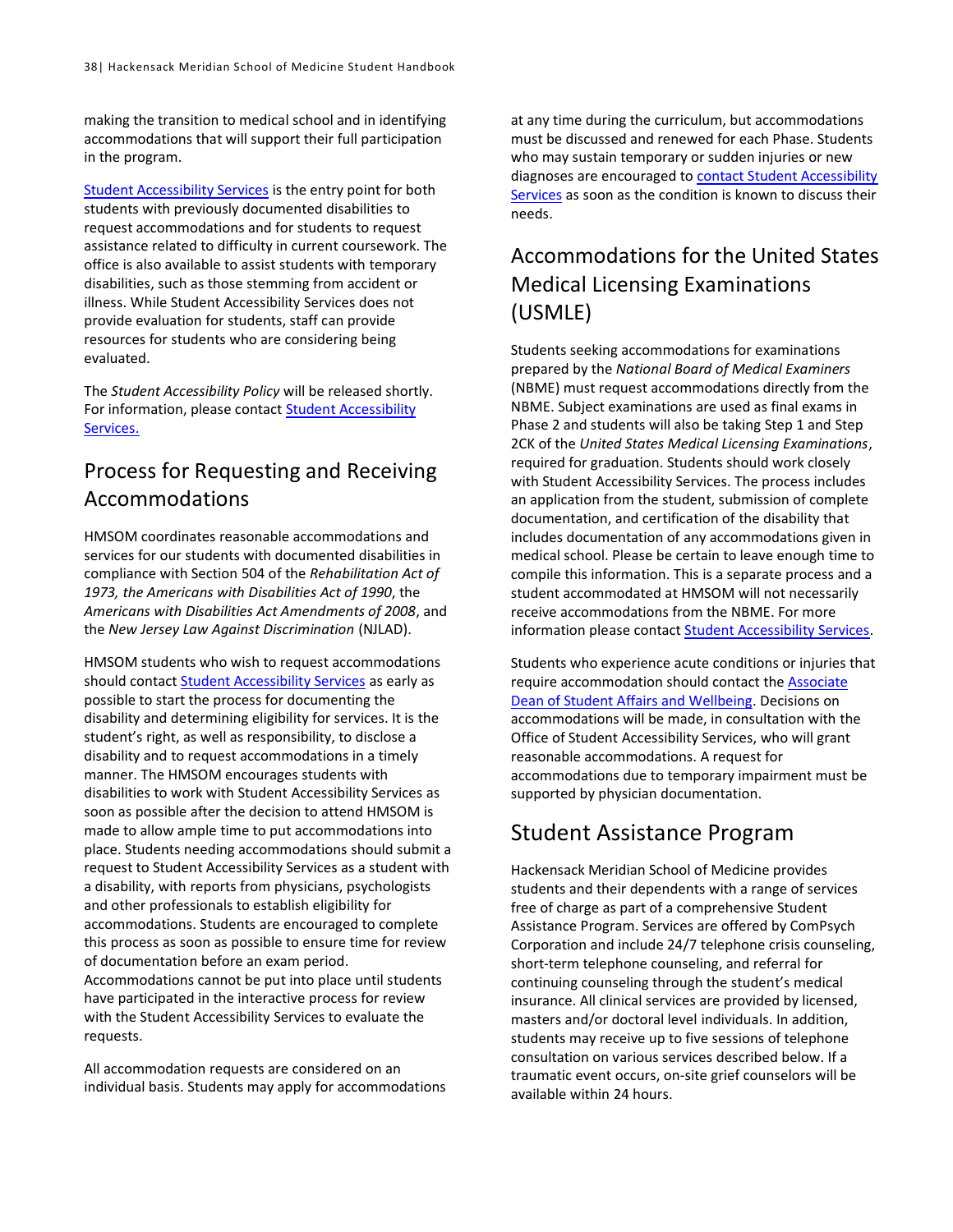The health professionals who provide health services, including psychiatric/psychological counseling, to a medical student have no involvement in the academic assessment or promotion of the medical student receiving those services, excluding exceptional circumstances. HMSOM ensures that medical student health records are maintained in accordance with legal requirements for security, privacy, confidentiality, and accessibility.

The Student Assistance Program also provides an on-site, licensed clinician available to all medical students and their dependents. This clinician provides on-going, confidential and private, on-site counseling for 10 hours weekly during academic hours and is located in a discrete and private office in the IHSC building.

Student Assistance Services offered include Mental Health/Counseling for students and family members experiencing anxiety, depression, stress, grief, loss, life adjustments and relationship issues; Work-Life Solutions include finding child and elder care; hiring movers or home repair contractors and planning event, and locating pet care; Legal Guidance including practical assistance for divorce, adoption, family law, wills, trusts, etc. along with a free 30 minute consultation and 25% reduction in fees; and Financial Resources including consultation with financial experts for retirement planning, taxes, relocation, mortgages, budgeting, debt, and insurance. An in-person or video orientation to program offerings along with written communication about all services offered is provided to students annually.

All students are entitled to access the Student Assistance Program at any time. This benefit provides no-cost, telephone/online, CONFIDENTIAL:

Student Assistance Program offers someone to talk to and resources to consult whenever and wherever you need them. **Call: 833-515-0774** TTY: 800.697.0353

Your toll-free number gives you direct, 24/7 access to a GuidanceConsultantSM, who will answer your questions and, if needed, refer you to a counselor or other resources.

#### **Online: guidanceresources.com**

**App: GuidanceNowSM Web ID: SOMEAP**

### Student Health Services

The HMSOM provides accessible and confidential preventive, diagnostic, and therapeutic health services. Students are required to have health insurance either through the HMSOM or equivalent coverage.

*Student Health Services* contracts with outpatient medical practices in the vicinity of the Interprofessional Health Sciences Campus (IHSC) as well as proximate to the northern and southern clinical sites that will provide access to an array of primary care services for students. These facilities routinely operate with evening and Saturday hours. The students are provided with a central phone number to call which will then direct them to the nearest location.

Student Health Services information is subject to change. The following offices all have 24/7 on call coverage availability for the students.

Dr. Suelyn Boucree 20 Prospect Avenue Hackensack, NJ 07601 201-342-1877 This site is on the campus of Hackensack University Medical Center.

Dr. Gerard Faugno 160 Ridge Road Lyndhurst, NJ 07071 201-933-1480 This site is 3 miles from the Health Sciences campus.

Dr. John Gumina 27 Cooks Bridge Road Jackson, NJ 08857 732-987-5545 This site is near Jersey Shore University Medical Center.

Dr. John Gumina 700 NJ Route 71 Seagirt, NJ 08750 732-974-0340 This site is 6 miles from Jersey Shore University Medical Center and 7 miles from Ocean Medical Center

In addition to these offices, the students will have full access to the Urgent Care Centers that are part of Hackensack Meridian Health. All can be accessed by the students and provide availability beyond usual office hours. The central phone number provided to the students will direct them to an available provider at all hours.

These Urgent Care Centers are:

Hackensack Meridian Urgent Care - Brick 2125 Route 88 East, Brick, NJ 08724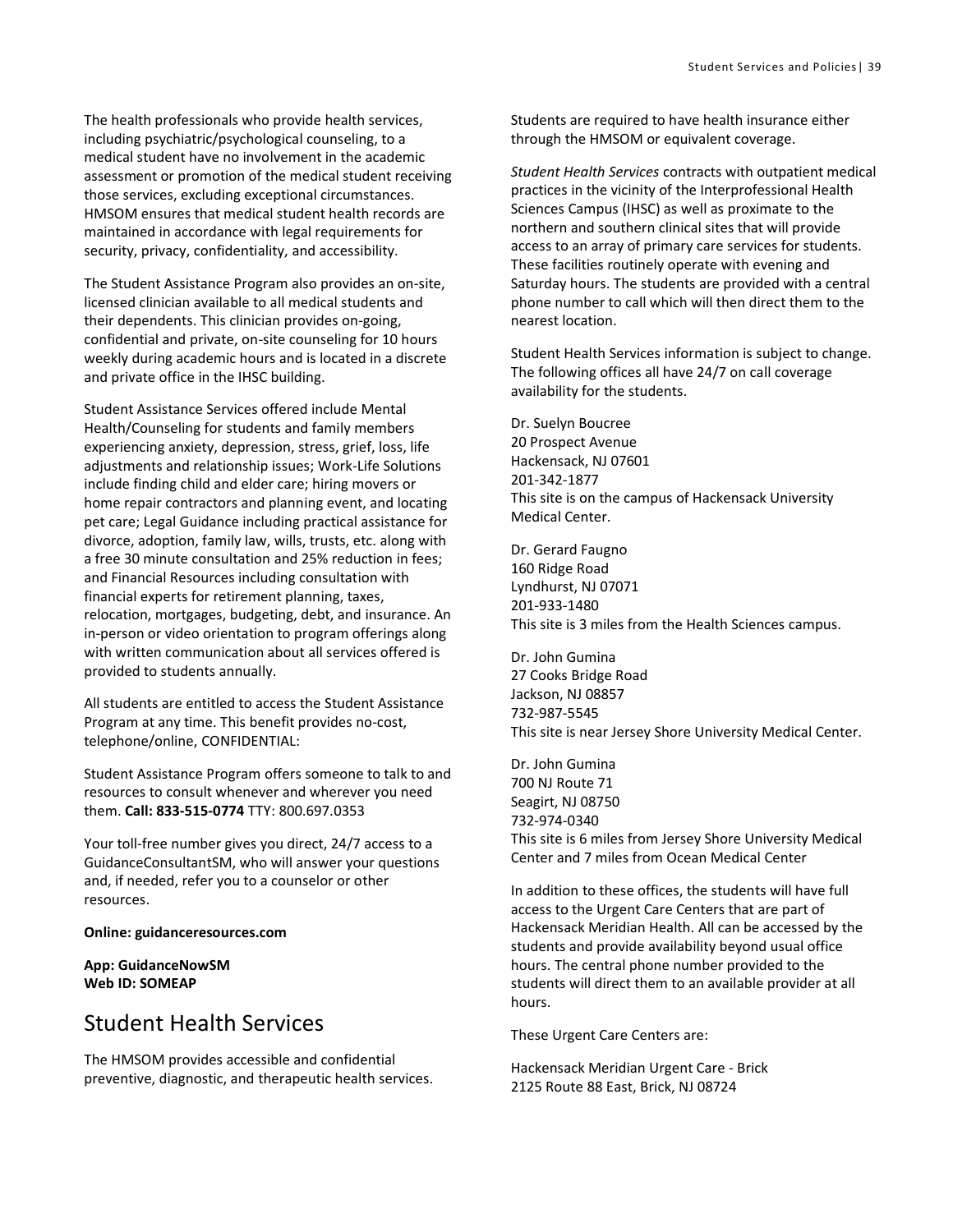Hackensack Meridian Urgent Care - Forked River 701 Route 9, Forked River, NJ 08731

Hackensack Meridian Urgent Care – Freehold 315 W. Main Street, Freehold, NJ 07728

Hackensack Meridian Urgent Care- Jackson 27 South Cooksbridge Road, Suite 1-5, Jackson, NJ 08527

Hackensack Meridian Urgent Care – LBI 901 Long Beach Blvd, Ship Bottom, NJ 08008

Hackensack Meridian Urgent Care - Monroe 215 Applegarth Road, Monroe, NJ 08831

Hackensack Meridian Urgent Care - Neptune City 2040 Route 33, Neptune City, NJ 07753

Hackensack Meridian Urgent Care - Piscataway 1080 Stelton Road, Piscataway, NJ 08854

Hackensack Meridian Urgent Care - Toms River 9 Mule Road, Toms River, NJ, 09755

The health professionals who provide health services, including psychiatric/psychological counseling, to a medical student have no involvement in the academic assessment or promotion of the medical student receiving those services, excluding exceptional circumstances. HMSOM ensures that medical student health records are maintained in accordance with legal requirements for security, privacy, confidentiality, and accessibility.

All services are provided without co-pay to the student and under the allowances of their personal health insurance policies.

### Student Insurance

The State of New Jersey requires that all full-time students be covered by health insurance. The LCME requires that such coverage is offered to dependents of students as well. Students that are enrolled in the health plan may first enroll themselves and then their dependents. The HMSOM provides access to student health insurance through First Student. Students who have their own policy may waive the student health insurance policy within the published waiver period. For more information on enrollment and waivers, please visit First Student online at [http://firststudent.com.](http://firststudent.com/) Students can search online for providers and coverage on the United Healthcare Student Resources website a[t www.uhcsr.com.](/Users/Becca/Downloads/www.uhcsr.com)

Coverage from United Healthcare includes a standard student health insurance program, TeleBehavioral,

TeleMedicine, and a Student Assistance Program including legal and counseling services.

Should a student have a qualifying life event (marriage, divorce, birth of a child, loss of insurance, etc.) after the posted waiver or enrollment period, please [contact](mailto:SFS@hmhn.org)  [Student Financial Services](mailto:SFS@hmhn.org) to add or remove benefits.

### Disability Insurance

LCME accreditation requires that students be covered by disability insurance. This is a mandatory student fee charged each fall. More details can be found [online.](https://www.hmsom.org/wp-content/uploads/2021/04/StudentBenefit_AMAPlus.pdf)

# Student Organizations and Interest Groups

The HMSOM recognizes the contribution of student organizations and professional interest groups to the quality of student life. These organizations provide crucial career development, service, leadership, and wellness opportunities for the student body. Such activities offer students the opportunity to participate in academic, cultural, social and athletic activities that are consistent with the development of knowledge, skills, values and attitudes expected from healthcare professionals.

A student organizations fair is held at the beginning of every academic year where students can receive information about becoming a member.

All student organization must comply with the policies of the HMSOM. All activities sponsored by a student organization or interest group must be approved by the Office of Student Affairs and Wellbeing. *An Event Request Form* is required. For all activities off the property of the HMSOM, additional formal agreements may be required with the location, group or event site of the activity. A limited amount of funding for student organizations and interest groups is available. For more information, please contact [HMSOMStudentorgs@hmhn.org](/Users/Becca/Downloads/HMSOMStudentorgs@hmhn.org )

### A partial list:

American Medical Student Association Asian Pacific American Medical Student Assoc American Medical Women's Association Arts In Medicine Black Medical Student Association Business In Medicine Chef MD Engineering in Medicine Evolutionary Medicine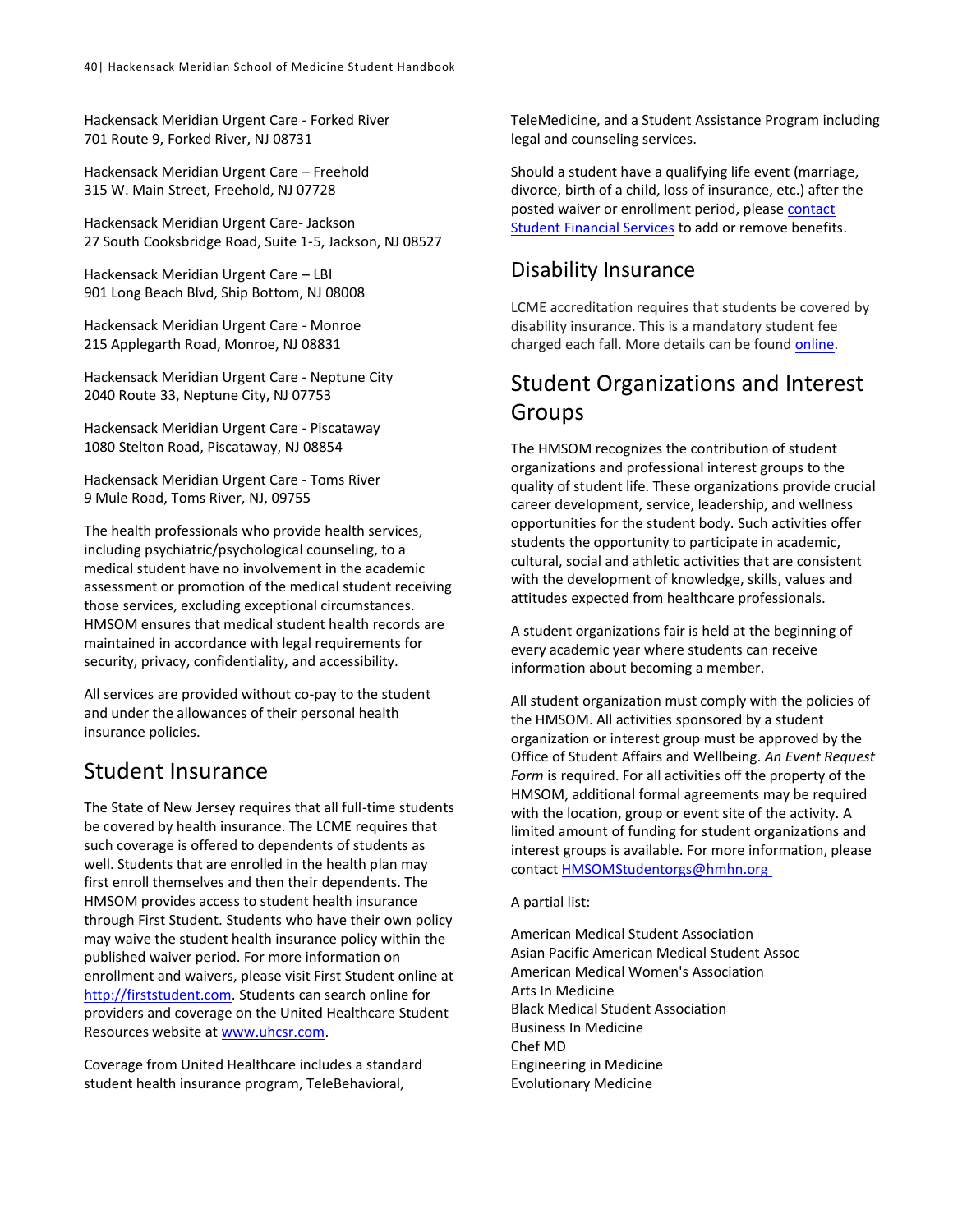Food RX Harm Reduction & Addiction **HMSOMmeliers** Jewish Medical Student Association Latino Medical Student Association Medical Student Pride Alliance Parks and Recreation **SOMLifts** South Asian Medical Outreach Student Association Student National Medical Association Wellness Committee ACOG Anesthesiology Cancer - Oncology Cardiology Emergency Medicine Family Medicine Internal Medicine Neurology Neurosurgery Organ Transplants Orthopedics and Sports Medicine Otolaryngology Pediatrics Physical Medicine and Rehabilitation Plastic and Reconstructive Surgery Psychiatry Radiology Surgery

# New Student Organizations and Interest Groups

Before a student group can be officially recognized and use campus facilities, members are required to 1) identify a Faculty Advisor; 2) complete a new organization application; 3) provide an outline of the structure of the organization with names of group leaders; 4) provide a description of the purpose of the group; and 5) when appropriate, identify any affiliation with a national organization. Applications for new student organizations are accepted in May and October. Students will hear from the Office of Student Affairs and Wellbeing if their organization is approved in June and November. Only students in Phase 1 can submit new organization applications.

The application form is available from the [Office of](mailto:HMSOMStudentorgs@hmhn.org)  Student Affairs [and Wellbeing.](mailto:HMSOMStudentorgs@hmhn.org) Approval of new student organizations is conducted by the Student Government Representatives and the Associate Dean of Student Affairs. Any student seeking to lead a group must be in

good academic standing and be approved by the Associate Dean of Student Affairs and Wellbeing. Questions regarding the process should be directed to [SAW@hmhn.org.](/Users/Becca/Downloads/SAW@hmhn.org)

### Funding for Student Activities and Student Travel

Medical students are encouraged to pursue various extracurricular opportunities and to present their research or represent the HMSOM at regional and national meetings. Any medical student in good standing may be eligible to apply for a limited amount of funding towards travel and conference registration expenses. Partnering with the *Office of Student Affairs and Wellbeing*, the *Student Government Association* (SGA) has created an application and evaluation process for disbursement of available financial assistance for conference-related travel expenses.

An announcement detailing the funding available and application process is made annually at the beginning of the academic year. Groups or individuals who know in advance that they will be attending a conference or sending a representative to a regional or national meeting should submit an application no later than the September 1 to be considered for funding prioritization. Applications are reviewed by the Office of Student Affairs and Wellbeing and SGA members according to the prioritization guidelines detailed below. Funding decisions are made by the end of September each year.

If funding has not been exhausted after the September notifications, a second call for funding applications will be sent with a due date of early November. Applications for funding made after the travel has occurred will not be considered.

Funding priority will be given to students as follows:

- Student attending a national conference as a representative of an organization active at the SOM. The advisor of the student organization must confirm the professional appropriateness of the conference.
- Student attending a national conference of a national Student Interest Group (SIG), representing the SOM, who is in or is pursuing a national leadership position in the SIG.
- Student attending a national conference of a national SIG, representing the SOM on behalf of the SIG's local chapter, and delivering an oral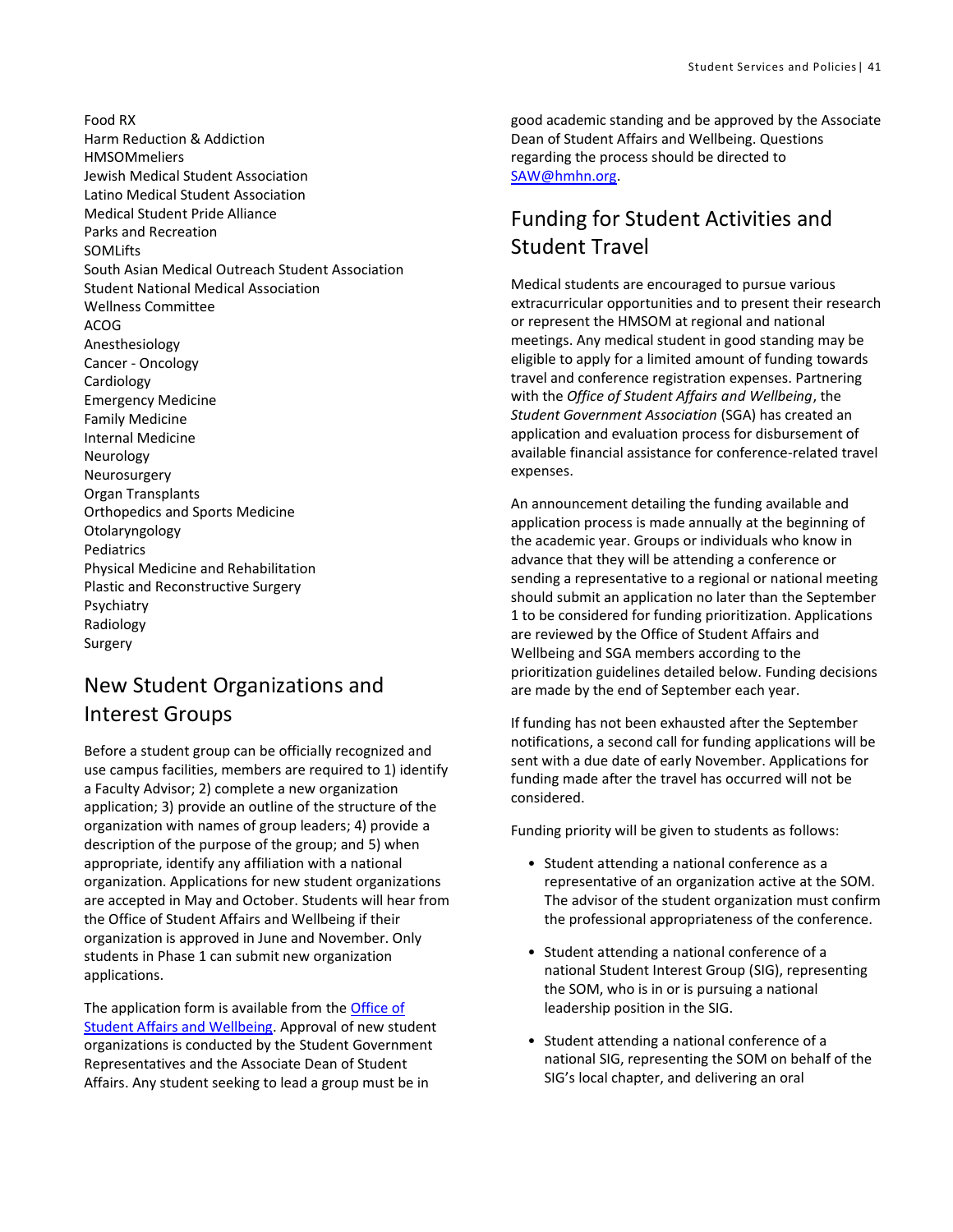presentation at the conference.

- Student attending a national conference of a national SIG and representing the SOM on behalf of the SIG's local chapter.
- Individual students delivering an oral presentation at a professional organization's conference.
- Individual students delivering a poster presentation at a professional organization's conference.
- Student members of SIGs whose members have not received SOM travel funding in the academic year for a SIG- related conference will have priority over SIGs whose members have already received travel funding in the same academic year.

Students requesting funds under the priority status above are able to receive SOM travel funding only once during their tenure in the SOM medical student program. If the date of the conference conflicts with required coursework or examinations, students should not expect to be excused from coursework. However, faculty leadership is willing to consider requests for absences for acceptable, documented reasons and to allow modifications in the student's schedule if possible. Such requests, however, must be made well in advance of the date of the absence.

Reimbursement is contingent upon submission of receipts and a written report that shares the participant's experiences and conveys what was learned; the report will be posted to the MSA website. The written report is to serve as an in-depth overview and summary of what was achieved and/or learned at the conference and should be written in a manner reflective of this.

Students will benefit most from a full account of meetings and/or sessions attended, and any knowledge garnered therein. Students should write about what was learned and how this knowledge will be applied to the current student experience. For example, what salient "takeaway" points should be shared? A bulleted recap of sessions attended is not sufficient to fulfill this goal.

Receipts and required report must be turned in no later than 10 business days after the conference has ended (for prospectively approved applications). For more information, please email **SAW@hmhn.org**.

# Technical Standards for Admission, Progression and Graduation

The technical standards for the HMSOM are based on the

essential cognitive, emotional, and physical demands required to succeed in the curriculum, and the ability to perform as a successful physician. The HMSOM recognizes that certain minimum technical standards must be met by candidates for admission and all current students at the HMSOM (hereinafter designated as candidates for the M.D. degree) to provide for safe and effective participation in the medical education program and to uphold the integrity of HMSOM's curriculum.

The curriculum of the HMSOM has been designed to provide a general professional education leading to the MD degree and to prepare undifferentiated students to enter graduate medical training in a wide variety of medical specialties and subspecialties. All candidates for the M.D. degree should possess sufficient intellectual capacity, physical ability, emotional and psychological stability, interpersonal sensitivity, and communication skills to acquire the scientific knowledge, interpersonal and technical competencies, professional attitudes, and clinical abilities required to pursue any pathway of graduate medical education, and to enter the independent practice of medicine.

All candidates should be aware that the academic and clinical responsibilities of medical students may, at times, require their presence during day, evening, and nighttime hours, seven days per week.

Candidates should be able to tolerate physically-taxing workloads and to function effectively under stress. Therefore, achievement of specific technical standards in six core domains (general functions, communication, cognitive ability, observation, motor, behavioral/social attributes) is necessary for admission, progression, and graduation from any clinical program at the HMSOM.

These standards are commensurate with AAMC publications, Section 504 of the Rehabilitation Act, and the American Disabilities Act. HMSOM will consider for admission any candidate who meets its academic and non-academic criteria and who demonstrates the ability to perform the skills listed in this document, with or without reasonable accommodations, consistent with the Americans with Disabilities Act and Section 504 of the Rehabilitation Act.

Candidates for the M.D. degree will be assessed at regular intervals on the basis of their academic and non-academic abilities, with or without reasonable accommodations. An accommodation is not reasonable if it poses a direct threat to the health or safety of patients or others, if making it requires a fundamental alteration in an essential element of the medical education program, or if it poses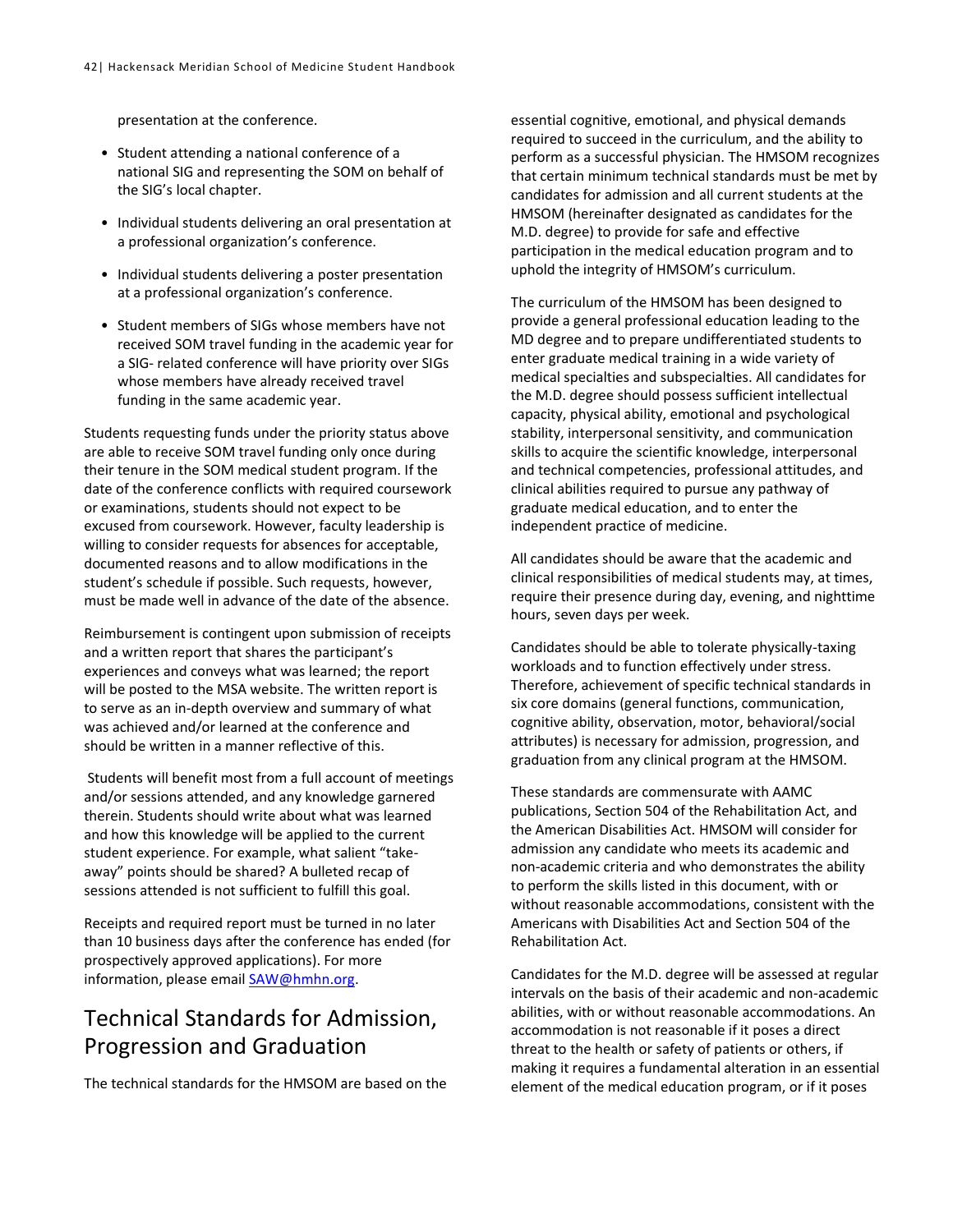#### an undue burden.

The HMSOM has established the following technical standards for admission to, retention in, and graduation from the M.D. program:

- All candidates for admission must fulfill the minimum requirements for admission, and all candidates for the M.D. degree must complete all required courses and clerkships.
- All candidates for admission and all candidates for the M.D. degree should possess sufficient physical, intellectual, interpersonal, social, emotional, psychological, and communication qualities as outlined below:

#### **General Functions**

Candidates should possess the personal qualities of integrity, empathy, concern for the welfare of others, interest, and motivation. They should possess the emotional and psychological health required for the full use of their intellectual abilities; the exercise of good judgment; the prompt completion of all responsibilities associated with the diagnosis and care of patients; and the development of mature, sensitive, and effective relationships with patients, patients' families, and professional colleagues. They must be able to adapt to changing environments, to be flexible, and to function in the face of ambiguities inherent in the clinical situation.

Candidates should be able to accurately and consistently perceive, integrate, and interpret visual, hearing, smell, and touch sensations to gather significant information needed to effectively evaluate patients. The candidate must have the capability to communicate and to receive information, and to accurately interpret such, verbally, nonverbally, and in writing. They must be able to respond promptly to urgent situations occurring during clinical education experiences to preserve the health and safety of patients, clients, visitors, staff, or others in health care settings. The candidate should not interfere with the capabilities of other members of the health care team to appropriately provide care to patients.

#### **Communication**

The candidate must have the ability to effectively communicate verbally, non-verbally, and in writing, with a wide variety of individuals and groups. This includes the ability to elicit, receive, and accurately interpret information from others; to collect, document, and convey relevant information to others; to understand and use health care terminology; and to comprehend and follow directions and instructions.

The candidate must be able to read, write, comprehend, and speak the English language, and to communicate accurately and effectively with patients, significant others, health care workers and other professionals in health care settings, as well as with instructors, supervisors, classmates, and various health or educational team members in both clinical and classroom settings. In addition, the candidate must be able to document accurately in-patient records, present information in a professional and logical manner, and appropriately provide patient counseling and instruction to effectively care for patients or clients and their families.

#### **Cognitive Ability**

The candidate must have the capacity to develop and refine critical thinking and problem-solving skills that are crucial for safe and effective medical practice. These processes involve capabilities to measure, quantify, calculate, question, analyze, conceptualize, reason, integrate, and synthesize information in order to make timely decisions reflecting sound clinical judgment and to take appropriate clinical actions.

Candidates must additionally be able to find and utilize research-based evidence; to learn from other individuals; to comprehend, integrate, and apply new information; to make sound clinical decisions; and to communicate outcomes verbally and in writing. Candidates should be able to make measurements, calculate, and to reason; to analyze, integrate, and synthesize data to problem-solve and ultimately make logical diagnostic and therapeutic judgments. Candidates should be able to comprehend three-dimensional relationships and to understand the spatial relationships of structures. Candidates should be able to integrate rapidly, consistently, and accurately all data received by whatever sense(s) employed.

#### **Observation**

The candidate must be able to collect, use, and interpret information from diagnostic and assessment procedures and tools (e.g., sphygmomanometer, pulse oximeter, weight scales, stethoscope/hearing impaired stethoscope, otoscope, ophthalmoscope, and reflex hammer), and from all other modes of patient assessment in the context of laboratory studies, medication administration, and all other patient care activities. In addition, the candidate must be able to document these observations and maintain accurate records.

Candidates must be able to observe demonstrations, collect data, and participate in experiments and dissections in the basic sciences, including, but not limited to, cadaver dissection, demonstrations in animals,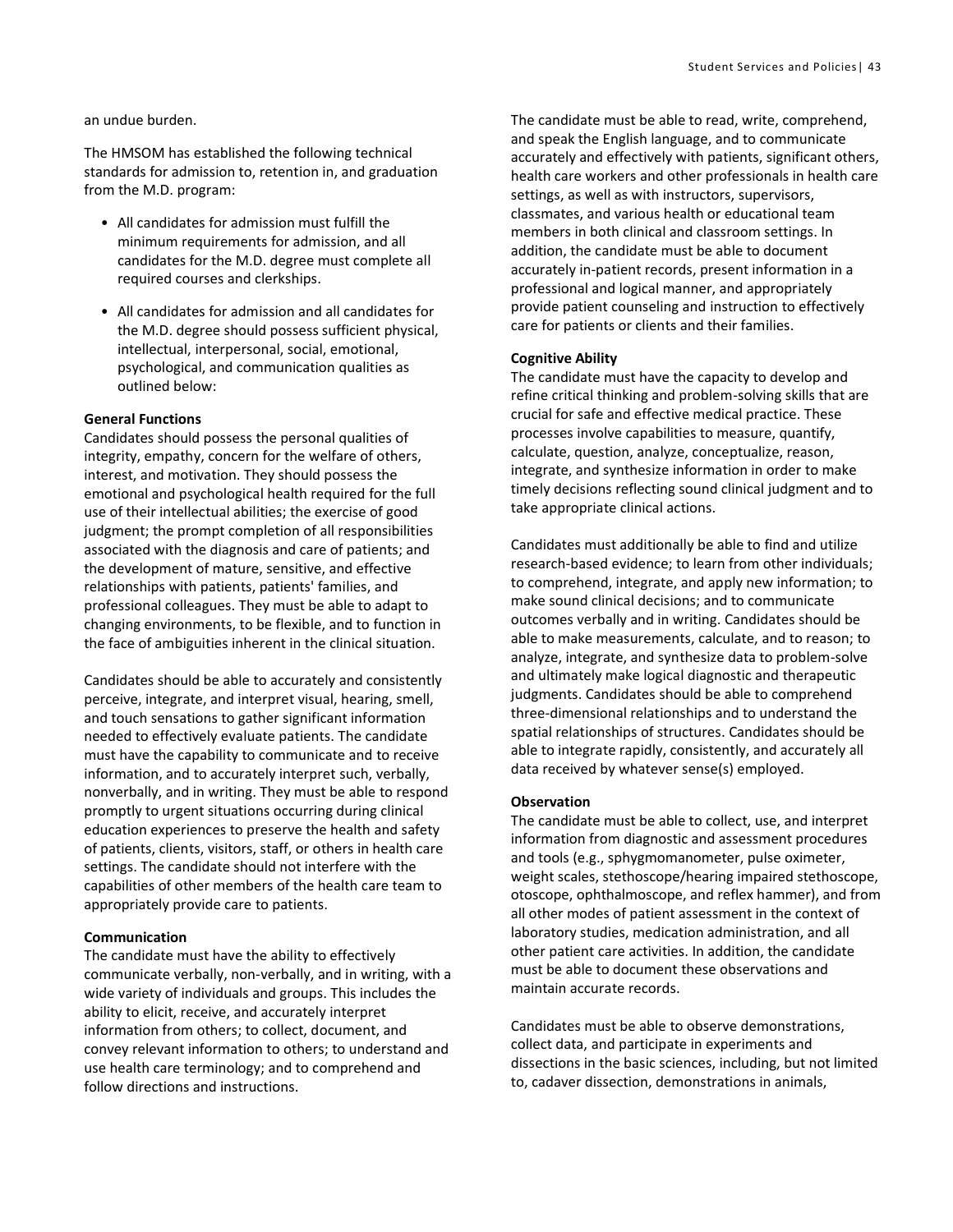microbiologic cultures, and microscopic studies of microorganisms and tissues in normal and pathologic states.

#### **Motor**

The candidate must have gross and fine neuro-motor capability and dexterity, with sufficient coordination, to perform thorough physical examinations utilizing techniques including inspection, palpation, percussion, auscultation, and/or other diagnostic maneuvers; perform or assist with procedures and treatments; use syringes and needles; administer medications by oral, otic, ophthalmic, rectal and parenteral routes; implement other therapeutic interventions including but not limited to sterile procedures, isolation, airway maintenance, cardiopulmonary resuscitation, operation of diagnostic and therapeutic medical equipment, the application of pressure to stop bleeding, the suturing of simple wounds to assist in surgical procedures and in the performance of simple obstetrical maneuvers. Such actions require coordination of both fine and gross muscular movements and equilibrium.

Candidates should have sufficient exteroceptive sense (touch, pain, and temperature), proprioceptive sense (position, pressure, movement, stereognosis, and vibratory), and motor function to carry out the requirements of the physical examination. The candidate must have both physical and mental endurance to adapt to extended periods of sitting, standing, moving, and physical exertion required for safe performance in clinical and classroom settings. The candidate must be capable of moving within and between clinical treatment environments without compromising the safety of others.

#### **Behavioral and Social Attributes**

The candidate must possess the capacity to communicate effectively, respectfully, and with cultural competency, with all individuals he/she encounters, and to demonstrate behaviors associated with compassion, respect and concern for others, integrity and ethical comportment, sound clinical judgment, and accountability for his/her responsibilities and actions.

They must be able to accept the supervision of an instructor and/or preceptor, to accept constructive criticism or feedback, and to modify behavior based on feedback. The candidate must demonstrate critical thinking in making sound clinical judgments, have the capacity for flexibility, and demonstrate the ability to adapt quickly to rapidly changing situations and environments and/or to uncertain circumstances. They must have the capacity to correctly judge when assistance is required and seek appropriate assistance in a timely manner.

The candidate must be able to function cooperatively and efficiently with others and must have the capacity to develop and utilize conflict resolution processes when necessary. Candidates should possess the personal qualities of integrity, empathy, concern for the welfare of others, interest, and motivation. They should possess the emotional and psychological health required for the full use of their intellectual abilities, the exercise of good judgment, and the prompt completion of all responsibilities associated with the diagnosis and care of patients. As medical education involves exposure to a wide variety of stressful situations, the candidate must be able to function effectively in stressful situations in both the classroom and clinical settings.

### Technological Requirements

Computers are an essential part of the medical education program. The HMSOM requires all students to have laptops and mobile devices. The minimum requirement below will allow students to install any required software. The HMSOM will inform students during Orientation (HDIO) regarding specific software that needs to be installed.

Students are strongly encouraged to have a sufficiently recent model laptop with the following specifications:

| <b>PC Requirements</b>                                                                    | <b>MAC Requirements</b>                                                                                                                                                                |
|-------------------------------------------------------------------------------------------|----------------------------------------------------------------------------------------------------------------------------------------------------------------------------------------|
| <b>Operating System:</b><br>Windows 10 or later,<br>64 bit, (with all<br>current updates) | Operating System: OS X 10.11<br>(El Capitan), Mac OS 10.12<br>(Sierra), Mac OS 10.13 (High<br>Sierra), Mac OS 10.14<br>(Mojave).<br>Only genuine versions of Mac<br>Operating Systems. |
| CPU: Intel processor<br>1.86Ghz Core                                                      | CPU: Intel processor                                                                                                                                                                   |

Other Requirements and Recommendations

- Minimum 4GB of RAM (recommend 8GB)
- Minimum 150 GB of storage (recommend 250GB)
- Wi-fi (wireless) network capability
- Anti-virus software with all current virus definitions
- Working USB port (2 preferred)
- 13" screen or larger, minimum screen resolution of 1024x768, 32-bit color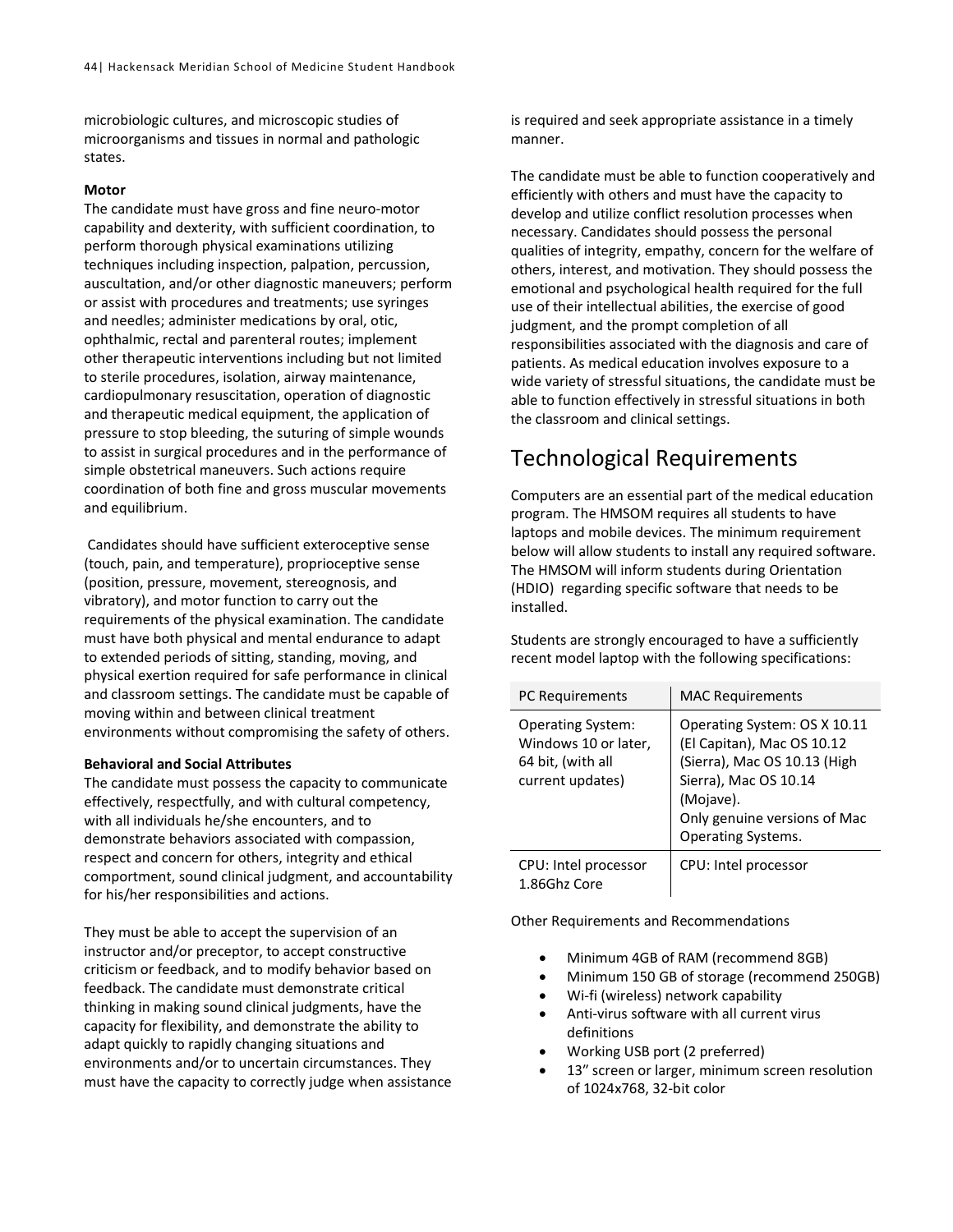- Administrator level account permissions to download and install software
- Battery life at least four hours between charges
- External hard drive for back-up storage
- **Lightweight**
- Extended warranty and/or technical support provided by the manufacture

Apple iPads and similar devices may be useful but should not be considered a laptop replacement.

Please note that, aside from these requirements and recommendations, the choice of laptop is an individual matter that should be made at one's own discretion. Please be aware that regardless of choice of Macintosh or Windows PC, sometimes there will be minor compatibility issues if faculty or classmates are using a different platform. The HMSOM strives to be as platform-neutral as possible in its selection of technologies for medical student education.

### Mobile Devices

The HMSOM requires students to have a mobile device to communicate while on community assignments, and to access medical information and personal productivity tools. Although most smartphones meet this requirement, it is not required that the device use a cellular network for data access. However, devices that use Wi-Fi only for internet access may not be able to connect to a network at some clinical sites due to security protocols.

Although students are encouraged to purchase a mobile device as early in the curriculum as possible, we anticipate that most students will find that its usefulness increases in Phases 2 and 3 of the Curriculum.

# Transportation and Clinical Placements

A variety of clinical sites are utilized for student clinical placements. Every attempt is made to provide a variety of clinical placements to allow students to care for and interact with diverse patient populations. Students must be prepared to travel to sites that may not have access to public transportation.

It is the student's responsibility to arrange travel to and from clinical sites. Parking Passes can be purchased at the IHSC for use throughout the Network facilities, with the exception of some affiliate agreements that require parking fees (Mountainside Medical Center, for example).

# Veteran's Information

Hackensack Meridian School of Medicine is approved for *Post 9/11 GI Bill Benefits* and the facility code is 32002530. Students interested in using their VA benefits should email a copy of their documents to the [Office of Student](mailto:SFS@hmhn.org)  [Financial Services.](mailto:SFS@hmhn.org)

Please note that HMSOM does not yet take part in the *Yellow Ribbon Program*.

Federal VA education benefit eligibility and payment rates vary depending on each individual's military history and their educational program. Only the Veteran's Administration can determine eligibility. For more information, students should contact their VA representative or call (888) GIBILL or visit [http://www.gibill.va.gov.](http://www.gibill.va.gov/) The student is responsible for paying the remaining tuition and fees after their VA benefits.

Veteran students needing to withdraw from the SOM should provide official notification of their intent to withdraw. Withdrawing may impact federal VA education benefits for the semester as well as the availability of federal VA education benefits in future semesters.

# Wellness Programs

Programs are offered to HMSOM students through the *Standing Committee on Wellness* under the direction of the *Coordinator of Wellness,* as part of the Office of Student Affairs and Wellbeing with the goal to help students identify and manage emotional and physical stress and adapt comfortably to demands of a rigorous medical school curriculum. Activities are advertised through email and have included mindfulness courses and sessions; healthy snacks; yoga sessions; and chair massages during study breaks. The Wellness Coordinator is also available to meet individually with students to develop and support wellness goals and activities. For more info, contac[t SAW@hmhn.org](/Users/Becca/Downloads/SAW@hmhn.org)

# White Coat Protocol

Students will receive one white coat at the White Coat Ceremony and should treat it with care. A second white coat with the student's name will be provided at the time of transition to the clinical year. Replacement coats will need to be ordered through the [Office of Student Affairs](mailto:SAW@hmhn.org)  [and Wellbeing](mailto:SAW@hmhn.org) at full cost to the student.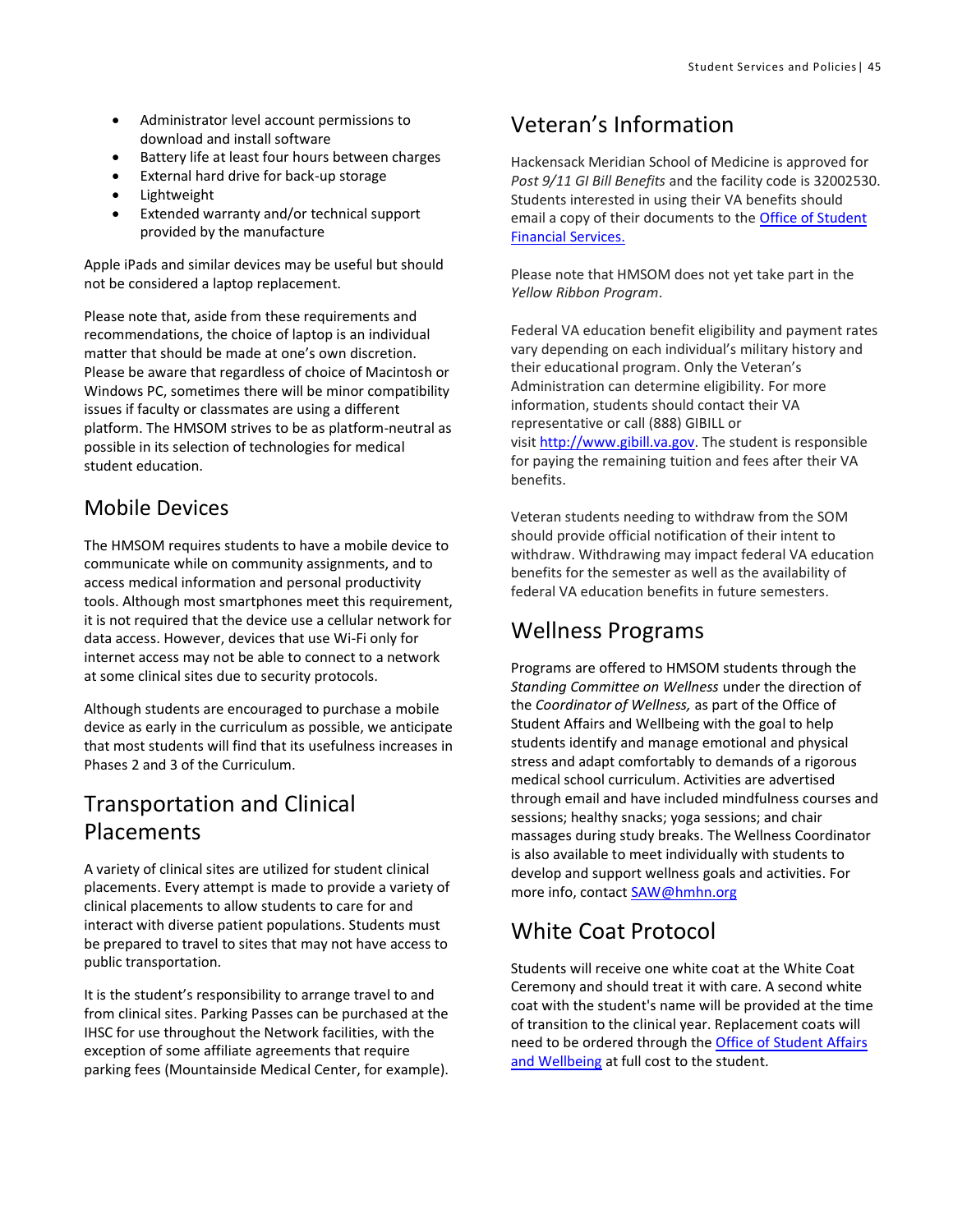# Wireless Access

[Wireless access](https://www.hmsom.org/information-technology/) is available in all areas of the building. Computers located in the Health Campus Library or in the Medical Student Lounge can be used to access email messages.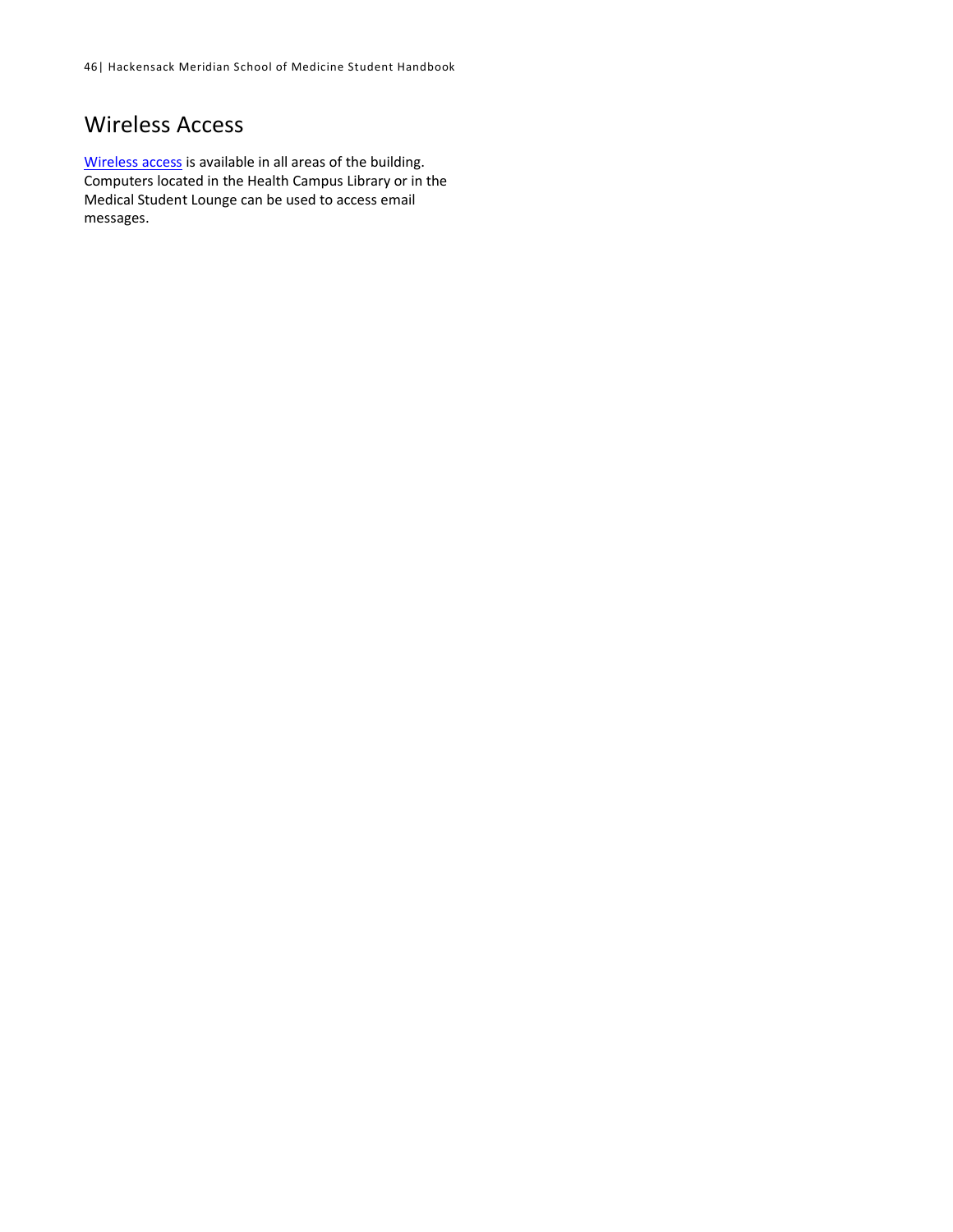# **Academic Information and Policies**

# Academic Promotion and Graduation Policy

A comprehensive evaluation of each student's performance will be conducted by *the Student Performance Review Committee* (SPRC) at the following academic checkpoints to determine the student's preparedness for the next Phase/component of the curriculum.

The HMSOM has a single standard for graduation of all students. Students are required to develop an *Individualized Learning Plan* (ILP) in collaboration with their Advisor. The ILP describes the student's planned schedule for completion of the USMLE Step 1 and USMLE Step 2, schedule for Advanced Clinical Rotations, and plan for Phase 3 of the HMSOM curriculum. All conditions and components of the ILP must be successfully met for the student to graduate.

Students are required to have demonstrated competence in all HMSOM competencies, including achievement of professionalism standards. For each competency, a set of milestones defines the expected progress throughout medical school toward achieving competence. Students must successfully pass all required courses, clerkships, and Advanced Clinical Rotations.

Students are expected to take and successfully pass USMLE Step 1 and Step 2 CK. Students are allowed up to three attempts to pass each exam. Any failure of a USMLE exam must be reported to the student's Advisor and the Director of Academic Support before rescheduling the examination. For more information, please se[e Academic](https://hmh-som.policystat.com/?lt=oEMyILpIH892UZjeSKLi4p&next=%2Fpolicy%2F10899749%2Flatest%2F)  [Promotion and Graduation Policy.](https://hmh-som.policystat.com/?lt=oEMyILpIH892UZjeSKLi4p&next=%2Fpolicy%2F10899749%2Flatest%2F)

# Academic Standing

Full details about the committee can be found i[n Roles](https://hmh-som.policystat.com/?lt=oEMyILpIH892UZjeSKLi4p&next=%2Fpolicy%2F10904798%2Flatest%2F)  [and Procedures of the Student Performance Review](https://hmh-som.policystat.com/?lt=oEMyILpIH892UZjeSKLi4p&next=%2Fpolicy%2F10904798%2Flatest%2F)  Committee [and Student Professionalism Subcommittee.](https://hmh-som.policystat.com/?lt=oEMyILpIH892UZjeSKLi4p&next=%2Fpolicy%2F10904798%2Flatest%2F)

# Advancement Within and Between Academic Phases

Each student's progress toward achievement of the HMSOM's competencies, as well as academic performance, is evaluated through both formative and

summative assessments as described in the Phase 1 and Phase 2 Assessment and Grading Policies. A comprehensive evaluation of each student's performance will be conducted by *the Student Performance Review Committee (*SPRC) at the following academic checkpoints to determine the student's preparedness for the next Phase/component of the curriculum:

- Advancement from end of the first academic year to the second academic year (both within Phase 1.)
- Advancement from Phase 1 to Phase 2.
- Before beginning Advanced Clinical Rotations.
- Advancement from Phase 2 to Phase 3.

For additional details, please see the [Roles and](https://hmh-som.policystat.com/?lt=oEMyILpIH892UZjeSKLi4p&next=%2Fpolicy%2F10904798%2Flatest%2F)  [Procedures of the Student Performance Review](https://hmh-som.policystat.com/?lt=oEMyILpIH892UZjeSKLi4p&next=%2Fpolicy%2F10904798%2Flatest%2F)  [Committee and Student Professionalism Subcommittee](https://hmh-som.policystat.com/?lt=oEMyILpIH892UZjeSKLi4p&next=%2Fpolicy%2F10904798%2Flatest%2F)  [Policy.](https://hmh-som.policystat.com/?lt=oEMyILpIH892UZjeSKLi4p&next=%2Fpolicy%2F10904798%2Flatest%2F)

# Appropriate Use of Curriculum Resources

The HMSOM faculty and Office of Medical Education put a tremendous amount of effort into gathering and creating learning resources for students' use during medical school. These resources include written syllabus content, lecture PowerPoint slides, websites, articles, videos, etc. These materials are shared with HMSOM students electronically for personal use as part of the HMSOM's medical education program. They are not intended to be shared outside of the HMSOM community. Additionally, materials should not be shared between different HMSOM classes. Redistribution or reposting of material created by others without their permission is a serious violation of U.S. copyright law. Students found to be engaging in this type of redistribution or sharing activity will be referred to the *Student Performance Review Committee* (SPRC) for breach of professionalism standards.

# Recording of Educational Sessions by **Students**

Due to the active methodologies utilized at the HMSOM, educational sessions are not audio or videotaped. Large group sessions will be audio-recorded for students.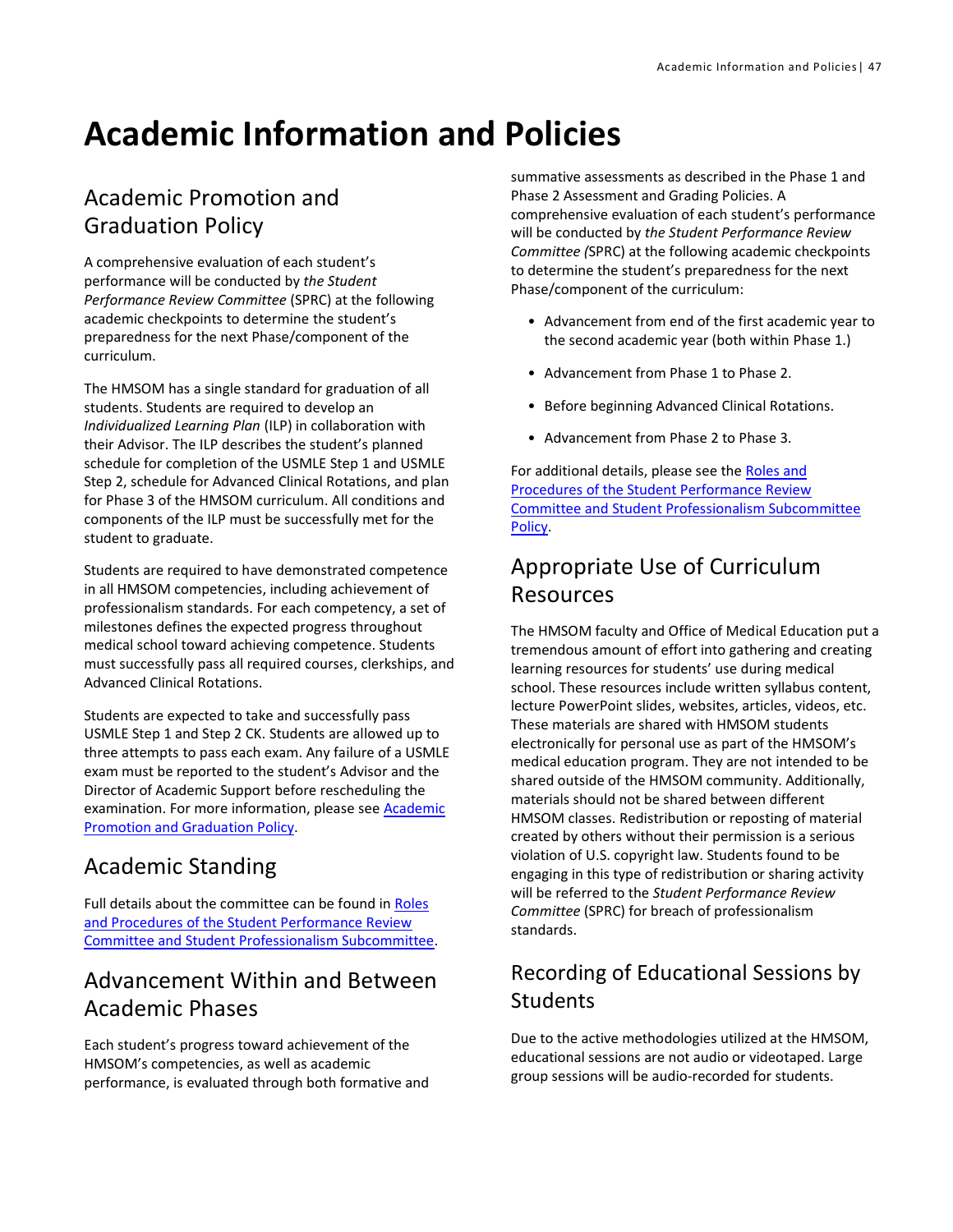Students are permitted to audio and/or video record educational sessions at the HMSOM under the following conditions:

- Recordings are used strictly for personal use.
- Permission is obtained from the faculty member leading the educational session before the recording occurs.
- Recordings are not distributed or posted on any media site unless written consent is obtained from the faculty members involved.

### Assessments

### Phase 1 Assessments

In Phase 1, curricular objectives are assessed through multiple methods, both formative and summative. All assessments are linked to the EPOs, competencies, milestones, and EPAs, as well as to course-specific learning objectives. Whenever teacher-learner interaction permits, students will be provided with narrative assessment of performance.

Formative Assessments in Phase 1 courses may include the following (course dependent):

- Weekly Multiple-Choice Questions (MCQs) Short essays
- Laboratory Practical
- PPPC facilitator assessment (verbal and written) TBL peer assessment
- Large-group sessions Audience Response System
- Clinical skills small-group facilitator assessment
- Clinical skills small-group peer assessment
- Clinical skills Objective Structured Clinical Examination (OSCE)
- Simulation/Standardized Patient (SP) encounters
- Clinical Placement preceptor assessment verbal and written
- Human Dimension case study presentation/write-up
- Human Dimension mentor assessment (verbal and written)
- National Board of Medical Examiner (NBME) Comprehensive Basic Science Examination (CBSE)

Summative Assessments in Phase 1 may include the following (course dependent):

• End of course National Board of Medical Examiner (NBME-style) multiple choice question exam

- End of course short-essay exam
- End of course laboratory practical exam
- PPPC facilitator assessment
- TBL peer assessment
- TBL IRAT/GRAT scores
- Clinical skills OSCE assessment
- Clinical Placement preceptor assessment
- Human Dimension Case study presentations/writeups assessments
- Human Dimension Phase 1 mentor assessment
- Block OSCEs

### Phase 2 Assessments

The overarching philosophy of the HMSOM is a program of competency-based assessment for learning. Students will receive frequent, high-quality feedback to help guide their learning, progressive development, and achievement of specific clerkship objectives, milestones, competencies, and Entrustable Professional Activities (EPAs). Students will also receive robust feedback data on their progression toward achievement on nationally required examinations. In Phase 2, the HMSOM's assessment goals are accomplished through multiple assessment methods, both formative and summative. There are clerkship-specific assessment methods as well as curriculum-wide Block OSCE assessments.

The student assessment program at the HMSOM is designed to meet the following goals:

- Provide ongoing feedback to students about their learning.
- Promote and foster the Mission of the HMSOM.
- Determine that students have attained by graduation the knowledge, skills, and attitudes at a level of mastery necessary to provide high-quality patient care.
- Advance students toward achievement of the milestones, competencies, and EPAs of the HMSOM.
- Prepare students to excel on USMLE licensing exams.

During all clerkships and sub-internships in Phase 2, students will receive formal feedback at the midpoint of the rotation. All clinical preceptor feedback will be delivered utilizing competency- based assessment tools and narrative comments and will be compared to the student's self-assessment of performance. All required clerkships and sub-internships will utilize the same midclerkship review form and structure. This will include: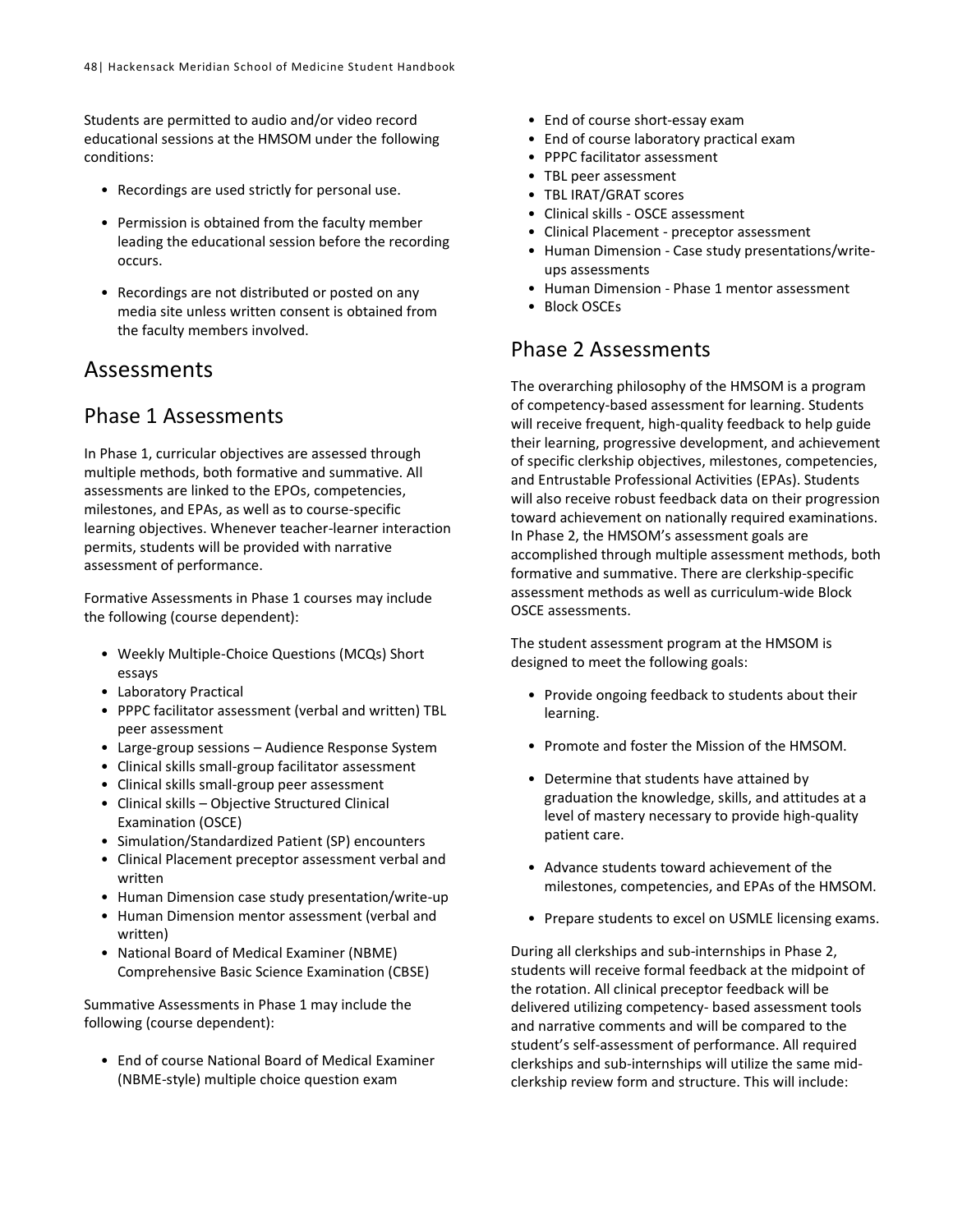- Student self-assessment.
- Comprehensive Clerkship Evaluation Tool (CET), the same evaluation tool that will be used for end-ofclerkship clinical evaluation.
- Narrative comments on strengths and areas for improvement.
- Review of required clinical experiences and student level of involvement.
- Students will meet with their primary preceptor or site director to review mid- clerkship feedback, discuss the student's goals for the rotation set at the beginning of the rotation with any modifications, and develop an action plan for the rest of the rotation (e.g., how to address areas that need improvement, how to obtain deficient required clinical experiences.)
- The Clerkship/Sub-Internship Director will then review all students' mid-clerkship review forms.

In preparation for NBME subject examinations, students will be given clerkship-specific guidance and resources for preparation. This will include practice tests when available, study resources, and test-taking guidance. Clinical assessment will include:

- OSCE including Standardized Patients for all clerkships; high-fidelity and task simulators as appropriate.
- Comprehensive Clerkship Evaluation Tool (CET).
- Two block OSCEs will be completed during Phase 2 of the HMSOM curriculum. These will be mediumstakes examinations during which students will be required to demonstrate minimum competence to move forward in the curriculum.

### Attendance Policies

### Phase 1 Student Attendance Policy

The HMSOM may grant approved time off during Phase 1 for specific reasons such as conferences, religious observance, jury duty, or medical appointments. Students are highly encouraged to plan time off around scheduled curricular activities whenever possible. Students, in consultation with Course Directors, are responsible for making up the content of any sessions that are missed.

Any absences must be reported using the HMSOM's

designated reporting process, which is communicated to students throughout the year. Requests are not automatically excused; students will receive confirmation via email with any further direction necessary.

The HMSOM may excuse absences in advance for specific reasons. Students must email to a designated email set up for this purpose with a detailed request in the time frame indicated below. Requests are not automatically approved; students will receive confirmation via email. Students will be expected to make up the missed time and activities, per instruction of the faculty.

Anticipated absences and time frames include:

- If a student is presenting at a conference; is an officer in an organization; or other situations by special permission, a request must be made at least 8 weeks prior to the start of a clerkship.
- Religious observances must be requested prior to the start of the Transitional Clerkship.
- Jury Duty must be reported as soon as notified and at least 4 weeks prior to the date scheduled.

In the case of an emergent health need or unanticipated emergency involving immediate family members, absences will be excused. Students must report their absence to the attendance reporting email address [HMSOMabsence@hmhn.org.](/Users/Becca/Downloads/HMSOMabsence@hmhn.org)

Absences should be reported by the student as soon as possible, ideally in advance of the start of the scheduled activity. Students will be expected to make up the missed time and activities, per instruction of the Course Director.

Please see th[e Phase 1 Student Attendance Policy](https://hmh-som.policystat.com/policy/9564115/latest/) for further details.

### Phase 2 Student Attendance Policy

The HMSOM expects attendance, punctuality and active participation in all scheduled curricular activities. Attendance, punctuality and active participation are considered professional responsibilities and will be assessed in small groups, clinical/communication skills sessions and clinical activities.

Medical students are contributing members of the clinical team, and as such have responsibility and accountability to their patients and teams.

The School of Medicine prioritizes the wellbeing and support of our students, is committed to individualized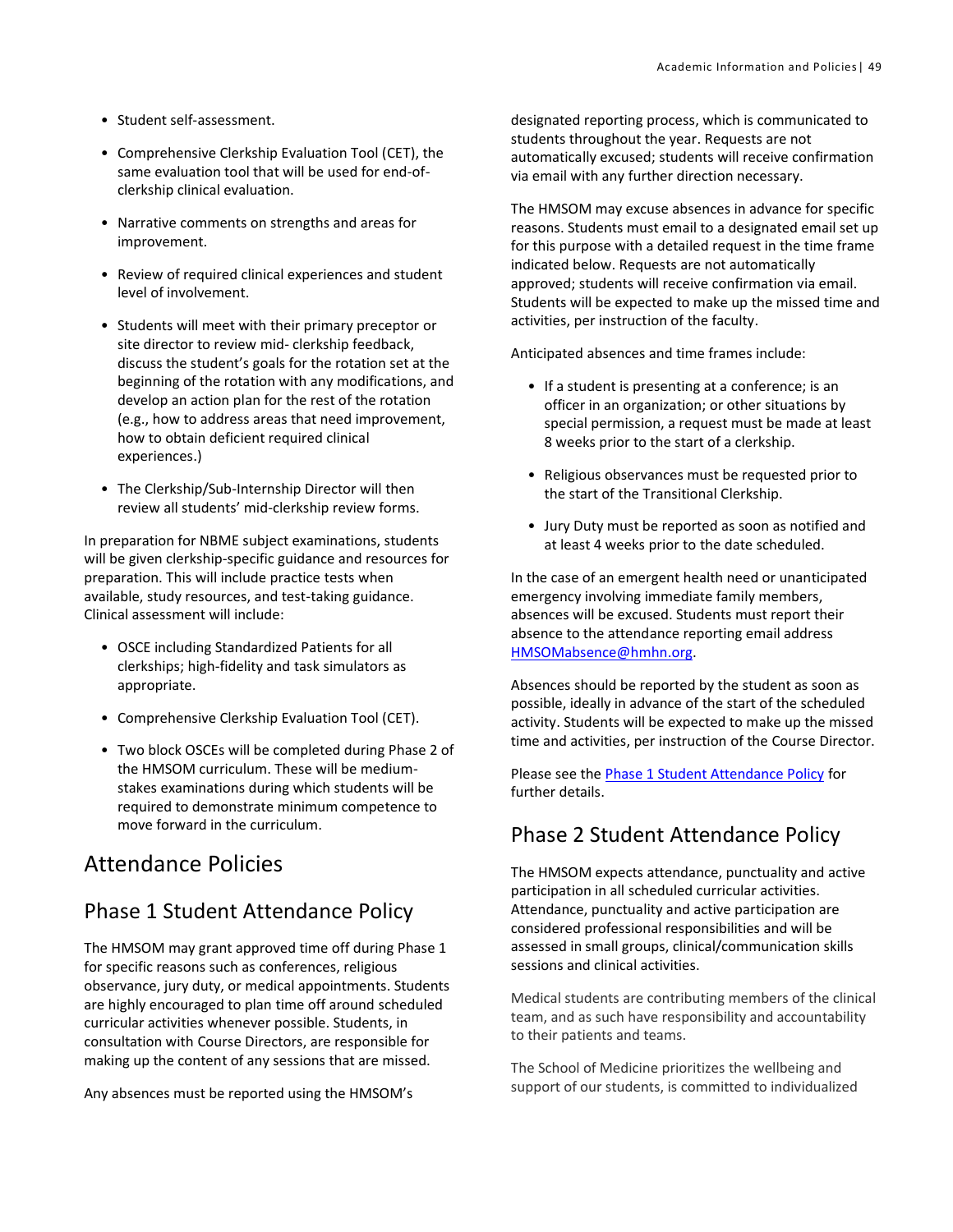learning and achievement of goals, and is cognizant that unanticipated occasions may arise that prevent a student from attending scheduled curricular activities. Additionally, the School of Medicine may grant approved time off for specific reasons.

The student in Phase 2 is responsible for reporting all absences t[o HMSOMabsence@hmhn.org](/Users/Becca/Downloads/HMSOMabsence@hmhn.org%20) as well as with the clerkship director, and site director. Time missed from clerkships for Human Dimension responsibilities (V.P. visits, small group, community activities, etc.) must follow guidelines and instructions provided. Students may be asked for documentation for certain absences.

The guidelines and procedures regarding both unanticipated, anticipated absences and personal days may be found in the [Phase 2 Student Attendance](https://hmh-som.policystat.com/policy/9363951/latest/) policy.

### Personal Days

Personal Days are intended to support student well-being by enabling them to attend very important personal events and as needed for wellness days. Students are not required to use these days and are encouraged to be mindful of their role in the clinical setting and achieving their educational goals. Students are strongly encouraged to be proactive in their communication and discussion about Personal Days or other scheduling concerns with their Clerkship Director and Student Affairs.

- Personal days and all absences must be taken in accordance with the Phase 2 Attendance Policy.
- All communication must be in accordance with the policy and expectations of medical professionals.
- Violations are considered a breach of professionalism.
- If a student anticipates an ongoing or recurrent need for medical or other appointments, the student should contact the Office of Student Affairs and Wellbeing as soon as possible to develop a plan that ensures the student meets their personal care needs as well as their educational and professional goals and obligations.

Personal days may NOT be taken on the following days during any clerkship:

- First week of the clerkship block
- Core curriculum days, including those that take place at the SOM and at the clinical site
- Human Dimension (HD) small group and Emergency Medicine sessions.
	- If a student wants to and can otherwise take a personal day on a day of a HD small group, the student may take a personal day on that day as long as they do participate in the HD small group and Emergency Medicine Sessions
- Summative assessment days including simulationcenter based assessments and NBME Subject Examination and other examinations
- During the last week of the clerkship block
- Days with Emergency Medicine shift

Students are required to complete all EM shifts. If a student would like to take a personal day on a day, they are assigned an EM shift, they should find a student to swap shifts with them (maintaining compliance with clerkship scheduling). If they are not able to find a student to swap with them, they should contact the block clerkship director to ascertain what scheduling possibilities are available.

• On call days

Students are required to complete all call responsibilities. If a student would like to take a personal day on a day, they are assigned on call duties, they should find a student to swap call with them (maintaining compliance with clerkship scheduling). If they are not able to find a student to swap with them, they should contact the block clerkship director to ascertain what scheduling possibilities are available.

- Other days as identified by the Clerkship Director
- Personal days for events must be requested no less than 8 weeks prior to the start of the clerkship.
- Personal days used as a mental health day should be requested with as much notice as possible during the clerkship.
- Days before or after holidays, breaks or holiday weekends.

Personal day requests for blackout days will be considered by the Clerkship Director under extenuating circumstances. These requests must take place at least 4 weeks in advance and may not be approved.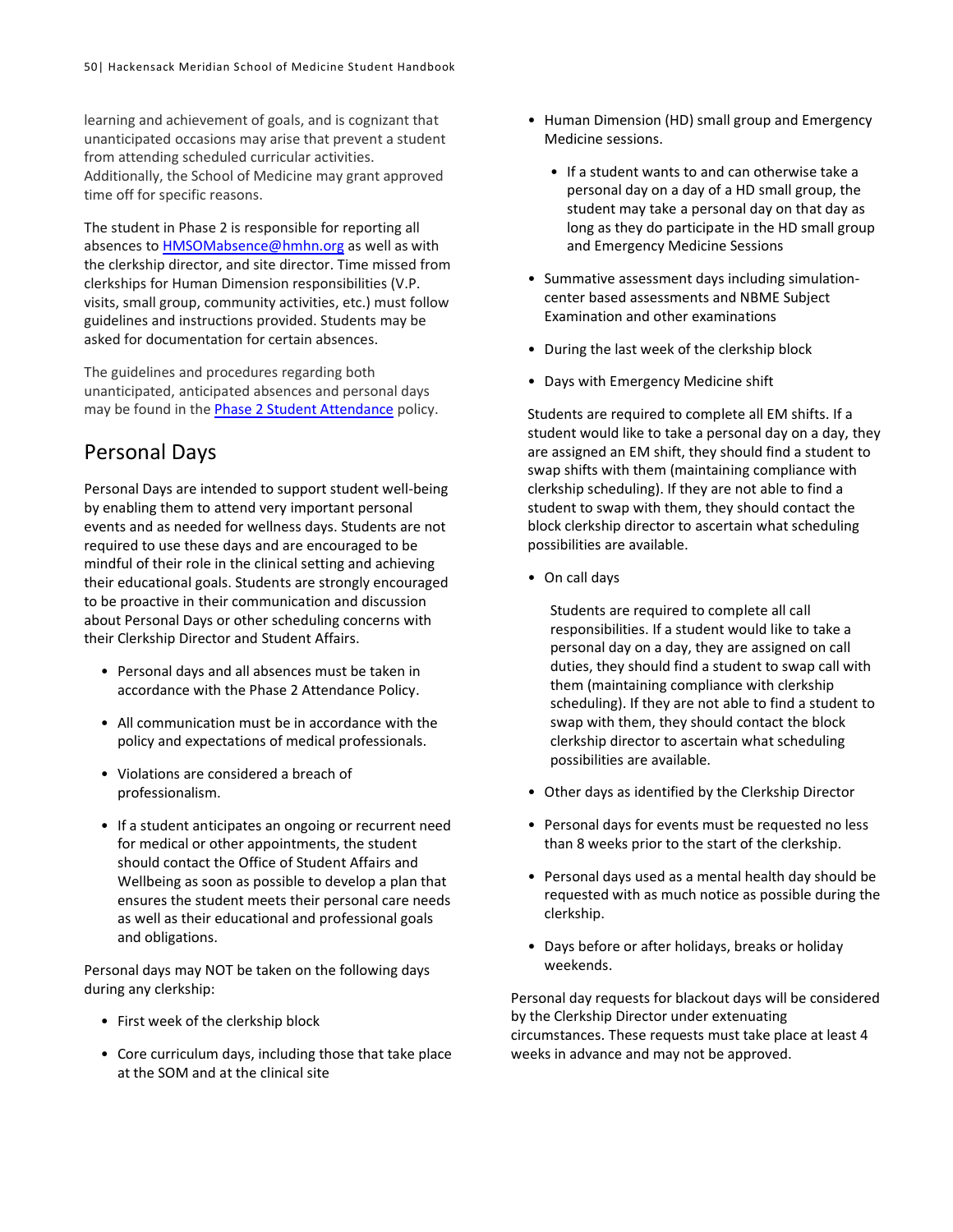### Holidays and Vacation

Students will have the following time off during the clerkships. Students are expected to participate in clinical and clerkship activities on all other holidays, at the direction of the Clerkship Director and clinical site.

| Winter Break<br>includes<br>Christmas and<br>New<br>Year's Day<br>Spring Break<br>Summer break | Dates and start/end times will be<br>provided on the annual HMSOM<br>Academic Calendar                                                                                                                     |
|------------------------------------------------------------------------------------------------|------------------------------------------------------------------------------------------------------------------------------------------------------------------------------------------------------------|
| Memorial Day<br>Labor Day                                                                      | Students are excused from clinical<br>duties from 5 pm on the day<br>before the holiday through Monday<br>night. Students are expected to<br>report for duties at the assigned<br>time on Tuesday morning. |
| Thanksgiving                                                                                   | Begins the Wednesday before<br>Thanksgiving at noon. Students are<br>expected to report for duties at the<br>assigned time on Monday morning.                                                              |

### Inclement Weather

In cases of inclement weather, clinical duties do not follow HMSOM academic closings. The student is expected to report to clinical duties if the site is open and operational, however, safety is a priority. If a student feels unsafe to travel, he/she must report their absence to [HMSOMAbsence@hmhn.org,](/Users/Becca/Downloads/HMSOMAbsence@hmhn.org,%20) the clerkship director, and the site director. Students will be expected to make up the missed time and activities, per instruction of the director.

# Block OSCEs

*Block Objective Structured Clinical Exams* (OSCEs) are standardized clinical examinations using trained Standardized Patients and simulation. Students will take two high stakes and two moderate stakes Block OSCE examinations according to the following schedule.

- Phase 1: End of the first academic year
- Phase 1: End of phase
- Phase 2: Midpoint of clerkship year
- Phase 2: End of clerkship year

Block OSCEs will include a combination of standardized patient encounters, task-based and high-fidelity simulations, electronic medical record use, and other clinical skills (e.g., communication skills, providing a patient hand-off).

Students will receive a score of "Meets Expectations," "Meets Expectations with Recommendations," or "Does Not Meet Expectations." Students must receive a score of "Meets Expectations" or "Meets Expectations with Recommendations" in all clinical skill domains to successfully pass the Block OSCE and move to the next curricular Phase/component.

# Clinical Duty Hours Policy for All Phases

The HMSOM adopts the duty hour regulations followed by the Graduate Medical Education programs sponsored by Hackensack Meridian Health. These regulations comply with the *Accreditation Council of Graduate Medical Education* (ACGME) *2011 Duty Hour Standards*. Duty hour violations can be reported at any time to the **Associate** [Dean of Medical Education.](mailto:miriam.hoffman@hmhn.org?subject=Duty%20Hours)

- Duty hours are limited to a maximum of 80 hours per week, averaged over a four (4)-week period.
- Students must be scheduled a minimum of one (1) day free of duty every week (when averaged over two weeks).
- Students must not be assigned additional clinical responsibilities after 24 hours of continuous inhouse duty.
- Up to a three (3)-hour transition period is allowed following a 24-hour on-call assignment. The transition period is not intended for the assignment of new patient care activities, but it can be used to complete assignments, transition patient care, and for rounds/Grand Rounds.
- Students should have 10 hours, and must have 8 hours, free of duty between scheduled duty periods. Students must have at least one (1) 24-hour period of non-working time provided for each week.
- Students must not be scheduled for in-house call more frequently than every 4th night; students are expected to record their hours.

In unusual circumstances, students, on their own initiative, may remain beyond their scheduled period of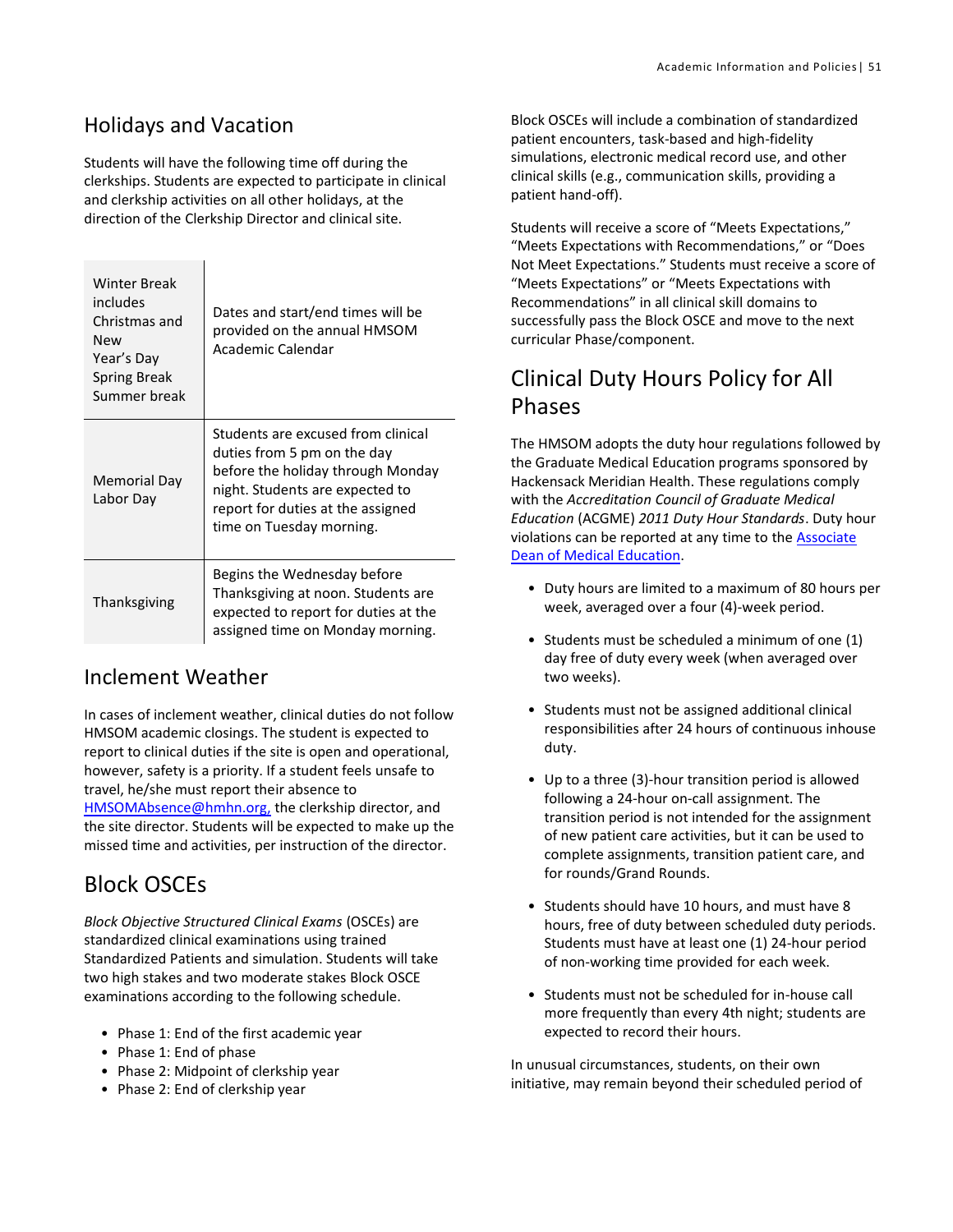duty to continue to provide care to a single patient. Justifications for such extensions of duty are limited to reasons of required continuity for a severely ill or unstable patient, academic importance of the events transpiring, or humanistic attention to the needs of a patient or family. Under those circumstances, the student must:

- Appropriately hand over the care of all other patients to the team responsible for the patient's 'continuing care;' and
- Inform the Clerkship Director who should determine the appropriate time for the student to return to the hospital.

Duty hour violations can be reported at any time to the Associate Dean of Medical Education. In the event of a duty hour violation, the Associate Dean of Medical Education, or his/her designee, will investigate the circumstances of the violation to determine if the violation represents a systemic problem or a situation unique to the student. If the investigation reveals a problem in the system, the Associate Dean of Medical Education will make changes in the system to rectify the problem. If the investigation reveals a situation unique to the student, the Associate Dean of Medical Education will discuss the situation with the student and his/her supervisors, and counsel them, as necessary, to prevent further violations see the [Phases 2 and 3 Clinical Duties](https://hmh-som.policystat.com/policy/9301978/latest/)  [Hours Policy.](https://hmh-som.policystat.com/policy/9301978/latest/)

# Examination Querying and Review Policy

Querying of exam questions provides students with an opportunity to ask questions about exam items and can serve to increase the effectiveness of summative assessments. Review of summative examinations provides students with an opportunity to receive feedback on their performance. As is possible, this opportunity will be provided for all summative examinations, and will be administered in a secure environment to maintain the integrity of examinations. See the [Examination Querying](https://hmh-som.policystat.com/policy/9135636/latest/)  [and Review Policy](https://hmh-som.policystat.com/policy/9135636/latest/) for more information.

An important part of the exam development process is to review each question to ensure technical accuracy, clarity, relevance, and absence of ambiguity and bias. The Office of Medical Education has established a series of steps to ensure ample opportunities to identify and revise potentially flawed questions before course grades are released to students. These five steps described here occur prior to the standard setting meeting where the

passing standard for the exam is determined.

- All exam questions are reviewed by the Office of Medical Education Assessment Team for potential grammatical, formatting, structural, and other issues.
- All exam questions undergo peer review by one or more individuals with expertise in the content before the questions appear on an exam.
- Item analysis statistics are reviewed shortly after the exam is administered and items are flagged in accordance with the Guidelines for Post-Exam Review of Questions to assess whether there are potential errors in exam items that were not previously identified.
- Directors/question writers review flagged items and determine whether any changes in scoring are required for those items (e.g., changes to answer key, removal of flawed questions).
- The Director(s) meet with the OME Assessment Team after the student exam review to discuss the queried questions and determine whether changes in scoring are required for those items.

### Grading

### Phase 1 Grading

The final grade for each course in Phase 1 is either Pass (P) or Fail (F). In addition to a grade of Pass or Fail, students will receive a performance report for each component of the course. This robust feedback is designed to support each student's growth, development, and achievement of their educational goals and objectives.

Each of the summative components of the final course grade are evaluated using a specific rubric. Grades of Meets Expectations (ME), Meets Expectations with Recommendations (MER), or Does Not Meet Expectations (DNM) are assigned for each component of the final course grade. For additional information see the [Phase 1](https://hmh-som.policystat.com/policy/9135959/latest/)  [Assessment and Grading Policy.](https://hmh-som.policystat.com/policy/9135959/latest/)

### Phase 2 Grading

All summative assessments are evaluated using specific rubrics. Final grades of Honors, High Pass, Pass, and Fail will be assigned based on the student's final numerical grade. Additional information will be provided for each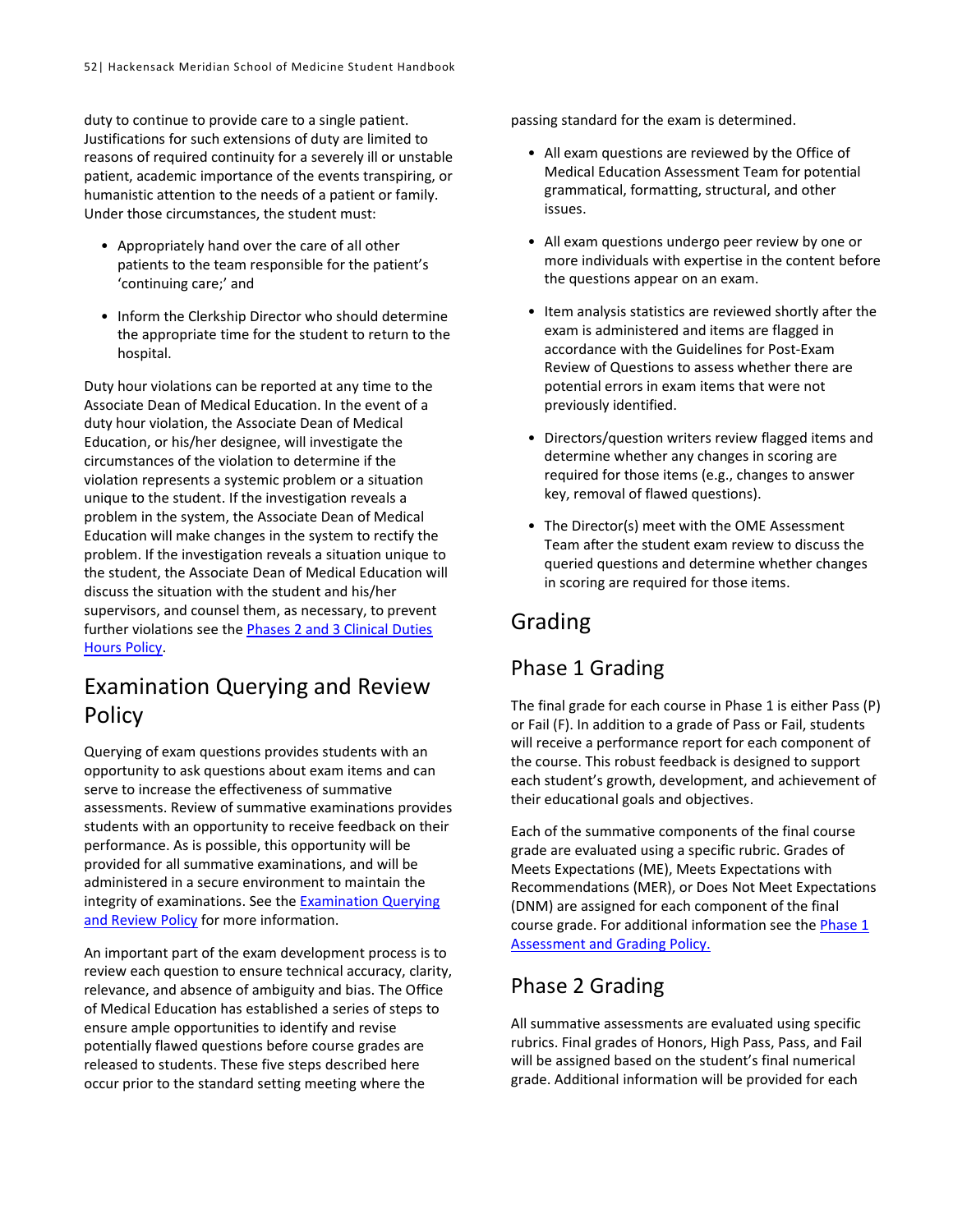clerkship. For additional information see the [Phase 2](https://hmh-som.policystat.com/policy/9201356/latest/)  [Assessment and Grading Policy.](https://hmh-som.policystat.com/policy/9201356/latest/)

The HMSOM expects attendance, punctuality and active participation in all scheduled curricular activities. Attendance, punctuality and active participation are considered professional responsibilities and will be assessed in small groups, clinical/communication skills sessions and clinical activities. Medical students are contributing members of the clinical team, and as such have responsibility and accountability to their patients and teams.

HMSOM prioritizes the wellbeing and support of our students, is committed to individualized learning and achievement of goals, and is cognizant that unanticipated occasions may arise that prevent a student from attending scheduled curricular activities. Additionally, the School of Medicine may grant approved time off for specific reasons.

Compliance with these policies is monitored by the Associate Dean of Medical Education and the Medical Education Committee.

### Grade Appeal Policy

Grades are generated by the relevant Director(s) according to the grading policy and rubric. Should there be a disagreement about a grade, students have the right to appeal the grade. All appeals must be initiated by the completion of a [Grade Appeal Form.](https://redcap.link/gradeappeal) Grades will be changed only if, according to the process described below, one of the following conditions apply related to the initial grade assignment:

- Clerical, mathematical or technical error
- Discrimination, personal bias or malice
- The following conditions do not qualify as grounds for a grade appeal:
- Dispute over specific exam questions (these may be addressed through the Examination Querying and Review Policy)
- Dispute regarding standard setting procedures as overseen by the Office of Assessment and
- Institutional Effectiveness

For further details, please see **Grade Appeal Policy.**

### USMLE Exams

### Step 1

Students must take and successfully pass the United States Medical Licensing Examination's Step 1 Examination. If students receive notification that they did not pass Step 1 during a rotation they may complete that rotation, and then will leave the HMSOM curriculum until having successfully taken and passed Step 1.

As of March 2021, the following will be the *[United States](https://hmh-som.policystat.com/policy/9133759/latest/)  [Medical Licensing Examination \(USMLE\) Requirements](https://hmh-som.policystat.com/policy/9133759/latest/)  [Policy](https://hmh-som.policystat.com/policy/9133759/latest/)* for HMSOM students:

- 1. All students must take and pass Step 1 in order to officially matriculate into Advanced Clinical Rotations.
- 2. All students (including dual degree students) in Phase 2 are required to take Step 1 by January 31 of the third calendar year of the curriculum, unless granted specific permission in writing, from the Associate Dean of the Office of Student Affairs and Wellbeing, to defer the exam.
	- a. A student on academic probation, or one who has received more than one deficient grade, during Phase 2 Year will not be eligible to take and pass the USMLE, Step 1 until his/her record has been reviewed by the *Student Performance Review Committee* (SPRC).
	- b. Students who are granted an initial deferral or extension of the January 31 deadline must take a first attempt of Step 1 on the agreed upon extension date, but no later than last day in February of the same year, even with extenuating circumstances; if this is not done, it will be considered that they have forfeited one of their three attempts to pass Step 1.
	- c. Students will commence Phase 2 Advanced Clinical Rotations before the results of the exam are received. Continuation in Advanced Clinical Rotations and Phase 3 customized pathways is contingent upon passage of Step 1.
- 3. No student will be allowed to defer taking the exam unless specifically exempted in writing by the Associate Dean of the Office of Student Affairs and Wellbeing. A student who receives approval to defer cannot start Advanced Clinical Rotations or Phase 3 customized pathway until Step 1 has been taken.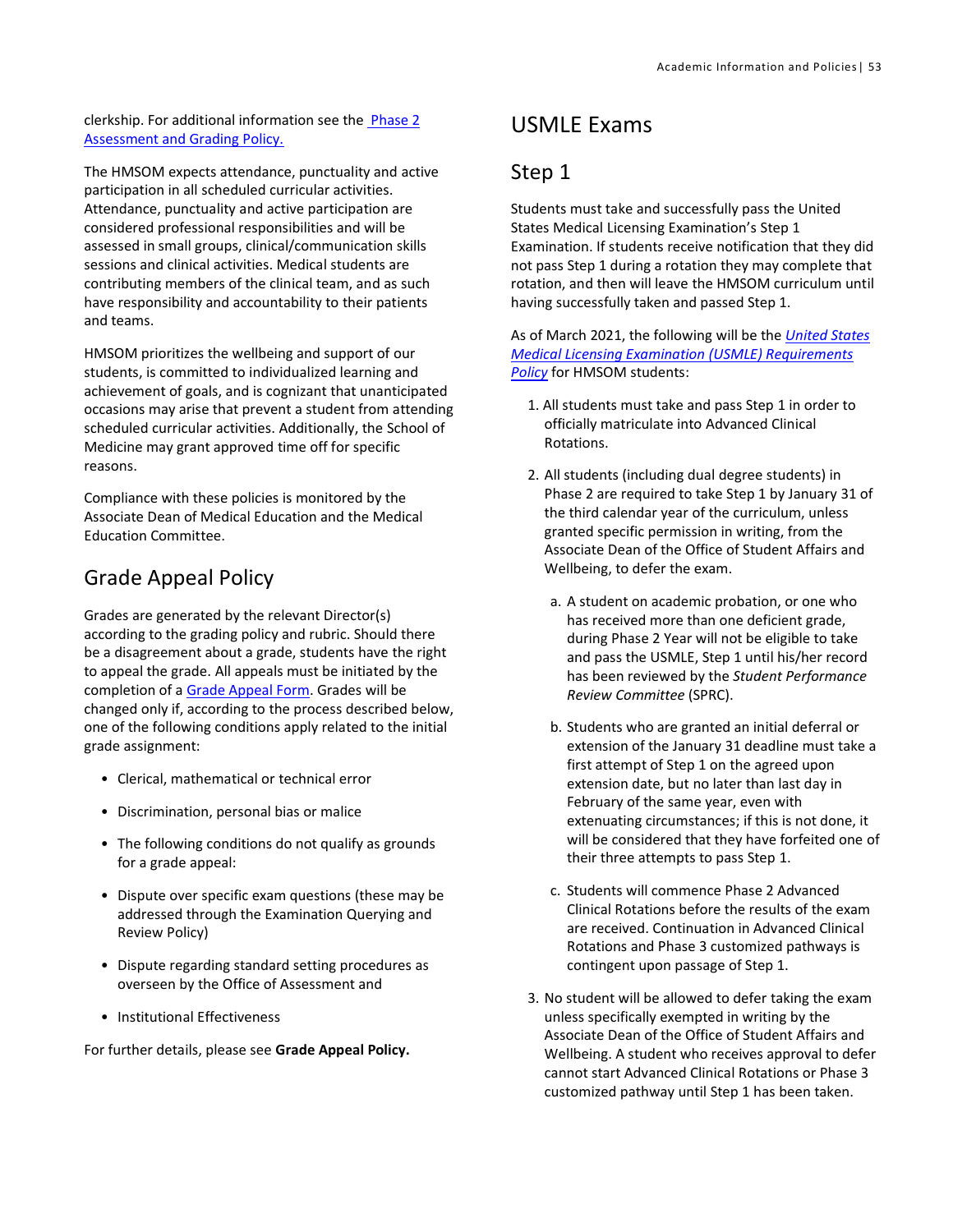- a. Students who have not been granted an initial deferral or extension of the January 31 deadline, but have not taken Step 1 will be placed on an administrative leave of absence until documentation has been received that they have taken Step 1.
- 4. Students who do not receive a passing score on the Step 1 exam on the first try will be required to:
	- a. retake the Step 1 exam within 3 months
	- b. discontinue their Phase 2 Advanced Clinical Rotations, until they have passed Step 1. Students will be permitted to complete the rotation in which they are currently enrolled.
	- c. a student may maintain matriculation by participating in a structured study program through the Office of Academic Support, if that option is deemed by Hackensack Meridian School of Medicine to be in the best interest of the student. This period taken for exam study would also be eligible for financial aid consideration. These options are to be determined by the school, working with the student.
	- d. receive a passing score on Step 1 prior to being permitted to restart Phase 2 Advanced Clinical Rotations.
	- e. All students must pass the Step 1 exam within one calendar year (12 months) after the date of the first attempt.
- 5. The student may not enroll in any course leading to a dual-degree program until a passing Step 1 exam score is received, without written approval from the Associate Dean of the Office of Student Affairs and Wellbeing.
- 6. Students who fail the second administration of Step 1 will be placed on an administrative leave of absence until documentation has been received that they have taken and passed Step 1.
	- a. A student must obtain approval from the Associate Dean of the Office of Student Affairs and Wellbeing before scheduling a third attempt at the Step 1 Examination. The Associate Dean will report on student status to the Student Performance Review Committee.
- 7. Students are limited to three attempts to pass Step 1. If a student fails on the third attempt, they will be

dismissed from Hackensack Meridian School of Medicine.

- a. A student who has not received a passing score within 12 months after the first attempt may be considered for action by the Student Performance Review Committee, up to and including dismissal.
- b. A student may request an extension beyond the 12 months if they can document extraordinary circumstances. The request must be approved by the Student Performance Review Committee. The 6-year medical school completion requirement will apply to any extension requests.

A student may request an extension beyond the 12 months if they can document extraordinary circumstances. The request must be approved by the Student Performance Review Committee. The 6-year medical school completion requirement will apply to any extension requests.

### Step 2

Students are expected to take and successfully pass USMLE Step 2 CK before starting Phase 3 of the curriculum, including before graduating. Depending on the composition of the student's ILP this deadline may be extended until December 31 of the student's fourth year of enrollment at the HMSOM with the approval of the Office of Medical Education.

All components of the medical education program listed as required for graduation from the HMSOM must be completed within a six-year period, unless granted an extension at the discretion of the Office of the Dean. Students exceeding 6 years will not be eligible for federal financial aid. Approved leaves of absence for pregnancy, illness or death of a family member may be excluded from this calculation. More information may be found in the [Academic Promotion and Graduation Policy.](https://hmh-som.policystat.com/policy/9133759/latest/)

All students are required to take and pass the Step 2, USMLE Clinical Knowledge Exam to graduate from the HMSOM. All students must register for the Step 2 by June 1 of the third calendar year of the curriculum. One attempt to pass the Step 2 must be taken by August 1, or they will be suspended from all coursework. Only written petitions to delay taking the exam due to illness (with documentation) or extraordinary circumstances will be considered. Petitions may be submitted to the Office of Student Affairs and must be approved by the Associate Dean of the Office of Student Affairs and Wellbeing.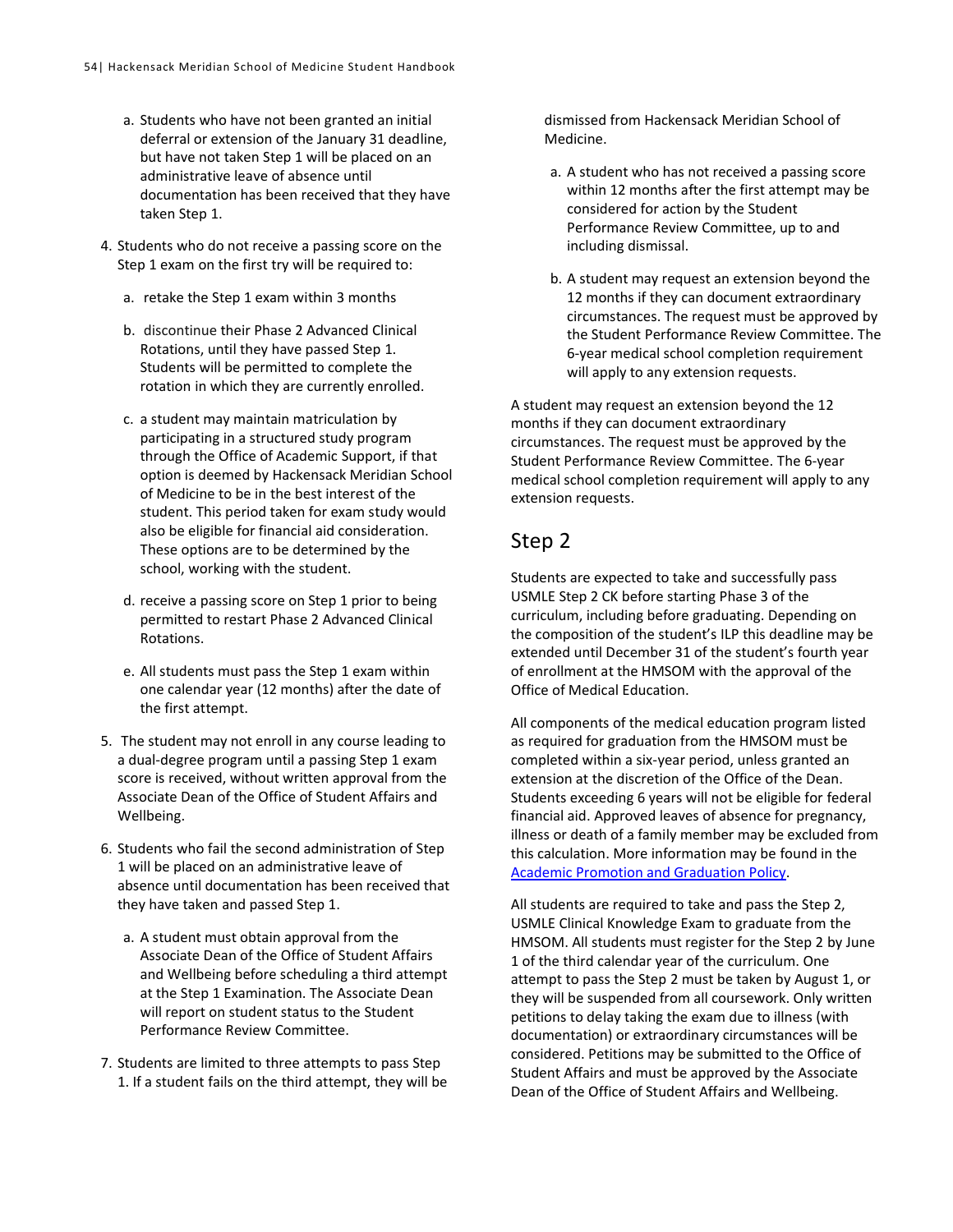As is the case for Step 1, students must pass Step 2 within three total attempts.

- 1. Students are limited to three attempts to pass Step 2. If a student fails on the third attempt, they will be dismissed from Hackensack Meridian School of Medicine.
	- a. A student who has not received a passing score within 12 months after the first attempt may be considered for action by the Student Performance Review Committee, up to and including dismissal.
	- b. A student may request an extension beyond the 12 months if they can document extraordinary circumstances. The request must be approved by the Student Performance Review Committee. The 6-year medical school completion requirement will apply to any extension requests.
- 2. No student will be allowed to defer taking the exam unless specifically exempted in writing by the Associate Dean of the Office of Student Affairs and Wellbeing.
	- a. Students who have not been granted an initial deferral or extension of the August 1 deadline but have not taken Step 2 will be placed on an administrative leave of absence until documentation has been received that they have taken Step 2.
- 3. Students who do not receive a passing score on the Step 2 exam on the first try will be required to:
	- a. retake the Step 2 exam within 3 months of first Step 2
	- b. discontinue their Elective Clinical Rotations until they have passed Step 2. Students will be permitted to complete the rotation in which they are currently enrolled.
	- c. a student may maintain matriculation by participating in a structured study program through the Office of Academic Support, if that option is deemed by Hackensack Meridian School of Medicine to be in the best interest of the student. This period taken for exam study would also be eligible for financial aid consideration. These options are to be determined by the school, working with the student.
	- d. receive a passing score on Step 2 prior to being

permitted to restart their Elective Clinical Rotations.

- 4. Students who fail the second administration of Step 2 will be placed on an administrative leave of absence until documentation has been received that they have taken and passed Step 2.
	- a. A student must obtain approval from the Associate Dean of the Office of Student Affairs and Wellbeing before scheduling a third attempt at the Step 2 Examination. The Associate Dean will report on student status to the Student Performance Review Committee.
- 5. Students are limited to three attempts to pass Step 2. If a student fails on the third attempt, they will be dismissed from Hackensack Meridian School of Medicine.
	- a. A student who has not received a passing score within 12 months after the first attempt may be considered for action by the Student Performance Review Committee, up to and including dismissal.

A student may request an extension beyond the 12 months if they can document extraordinary circumstances. The request must be approved by the Student Performance Review Committee. The 6-year medical school completion requirement will apply to any extension requests.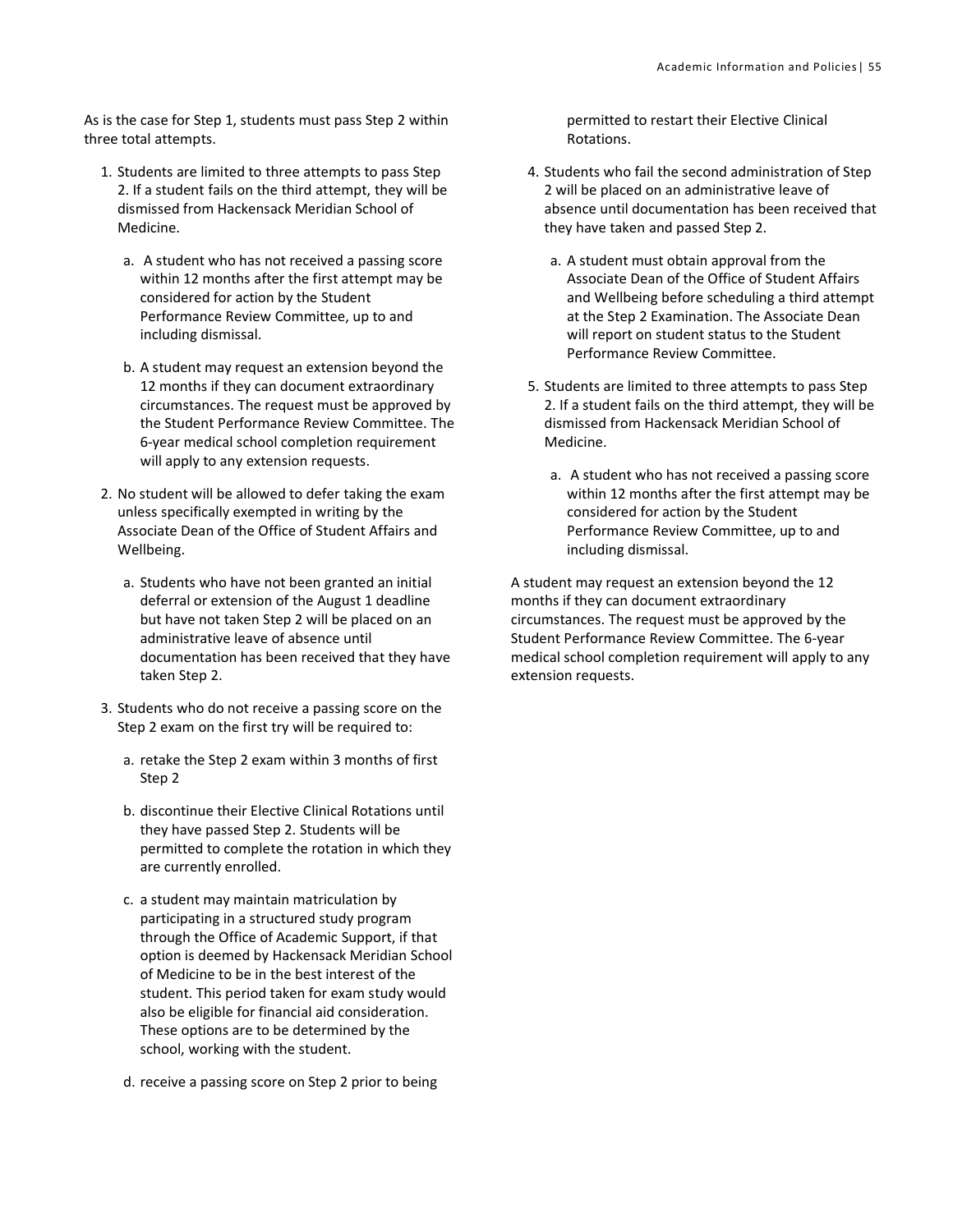# **Research and Scholarship**

# Research/Scholarship Opportunities

The *Office of Research and Graduate Studies* (ORGS) maintains and makes available a list of researchers and research/scholarship opportunities for student participation. The list contains names and contact information of individuals, and a description of the potentially available research/scholarship projects. Students are encouraged to contact the individuals on the list and ask in detail about possible research/scholarship opportunities and mentorship.

It is essential that students understand the expectations of potential mentors and be clear about their time commitment and intentions. If time is an issue, it is recommended that students investigate clinical, retrospective, and epidemiological studies that have more flexible scheduling requirements. It is further suggested that individual students not become involved in more than one project at any given time to ensure that they do not overly commit their time and effort to the project and potentially interfere with formally scheduled course studies and related activities. Finally, students should discuss the projects with a member of the Office of Student Affairs and Wellbeing and the Director of Student Research and Scholarship Programs to seek further advice and guidance and complete the Individual Student Research form.

The Office of Research and Graduate Studies is committed to helping guide students towards specific research and scholarship opportunities and committed to their success. The Director of Student Research and Scholarship Programs position has been created to facilitate the identification of research opportunities, clarify student and mentor expectations, and monitor overall progress of students and the program. Dr. Zhiyong Han, from the Hackensack Meridian School of Medicine Department of Medical Sciences currently serves in this role.

Through the Dean's Award small grants program, the Hackensack Meridian School of Medicine has three types of research funding available for students, administered by the Office of the Dean and the Office of Research and Graduate Studies:

#### **Small grants (up to \$5,000 each):**

Such funding is available on a competitive basis in the second half of Phase 1 to groups of students (with a priority on interdisciplinary groups), pending satisfactory academic performance in required courses. Competitions for the funds are held three times per year. Students must apply in groups, with a clear explanation as to the roles of all in the research group; interdisciplinary groups receive priority.

#### **Scholarship/research grants (up to \$10,000 each):**

This funding will be available to students who elect to remain for the fourth year (Phase 3) to conduct research. It will not be restricted to groups of students, although students will be encouraged to collaborate across disciplines and a formal research grant application (modeled on NIH R03 awards) will be required. Grant applications may be submitted at any time.

#### **Travel funds (up to \$2,000 each):**

Students may apply for partial funding for travel and meetings fees to present research findings from projects in which they served in a leadership role. In addition, students will be strongly encouraged and supported to apply for travel awards from the organizations that host their presentations, and to inquire of their mentors if travel funds are available either through their grants or through their respective departments.

### Student Participation in Research and Scholarship Activities

Participation in extracurricular research/scholarly activities is a beneficial and rewarding aspect of medical education. Understanding what constitutes research excellence and enabling physicians, whether they actively engage in research, to appreciate the importance of and recognize good research is critical to the future health of our nation. Throughout all physicians' careers, they must recognize and employ evidence -based scientific advances to provide the very best available care for the populations they serve.

Participation in research/scholarly activities is essential for the professional development of students, representing an important mechanism for students to witness the challenging processes of scientific discovery and the manner in which subsequent advances in knowledge are translated into advanced medicine and patient care. Understanding and applying good science in one's practice is critical to the health of our state, our nation, and our world. Participation in research/scholarship activities allows students to develop analytic and critical reasoning skills, and the abilities to study medical literature and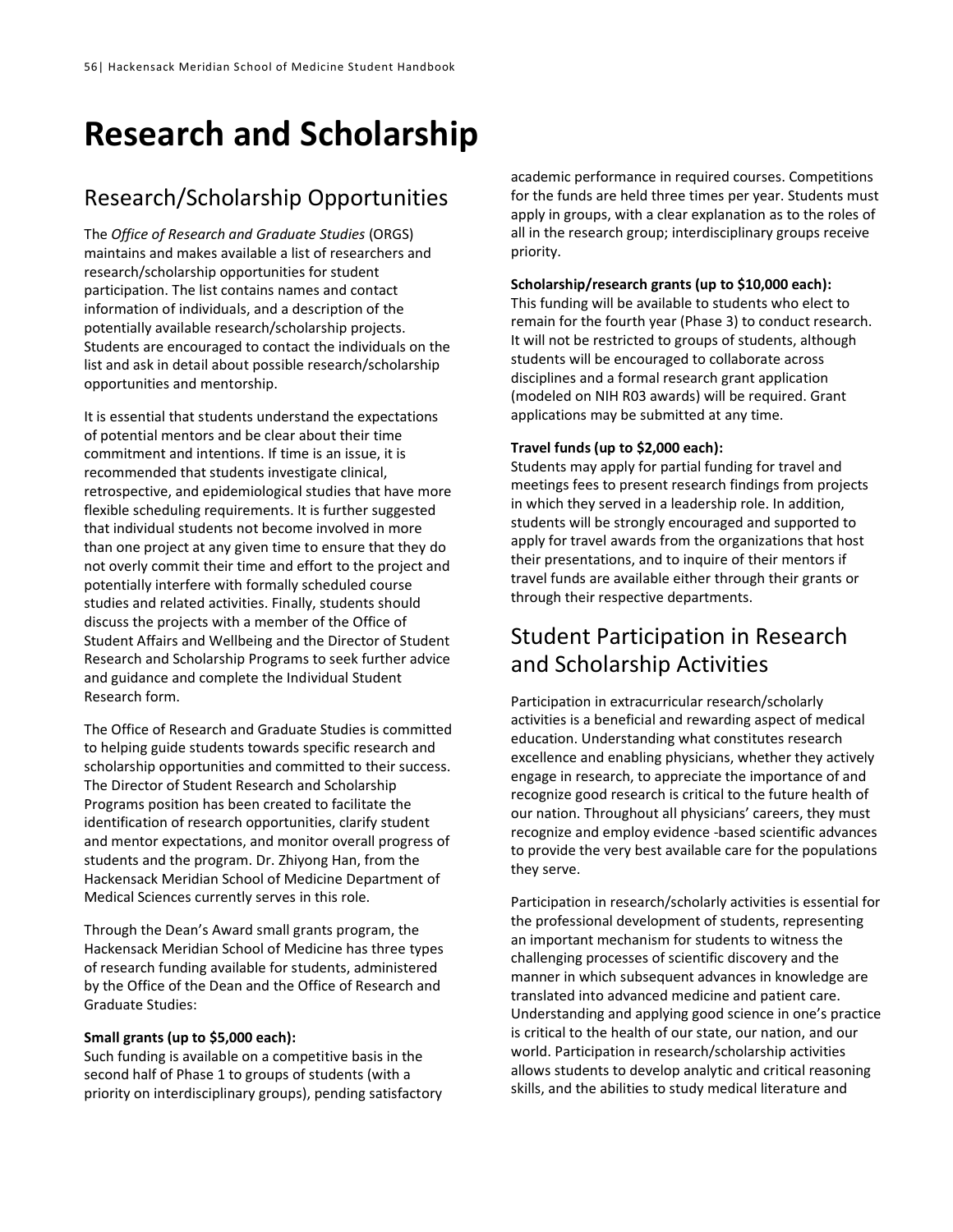appraise the quality of published findings. By acquiring the capacity to keep up to date with scientific discovery, coupled with the clinical perspective, our students will be able to understand health and disease, and to practice true evidence -based patient care and effective management of patients.

At the Hackensack Meridian School of Medicine, student participation in research and scholarship activities must be consistent with, and documented in, their *Individualized Learning Plans* (ILP). ILPs fall under the purview of the Office of Student Affairs and Wellbeing. Further, before the student participates in such extracurricular activities, they must be deemed to be in "good academic standing" and not be classified as "at risk." These important designations are also determined by the Office of Student Affairs and Wellbeing. Once such decisions are made, the information is conveyed to the Associate Dean of Research and Graduate Studies. As an "honest broker" in this circumstance, the Associate Dean forwards appropriate information regarding student status to the Director of Student Research and Scholarship Programs.

It is the policy of the Office of Research and Graduate Studies that all students of good academic standing - that is, who have earned "passing" grades - are encouraged to pursue a research/scholarship project under the mentorship of an experienced faculty member, scientist, clinician, or community researcher. Ideally, the mentor is a member of the Hackensack Meridian School of Medicine but can also be an established researcher/leader/faculty member from another institute/research enterprise.

At the Hackensack Meridian School of Medicine, the undergraduate medical curriculum has three distinguishing phases: Phase 1 with a focus on integrated preclinical science and community -based immersive education; Phase 2 with a focus on clerkships and related training; and Phase 3, the highly individualized and self directed 4th year, in which students may pursue several scholarly activities - including dual degrees/certificates, research/scholarship, community -based projects, clinical immersion, or entry into residency. In addition, students may elect to accelerate entry into Phase 3 after taking their USMLE Step 1 examination during the clerkship portion (but before the advanced clerkship segment) of Phase 2. It is important to note that although research/scholarship activities conducted during Phases 1 and 2 may serve as an entry point for the work performed in Phase 3 Research Electives, they may not be used to receive academic credit.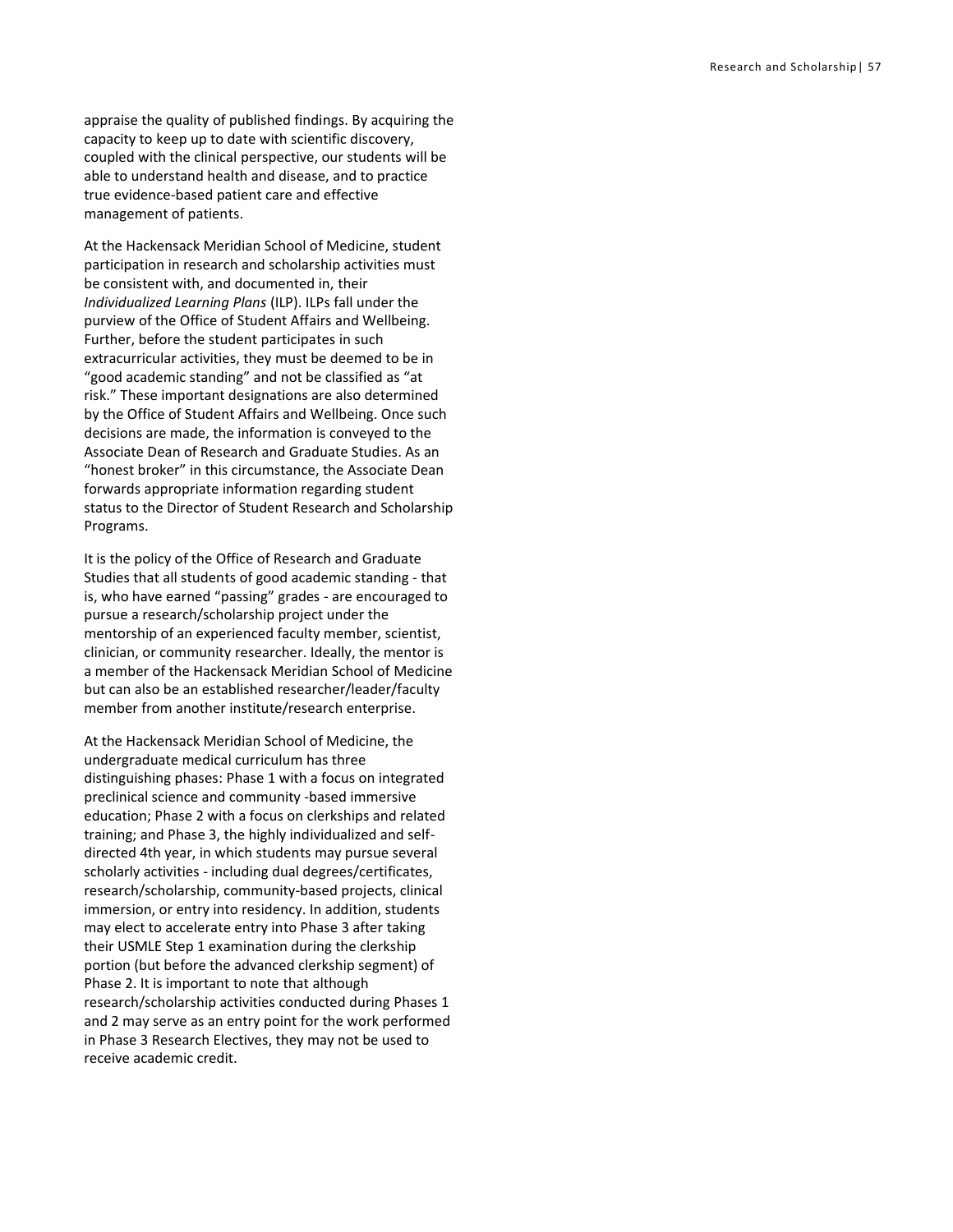# **Standing Committees**

# Admissions Committee

Student participation in the admissions process is essential to recruiting the best candidates. The Office of Student Affairs and Wellbeing provides a list of students in good academic standing to the Office of Admissions annually to invite participation as Admissions Ambassadors throughout the interview season. In addition, students who are interested in serving on the Admissions Committee are encouraged to contact the Office of Admissions to at the beginning of the academic year. The committee appointment extends throughout the student's tenure in school as long as the student remains in good academic standing and can participate in at least 10 interviews per year.

# Curriculum Committee

There are several ways to become involved in the decision-making process that will shape and improve the HMSOM: serve on one of the curriculum committees; course and program evaluations; provide feedback in midcourse focus groups; or provide feedback as an individual. There are curriculum committees for each phase of the curriculum comprised of course directors, students, education deans, teaching faculty, and professional staff. If students are interested in participating in one of these committees, please contact the Office of Medical Education for additional information.

Each class elects a *Medical Education Committee* (MEC) representative who will serve as the representative for that class for three to four years. If an elected MEC representative graduates after the three-year Core Curriculum, a new election will take place to identify a representative for that class.

Students not serving on a committee are encouraged to share opinions, concerns, or praise with the relevant MEC student representatives. Specific suggestions on how to improve the course for subsequent years provide valuable input for curriculum committee deliberations.

*Phase 1, Phase 2 and Phase 3 Curriculum Subcommittees*  also have student representation.

# Diversity and Equity Committee

The Diversity and Equity Committee is responsible for

developing, promoting, and implementing policy, procedures, and programs that support the stated goals of the SOM related to diversity and equity in health care and health care education. For more information, contact the Office of Diversity and Equity.

# Special and Ad Hoc Committees

From time to time, the HMSOM will establish special or Ad Hoc committees to study a current, relatively- focused issue and to offer recommendations. Students will be informed by email when these special committees are being formed. Students interested in serving on this type of committee should complete the form attached to such announcements.

# Student Government Association (SGA)

The SGA is a student organization of elected representatives from the entire student body responsible for overseeing student activities. The SGA is considered the umbrella organization for student activities and organizations. SGA representatives are selected during the first year for each entering class. Some responsibilities of the SGA include nomination and election of student members for HMSOM committees, developing educational and community initiatives, the funding of student organizations, the planning of various social events, and addressing student concerns. Serving as an SGA class representative provides unique opportunities to interact with students from other classes and with the Dean's Cabinet and administrative directors.

# Student Performance Review Committee

# Student Professionalism Subcommittee of the Student Performance Review Committee

*Student Professionalism Subcommittee* evaluates and addresses student breaches of professionalism and recommends actions related to the breach. Students are held to the standards of altruism, accountability and responsibility, excellence, duty, honesty and integrity, and respect for others at all times. Any breach in professional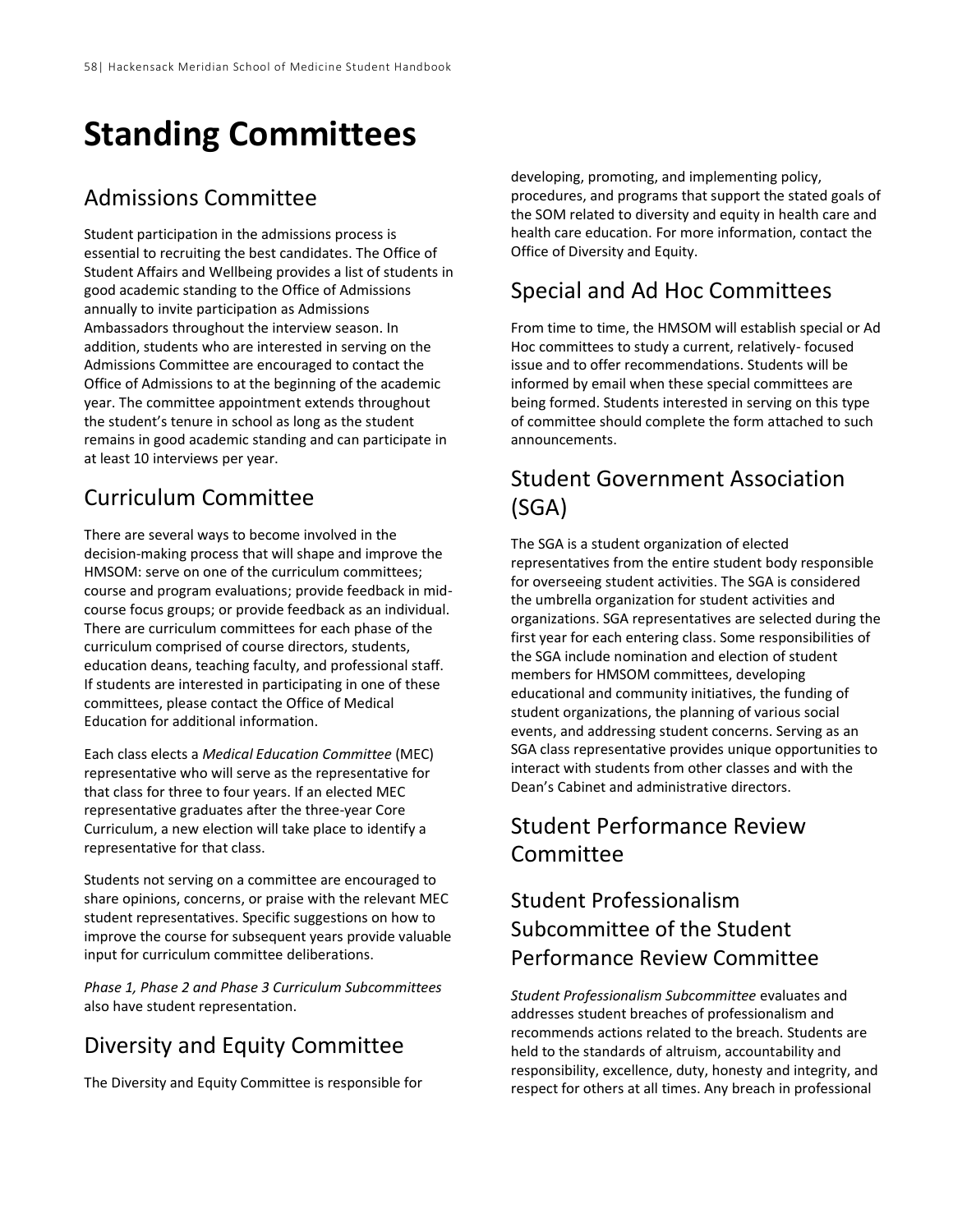behavior as defined in the HMSOM's Student Code of [Academic and Professional Integrity.](https://hmh-som.policystat.com/policy/10277029/latest/)

# Wellness Committee

The Wellness Committee is comprised of students and faculty interested in promoting healthy behaviors, managing stress, and preventing burnout. Workshops and wellness activities on a variety of topics are offered, including mindfulness, yoga, massage, team building, sleep hygiene, nutrition, and integrating feedback and evaluation. Information about events and wellness tips is provided via email and through activities. Further information is available at the Office of Student Affairs and Wellbeing or through **SAW@hmhn.org**.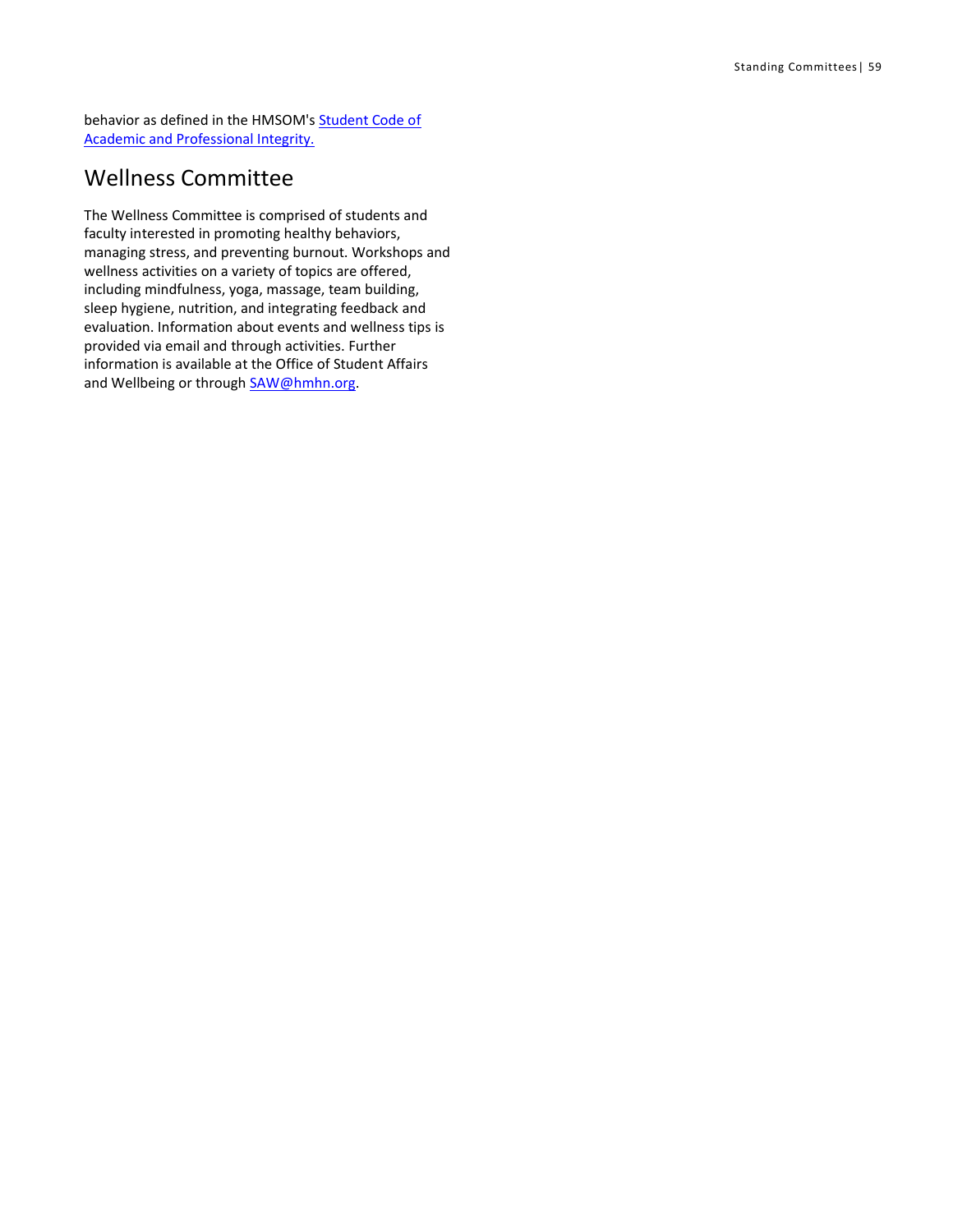# **Sample Elective Course Offerings**

### ANES - Anesthesiology

### **ANES 5121EL - Introduction to Anesthesiology**

Students will be introduced to basic principles of the practice of anesthesiology. Focus is placed on the application of physiology and pharmacology to the phases of perioperative care (preoperative, intraoperative, and postoperative). Procedural techniques such as airway management, intravenous access, regional anesthesia and neuraxial anesthesia are taught throughout the rotation. Students will have ample opportunity to work directly with faculty anesthesiologists and senior anesthesiology residents. Rotations in advanced subspecialties in anesthesiology such as cardiothoracic, neurosurgical, obstetrics and ambulatory surgery are incorporated into the rotation. Didactic conferences are held with faculty anesthesiologists to complement the clinical experience. Guidance for students interested in research opportunities is available as is mentorship for prospective residents in anesthesiology.

# CARD - Cardiology

### **CARD 5151EL - Cardiovascular**

Designed for students to develop familiarity and proficiency in the diagnosis and treatment of patients with common cardiovascular conditions. They will be introduced to the basic elements of echocardiography, electrophysiology and EKG interpretation, stress tests, cardiac catheterization, structural heart disease therapies and cardiac surgery. Daily rounds with the Attending emphasize history taking, cardiac physical examination and interpretation of laboratory tests, and the observation of both invasive and non-invasive cardiac procedures at Englewood Hospital.

### **CARD 5171EL - Vascular Medicine and Ultrasound**

Vascular medicine is a diverse field of study relating to the utilization of blood flow in homeostasis and alteration in blood flow in allostasis. Cardiology and vascular medicine are mistakenly assumed to be equivalent fields of study. The prospective elective participant will understand the relationship of cardiac disease and vascular medicine. Being exposed to patients in an office setting, participants will see vascular sequelae common to the heart and arterial systems (cerebral, visceral, and peripheral) as well as entities that involve the venous vasculature.

### EMED - Emergency Medicine

### **EMED 5111EL - Emergency Medicine Rotation**

The Emergency Medicine Rotation combines facets of all sub-specialties while focusing on acute care management and critical care. Students can look forward to improving skills such as interviewing, differential diagnosis, and coordinating inpatient and outpatient healthcare with Hospitalist and other services. Majority of student time is spent directly interacting with EM attending physicians.

### **EMED 5121EL - Emergency Medicine Ultrasound**

Rotating student will take active participation in emergency department's application and use of bedside ultrasound to address clinical presentations with potentially life-threatening etiologies. At conclusion of this elective rotation the rotating student will be able to demonstrate understanding of applicability of most frequently used emergency medicine point of care ultrasound applications such as eFAST, renal, basic cardiac, and aorta. The student will be taught to perform basic hands-on bedside ultrasound and apply strict minimal image criteria delineated by the American College of Emergency Physicians. Rotating student will furthermore be taught application of basic ultrasound physics, concepts such as gain, depth, artifacts, and transducer orientation which are imperative for ultrasound scan optimization.

#### **EMED 5131EL - Emergency Medicine Adv Clinical**

Students will continue to advance their learning of Emergency Medicine. They will be required to evaluate patients of all ages presenting to both the Adult and Pediatric Emergency Department with both emergent and common complaints, including taking a history, performing a physical exam, constructing an assessment and plan, presenting the case to residents and attendings, and following the clinical course. The students will have the opportunity to apply clinical decision making to real world patients and expand their knowledge of the pathophysiology of their illnesses as they pertain to their emergent presentations.

#### **EMED 5151EL - Emergency Medical Services**

Intended for those interested in Emergency Medicine and/or Emergency Medical Services. Students will ride along as an observational crewmember with ground ALS,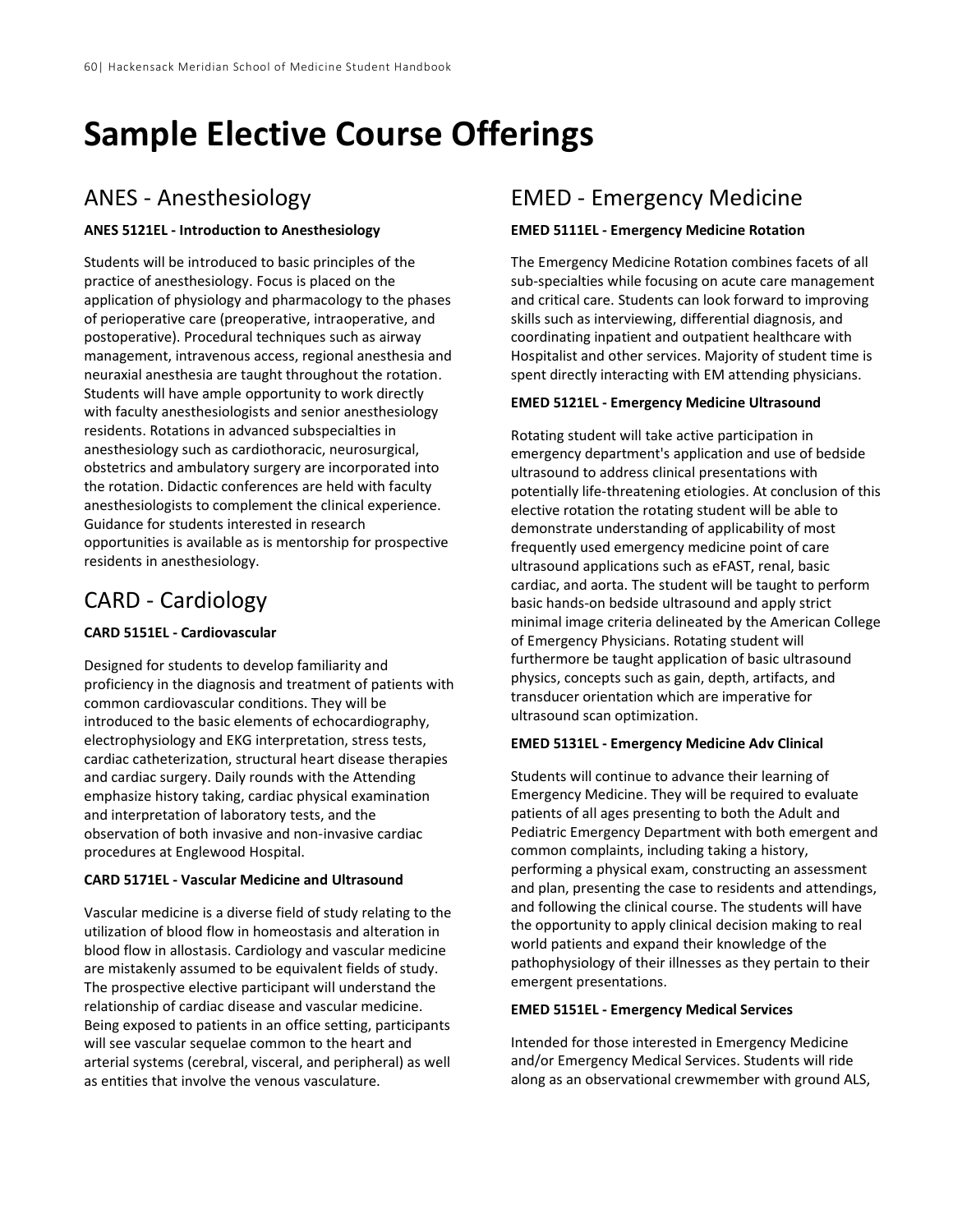BLS, and SCTU assets stationed throughout Bergen County, NJ. During this rotation they will observe and at times assist prehospital providers demonstrate and discuss the practice of prehospital medicine. Students will engage with the EMS Medical Director to discuss the role of EMS physicians as an integral part of a robust EMS system focused on the delivery of evidence-based care.

# FMED - Family Medicine

### **FMED 5121EL - Sports Medicine**

Work closely with a primary care sports medicine physician treating patients with various injuries from pediatric to geriatric. These injuries include but are not limited to fracture care, overuse and acute injuries, concussion management, and arthritis. There are procedure days where in- office ultrasound guided injections are performed. As sports doctors for several local high schools there is the opportunity for coverage of football, depending on the time of year. Locations include Brielle Orthopedics at Rothman; Centrastate Hospital; Star and the Barry Tobias Ambulatory Campus.

### **FMED 5125EL - Occupational Medicine**

Introduces students to Occupational Medicine with a focus on diagnosing, treating, and addressing causality in Workers Compensation injuries, evaluating workers during pre-employment physical exams, and overseeing surveillance programs for worker s who may have occupational exposures. Locations include Neptune Occupational Health office; Eatontown Occupational Health office; Iselin Occupational Health office; and Lakewood Occupational Health office.

### **FMED 5155EL - Palliative Care**

This educational rotation will provide medical students with an overview of palliative care in the inpatient, ambulatory and home settings. Using a variety of clinical and didactic sessions, students will be exposed to pain management, non-pain symptom management, and communication techniques. They will learn to address goals of care and how to have difficult conversations with patients and families around advanced illness. They will be exposed to and learn the value of working in an interdisciplinary team. Additionally, there will be a focus on burnout and self-care.

# IMED - Internal Medicine

### **IMED 5135EL - Sleep Med: Waking Up to the Importance of Sleep**

Explore the vast world of sleep medicine and how a basic understanding of the physiology of sleep can profoundly impact on the care of patients in General Internal Medicine, Pulmonary/Critical Care, Neurology, Psychiatry, Geriatrics, Obstetrics, Pediatrics, Oncology, Bariatrics and Preventative Medicine. A sleep elective rotation will expose students to all these fields and help understand and coordinate care for these patient populations. The patients they will be learning from not only suffer from a multitude of diseases but their treatment ranging from depression to cancer. The medical students will need a multi-prong approach which requires knowledge and coordination for a multi-modality treatment approach. Students during this rotation will be expected to see new consults for evaluation of sleep-related issues. This will require a thorough history taking and physical examination, impact of medications on sleep, undiagnosed sleep disorders, and its impact on other comorbid conditions. Students will be exposed to different types of sleep disorders ranging from insomnia, narcolepsy, circadian rhythm disorders and sleep apnea. Students will have the opportunity to participate in review of different types of sleep studies with the faculty. Students will learn to devise a treatment plan which will include counseling about sleep hygiene, medications affecting sleep, positive airway pressure therapy and surgical therapies for sleep apnea.

#### **IMED 5151EL - Allergy and Immunology**

A clinical rotation about the most chronic diseases affecting both children and adults. Rotators will be introduced to allergy, asthma, and clinical immunology. They will become familiar with the skills of history taking, examination of patients, laboratory techniques, and interpretation of the results as they relate to the specialty. There will be involvement with outpatient management of conditions such as asthma, rhinitis, atopic dermatitis, anaphylaxis, drug reactions, food reactions and urticaria. Rotators will learn how to approach and resolve problems of immunodeficiency states. They should become familiar with allergy skin testing, pulmonary function testing, and the indications for allergen immunotherapy.

#### **IMED 5153EL - Common Infectious Diseases**

Students will learn basic diagnostic workup and management on common Infectious Disease inpatient diseases including but not limited to community acquired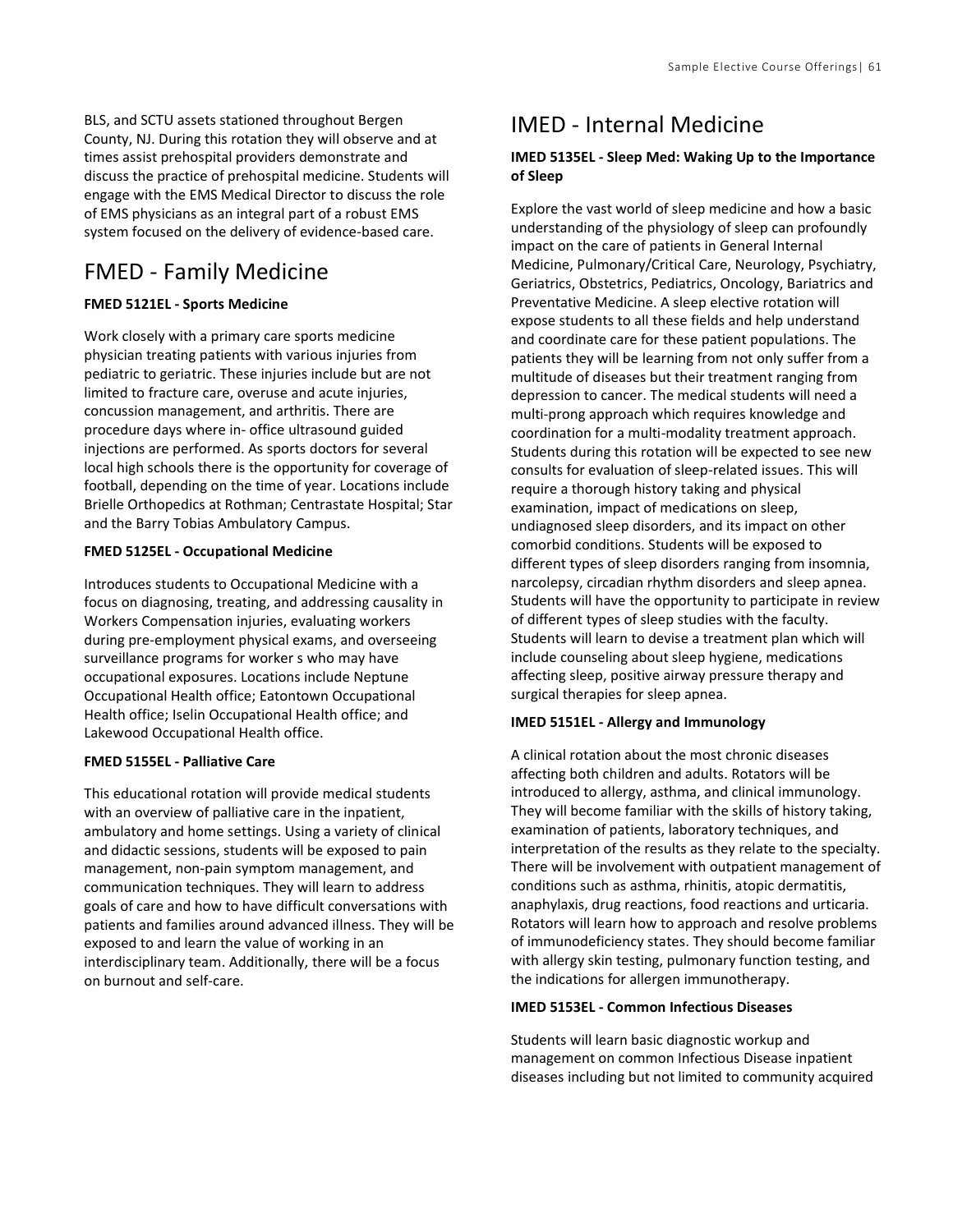pneumonia, urinary tract infection, c diff associated diarrhea, community acquired meningitis, septic arthritis, endocarditis, bloodstream infections, intraabdominal infections like diverticulitis and cholecystitis. Once a week, the student can attend a wed or Friday HIV clinic from 8 am to 12 pm which is run by the ID attending. Students will be interacting with medical residents, pharmacy students, ID attendings.

### **IMED 5161EL - Geriatric Rotation**

The goal of this elective is for students to gain knowledge about the basic elements of geriatric medicine and become more adept at managing the geriatric patient. Topics include the evaluation/management of falls, appropriate administration of medications, effective communication, and the development of optimal patient care plans. There is a focus on clinical practice, clinical mentoring, academic teaching, and involvement in scholarly and professional activities. Locations include Hackensack University Medical Center; Center for Healthy Senior Living; Felician Sister Infirmary; and Care One at Wellington Hall.

### **IMED 5163EL - Nephrology**

Students will participate in patient care and be immersed in the discipline of nephrology. This will include attending 3-4 lectures and conferences per week. There will be daily reading assignments, as well as case conferences, and research project involvement, with possible inclusion in publications. Students will observe renal procedures, such as kidney dialysis and biopsies. Locations include Jersey Shore University Medical Center; office of Dr. Mehandru; Wall Home Dialysis; and the Booker Dialysis Unit, Neptune, New Jersey.

### **IMED 5165EL - Rheumatology**

Students who complete the infectious diseases elective will enhance their abilities to evaluate and provide care to patients with infections or suspected infections. In addition, the student will develop an appreciation for the appropriate use of antimicrobial agents. The student will also gain familiarity with diagnostic tests commonly used in the evaluation of patients with suspected infections. The majority of the elective will be spent on the inpatient consultation service, providing recommendations and education to those who request assistance with the management of their patients. Students will also round with the Antimicrobial Stewardship team and see patients with HIV in the outpatient setting. Exposure to the Microbiology and Virology labs will be provided at the beginning of the elective to enable the student to understand the diagnostic studies available in the work up

of their patients. If it can be arranged, students will have exposure to travel medicine, where pre-travel assessments, risk reduction, and vaccine recommendations are discussed with international travelers. Students who complete the elective should be better prepared to evaluate and manage infections in all disciplines.

### MEDS - Medical Science

### **MEDS 5111EL - Clinical and Research Ethics**

Practice and develop competencies in clinical ethics consultation and research ethics through hands-on work with the Center for Bioethics at Hackensack University Medical Center. Learners will participate with Bioethics Consultants engaging in clinical ethics consultation, including intake; attend meetings with care teams, patients, and families; and learn how to develop and implement ethics analysis and recommendations. Learners will also engage with the quality improvement process in clinical ethics consultation and how it relates to systems-level approaches to care. Learners will participate in the HUMC bioethics committee meeting during their elective and understand the regulations that guide that body. Students will also engage with the work of HMH's Institutional Review Board, which is the body that reviews and certifies all human subjects research within the health system, through understanding relevant regulations, reviewing research proposals and amendments, and participating in the deliberations of the board. The time in the elective will have some flexibility for learner preferences within clinical and research ethics. Interested learners may also have the opportunity to engage in the process of bioethics policy development and in ethics education.

### NEUR - Neurology

### **NEUR 5121EL - Multiple Sclerosis and Headache**

Students will work with neurologists and psychologists who are experts in both the fields of Multiple Sclerosis (MS) and Headache. The student will initially shadow neurologists in order to become familiar with the disease specific approaches to clinical evaluation. Neurology faculty will discuss specific patients with students and relate topics that came up during the visit to students' pre-read materials. Once the faculty member has ascertained that student has acquired the prerequisite skill set, students will evaluate both new and follow-up patients on their own and present patient to faculty. For selected patients, the student will observe individual sessions with counseling psychologist. Students will have 1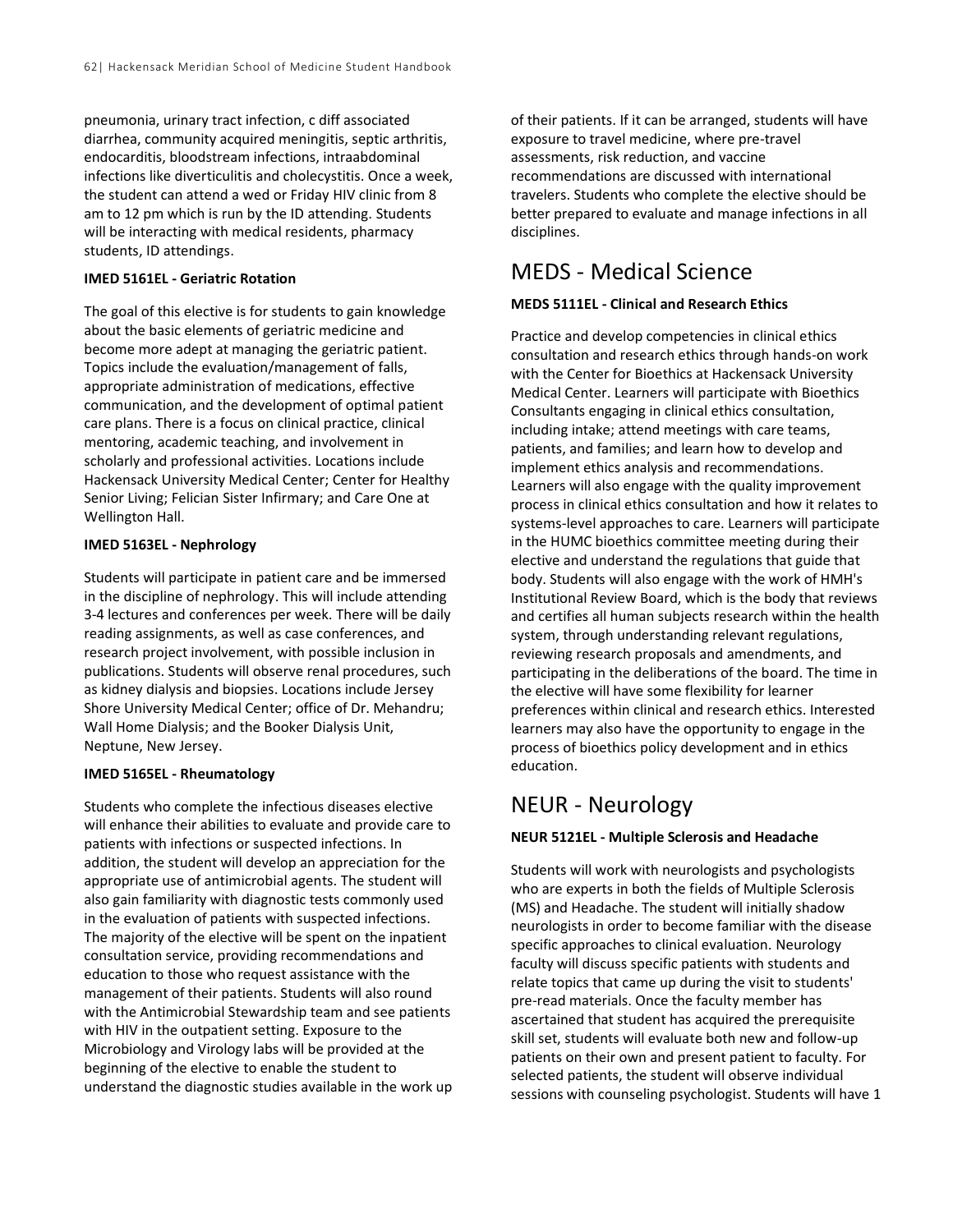h/4wk session with counseling psychologist to review clinical methods used in primary care psychology. For select patients, students will also observe 1 neuropsychological testing session and 2 physical, cognitive, speech or occupational therapy sessions. Locations include Hackensack Meridian Health Medical Center, and JFK Health.

### NSRG - Neurosurgery

### **NSRG 5101EL - Advanced Neurosurgery**

The student will immerse themselves in a busy clinical neurosurgery service. Although the student will be primarily under the supervision of one faculty member during the rotation, they will be encouraged to spend time with the entire faculty at the site. There is opportunity to evaluate, follow and help manage neurosurgical patients in the emergency room, intensive care units, operating rooms, and outpatient clinics. Presentations on rounds and in informal conferences are part of the learning experience. Locations include Hackensack University Medical Center; JFK Medical Center; and Jersey Shore University Medical Center.

### OBGY - Obstetrics Gynecology

#### **OBGY 3151EL - Labor and Delivery**

The student will participate in providing quality prenatal care of low and high-risk obstetric patients during their labor course as well as participate in post-partum care. This includes inpatient rounding on active labor and postpartum patients and triage of obstetric patients. They will also assist with vaginal and cesarean deliveries. Students are expected to give oral presentation of patients seen on the inpatient service and perform an HP and clinical write up on a selected topic.

#### **OBGY 3155EL - Outpatient OB/GYN**

The student will participate in providing quality care of patients with acute and chronic conditions common in women's general and reproductive health, including their diagnosis and treatment. They will also assist in providing prenatal, antepartum, and post-partum care of normal pregnancy and common pregnancy-related complications as well as the care of women with acute or chronic illness throughout pregnancy. Students are expected to give oral presentation of patients seen on the inpatient service and perform an HP and clinical write up on a selected topic.

#### **OBGY 3161EL - Gynecology**

Participate in providing quality care of patients with acute

and chronic conditions common in women's general and reproductive health, including their diagnosis and treatment and patients requiring gynecologic surgical intervention. This includes evaluation and medical management of patients in the outpatient setting, assisting with benign gynecologic surgery, rounding on post-operative patients and gynecology consultations. Students are expected to give oral presentation of patients seen on the inpatient service and perform a HP and clinical write up on a selected topic.

#### **OBGY 3171EL - Maternal Fetal Medicine/High-Risk Patients**

The student will participate in providing quality prenatal care of high-risk obstetric patients throughout their pregnancy, including acute and chronic medical conditions. This includes inpatient rounding on admitted antepartum patients, observation of obstetric ultrasounds, and consultation of high-risk patients with the attending physician. They will observe minor procedures inclusive of amniocentesis, external cephalic version, and cerclage placement/removal. Students are expected to give oral presentation of patients seen on the inpatient service and complete a HP with a clinical write up on a selected topic.

#### **OBGY 5121EL - Adv OB/GYN and Women's Health**

The student will be a member of the inpatient team participating in all aspects of inpatient service in both obstetrics and gynecology and is expected to perform at the level of a sub-intern. Attendance is expected at all teaching rounds, departmental lectures, and conferences. The student will present a case presentation at the conclusion of their rotation.

### OPTH - Ophthalmology

#### **OPTH 3121EL - Ophthalmology/Pediatric Ophthalmology**

This four-week rotation in ophthalmology and pediatric ophthalmology with a focus depending on the student's interest is designed to provide a fourth-year medical student with a fundamental foundation and understanding of ophthalmic diseases and their treatment. Ophthalmology is an experiential field of medicine, where learning is dependent on exposure to clinical abnormalities, such as an intraocular hemorrhage from diabetes, field loss from glaucoma or lens clouding from cataract. Pediatric ophthalmology is similarly a field in which learning comes from observing and measuring strabismic deviation, amblyopia and correction of refractive error, and common infections and inflammations. The elective will consist of four separate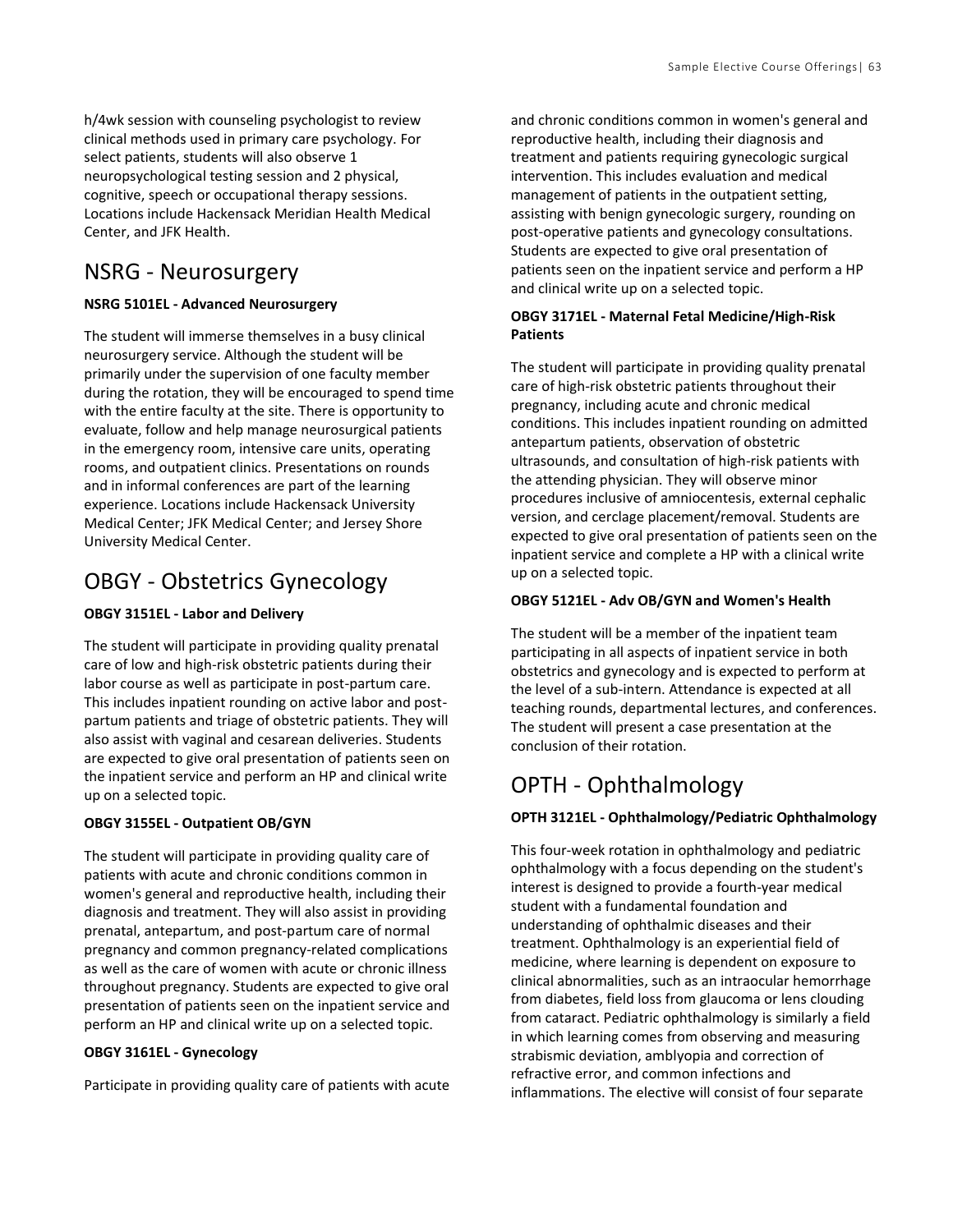clinical rotations, each developed by the Elective Director, tailored to the interests of the student, and based on the availability of clinical faculty. Locations include Westwood Ophthalmology; Omni Eye Services; and offices of Dr. Lauer, Dr. Liva and Dr. Guterman.

### OSRG - Orthopedic Surgery

### **OSRG 3125EL - Orthopedic Surgery**

Exposure to virtually all aspects of orthopedic surgery. Students will rotate between two groups of orthopedic surgeons. This experience will include both ambulatory and in-patient surgery as well as office patient care.

### **OSRG 5125EL - Orthopedic Surgery Rotation**

Provides exposure to virtually all aspects of orthopedic surgery. Students will rotate between two groups of orthopedic surgeons. This experience will include both ambulatory and in-patient surgery as well as office patient care. Locations include Hackensack University Medical Center; Vanguard Surgical; and Palisades Medical Center.

# OTOL - Otolaryngology

### **OTOL 3151EL – Adv Otolaryngology/Head and Neck**

Broad exposure to all aspects of the field of Otolaryngology/Head Neck Surgery including hospital and outpatient based surgical and office-based care of patients with disorders of the head and neck. Students will be exposed to a range of hospital and emergency room consultations, emergency and elective surgery of the head and neck, and office-based diagnostic and treatment procedures. In addition, formal didactic sessions led by general, and subspecialty trained otolaryngologists will occur on a regular basis. Opportunities for scholarly activities will be available to those who are interested. A formal 10- to 20-minute presentation on a topic chosen by the student will be evaluated during the last week of the course.

### PATH - Pathology

#### **PATH 5131EL - Anatomic and Clinical Pathology**

Designed for the student interested in gaining an understanding of the practical and academic aspects of pathology. A combination of experiences within both major arms of pathology practice, Anatomic and Clinical Pathology, have been designed with the goal of providing exposure to the wide array of fields within the discipline. Students who are interested in pursuing pathology as a career will find this a necessary orientation to the field,

and students who will pursue other fields of clinical medicine will find this is a foundational experience for integrating laboratory data for clinical diagnosis and prognosis that will enable lifelong utilization of pathology services for the coordination of excellent patient care alongside pathology colleagues.

### **PATH 5111EL - Foundational Anatomic and Clinical Pathology**

This elective is designed for the student interested in gaining an understanding of the practical and academic aspects of pathology. A combination of experiences within both major arms of pathology practice. Anatomic and Clinical Pathology has been designed with the goal of providing exposure to the wide array of fields within the discipline. Students who will pursue other fields of clinical medicine will find this is a foundational experience for integrating laboratory data for clinical diagnosis and prognosis that will enable lifelong utilization of pathology services for the coordination of excellent patient care alongside pathology colleagues. This rotation will also serve as an exploration of interest for students who are investigating a possible interest in pathology as a career.

### PEDS - Pediatrics

### **PEDS 5131EL - Pediatric Procedural Sedation**

Introduction to Pediatric Sedation. Run by a mix of Pediatric Critical Care Attendings and Anesthesiologists where we give conscious/deep sedation to children under 22 years of age for procedures such as Radiological (MRI/CT/Nuclear scans/X-rays/Ultrasounds), Interventional Radiological (PICC lines, abscess drainage, solid organ biopsies, thyroid/neck mass biopsies), Oncological (Bone marrow aspiration/biopsy, intrathecal chemotherapy) or any painful or non-painful procedure where a child/adolescent will not hold still. Will be following a Board Certified Pediatric Critical Care Attending on Mondays, Tuesdays and Fridays and a Board-Certified Anesthesiologist on Wednesdays and Thursdays.

#### **PEDS 5133EL - Gastroenterology**

The student will participate in the daily care of gastrointestinal patients in both the inpatient and outpatient settings with a focus on different topics each week. They will be expected to perform a history, physical exam and diagnose basic GI conditions including IBD, reflux, constipation, abdominal pain, diarrhea, and diseases such as celiac and eosinophilic esophagitis. Students may also attend procedures which generally take place in the Center for Ambulatory Surgery (CAS) building.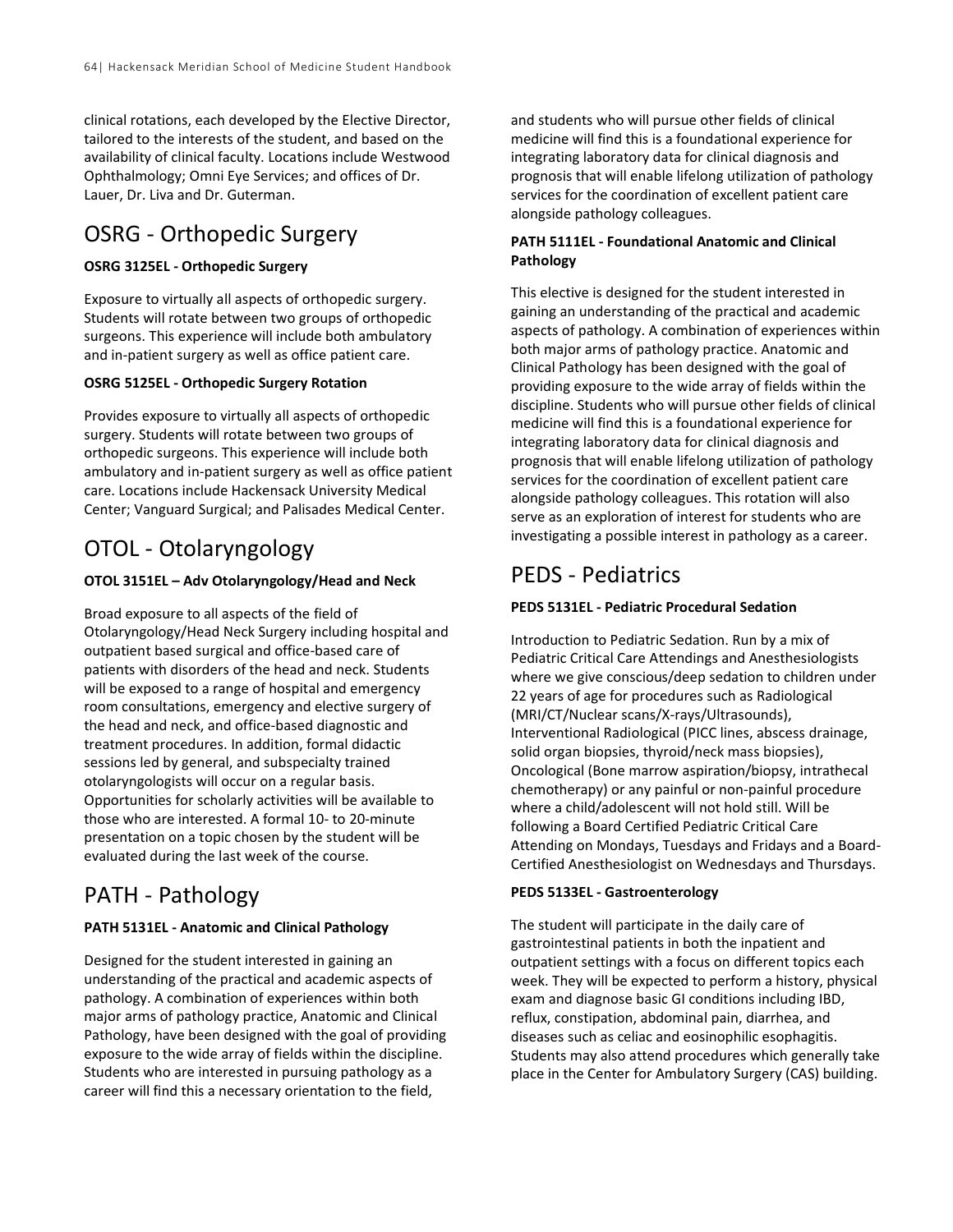#### **PEDS 5141EL - Pediatric Pulmonology**

This elective offers students the opportunity to participate in the care of patients with a wide variety of pediatric pulmonary disorders including asthma, recurrent pneumonia, chronic lung disease of infancy, chronic respiratory failure, and pediatric sleep disorders. The student will participate in both in-patient and out-patient experiences along with exposure to flexible bronchoscopy. Students will gain a pathophysiological understanding of various pulmonary disease processes and will observe and learn basic interpretation of pulmonary function testing.

#### **PEDS 5145EL - Child Abuse**

Participate in activities with the Child Abuse Pediatrician and Psychologists at the Audrey Hepburn Children's House (AHCH) the Northern Regional Diagnostic and Treatment Center for Child Abuse and Neglect, in NJ. The student will participate in medical, psychological and psychosocial evaluations for children, adolescents and their families who have been referred by the Division of Child Protection and Permanency (DCPP) for concerns of possible sexual abuse, physical abuse and neglect. The student will have the opportunity to participate in evaluations at the AHCH and at off-campus activities. This includes multidisciplinary team meetings (MDTs), observation of court testimony, shadowing evaluators during Child Abuse and Neglect (CAN) consultations in the Hackensack University Medical Center PICU, ED and Pediatric Unit, and medical evaluations conducted at the Deirdre O'Brien Child Advocacy Center (CAC) in Morristown, NJ. The medical student will also participate in Comprehensive Health Evaluations for Children (CHEC) medical evaluations conducted at the AHCH. CHEC evaluations are NJ State mandated comprehensive general medical examinations for children/adolescents recently placed into DCPP custody.

#### **PEDS 5147EL - Child Abuse and Neglect**

The student will work with the child abuse team and with community agencies involved with child abuse. The student will have a core reading set focused in etiology, epidemiology, primary prevention, screening and early detection, types of abuse, outcomes, adverse childhood experiences, and controversies about abuse and neglect.

#### **PEDS 5151EL - Pediatric Infectious Disease**

Offers the student hands-on experience in the evaluation and management of both common and uncommon pediatric infectious diseases. The student will generally have initial contact with the patients on the inpatient consultative service and will be actively involved in the

care of patients followed by the Pediatric Infectious Diseases service. In addition, the student will have an opportunity to take part in the office setting and observe office based infectious diseases practice as well as the pediatric travel medicine program.

### **PEDS 5155EL - Hematology/Oncology: From Child to Young Adult**

Students will primarily see pediatric hematology/oncology and stem cell transplant patients in our outpatient clinic which meets both mornings and afternoons, Monday through Friday. There will be opportunities to experience the inpatient unit as well. Students will attend conferences within our division. They will see patients with a wide variety of problems including benign hematologic disorders (anemia, thrombocytopenia, coagulation disorders) as well as new and established oncology patients. Patients span the age spectrum from infants to adolescent and young adult (AYA) patients

#### **PEDS 5161EL - Pediatric Emergency Medicine**

Students will learn to evaluate patients aged 0-21 presenting to the Pediatric Emergency Room with both emergent and common complaints, including taking a history, performing a physical exam, constructing an assessment and plan, presenting the case to residents and attendings, and following the clinical course.

#### **PEDS 5165EL - Breastfeeding Medicine**

Familiarizes the student with breastfeeding physiology, pathology, and lactation management in the inpatient and outpatient setting. Students will learn to the management of the breastfeeding mother-baby dyad and supporting family and understand and many factors which affect it. They will also learn how to support family's choices for breastfeeding in a manner which is compassionate, and evidence based, and minimizes harm.

#### **PEDS 5171EL - Pediatric Endocrine**

Students will gain an understanding of pediatric endocrinology, building on knowledge gained from physiology and pathology in the pre-clinical sciences. The elective will be mainly outpatient based, where skills in history taking and physical examination will be developed in conjunction with the attending physician. Students will be exposed to a wide variety of pediatric endocrine conditions and will be encouraged to read and study on their own. There will be one on one didactic teachingbetween one to two hours every week. The student will be expected to follow the attending physician if there are inpatients that need to be seen - either patients admitted to the pediatric endocrine service or consults.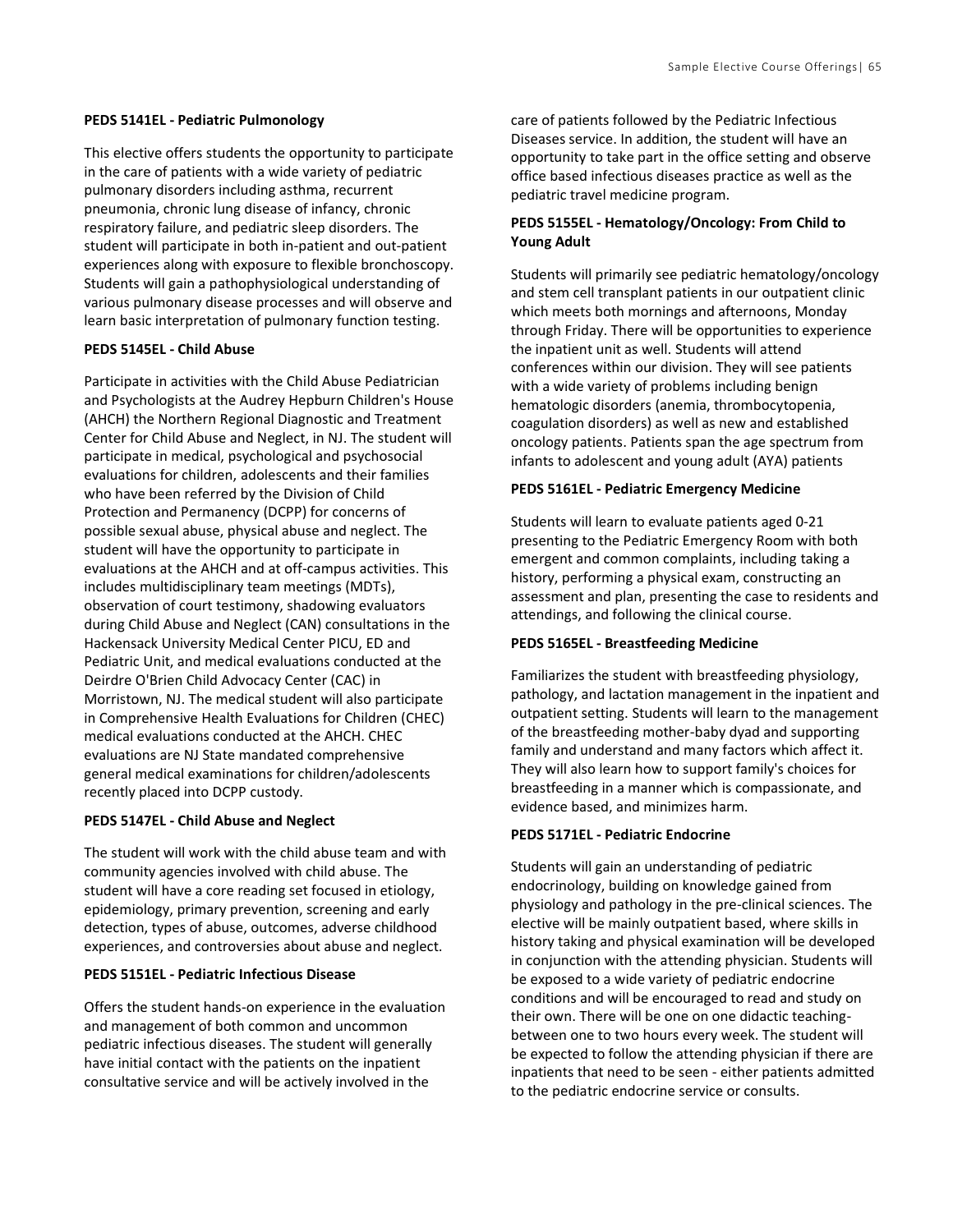### **PEDS 5175EL - Diagnosis/Mgmt of Hematology/Oncology Diseases**

Students will learn about the diagnosis and management of common hematology and oncology diseases in an outpatient practice. This will include assisting with educating patients, discussing chemotherapy and transfusion medicine treatments, and observing procedures such as lumbar punctures and bone aspirations and biopsies.

### **PEDS 5181EL - Pediatric Rheumatology**

Students will spend the majority of their time in the outpatient rheumatology clinic where they will initially see patients alongside the attending. Once they have basic understanding of the elements of history specific to the specialty and the joint exam, they will be encouraged to see patients independently and then present to the attending. Students will be expected to see and write notes on inpatients who they will then see with the attending on service. Throughout the elective, they will be taught about important lab findings relevant to the field, as well as key clinical exam findings specific to our diseases. They will be expected to read and be able to discuss pathogenic mechanisms.

## PMRE - Physical Medicine and Rehab

#### **PMRE 5111EL - General Overview**

Introduces the student to the specialty of Physical Medicine and Rehabilitation. The student will become familiar with needs of individuals with disabilities and will be able to diagnose and treat diseases unique to these individuals. Quality of life is emphasized with specific emphasis on attaining maximum functional independence of all individuals referred to our specialty. The student will conduct rounds on inpatients with disabilities and outpatients with musculoskeletal disorders working closely with Attendings and Residents. Different options available within the elective will be explored and include opportunities for the student to participate in a functional approach to patients including prosthetic and orthotic clinic, spasticity clinic which includes Botox injections and nerve blocks, acupuncture and inpatient acute care consultations.

### **PMRE 5121EL - Advanced Traumatic/Acquired Brain Injuries**

Introduces students to the specialty of physical medicine and rehabilitation, and specifically to become familiar

with the needs of individuals who have sustained acquired brain injury. The student will evaluate and formulate treatment plans unique to these individuals and will work closely on an interdisciplinary inpatient acquired brain injury service. This elective will include both didactic teaching and clinic instruction in the field of inpatient acquired brain injury. The student will conduct rounds on an inpatient acquired brain injury service with the attending, fellow and resident. Students will interact with the Interdisciplinary Team which includes occupational, physical and speech therapy as well as psychology, neuropsychology, and nursing. The student will interact with the various medical disciplines in an effort to optimize patient care and recovery and will be involved in family meetings and psychosocial assessment and care.

#### **PMRE 5125EL - Prosthetics and Orthotics Rotation**

Introduce the student to the specialty of Physical Medicine and Rehabilitation and specifically to the area of Prosthetics and Orthotics as well as Wound Care Management. The student will become familiar with the needs of individuals with disability and complications necessitating prosthetic and orthotic use and will learn to maximize the independence of individuals with the use of a prosthetic or orthotic device. The student will conduct rounds with the Attending and Resident which includes consultations and Wound Care rounds. The student will also participate in an active Prosthetic and Orthotic clinic setting and interact with the Prosthetist, Orthotist and Ped Orthotist.

#### **PMRE 5131EL - Advanced Physical Medicine and Rehab**

Introduces students to the specialty of Physical Medicine and Rehabilitation. To become familiar with the needs of individuals with disabilities and to be able to diagnose and treat diseases unique to these individuals. To work closely on an interdisciplinary inpatient rehabilitation service which will include both didactic teaching and clinical instruction in the field of inpatient Physical Medicine and Rehabilitation. The student will do rounds on an inpatient service with Attending and Residents. The student will interact with the full interdisciplinary team to include Occupational, Physical and Speech Therapy as well as Psychology and Nursing. The student will participate in appropriate medical evaluation, consultations, and followup recommendations.

#### **PMRE 5135EL - Rehabilitation Consult Services**

Introduce the student to the specialty of Physical Medicine and Rehabilitation/Consult Service. Students will become familiar with the needs of individuals with disabilities in an acute hospital setting. Assessment of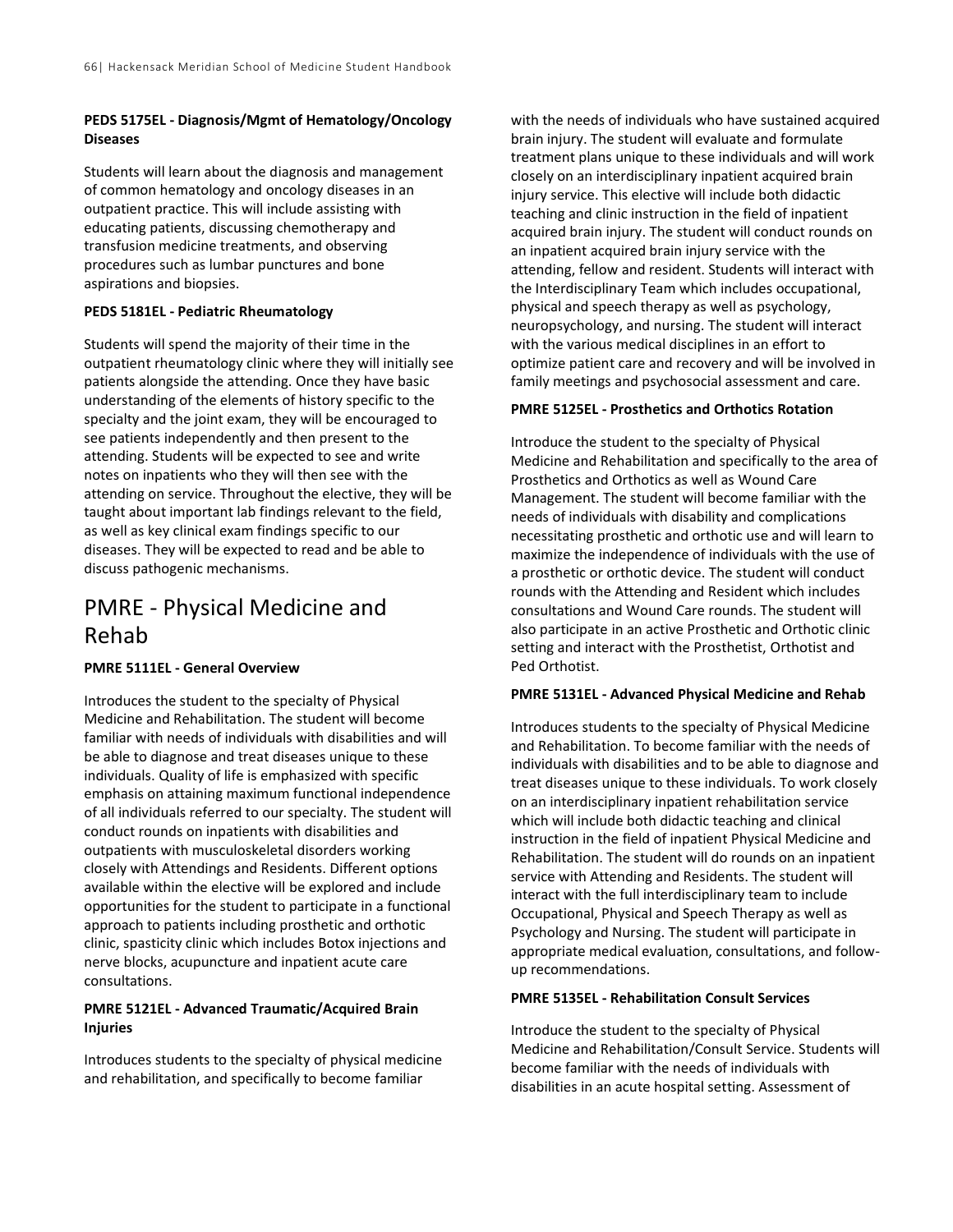performance and function in an effort to transition the patient to the appropriate next level of care will be emphasized. Additionally, prevention of complications and appropriate use of various Physical Medicine therapeutic modalities in the acute hospital setting will be discussed. The student will conduct inpatient consult rounds with the Attending and Resident. Cases will be discussed, and various areas of intervention will include further work up of diagnosis, therapeutic options to prevent unnecessary complications in the Acute hospital setting as well as discussions regarding identifying proper level of alternative care after the acute hospital stay.

# PRSG - Plastic Reconstructive Surgery

### **PRSG 5111EL - Exposure to Plastic and Reconstructive Surgery**

The field of Plastic and Reconstructive Surgery is built upon basic science principles including would healing, anatomy, physiology and pathology across several subspecialties including but not limited to craniofacial surgery, hand surgery, extremity surgery/salvage, microsurgery, post bariatric body contouring surgery; breast reconstruction; aesthetic surgery; and gender reassignment surgery. While it is impossible to expose medical students to all of plastic surgery on a short rotation, the goal of the elective is to familiarize them with some of the day-to-day activities within the department. To this end, students may round with the residents on patients admitted to HUMC; see in-house and ED consults from ancillary services; attend conferences and teaching rounds; attend office hours with selected attending plastic surgeons; and participate in scheduled/emergency surgeries.

### **PRSG 5121EL - Plastic and Reconstructive Surgery**

The primary goal of the elective is to provide basic clinical education in aesthetic and reconstructive surgery. Students will be exposed to pre- and post-op patient care in the office setting. Applicants should have completed a rotation in general surgery as they will also be able to observe and scrub in surgical cases at the Northern Monmouth Regional Surgical Center, a Meridian affiliate. Students will also be exposed to issues related to informed consent issues, communication of risk and the patient decision aids available in aesthetic and reconstructive surgery.

# PSYC – Psychiatry/Behavioral Hlth

### **PSYC 5131EL - Child and Adolescent Psychiatry**

The student will work with faculty in the mornings seeing children in outpatient child psychiatry settings. This experience will include a children's partial program, a therapeutic nursery program and outpatient evaluations. In the afternoons the student will work with faculty and residents on the child psychiatry consultation liaison service at JSUMC seeing patients in the emergency room and those admitted for medical reasons to K. Hovnanian's Children's Hospital who are in need of psychiatric consultation. The students will have an opportunity to evaluate and formulate treatment recommendations for children and adolescents of various developmental levels with the full range of psychiatric disorders. Locations include Jersey Shore University Medical Center; K. Hovnanian Children's Hospital; Jersey Shore Behavioral Health; The Children's Program; Pediatric Psychiatry Collaborative; and Ocean Medical Center

### **PSYC 5135EL - Psychotherapy**

Students will work with faculty who are conducting therapy in the outpatient setting. Students will be exposed to various types of psychotherapy including but not limited to cognitive behavioral therapy, dialectical behavior therapy, interpersonal therapy, and psychodynamic psychotherapy. Students will have an opportunity to observe a variety of groups. Locations include HUMC Fitness and Wellness, and Audrey Hepburn Children's House.

### **PSYC 5141EL - Addiction Psychiatry**

The student will work with faculty and team members in the outpatient Addiction Recovery Services at Jersey Shore Behavioral Health throughout their rotation gaining exposure to the various resources there including Intensive Outpatient Program (Addiction Recovery Services), group therapy, outpatient evaluations for dualdiagnosis patients, and Medication Assisted Treatment. They will attend AA/NA meetings. The student will learn diagnostic skills and treatment modalities for substance use disorders including alcohol, opioids, benzodiazepines, nicotine, and more. Locations include Jersey Shore Behavioral Health; Jersey Shore University Medical Center; and Ocean Medical Center.

### **PSYC 5161EL - Consultation Liaison Psychiatry**

The student will work with faculty and PGY 2 resident on CL Psychiatry Service. They will be assigned approximately 2 patients per day in addition to rounding with the team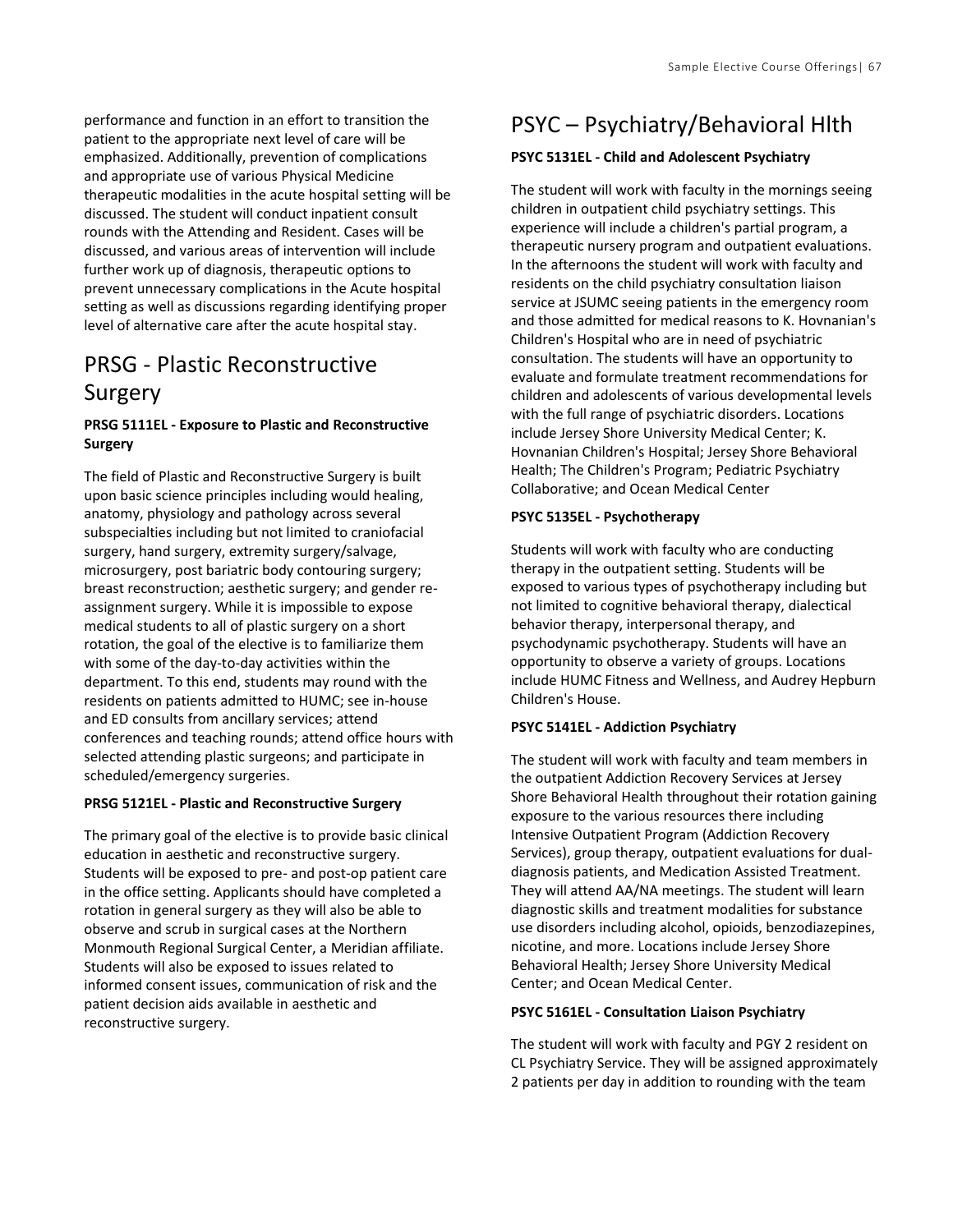on other patients. Students will perform complete psychiatric assessments with particular attention to underlying comorbid medical conditions. They are expected to generate a differential diagnosis, propose, and institute a thorough patient evaluation, and develop a plan of treatment all under close supervision. They will write up patient histories daily which will be reviewed and have opportunities to see patients in Emergency Psychiatric Services as well. Locations include Jersey Shore Behavioral Health; Jersey Shore University Medical Center; and Ocean Medical Center.

### **PSYC 5191EL - Advanced Psychiatry**

The student is expected to perform at a sub-internship level and will work with faculty and residents on Rosa 2 inpatient psychiatric unit at JSUMC. They will be assigned 3-4 patients who they will follow for the duration of the patient's hospitalization. Under close supervision, students will perform complete psychiatric assessments with particular attention to underlying comorbid medical conditions. They are expected to generate a differential diagnosis, propose and institute a thorough patient evaluation, and develop a plan of treatment. Additionally, they will have exposure to on call experiences in Emergency Psychiatric Services, 2 weekday short calls until 10PM, and 1 weekend call, 8AM-10PM.

#### **PSYC 5193EL - Outpatient Psychiatry**

The student will work with faculty at an outpatient practice. Under close supervision, students will perform complete psychiatric assessments, with particular attention to underlying comorbid medical conditions. Students will be responsible for reviewing the medical record and obtaining collateral information with consent, as needed.

### **PSYC 5195EL - Emergency Psychiatric Services**

The student will work with faculty on a crisis unit. Under close supervision, students will perform complete psychiatric assessments with particular attention to any factors affecting safety of the patient or those around them. Students will be responsible for reviewing the medical record and obtaining collateral information with consent. The student will then present the patient to the faculty. Students are expected to generate a differential diagnosis and develop a plan of treatment.

### RADI - Radiology

#### **RADI 5163EL - Diagnostic Radiology**

Cardiothoracic imaging, abdominal imaging,

musculoskeletal radiology, interventional radiology, emergency radiology, women's imaging, neuroimaging, nuclear medicine, and pediatrics. Students will have an opportunity to observe the performance of various imaging procedures and will be exposed to the interpretation of a wide range of imaging modalities including MRI, CT, plain radiography, PET-CT, nuclear medicine, and ultrasound. The students will have an opportunity to view the workings of the Radiology department from the point of view of the nursing and technical staffs. The format of the elective will be primarily self-directed learning through reading material, watching instructional videos, and review of teaching file cases. Participation in image interpretation with attending radiologists and observation of imaging studies will complement the self-guided learning. Students will be required to complete a Radiology-Pathology project at the completion of their rotation. Locations include Hackensack University Medical Center; JFK Medical Center; Palisades Medical Center; Riverview Medical Center; Southern Ocean County Medical Center; Englewood Medical Center.

### SURG - Surgery

### **SURG 3151EL - Pediatric Surgery**

The student will have exposure to the operative treatment of babies and children with congenital defects and childhood cancer. They will be exposed to the pre-and post-operative care of children and learn to distinguish the normal recovery of children after a surgical procedure. They will participate in the Department of Surgery Weekly Morbidity Mortality conference.

### **SURG 3161EL - Thoracic Surgery**

Students will get exposure to the preoperative, operative, and post-operative management of patient with lung cancer, lung masses, esophageal and stomach cancer, motility disorders of the esophagus, gastroesophageal reflux disease, and treatment of pneumothorax and infections of the pleural cavity. The student will have exposure to the use of the DaVinci Robot in thoracic surgery. They will participate in the Department of Surgery Weekly Morbidity Mortality conference as well as Thoracic Tumor Board.

#### **SURG 3171EL - Vascular Surgery**

Provides student with a four-week experience with a focus on invasive and non-invasive treatment of vascular diseases. The student will have exposure to the use of fluoroscopy and other advanced imaging technology to diagnosis and treat peripheral vascular diseases or the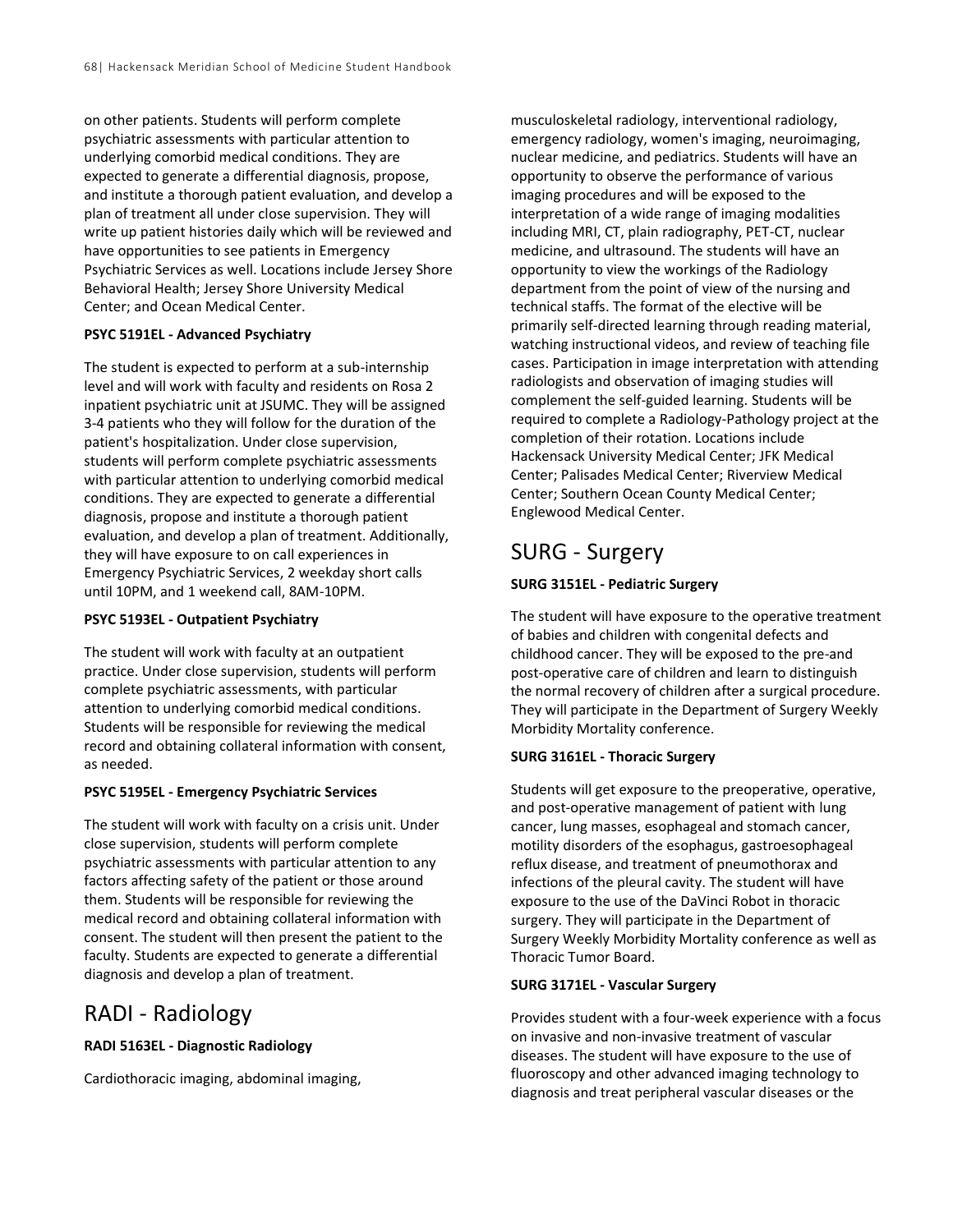Aorta and extremities, as well as venous diseases. They will be exposed to the non-invasive techniques that are available to diagnosis these diseases in the outpatient setting. They will participate in the Department of Surgery Weekly Morbidity Mortality conference as well as Vascular conference

#### **SURG 3181EL - Cardiothoracic Surgery**

Provides the student with a two or four-week experience with a focus on invasive and non-invasive treatment of cardiovascular diseases. The student will have exposure to the operative treatment of both structural disease of the heart and coronary artery disease. As well as the treatment of diseases of the ascending Aorta and Aortic. They will be exposed to the post-operative care of patients after cardiac surgery and learn the use of invasive cardiac monitoring. They will participate in the Department of Surgery Weekly Morbidity Mortality conference.

### UROL - Urology

### **UROL 5121EL - Urology**

Designed for medical students who are interested in learning more about Urology. The goal is to educate the student in various aspects of urology (ambulatory, inpatient, surgery) and provide broad exposure to urology and its sub-specialties with the Department of Urology at Hackensack University Medical Center. This includes robotics, laparoscopy and minimally invasive surgery, oncology, endourology and stone disease, pediatric urology, male infertility and sexual dysfunction, and female pelvic medicine and reconstructive surgery.

#### **UROL 5135EL - Advanced Urology**

Designed for medical students who are planning to become career urologists. The goal is to educate the student in various aspects of urology (ambulatory, inpatient, surgery) and provide broad exposure to urology and its subspecialties with the Department of Urology at Hackensack University Medical Center. Students will act as a sub-intern and participate fully in the inpatient, outpatient and operative care of our patients as well as attend all scheduled didactic teaching conferences and Grand Rounds. Exposure to the full scope of Urology is emphasized, including robotics, laparoscopy and minimally invasive surgery, oncology, endourology and stone disease, pediatric urology, male infertility and sexual dysfunction, and female pelvic medicine and reconstructive surgery.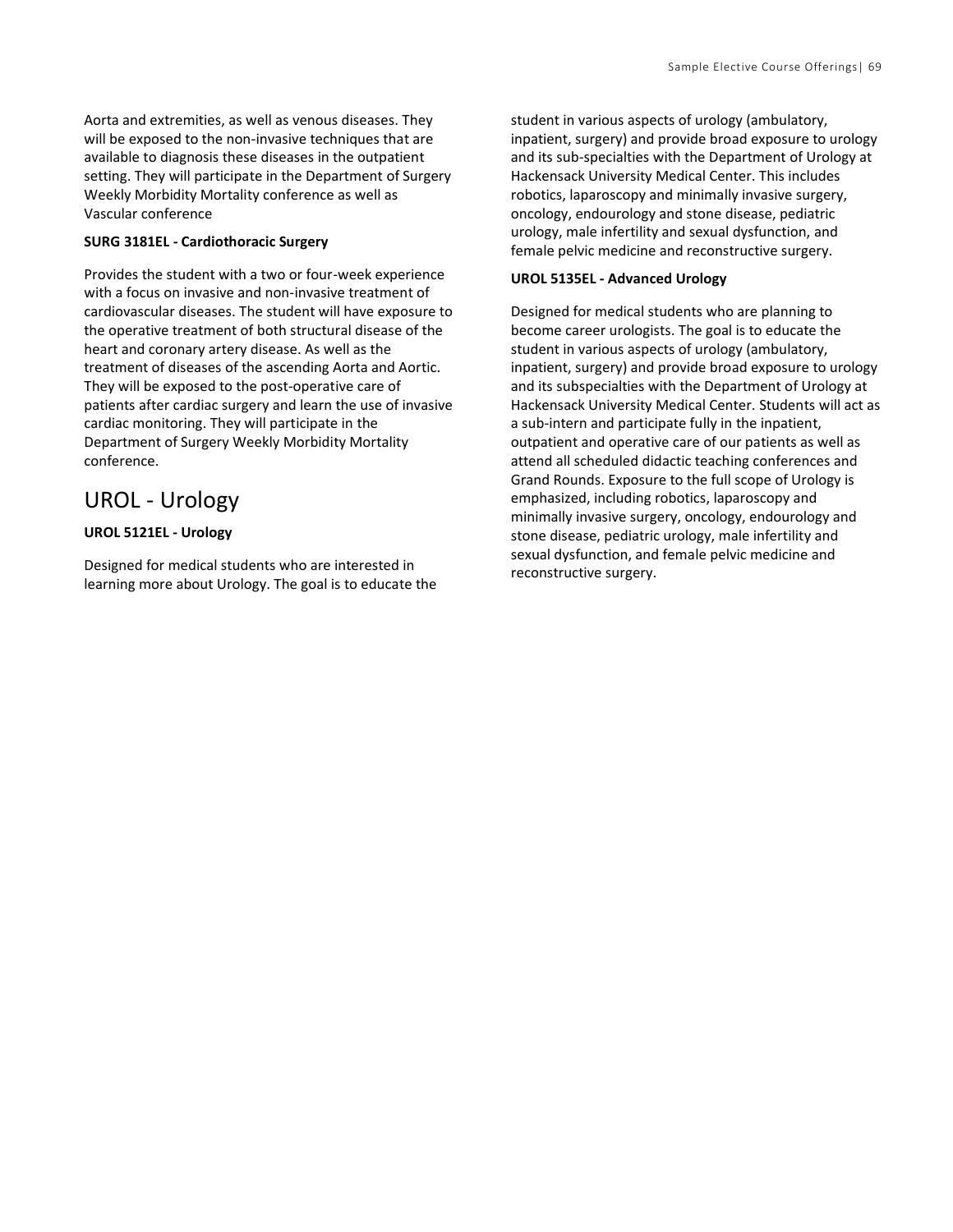70| Hackensack Meridian School of Medicine Student Handbook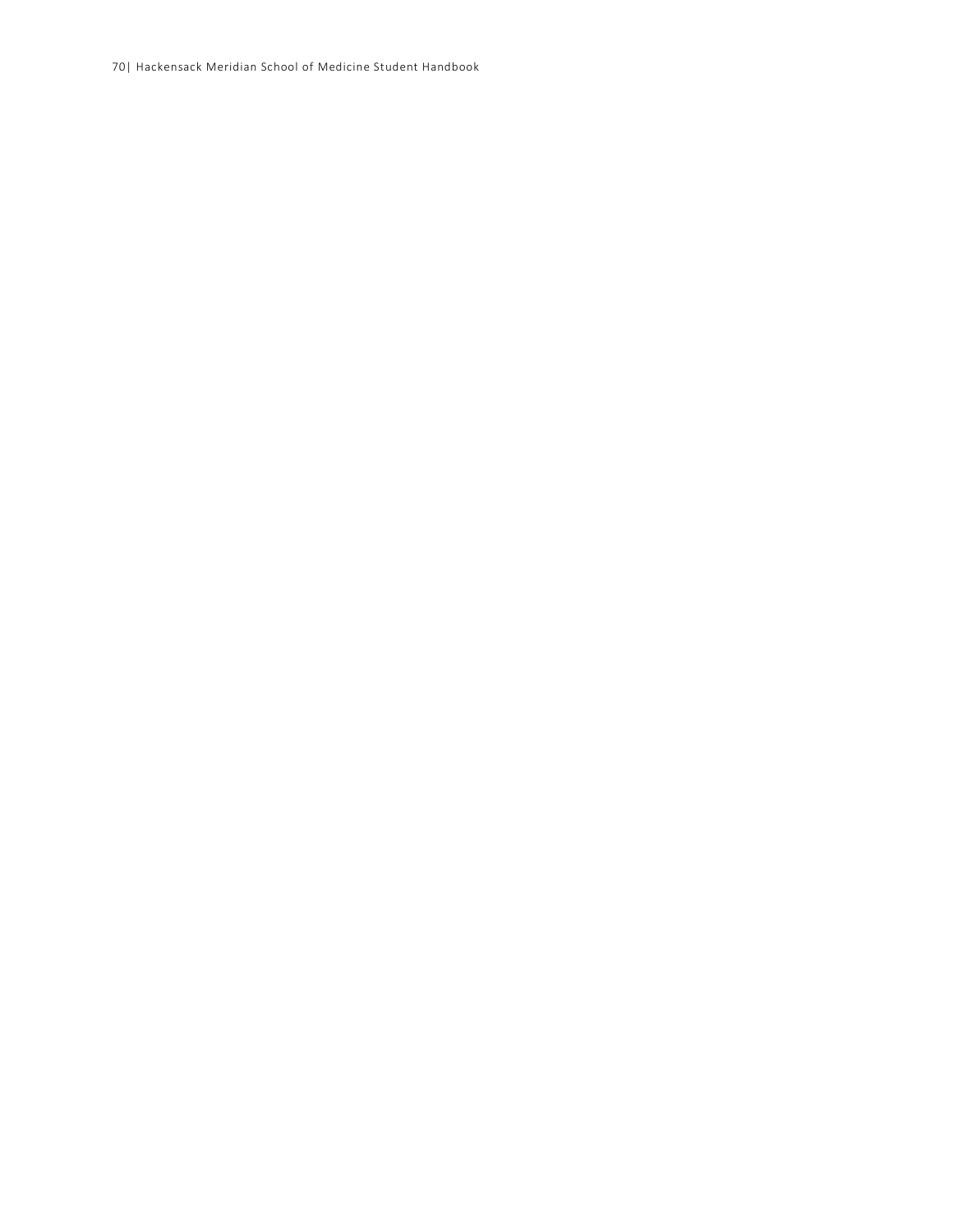# **Index**

Academic Information and Policies, 45 Academic Promotion and Graduation Policy, 45 Academic Standing, 45 Academic Support, 20 Access and Identification Card, 20 Accommodations for the United States Medical Licensing Examinations (USMLE), 37 Acronyms, 20 Address or Name Changes, 21 Admissions Committee, 56 Advancement Within and Between Academic Phases, 45 *Advising, Career Development and the Individualized Learning Plan*, 21 Affinity Mentoring Program, 22 ANES - Anesthesiology, 58 Annual In-Service Training Requirements, 25 Appeal for Reinstatement of Financial Aid Eligibility, 28 Appropriate Use of Curriculum Resources, 45 Assessments, 46 Attendance Policies, 47 Background Check and Drug Screen, 25 Basic Life Support (BLS) or CPR Certification, 24 Block OSCEs, 49 Bookstore, 24 CARD - Cardiology, 58 Clinical Duty Hours Policy for All Phases, 49 Clinical Skills and Clinical Reasoning:, 14 Compliance Requirements, 25 Consumer and Information Disclosures, 26 Courses, 58 Curricular Approach, 9 Curriculum Committee, 56 Data Stewardship and Protected Health Information Training, 26 Disability Insurance, 39 Diversity and Equity Committee, 56 Dress Code for Clinical Settings, 33 Drug and Alcohol Use, 27 Educational Program Objectives (EPOs), 10 EMED - Emergency Medicine, 58 Examination Querying and Review Policy, 50 Exposures/Precautions, 27 FMED - Family Medicine, 59 Foundational Courses, 13 Funding for Student Activities and Student Travel, 40 General Hospital/Office Setting, 33 Grade Appeal Policy, 51 Grading, 50 Holidays and Vacation, 48

IMED - Internal Medicine, 59 Inclement Weather, 49 Leave of Absence, 32 Liability and Malpractice Coverage for Medical Students, 32 Library, 32 Licensure and Specialty Board Certification, 19 Medical Immunizations, 25 Medical or Emergency Withdrawal Refund Policy, 29 MEDS - Medical Science, 60 Mentoring Programs, 22 Message from the Dean, 7 Mission Statement, 8 Mobile Devices, 44 NEUR - Neurology, 60 New Student Organizations and Interest Groups, 40 Non-Discrimination Policy, 32 NSRG - Neurosurgery, 61 OBGY - Obstetrics Gynecology, 61 Operating Room (OR) Dress Policy, 34 OPTH - Ophthalmology, 61 OSRG - Orthopedic Surgery, 62 OTOL - Otolaryngology, 62 Overview of Residency Training, 18 PATH - Pathology, 62 PEDS - Pediatrics, 62 Personal Days, 48 Phase 1 Fundamentals, 13 Phase 1 Assessments, 46 Phase 1 Grading, 50 Phase 1 Student Attendance Policy, 47 Phase 2 Immersion, 15 Phase 2 Assessments, 46 Phase 2 Grading, 50 Phase 2 Student Attendance Policy, 47 Phase 3 Individualization, 15 Phase 3 Dual Degree/Certificate Options, 16 Phase 3 Residency (P3-R), 15 PMRE - Physical Medicine and Rehab, 64 Preventing Student Mistreatment and Promoting a Positive Learning Environment, 34 Process for Requesting and Receiving Accommodations, 37 Professional Behavior and Expectations for the Teacher- Learner Relationship, 34 Professional Dress Policies, 33 PRSG - Plastic Reconstructive Surgery, 65 PSYC - Psychiatry and Behavioral Hlth, 65